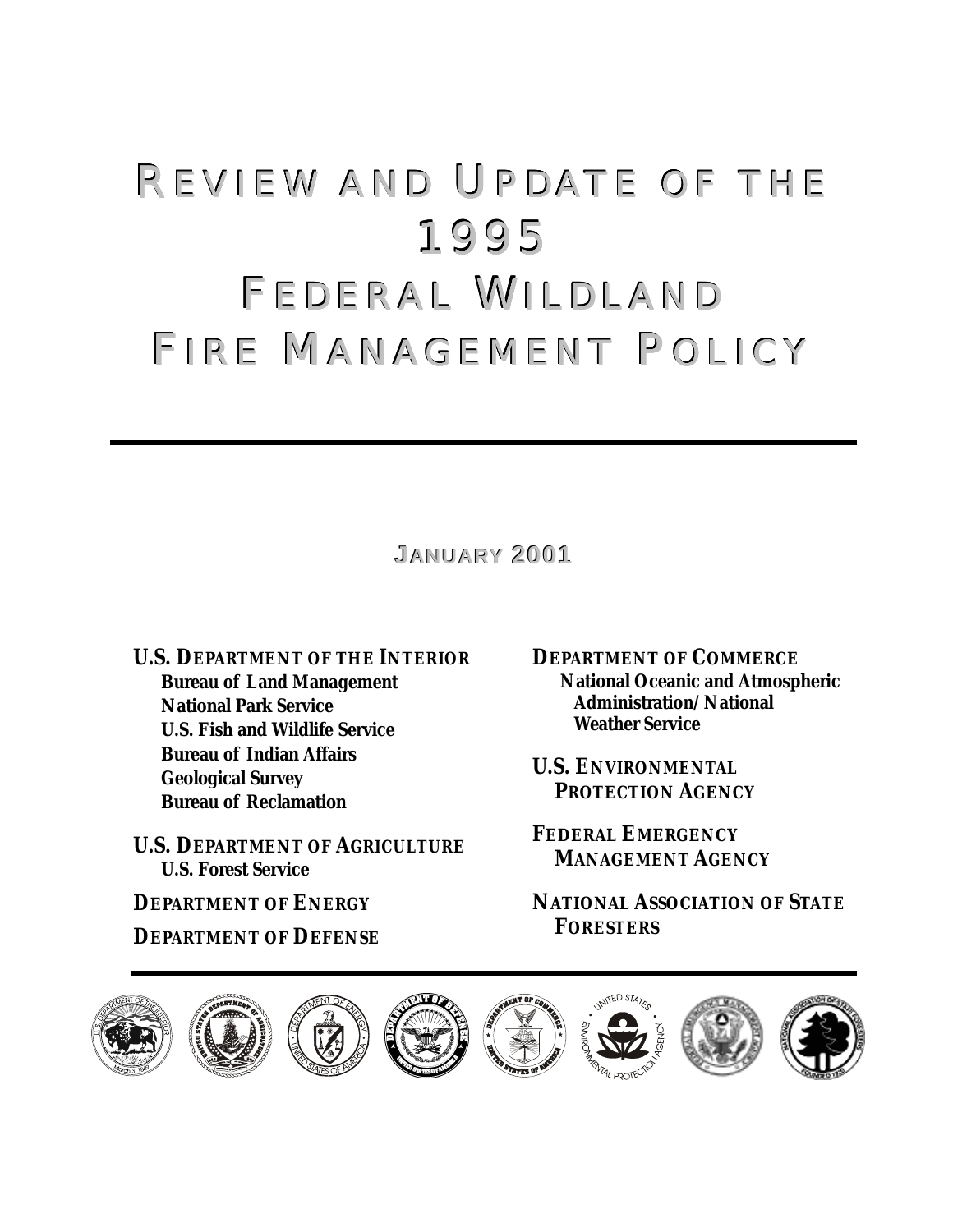# **O V E R V I E W O V E R V I E W**

The Interagency Federal Wildland Fire Policy Review Working Group (Working Group), at the direction of the Secretaries of the Interior and Agriculture, reviewed the **1995 Federal Wildland Fire Management Policy & Program Review** (1995 Report) and its implementation. The Working Group found that the policy is generally sound and continues to provide a solid foundation for wildland fire management activities and for natural resources management activities of the federal government.

In this Review and Update of the 1995 Federal Wildland Fire Management Policy (Review and Update), the Working Group recommends selected changes and additions to the 1995 Federal Wildland Fire Management Policy (1995 Federal Fire Policy) to clarify purpose and intent and to address issues not fully covered in 1995.

The Working Group further found that implementation of the 1995 Federal Fire Policy remains incomplete in many areas, especially those that involve collaboration, coordination, and integration across agency jurisdictions and across different disciplines. The Working Group recommends a number of strategic implementation actions to ensure that federal wildland fire management policy is successfully implemented in all applicable federal agencies on a collaborative, coordinated, and integrated fashion as quickly as possible. The revisions, additions and implementation actions recommended in this report are presented in Chapter 3 as the 2001 Federal Wildland Fire Management Policy.

#### **In summary, the Working Group finds and recommends that federal fire management activities and programs are to provide for firefighter and public safety, protect and enhance land management objectives and human welfare, integrate programs and disciplines, require interagency collaboration, emphasize the natural ecological role of fire, and contribute to ecosystem sustainability.**

The 2001 Federal Wildland Fire Management Policy (2001 Federal Fire Policy) contained in this report replaces the 1995 Federal Fire Policy. It should be adopted by all federal agencies with fire-management-related programs and activities as appropriate through directives, manuals, handbooks, and other documents.

Subsequent to the initiation of this review and update of the 1995 Federal Fire Policy, the Secretaries of the Interior and Agriculture prepared a report, **Managing the Impact of Wildfires on Communities and the Environment: A Report to the President in Response to the Wildfires of 2000** and the Congress provided substantial new appropriations and guidance in the Fiscal Year 2001 Interior and Related Agencies Appropriations Act. The activities resulting from the Secretaries' report and the Congressional action are generally known as the National Fire Plan. While this Review and Update supports and complements the National Fire Plan, the two efforts are different. This Review and Update, with its findings and recommendations, provides a broad philosophical and policy foundation for federal agency fire management programs and activities, including those conducted under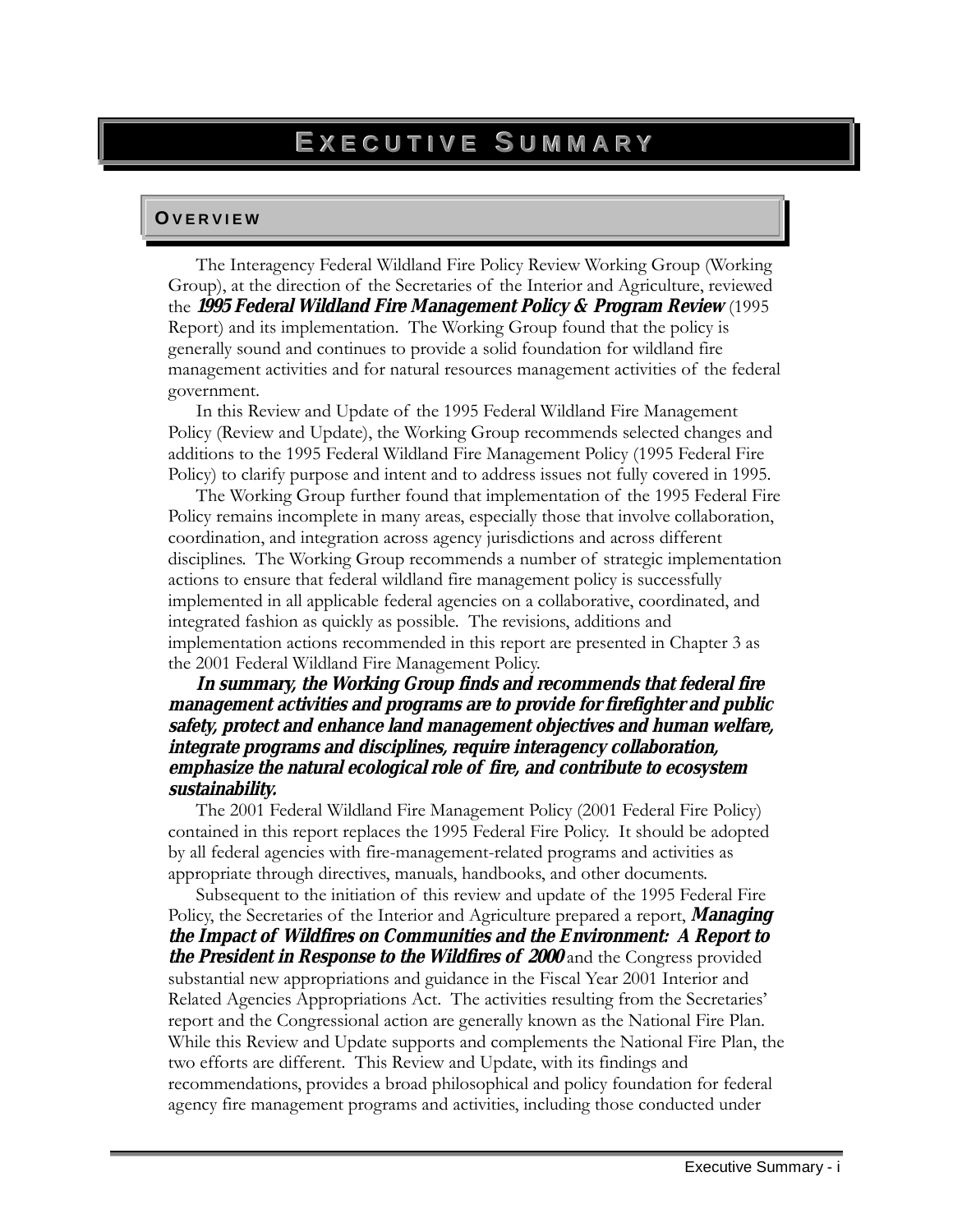the National Fire Plan. In contrast, the National Fire Plan and similar interagency activities, focus on operational and implementation activities. A major feature of the National Fire Plan is the interagency (especially between federal and non-federal entities) aspect of risk reduction planning and implementation. In summary, the 2001 Federal Fire Policy contained in this report is focused on internal federal agency strategic direction for a broad range of fire management related activities while the National Fire Plan is a more narrowly focused and tactical undertaking involving both federal and non-federal entities.

# **B A C K G R O U N D B A C K G R O U N D**

The 1995 Report produced the first single comprehensive federal fire policy for the Departments of the Interior and Agriculture. That review was stimulated by the 1994 fire season with its 34 fatalities and growing recognition of fire problems caused by fuel accumulation. The resulting 1995 Federal Fire Policy recognized, for the first time, the essential role of fire in maintaining natural systems.

In the aftermath of the escape of the Cerro Grande Prescribed Fire in May of 2000, the Secretaries of the Interior and Agriculture requested a review of the 1995 Federal Fire Policy and its implementation. Their charge to the Working Group included:

- Review the implementation status of the 1995 Federal Fire Policy.
- Address specific issues related to interagency coordination, cooperation, availability, and use of contingency resources.
- Provide recommendations to the Secretaries for strengthening the organizational structure of wildland fire management programs to ensure effective implementation of a cohesive federal wildland fire policy.
- Provide any other recommendations that would improve federal wildland fire management programs.
- Recommend a management structure for completing implementation of the recommendations.

#### **P** RINCIPAL CONCLUSIONS

The Working Group reached the following principal conclusions:

- The 1995 Federal Fire Policy is still generally sound and appropriate.
- As a result of fire exclusion, the condition of fire-adapted ecosystems continues to deteriorate; the fire hazard situation in these areas is worse than previously understood.
- The fire hazard situation in the Wildland Urban Interface is more complex and extensive than understood in 1995.
- Changes and additions to the 1995 Federal Fire Policy are needed to address important issues of ecosystem sustainability, science, education, communication, and to provide for adequate program evaluation.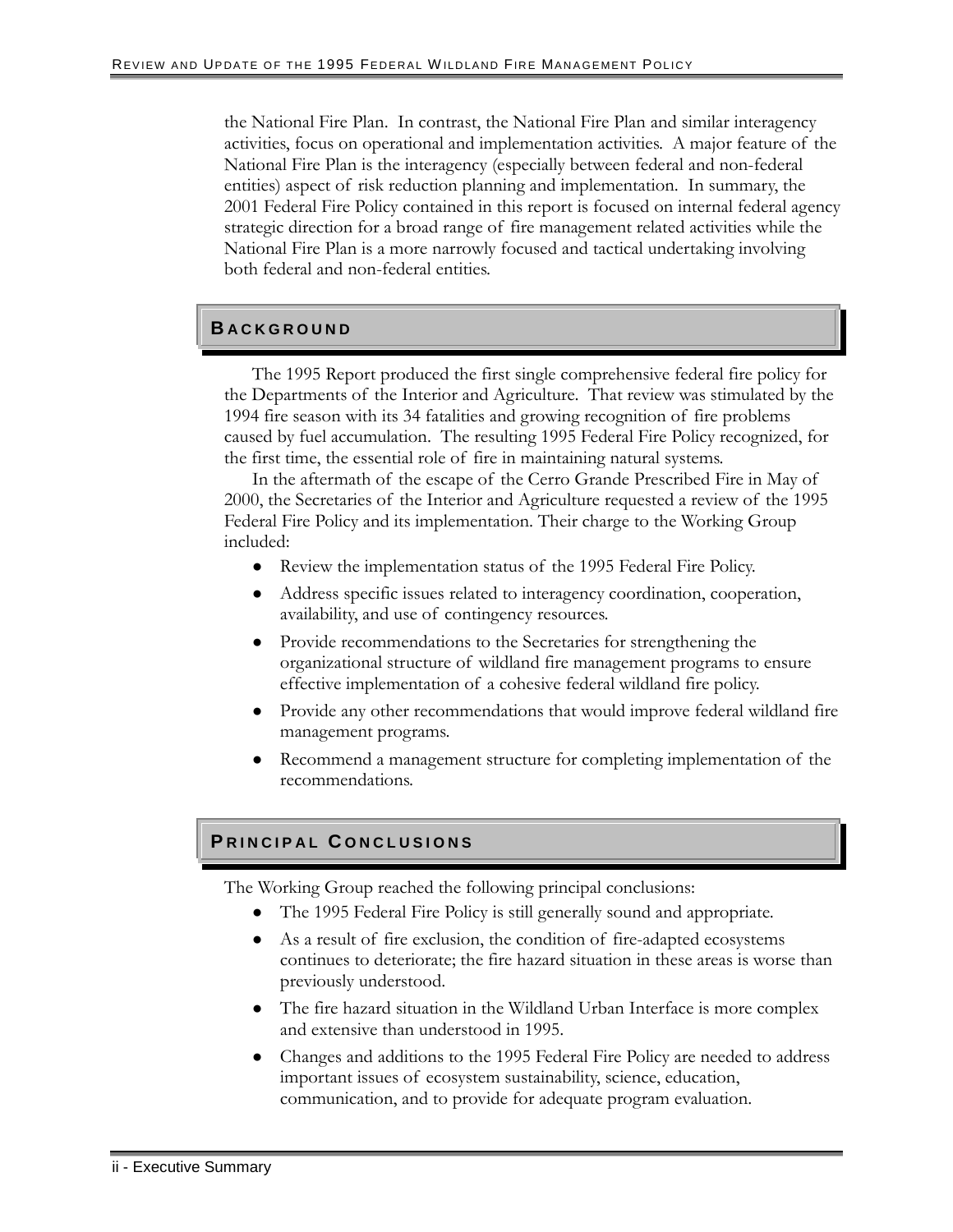- Implementation of the 1995 Federal Fire Policy has been incomplete, particularly in the quality of planning and in interagency and interdisciplinary matters.
- Emphasis on program management, implementation, oversight, leadership, and evaluation at senior levels of all federal agencies is critical for successful implementation of the 2001 Federal Wildland Fire Management Policy (2001 Federal Fire Policy).

#### **I M P L E M E N T A T I O N I M P L E M E N T A T I O N**

Each of the departments or agencies participating in the review should adopt the Guiding Principles, 2001 Federal Fire Policy statements, and Implementation Actions found in Chapter 3 of this Review and Update. All federal fire program activities should take place in cooperation and partnership with State and other organizations.

Full implementation of many specific Action Items from the 1995 Federal Fire Policy remains critical for the successful implementation of the 2001 Federal Fire Policy. The Review and Update contains a detailed listing of the status of those Action Items, along with appropriate future actions based on the 2001 Federal Fire Policy and associated Implementation Actions.

# $G$  UIDING PRINCIPLES

The 2001 Federal Fire Policy and its implementation are founded on the following Guiding Principles:

- 1. Firefighter and public safety is the first priority in every fire management activity.
- 2. The role of wildland fire as an essential ecological process and natural change agent will be incorporated into the planning process.
- 3. Fire management plans, programs, and activities support land and resource management plans and their implementation.
- 4. Sound risk management is a foundation for all fire management activities.
- 5. Fire management programs and activities are economically viable, based upon values to be protected, costs, and land and resource management objectives.
- 6. Fire management plans and activities are based upon the best available science.
- 7. Fire management plans and activities incorporate public health and environmental quality considerations.
- 8. Federal, State, tribal, local, interagency, and international coordination and cooperation are essential.
- 9. Standardization of policies and procedures among federal agencies is an ongoing objective.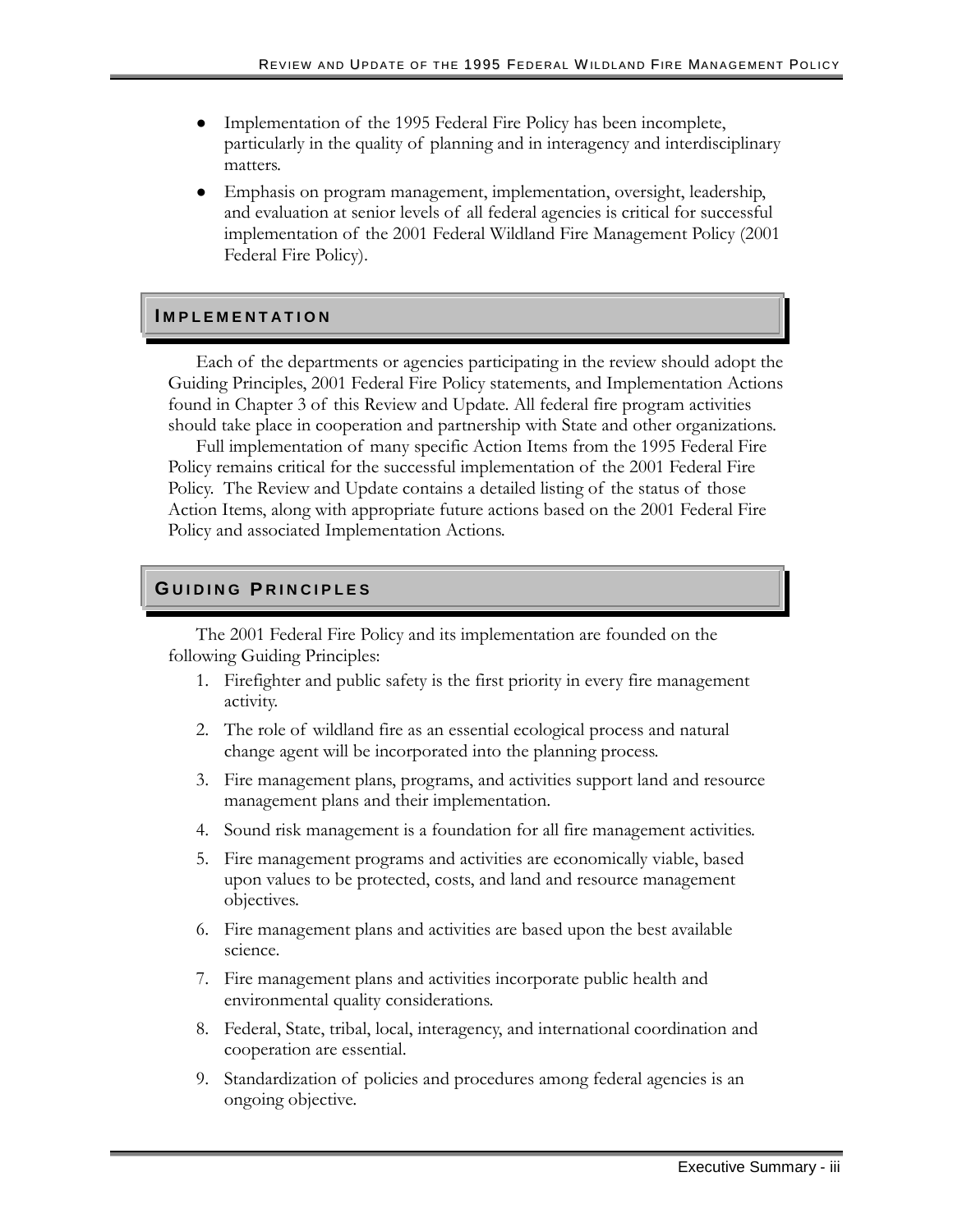#### **K E Y T H E M E S O F T H E R E V I E W A N D U P D A T E K E Y T H E M E S O F T H E R E V I E W A N D U P D A T E**

- **Ecosystem Sustainability**: The 1995 Federal Fire Policy recognized the role fire plays as a critical natural process. This Review and Update builds on the 1995 Report to include policies recognizing the role of fire in sustaining healthy ecosystems, the restoration and rehabilitation of burned lands, and the importance of sound science in fire management activities.
- **Fire Planning**: The 1995 Federal Fire Policy requires Fire Management Plans for all areas with burnable vegetation. Significant work remains to complete these plans for many areas. Many plans need updating and integration with underlying land management plans. Agencies such as the Departments of Defense and Energy need to coordinate their planning efforts based on the 2001 Federal Fire Policy. Fire Management Plans that address all aspects of fire management activities remain the foundation for implementing the 2001 Federal Fire Policy and must be completed as promptly as possible.
- **Fire Operations**: The 1995 Federal Fire Policy statements on operational aspects of fire management including safety, protection priorities, preparedness, suppression, use of wildland fire, prevention, and Wildland Urban Interface roles and responsibilities, are carried forward in the 2001 Federal Fire Policy. The 2001 Federal Fire Policy clearly states that response to wildland fire is based on the Fire Management Plan, not the ignition source or location of the fire. The Review and Update recognizes the need to reach agreement on the requirements for weather products and services, and the best means to meet those requirements.
- **Interagency Coordination and Cooperation:** A key theme of the 1995 Federal Fire Policy is the importance of standardization and interagency cooperation and coordination among federal agencies and between federal agencies and nonfederal organizations. The Review and Update recognizes the importance of including additional federal land managing agencies (e.g. Department of Defense and Department of Energy) and agencies with supporting or related programs (e.g. National Weather Service, Environmental Protection Agency, U.S. Geological Survey, Federal Emergency Management Agency) as full partners in wildland fire management activities and programs. The Review and Update also adds a specific policy on communication and education to ensure that the 2001 Federal Fire Policy is well understood inside the fire management agencies and by the public.
- **Program Management and Oversight**: The Working Group found that there is no effective means of overseeing and evaluating implementation of fire policy, especially across agency and program lines. A new policy on evaluation is therefore included in the 2001 Federal Fire Policy. The need for a mechanism for coordinated interagency and interdisciplinary fire management program leadership and oversight is included in the Implementation Actions. Other actions to improve program management include analyses of workforce requirements and of fire management and suppression organizational structures.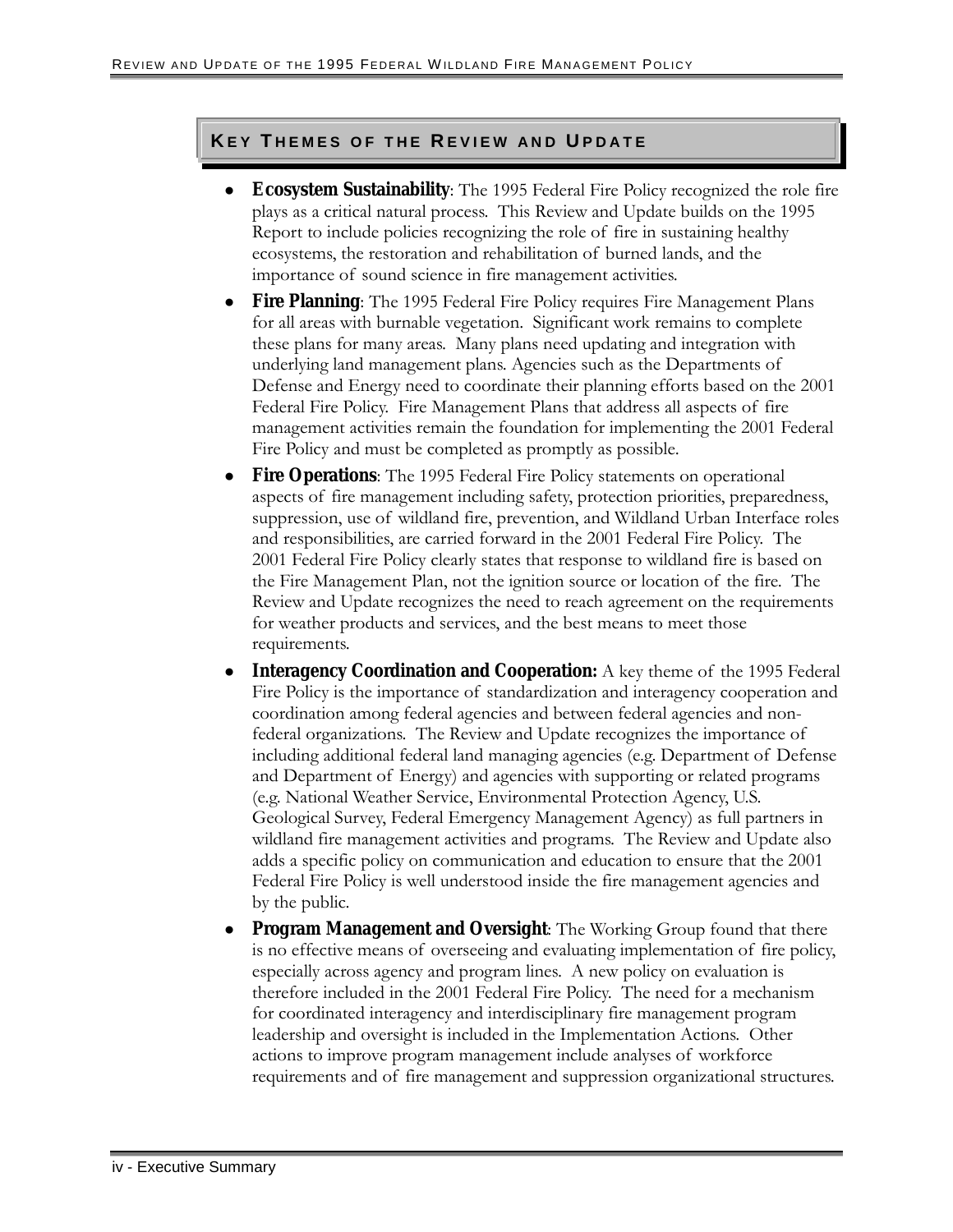Additional copies of this report may be obtained from the Bureau of Land Management Office of Fire and Aviation at the National Interagency Fire Center Attn: External Affairs Office 3833 South Development Avenue Boise, Idaho 83705-5354 (208) 387-5457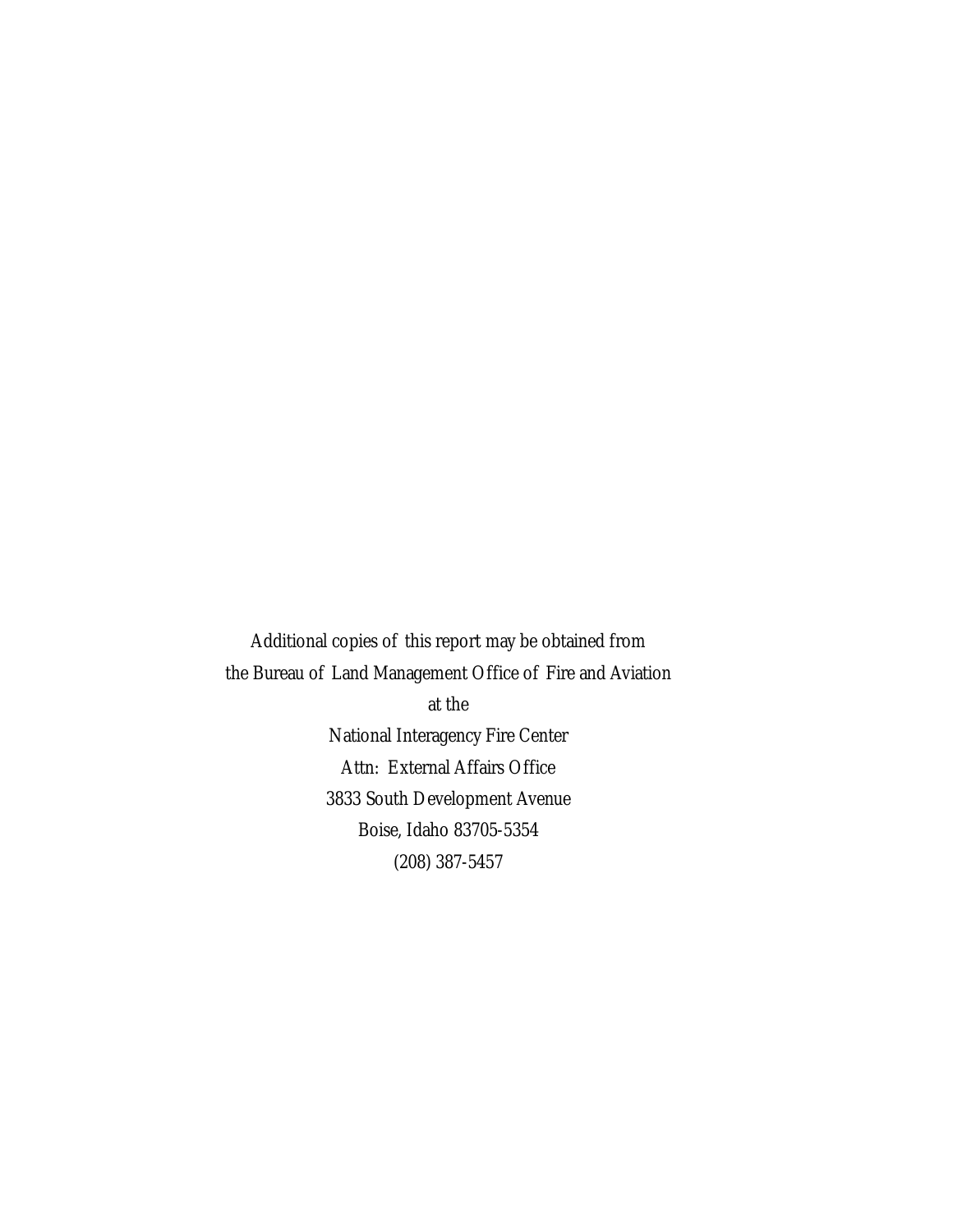# **T A B L E O F C O N T E N T S A B L E O F C O N T E N T S**

.

# **EXECUTIVE SUMMARY**

| <b>CHAPTER 1 - BACKGROUND AND SCOPE</b>                                                                      |  |
|--------------------------------------------------------------------------------------------------------------|--|
|                                                                                                              |  |
|                                                                                                              |  |
| Charge from the Secretaries of the Interior and Agriculture3                                                 |  |
|                                                                                                              |  |
|                                                                                                              |  |
| <b>CHAPTER 2 - FINDINGS OF THE WORKING GROUP</b>                                                             |  |
|                                                                                                              |  |
|                                                                                                              |  |
|                                                                                                              |  |
| CHAPTER 3 - 2001 FEDERAL WILDLAND FIRE                                                                       |  |
| <b>MANAGEMENT POLICY</b>                                                                                     |  |
|                                                                                                              |  |
|                                                                                                              |  |
|                                                                                                              |  |
|                                                                                                              |  |
|                                                                                                              |  |
|                                                                                                              |  |
|                                                                                                              |  |
| <b>CHAPTER 4 - APPENDICES</b><br>APPENDIX C: Changes to the Guiding Principles and                           |  |
| 1995 Federal Fire Policy, with Rationale for Changes39<br>APPENDIX D: Tabular Crosswalk between the 1995 and |  |
|                                                                                                              |  |
|                                                                                                              |  |
|                                                                                                              |  |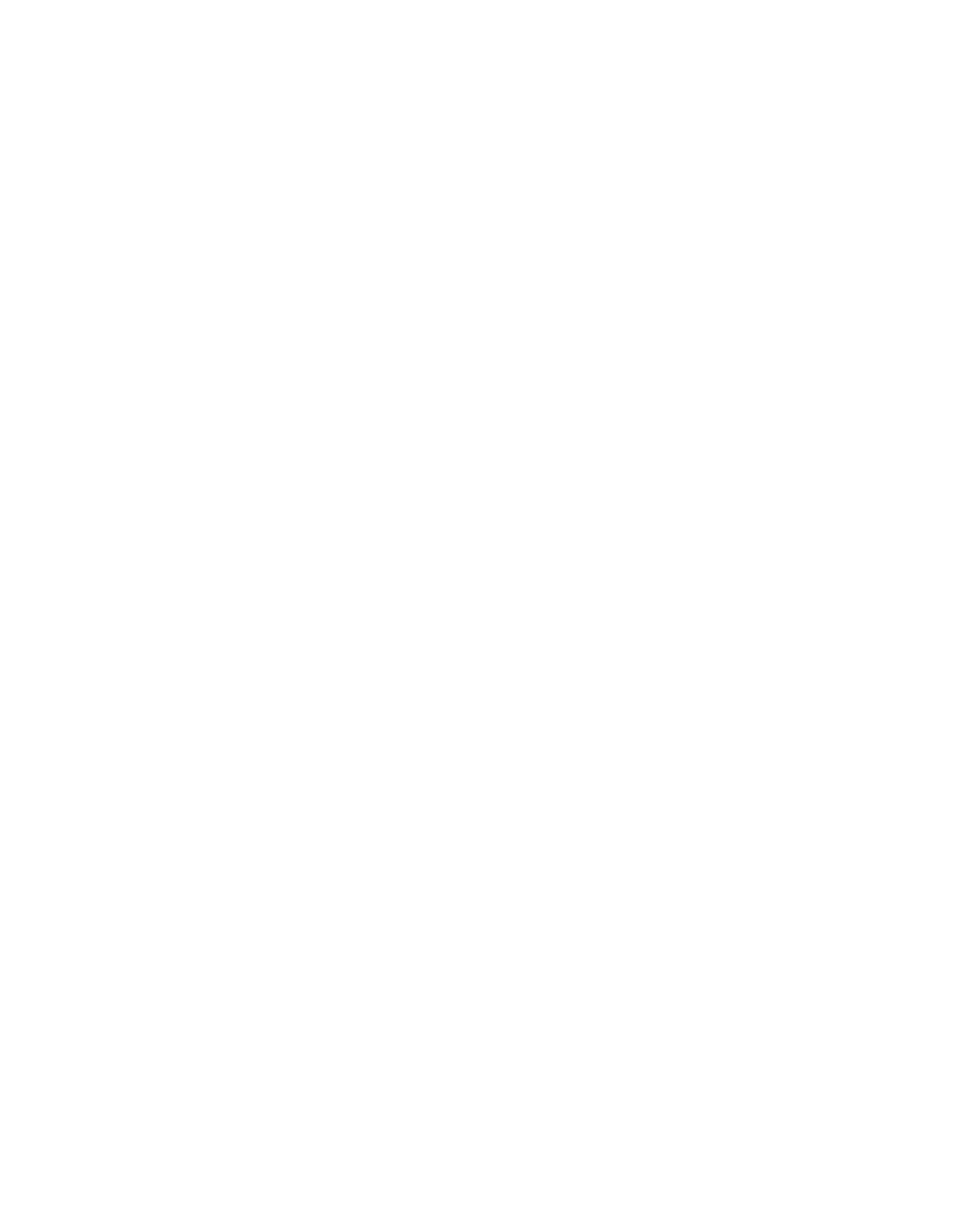# **C HAPTER1—B ACKGROUNDANDSCOPE**

#### **EVOLUTION OF FEDERAL WILDLAND FIRE MANAGEMENT POLICY**

The first national fire policy came after several years of severe fires between 1910 and 1935. In the context of the ecological theory of the time, fire exclusion was believed to promote ecological stability. In addition, fire exclusion could also reduce commodity damages and economic losses. In 1935, the USDA Forest Service instituted the "10 AM Policy," wherein the objective was to prevent all human-caused fires and contain any fire that started by 10 a.m. the following day.

By the 1960s, fire management costs were increasing exponentially. The 1964 Wilderness Act, Tall Timbers Research Conferences, and Southern Forest Fire Lab research demonstrated the positive benefits derived from natural and prescribed fire. As a result, national fire policy began to evolve to address both the economic and ecological benefits of not aggressively controlling, and even using, fire. In February 1967, the USDA Forest Service permitted leeway for early- and late-season fires. In 1968, the National Park Service changed its policy to recognize the natural role of fire, allow natural ignitions to run their course under prescribed conditions, and use prescribed fires to meet management objectives. In 1971, the USDA Forest Service 10-Acre Policy was added, which set a pre-suppression objective of containing all fires within 10 acres.

In 1977 a new fire policy was selected by the USDA Forest Service that replaced both the 10 AM and 10-Acre policies. The new policy encouraged a pluralistic approach — fire by prescription. Even for suppression, once initial attack failed, alternatives to full suppression were to be considered. Fire suppression became fire management.

The 1989 review of the 1988 Yellowstone fires continued fire policy evolution. The review report affirmed the positive benefits of fire, but also identified the inherent risks and liabilities of using fire and recommended greater planning, preparation, cooperation, and management oversight.

The 1994 fire season with its 34 fatalities (14 at South Canyon, Colorado) precipitated the **1995 Federal Wildland Fire Management Policy & Program Review** (1995 Report). This review again affirmed the positive benefits of fire. It recognized that fire was part of a larger problem, one of several symptoms of natural ecosystems becoming increasingly unstable due to altered ecological regimes. It talked about the needs for landscape-level resource management, the integration of fire into land management planning and implementation, and the involvement of all affected landowners and stakeholders.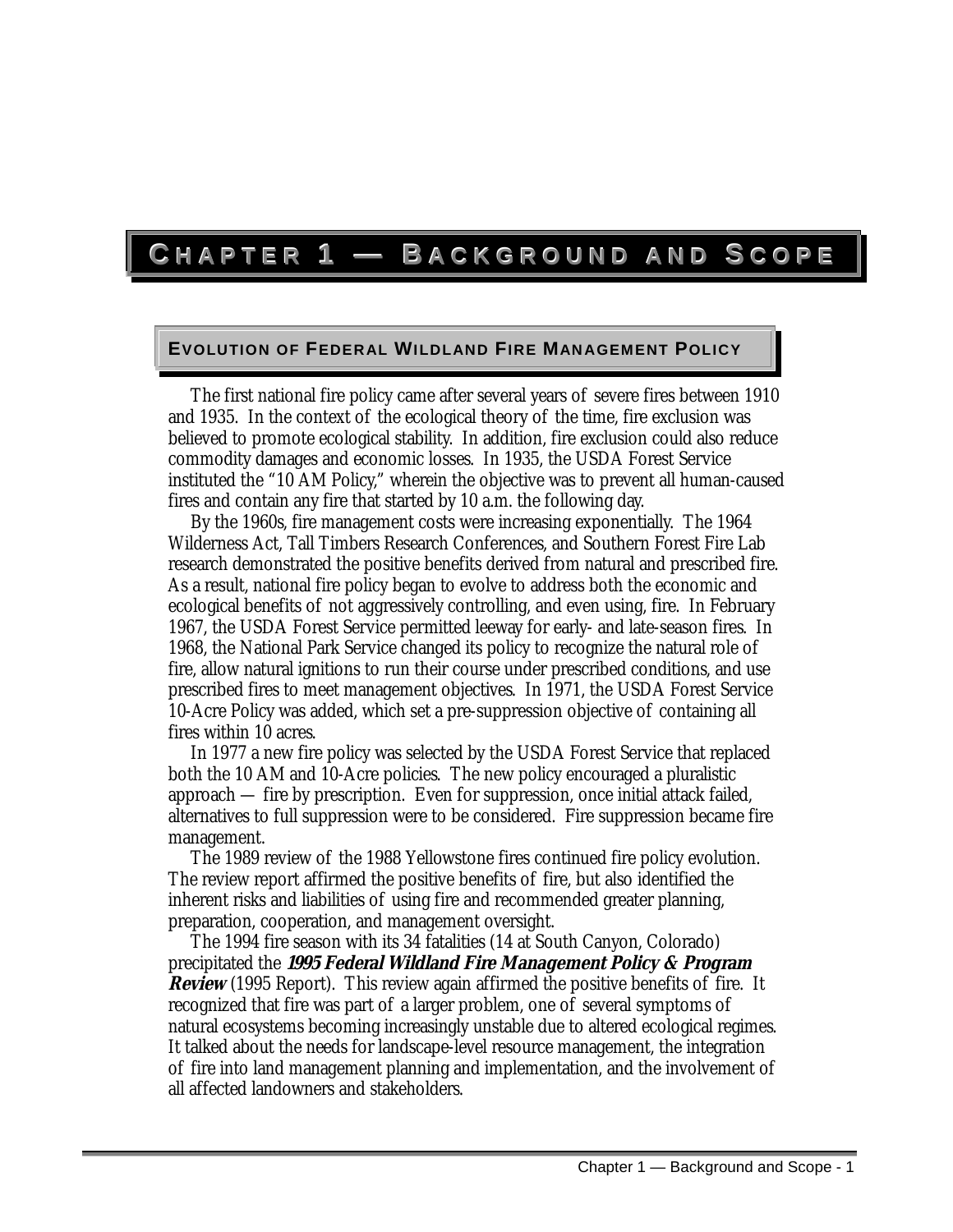In light of the extensive fires in the summer of 2000, President Clinton asked the Secretaries of the Interior and Agriculture to prepare an analysis of actions and requirements. Their report, **Management the Impact of Wildfires on Communities and the Environment: A Report to the President in Response to the Wildfires of 2000** focused on several key points: restoring landscapes and rebuilding communities, undertaking projects to reduce risks, working directly with communities, and establishing accountability. The Congress expressed its support with substantial new financial resources in the two Departments' Fiscal Year 2001 appropriations, along with direction for aggressive planning and implementation to reduce risks of wildland fire in Wildland Urban Interface areas.

#### **1995 FIRE POLICY AND PROGRAM REVIEW**

The 1995 Report resulted in the first comprehensive statement of wildland fire policy coordinated between the Departments of the Interior and Agriculture. In addition to the two Departments joining together in unified policy, the 1995 Report articulated clear direction on important issues of safety, the role of fire in natural resource management, and the relative roles of federal and non-federal agencies in the Wildland Urban Interface. The 1995 Report also contained significant background narrative and documentation on the importance of these policy positions.

This Review and Update builds on the 1995 background and rationale for the underlying body of Federal Wildland Fire Management Policy. In particular, the following ideas from the 1995 Report remain valid:

- 1. Protection of human life is the first priority in wildland fire management.
- 2. Every firefighter, every fireline supervisor, every fire manager, and every agency administrator takes positive action to ensure compliance with established safe firefighting practices.
- 3. Fire exclusion efforts, combined with other land-use practices, have in many places dramatically altered fire regimes so that today's fires tend to be larger and more severe. It is no longer a matter of slow accumulation of fuels; today's conditions confront us with the likelihood of more rapid, extensive ecological changes beyond any we have experienced in the past. To address these changes and the challenge they present, we must first understand and accept the role of wildland fire, and adopt land management practices that integrate fire as an essential ecosystem process.
- 4. The task before us reintroducing fire is both urgent and enormous. Conditions on millions of acres of wildlands increase the probability of large, intense fires beyond any scale yet witnessed. These severe fires will in turn increase the risk to humans, to property, and to the land upon which our social and economic well being is so intimately intertwined.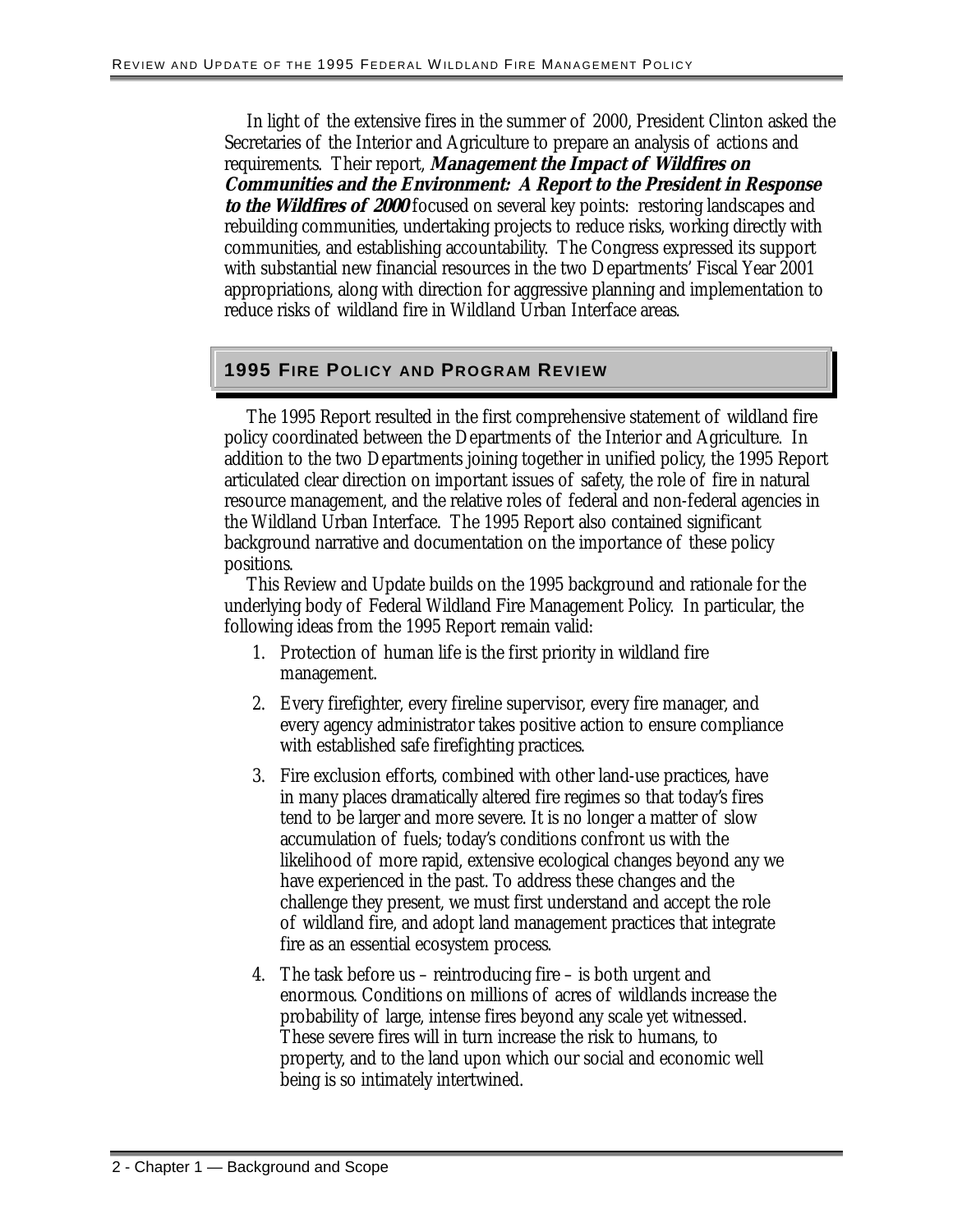- 5. Agencies must create an organizational climate that supports employees who implement a properly planned program to reintroduce wildland fires.
- 6. Where wildland fire cannot be safely reintroduced because of hazardous fuel build-ups, some form of pretreatment must be considered, particularly in Wildand Urban Interface areas.
- 7. The Wildland Urban Interface is defined as the line, area, or zone where structures and other human development meet or intermingle with undeveloped wildland or vegetative fuels.
- 8. The Wildland Urban Interface has become a major fire problem that will escalate as the nation moves into the  $21<sup>st</sup>$  Century. People continue to move from urban to wildland areas. They give little thought to the wildfire hazard, and bring with them their expectations for continuation of urban emergency services. Further, property owners believe that insurance companies or disaster assistance will always be there to cover losses. There is a widespread misconception by elected officials, agency managers, and the public that Wildland Urban Interface protection is solely a federal concern.
- 9. Fire protection problems in the Wildland Urban Interface are complex. Complicated barriers must be overcome to address them. These barriers include legal mandates, zoning regulations, fire and building codes, basic fire protection infrastructure, insurance and fire protection grading and rating systems, environmental concerns, and Fire Protection Agreements. Political, social, and psychological factors further complicate the problems. There is no one simple solution. Leadership and cooperation are essential.
- 10. The problem is not one of finding new solutions to an old problem, but of implementing known solutions. Deferred decision making is as much a problem as the fires themselves. If history is to serve us in the resolution of the Wildland Urban Interface problem, we must take action on these issues now. To do anything less is to guarantee another review process in the aftermath of future severe fires.

# **CHARGE FROM THE SECRETARIES OF THE INTERIOR AND AGRICULTURE**

Following the investigation, and subsequent report by the Independent Review Board, of the May 2000 Cerro Grande Prescribed Fire in New Mexico, the Secretary of the Interior announced that he and the Secretary of Agriculture would reconvene the Working Group that developed the 1995 Federal Fire Policy to assess the status of the policy and its implementation.

In a June 27, 2000, memorandum the two Secretaries outlined their direction for reviewing the 1995 Policy and its implementation. This memorandum identified five specific review tasks: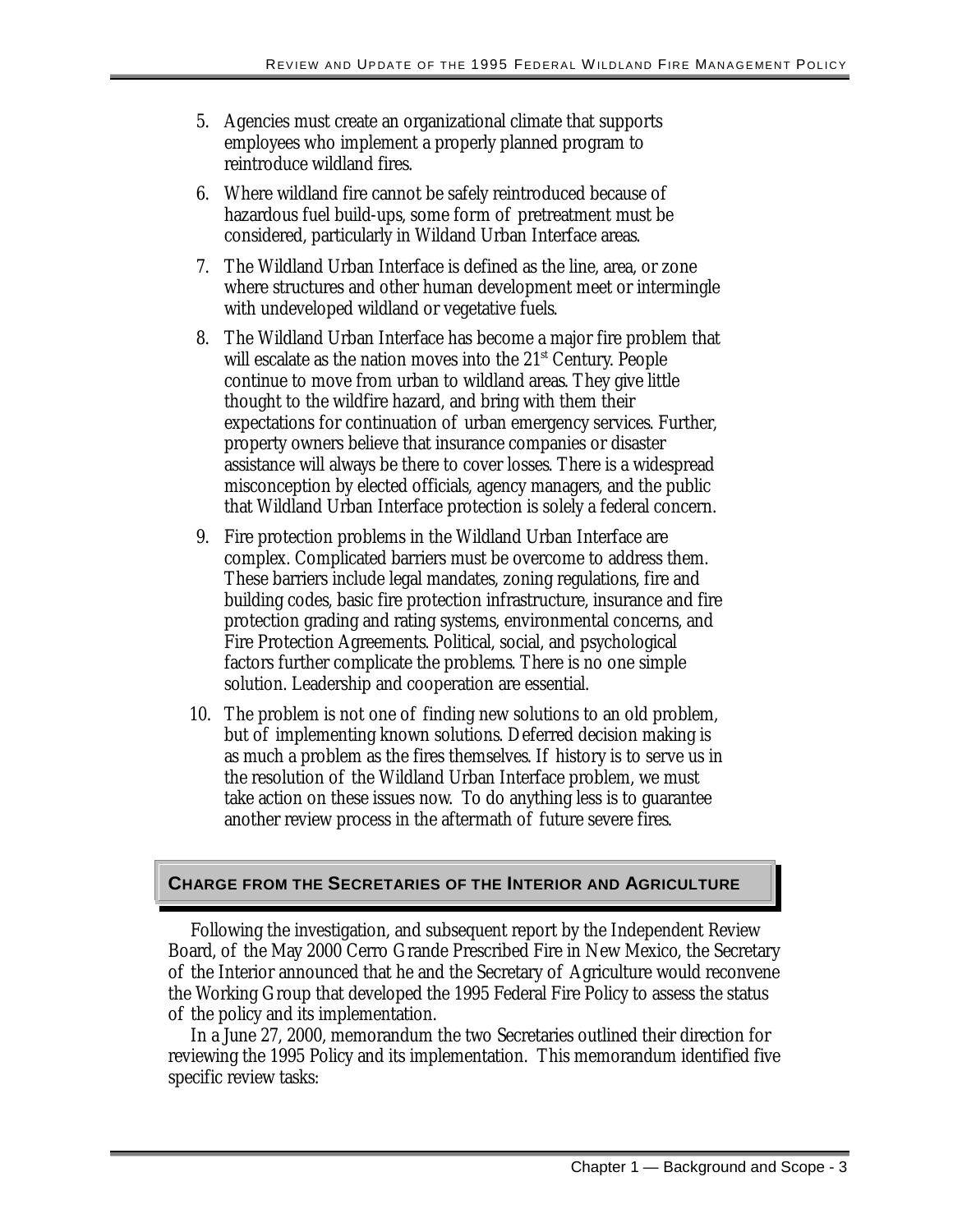- 1. Review the status of the implementation of the 1995 Federal Fire Policy and provide recommendations to the Secretaries for completing full implementation of the policy.
- 2. Address specific issues raised in the Cerro Grande Prescribed Fire Investigation Report and the subsequent Independent Review Board Report, and provide recommendations to the Secretaries for resolving these issues.
- 3. Provide recommendations to the Secretaries for strengthening the organizational aspects of the wildland fire management programs in the two Departments to ensure effective implementation of the 2001 Federal Fire Policy.
- 4. Provide any other recommendations to the Secretaries that would improve the wildland fire management programs in the two Departments.
- 5. Recommend a management structure for completing implementation of the recommendations.

# **HOW THE REVIEW WAS DONE**

The Secretaries of the Interior and Agriculture asked that the Working Group that developed the 1995 Federal Fire Policy be reconvened. To honor this request, the structure and membership of the earlier group was replicated as nearly as possible, using as many of the same individuals as available. In some cases, individuals had retired or moved to other positions, so their successors or individuals in similar positions or with similar backgrounds were asked to serve. As in 1994-95, the Working Group was co-chaired by the USDA Forest Service and the Department of the Interior.

In recognition of the importance of wildland fire in other agencies, the Departments of Energy and Defense and the Bureau of Reclamation were invited to join the Working Group. In addition, the National Association of State Foresters was invited to join the group to represent the important perspectives of non-federal wildland fire agencies. The resulting group included a broad mix of fire and resource managers, line managers, and program managers from programs closely associated with fire management. Professional staff from all of the participating agencies supported the Working Group.

To respond to the tasks in the memorandum from the Secretaries, the Working Group used the following principal sources of information:

- status of the Action Items. Their responses were tabulated and • **Status of the implementation of the specific Action Items in the 1995 Report** – each of the five bureaus with fire management programs (USFS, BLM, NPS, BIA, FWS) was asked to report on the reviewed.
- **Survey of Employees** the Brookings Institution was commissioned to survey a random sample of fire managers, resource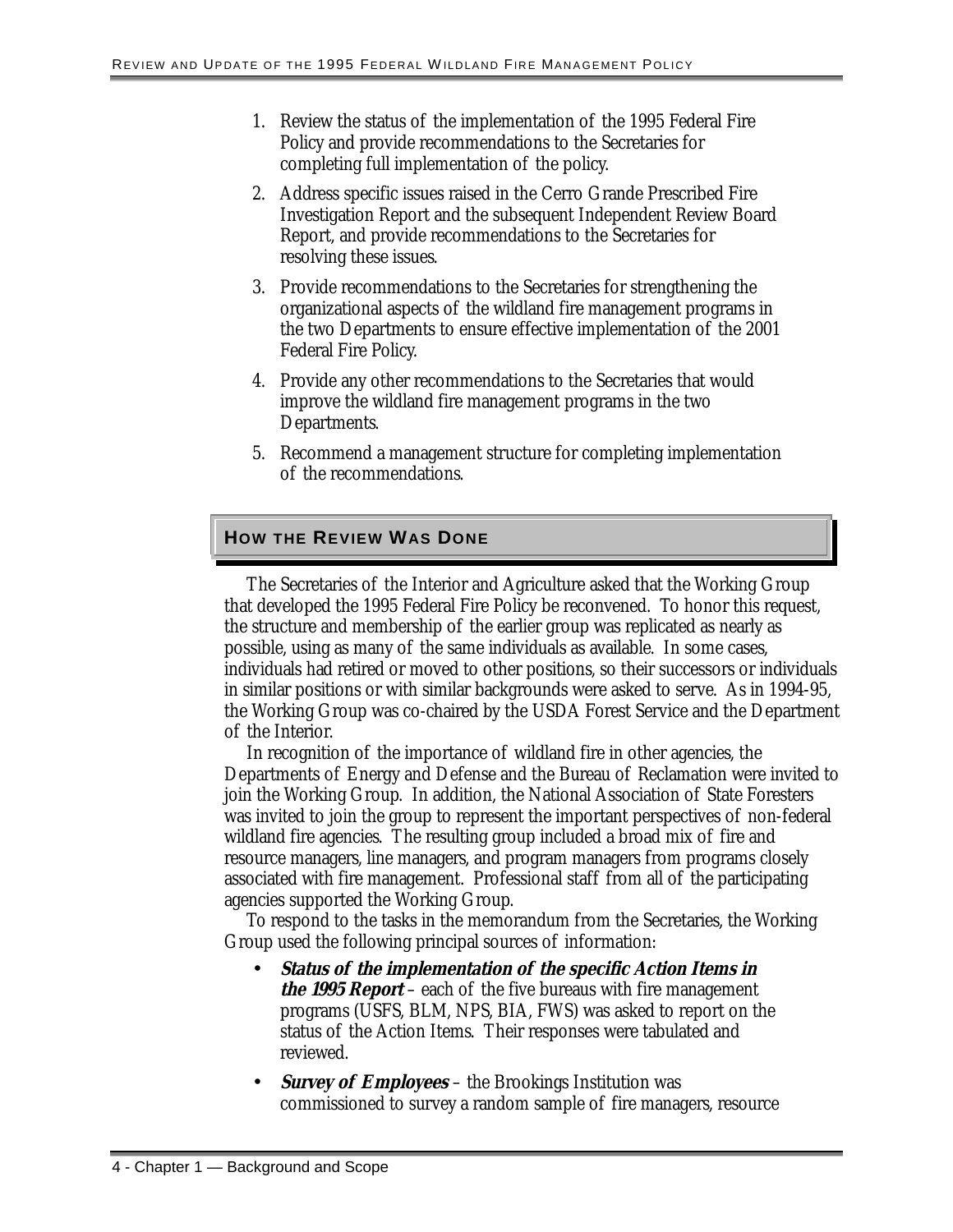managers, and agency administrators in each bureau around the country regarding their views on adequacy and implementation of the 1995 Federal Fire Policy.

- **Employee Input** employees were invited to provide their views on the 1995 Federal Fire Policy and its implementation through a Web site.
- **Non-governmental Input** letters were sent to non-governmental organizations requesting their views on the 1995 Federal Fire Policy and its implementation.
- **Reports, Reviews, Studies** a variety of internal and external reports, reviews, studies, and investigations of various aspects of wildland fire were reviewed.
- *Program Data* statistical and other descriptive sources of information about wildland fire scope and activity were compiled and reviewed.
- **Issue-specific Analyses** a number of short papers or oral presentations on specific issues were developed by professional staff.

The 2001 Federal Wildland Fire Management Policy (2001 Federal Fire Policy) contained in this Review and Update replaces the 1995 Federal Fire Policy. It should be adopted by all federal agencies with fire-management-related programs and activities as appropriate through directives, manuals, handbooks, and other documents.

The Working Group focused its efforts on "strategic" issues surrounding the 1995 Federal Fire Policy and its implementation. More specific implementation issues are best addressed at the program management level. Thus, a number of important but specific operational or policy implementation issues were raised in the course of the Working Group's discussions, but not addressed in this Review and Update.

# **IMPORTANT FIRE MANAGEMENT ISSUES**

#### **HISTORICAL CONTEXT**

Historically, fire has been a frequent and major ecological factor in North America. In the conterminous United States during the preindustrial period (1500- 1800), an average of 145 million acres burned annually. Today only 14 million acres (federal and non-federal) are burned annually by wildland fire from all ignition sources. Land use changes such as agriculture and urbanization are responsible for 50 percent of this 10-fold decrease. Land management actions including land fragmentation and fire suppression are responsible for the remaining 50 percent.

This decrease in wildland fire has been a destabilizing influence in many fireadapted ecosystems such as ponderosa pine, lodgepole pine, pinyon/juniper woodlands, southern pinelands, whitebark pine, oak savanna, pitch pine, aspen, and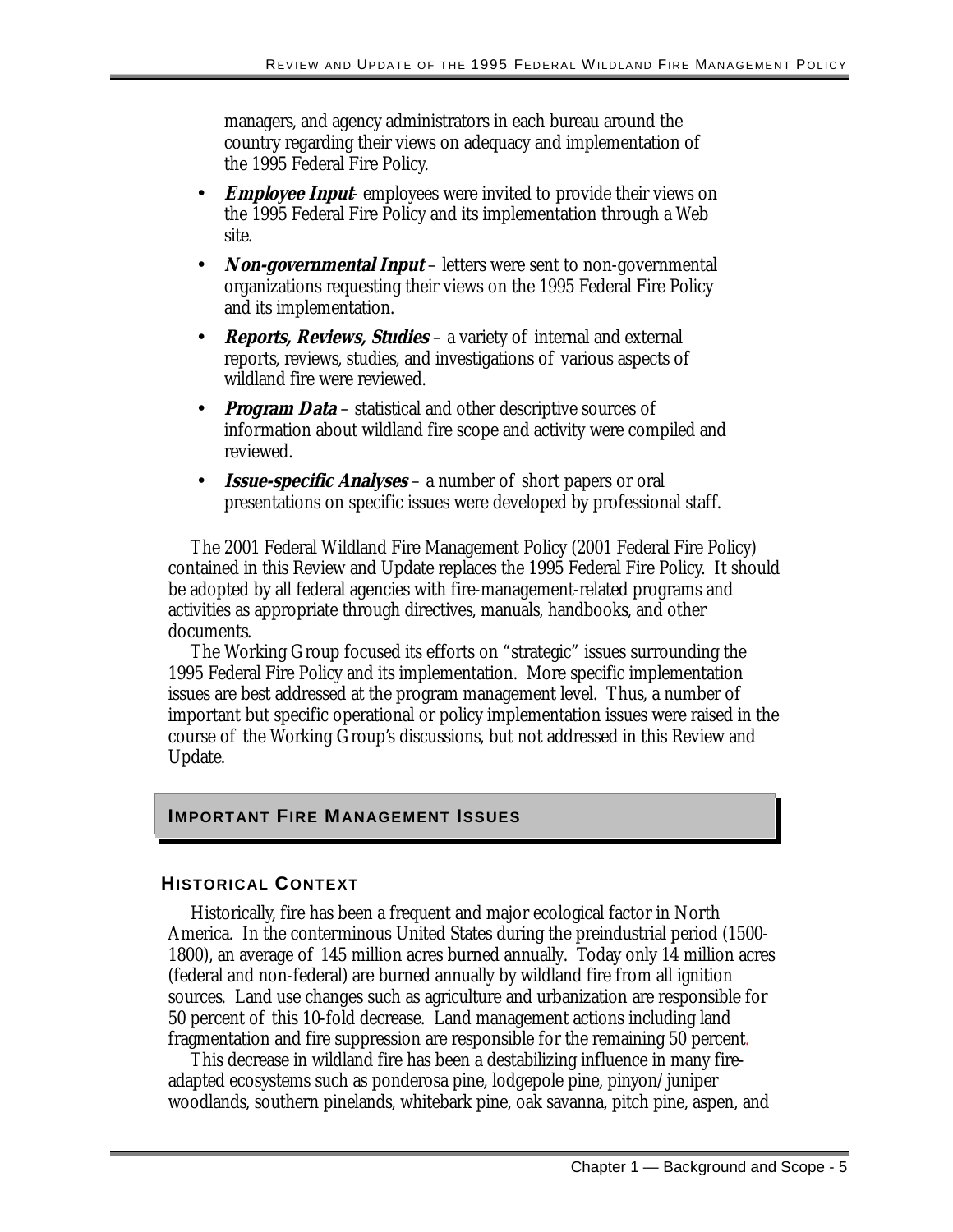tallgrass prairie. Fuels increased and understory vegetation became more dense. As a result, those wildland fires that did occur were larger and more severe than historical fires. Eliminating fire also affected individual plant species. For example, Hessl and Spackman (1995) found that, of the 146 threatened, endangered, and rare plant species found in the conterminous U. S. for which there is conclusive information on fire effects, 135 species benefit from wildland fire or are found in fire-adapted ecosystems.



This decrease in wildland fire has also provided positive human health and welfare benefits by significantly decreasing natural air pollution (e.g., particulate matter less than 10 microns in size: PM-10.).

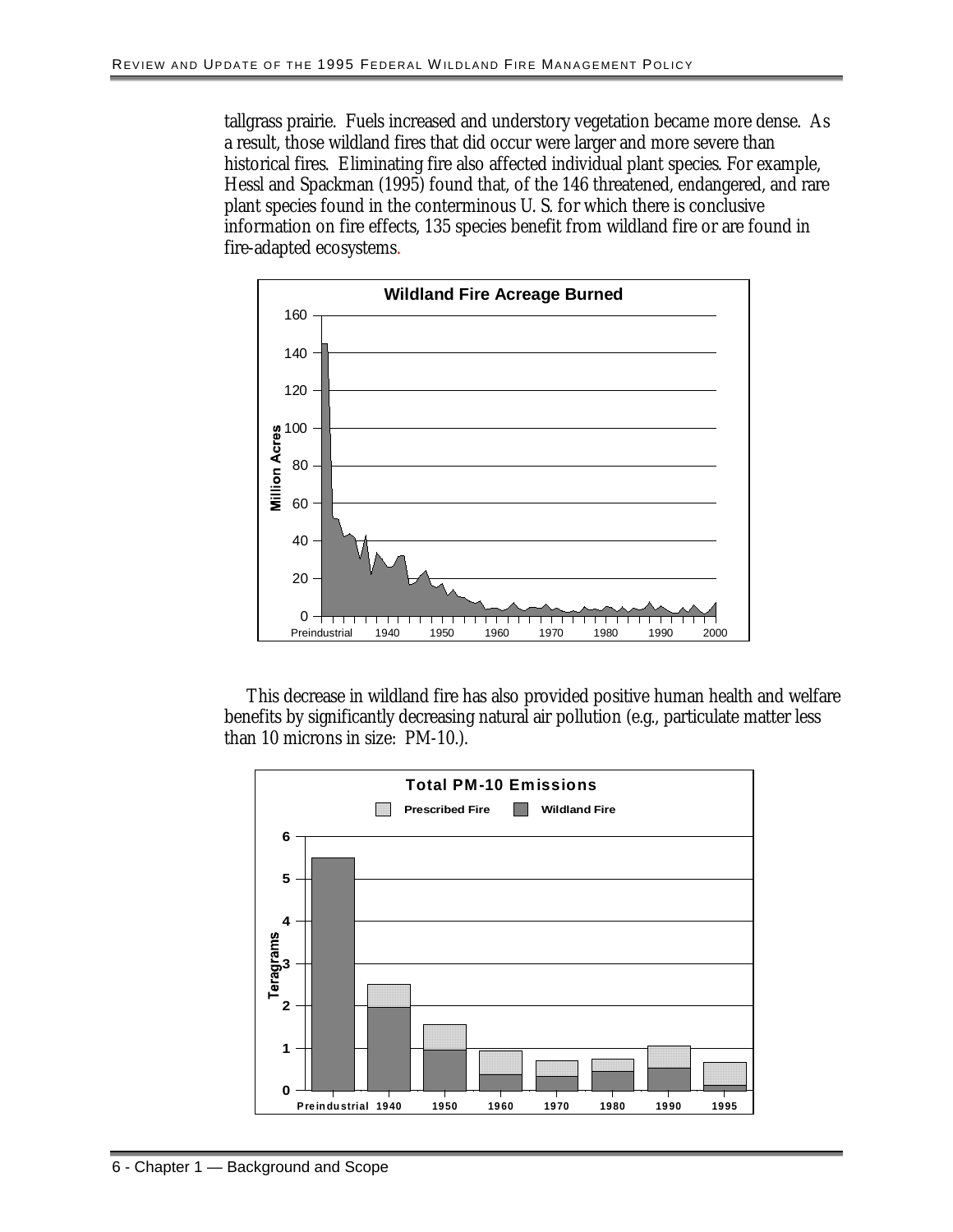#### **CURRENT CONDITION OF FEDERAL LANDS**

In 1999, Hardy et al. published a preliminary course-scale analysis of current fire regimes and land condition classes in the conterminous U. S. This analysis, for the first time, provided a complete fuels management assessment of all federally managed lands, and a picture of the magnitude of the ecological effects of the exclusion of landscape-scale fire. Refinement of this preliminary data (e.g., chaparral) is currently underway and will eventually provide greater resolution and improved usefulness.

The federal government has management responsibility for approximately 415 million acres of fire-adapted land in the conterminous United States. Approximately 200 million of these acres were historically subject to *frequent* fire regimes with fire return intervals of less than 35 years. Included in these lands are ponderosa pine forests, southern pinelands, and prairie grasslands. Another 215 million acres were historically subject to *infrequent* fire regimes with fire return intervals greater than 35 years. Examples include lodgepole pine, northern hardwoods, and desert shrublands.

The federal lands in these two fire regimes have been further classified into three condition classes (Hardy et al. 1999):

| <b>Condition</b><br>Class |                   | Frequent Infrequent | Total |
|---------------------------|-------------------|---------------------|-------|
|                           | Millions of Acres |                     |       |
| 1                         | 69                | 135                 | 204   |
| 2                         | 93                | 48                  | 141   |
| 3                         | 38                | 32                  | 70    |
| Total                     | 200               | 215                 | 415   |

Over 200 million acres of federal land are in Condition Class 1, where human activity has not significantly altered historical fire regimes, or adequate land management activities have successfully maintained ecological integrity. These areas usually pose relatively low public safety and ecological risks, and need little corrective management. However, current maintenance management actions such as prescribed fire need to continue.

On the 141 million acres of Condition Class 2 land, human activity has moderately altered historical fire regimes, and/or land management actions have been ineffective, partially compromising ecological integrity. One or more fire return intervals have been missed, resulting in moderate increases in fuel load and fire size, intensity, and severity. These areas pose a moderate public safety and ecological risk from severe fire, and need moderate levels of restoration treatments (e.g., mechanical fuel removal, prescribed fire). Without any management action, these lands will degrade to Condition Class 3. Continued maintenance treatments following restoration are also needed to prevent severe fires and sustain ecological integrity.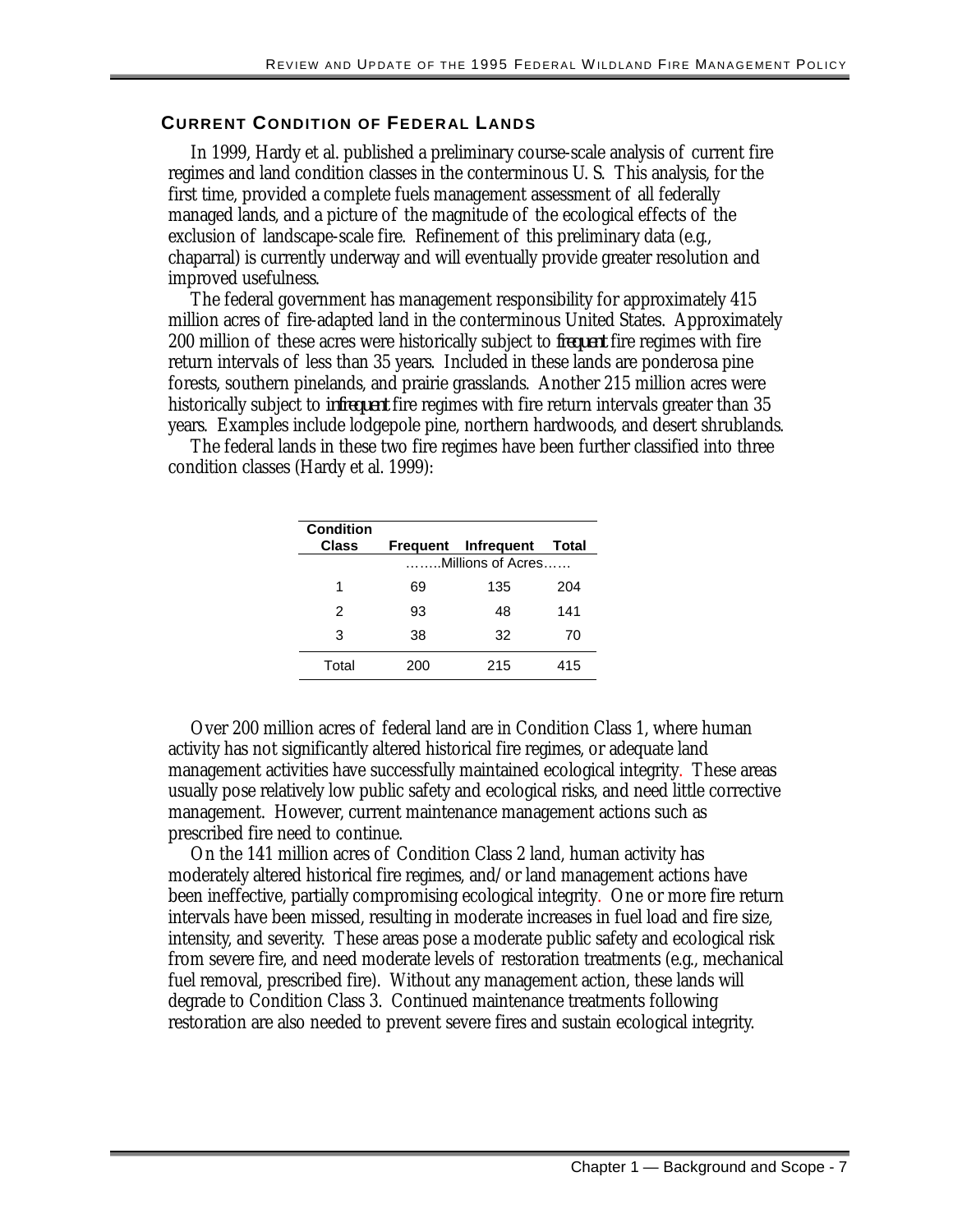Ecological integrity has been significantly compromised on 70 million acres of Condition Class 3 lands, and fires are a high risk factor because of their potential risk to human values (public safety and health, property, economies) and natural resource values (watersheds, species composition). Several fire return intervals have been missed, resulting in considerable accumulation of live and dead fuels, and increasing the potential of high-severity fires. These lands pose the greatest risk to public safety and are in most danger of ecological decline. They require extensive restoration and diligent maintenance.

#### **THE 2000 FIRES**

More acres burned in 2000 than in any other year in the last half-century. By mid-December, approximately 4.8 million acres had been burned by wildland fires and 1.0 million acres by prescribed fires on federal lands alone.

With a better understanding of the magnitude of the fire management problem, the federal land management agencies are now planning aggressive actions to mitigate the situation. The USDA Forest Service has proposed fuels management treatments (prescribed fire and mechanical) of up to 3 million acres annually. Department of the Interior bureaus and the Department of Defense have also proposed similar activities. Fiscal Year 2001 fire management appropriations for the Department of the Interior and the USDA Forest Service have been increased to begin to address these landscape stewardship responsibilities.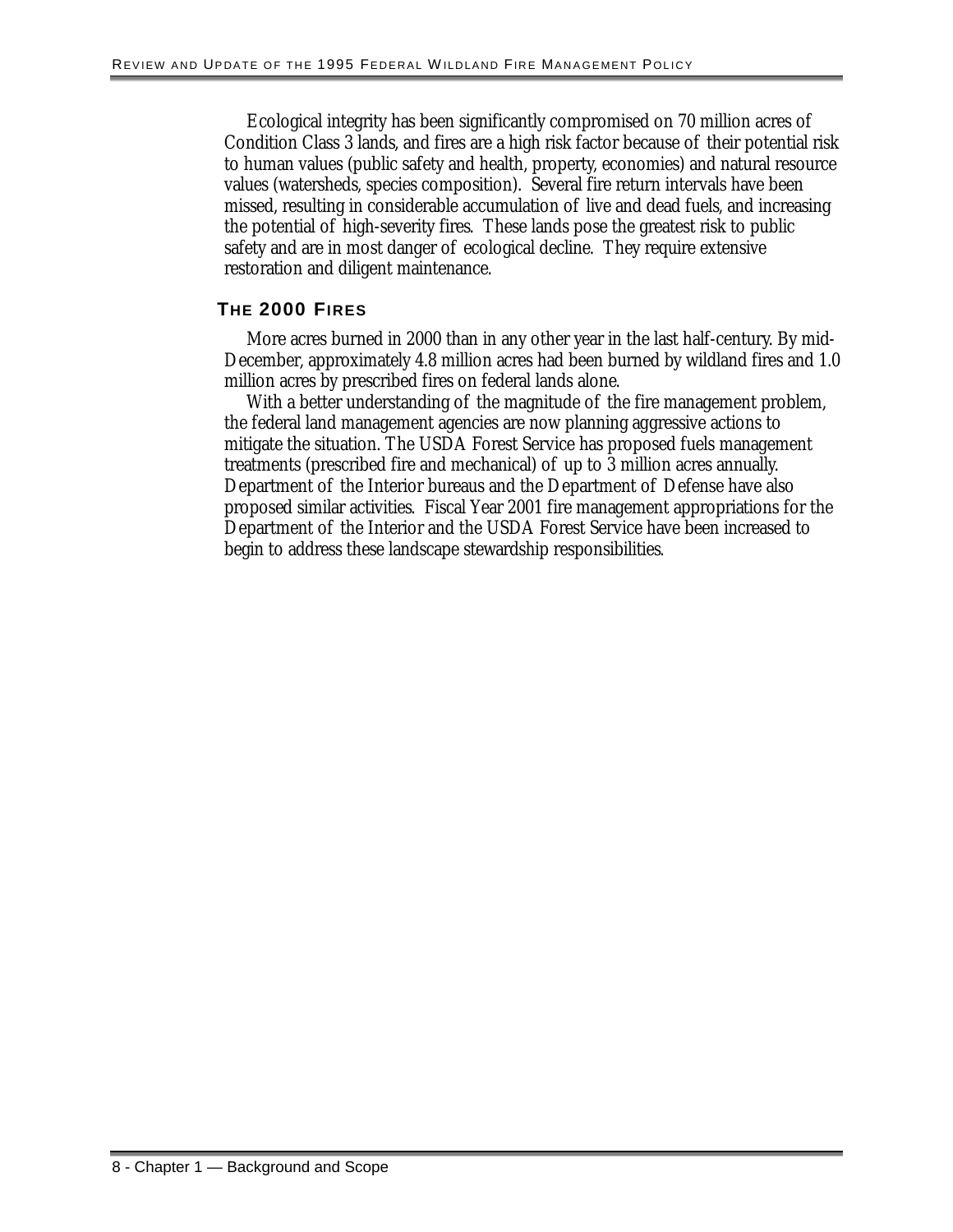# **C HAPTER2—F IN D INGSOFTHE W ORKINGG R O UP**

# **I N T R O D U C T I O N I N T O D U I O N**

After reviewing the various materials and information described in Chapter 1, the Working Group reached several Findings regarding the overall fire management situation, the adequacy and appropriateness of federal wildland fire policies, and the implementation of those policies. This chapter presents those Findings. The 2001 Policy and a series of Implementation Actions follow later in this Review and Update.

The 2001 Policy and Implementation Actions are based on these Findings. Some Findings may result in more than one Implementation Action, and some Implementation Actions may be based on more than one Finding. The objective of this chapter is to identify the major areas of concern regarding fire management, fire management policy, and implementation of fire management policy.

#### **F I N D I N G S FI N D I N G S**

The following Findings must be read as an integrated set. The first two Findings present a summary or overview of the 1995 Federal Fire Policy and its implementation. The remaining findings address specific aspects of the 2001 Federal Fire Policy and its implementation.

- **1. ADEQUACY OF 1995 FEDERAL FIRE POLICY SUMMARY FINDING** 
	- **a. The 1995 Federal Fire Policy is generally sound; however, some aspects lack clarity and there are elements missing that would make the policy stronger and more complete.**

The review found no fundamental flaws in the 1995 Federal Fire Policy. Experience with implementation of the policy in the past five years has demonstrated, however, that some aspects are unclear or unrealistic. Some issues, such as science, ecosystem sustainability, ecosystem restoration, education and communication, and program evaluation, were not explicitly addressed in 1995.

**b. There is increasing recognition that the fire hazard situation is worse than previously thought and fuels continue to accumulate.**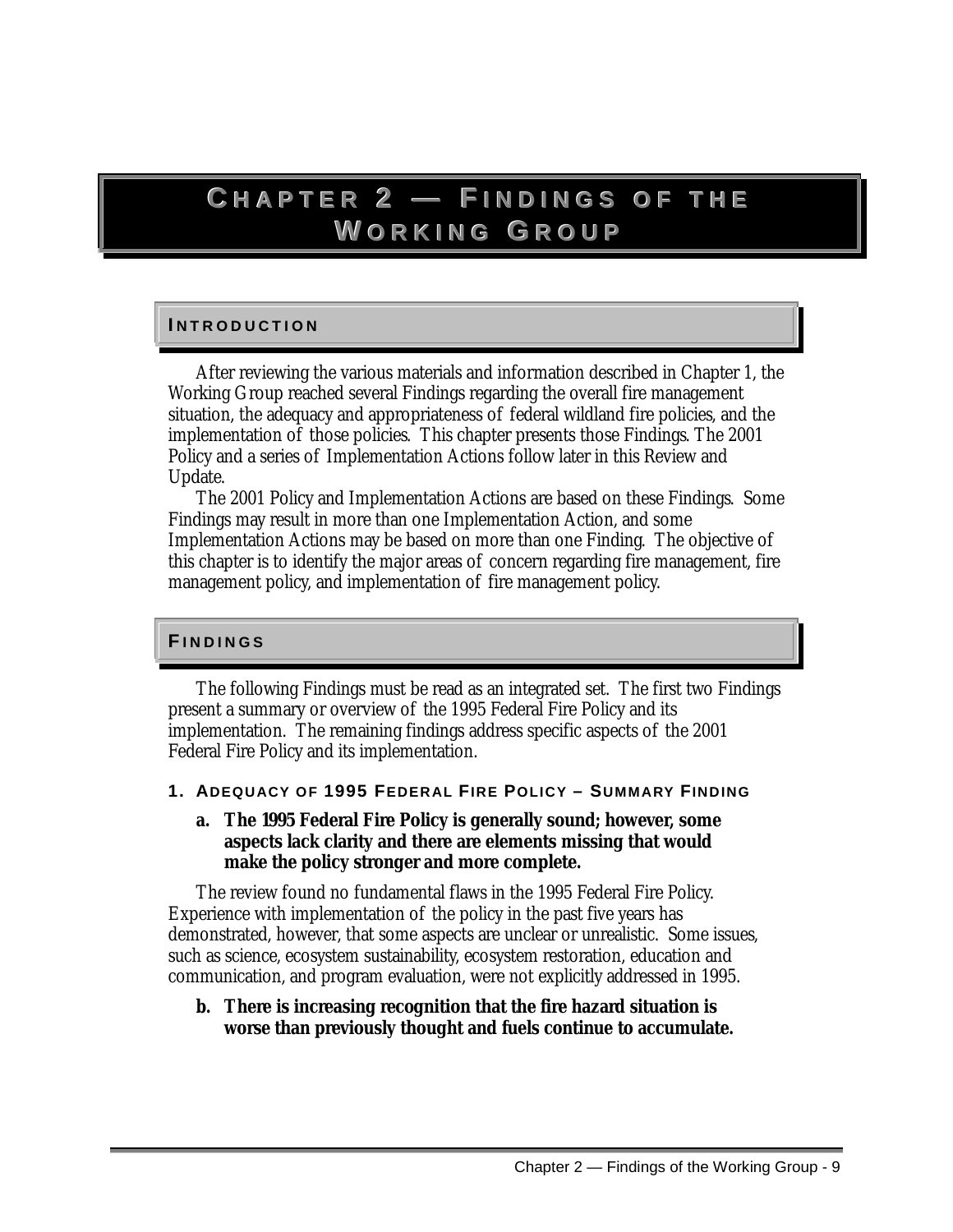Fuel conditions are outside the range of historical patterns on 211 million acres (70 million acres of condition Class 3, and 141 million acres of condition Class 2 federally managed lands). The acreage burned in fuel treatments and wildfires continues to be materially less than the historical acreage of wildfires.

#### **2. ADEQUACY OF IMPLEMENTATION OF 1995 FEDERAL FIRE POLICY – SUMMARY FINDING**

#### **a. When there was organizational will and commitment about an element of the 1995 Federal Fire Policy, that element was successfully implemented.**

 interagency mechanism to drive implementation of the firefighter safety policy. An The policy emphasis on firefighter safety was implemented primarily because of organizational will and commitment to the issue, rather than an integrated, outcome of this commitment was the creation of the Safety Awareness in the Fire Environment (SAFE Initiative) program, an interagency collaborative mechanism to implement firefighter safety policy.

#### **b. Incomplete implementation of the 1995 Federal Fire Policy has hindered its success.**

The 1995 Report contained over 80 specific Action Items deemed important for implementation of the 1995 Federal Fire Policy. Inconsistent and incomplete implementation of some items has resulted in less than successful implementation of the overall policy. Those most successfully implemented were those exclusively in the domain of the traditional fire management organizations. Implementation was least successful in areas requiring coordination and agreement among agencies or across disciplines within agencies. Some items, in retrospect, could not or should not be implemented as originally written. Planning remains one of the most critical items to be implemented. A summary of the status of the Action Items from the 1995 Report is found in Appendix E.

#### **c. Adequate reviews have not been conducted to determine if all agencies are implementing recommendations.**

Agencies have implemented the policy recommendations unevenly, and there is little evidence that managers have been held accountable for implementation.

#### **3. SAFETY**

#### **a. Safety awareness and commitment to firefighter and public safety continues to be the first priority in all aspects of the wildland fire management program.**

The increased emphasis on safety is one of the most successful aspects of the implementation of the 1995 Federal Fire Policy. Most of that emphasis has occurred in the traditional fire management activities of fire suppression and directly associated activities. Similar commitment and awareness in related programs of fuels treatment and rehabilitation and restoration are essential. Safety awareness must continue to be an inherent value in fire management, not a response to mistakes or accidents on specific incidents.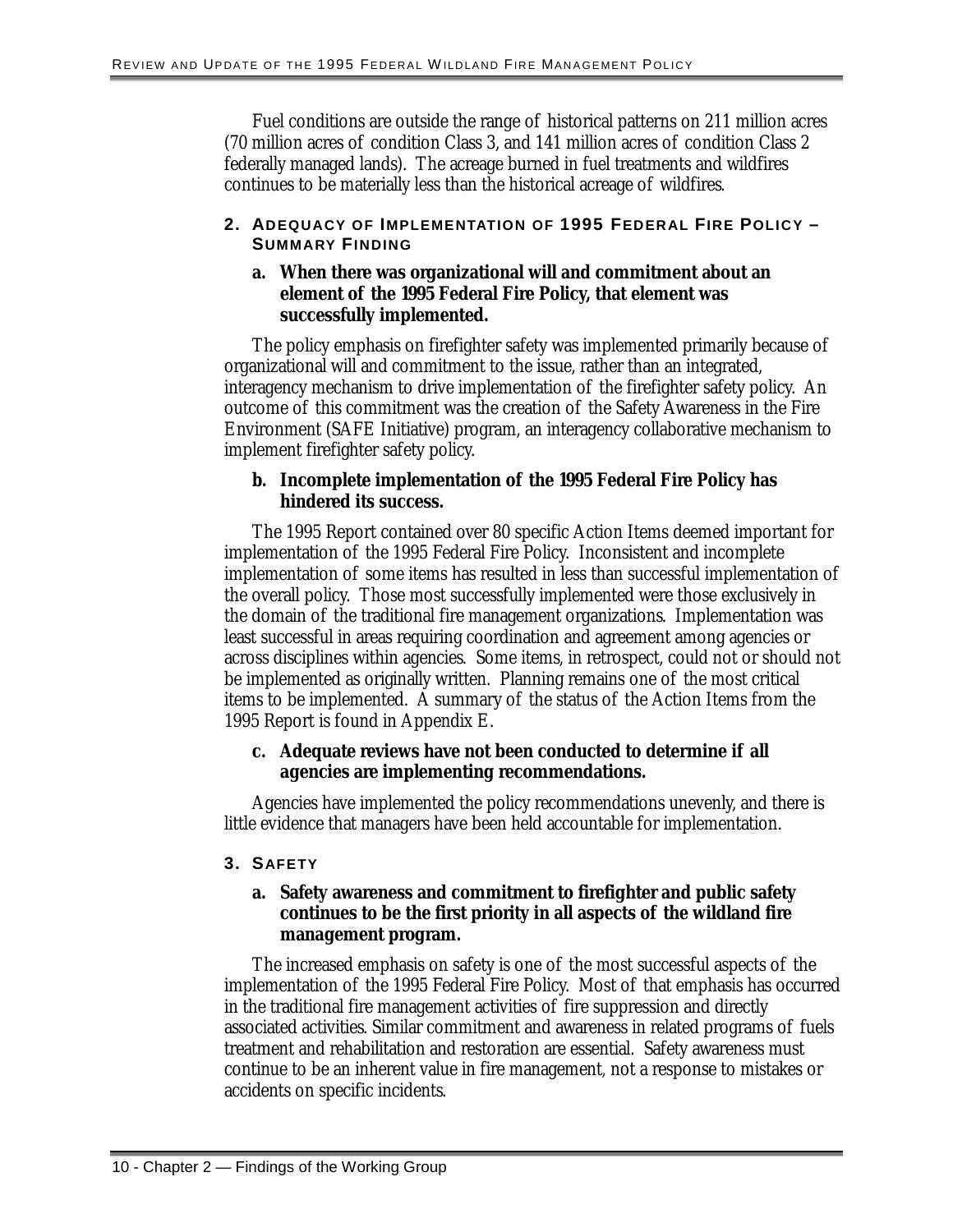#### **b. The increased emphasis on firefighter and public safety has been effective.**

Implementation of the 1995 Federal Fire Policy and the Wildland Firefighter Safety Awareness Study has led to increased recognition of the need for safety through better firefighting training, awareness, and a strong safety ethic. Public safety awareness has been raised by such programs as FIREWISE. However, there are still too many instances of strategies and tactics which, by their selection, put people at risk.

# **4. ECOSYSTEM SUSTAINABILITY**

# **The use of wildland fire and other treatment of fuels has increased significantly since 1995. This increase, while significant, is far short of the level of treatment needed to ensure sustainability of ecosystems.**

Fire is an important component of ecosystem sustainability, including its interrelated ecological, economic, and social components. Agencies have recognized that fuels management is an important aspect of vegetation management and is integral to restoring and maintaining ecosystems. Carefully planned and executed fuels treatments have reduced the risk of wildland fire while improving ecosystem conditions and providing economic benefits to communities. Desired future conditions sought in land management plans are sometimes not achievable because the role and influence of fire have not been adequately considered in the planning process. In several instances, agencies have treated fuels in some areas to achieve the greatest land management benefits at the lowest cost per acre. These may not be areas of greatest risk, such as the Wildland Urban Interface.

# **5. WILDLAND URBAN INTERFACE**

**a. The scope of the fire hazard problem in the Wildland Urban Interface is more complex and extensive than envisioned in 1995. Explosive growth in the Wildland Urban Interface now puts entire communities and associated infrastructure, and the socioeconomic fabric that holds communities together, at risk from wildland fire.** 

The public has greater recognition of the problem in Wildland Urban Interface areas, but communities and homeowners are still not taking sufficient actions to mitigate fire risks. Programs such as FIREWISE, adoption of the Urban-Wildland Uniform Building Code, and Insurance Services Organization (ISO) pilot grading schedule for Wildland Urban Interface are examples of successes since the 1995 Federal Fire Policy was initiated.

The potential for fire starts is also greater in the Wildland Urban Interface, which increases risk to natural resources.

#### **b. Federal, State, tribal, and local fire protection agencies are unclear on their roles and responsibilities for structural fire protection and suppression within the Wildland Urban Interface.**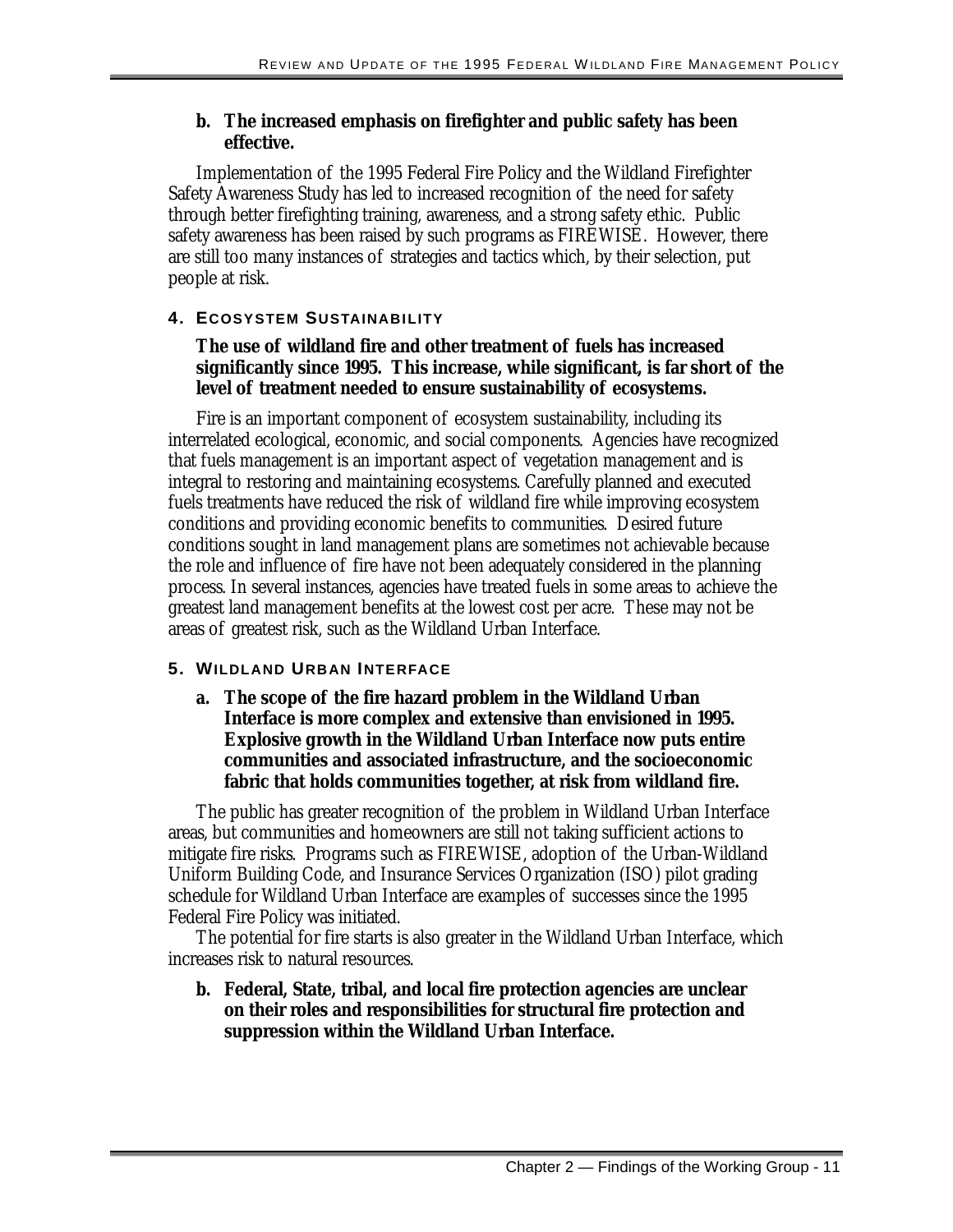The 1995 Federal Fire Policy addresses roles and responsibilities for structure protection in the Wildland Urban Interface. However, the 1995 Federal Fire Policy has been inconsistently implemented and there are conflicts in manual direction, guidelines, and procedures. Large areas of Wildland Urban Interface remain with no structural fire protection organization. In some cases, this has resulted in federal agencies responding to structural fires despite the direction provided in the 1995 Federal Fire Policy.

#### **6. PLANNING**

#### **a. Fire Management Plans, based on land management plans and supported by operational plans, are essential for implementation of the 2001 Federal Fire Policy.**

Fire Management Plans are fundamental strategic documents, based on land management plans, to guide the full range of fire-management-related activities in a unit or area. Fire Management Plans are supplemented by operational plans such as preparedness plans, dispatch plans, prescribed fire plans, and prevention plans. Fire Management Plans include discussion of resource management objectives and activities, such as restoring and sustaining ecosystems and protecting communities and public safety. Fire Management Plans also address public health and environmental issues such as air and water quality and endangered species. Finally, Fire Management Plans should be developed and implemented across agency boundaries to ensure consistent approaches to similar conditions. Thus, successful implementation of 2001 Federal Fire Policy depends on the development and implementation of high-quality Fire Management Plans by all land managing agencies.

#### **b. Many areas do not have Fire Management Plans that meet the requirements of the 1995 Federal Fire Policy.**

Generally, the scope and completeness of Fire Management Plans completed under the 1995 Federal Fire Policy have improved, including additional consideration of the environmental impacts of fire management options and strategies. However, many plans remain incomplete. Some have not been updated since 1995, some are not based on the current approved land management plan, and some do not address the full range of issues required. Plans must be based on underlying land management plans to integrate fire with natural resource objectives if the desired future conditions identified in these plans are to be achieved.

Preparation of Fire Management Plans is hindered by inconsistent or incomplete guidance on how public health and environmental impacts are to be considered. Recent efforts by the National Park Service and the USDA Forest Service to address air quality and smoke management issues represent progress, but much work remains.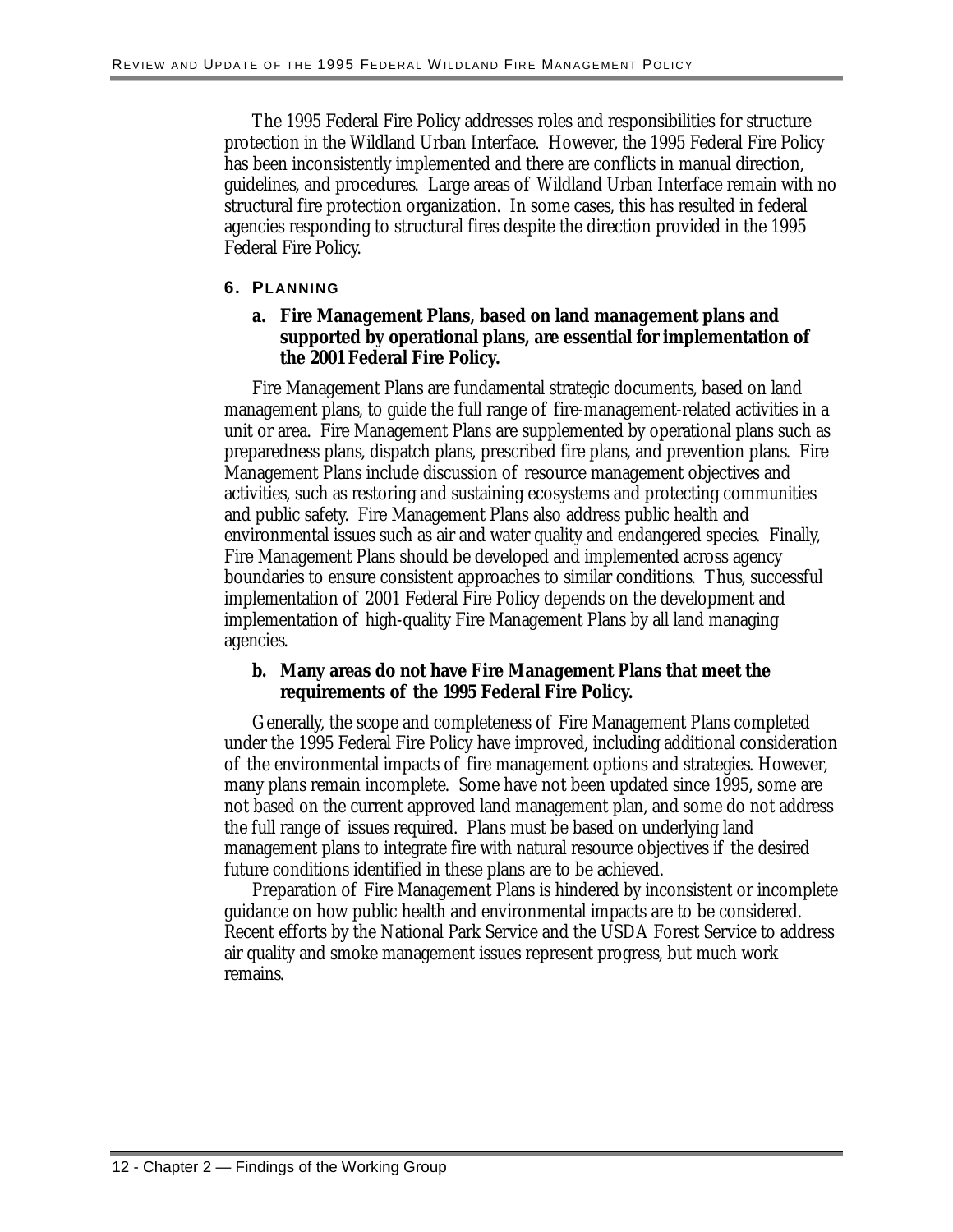#### **7. RESPONSE TO WILDLAND FIRE**

#### **Multiple terms for various management options to respond to wildland fires have confused agency managers and employees, cooperators, partners, and the public, and have perpetuated multiple fire management program elements.**

Policies, manuals, handbooks, procedures, and other aspects of implementation of the 1995 Federal Fire Policy often use a variety of terms such as "wildland fire," "wildfire," "fire use," "wildland fire for resource benefit," and "prescribed fire" interchangeably. The proliferation of similar terms was frequently driven by concerns about the source of ignition of the fire, the land use designation where the fire was located, and administrative considerations such as funding sources. The use of these many similar terms has caused confusion and misunderstanding within the agencies and among cooperators, partners, and the public. In addition, different systems have been developed or perpetuated (based on the "type" of fire involved) for training, qualifications, dispatch, and other aspects of fire management.

#### **8. SCIENCE**

#### **a. Although research and scientific activities have expanded to support fire management programs, there are gaps in scientific understanding, and integration of scientific disciplines is often lacking.**

Research agreements across agency boundaries, such as the Joint Fire Sciences Program, have benefited fire management programs. However, scientific information on many aspects is either lacking or needs to be made available. For example, information on the relative effectiveness and consequences of different fuel treatment methods is being developed but is not yet available. In addition, little information exists on the effects of post-fire rehabilitation activities that fully integrate biological, hydrological, and geological disciplines. There is also a lack of information concerning the social science implications of fire management activities on firefighting personnel, decision makers, and the public.

#### **b. Individual agencies generally collect adequate fire data, but no system exists for collecting and compiling consistent data among agencies.**

No centralized database is universally available to users and scientists for longterm monitoring, research, and planning. Information about the use of fire cannot be aggregated because each agency uses a different system for data collection. This overall lack of a common system raises questions about the validity of actual accomplishments and cost data reporting.

 will store federal fire data for the western region of the country. Currently there is No system exists for collecting and tracking data on air pollutant emissions produced by biomass burning, or for assessing the air quality impacts from wildland, prescribed, and agriculture fires on private, federal, tribal, and State lands. State air quality regulators do not have a national database that includes biomass-burning information. Federal land management agencies are working with the Western Regional Air Partnership to develop an air pollution emissions tracking system that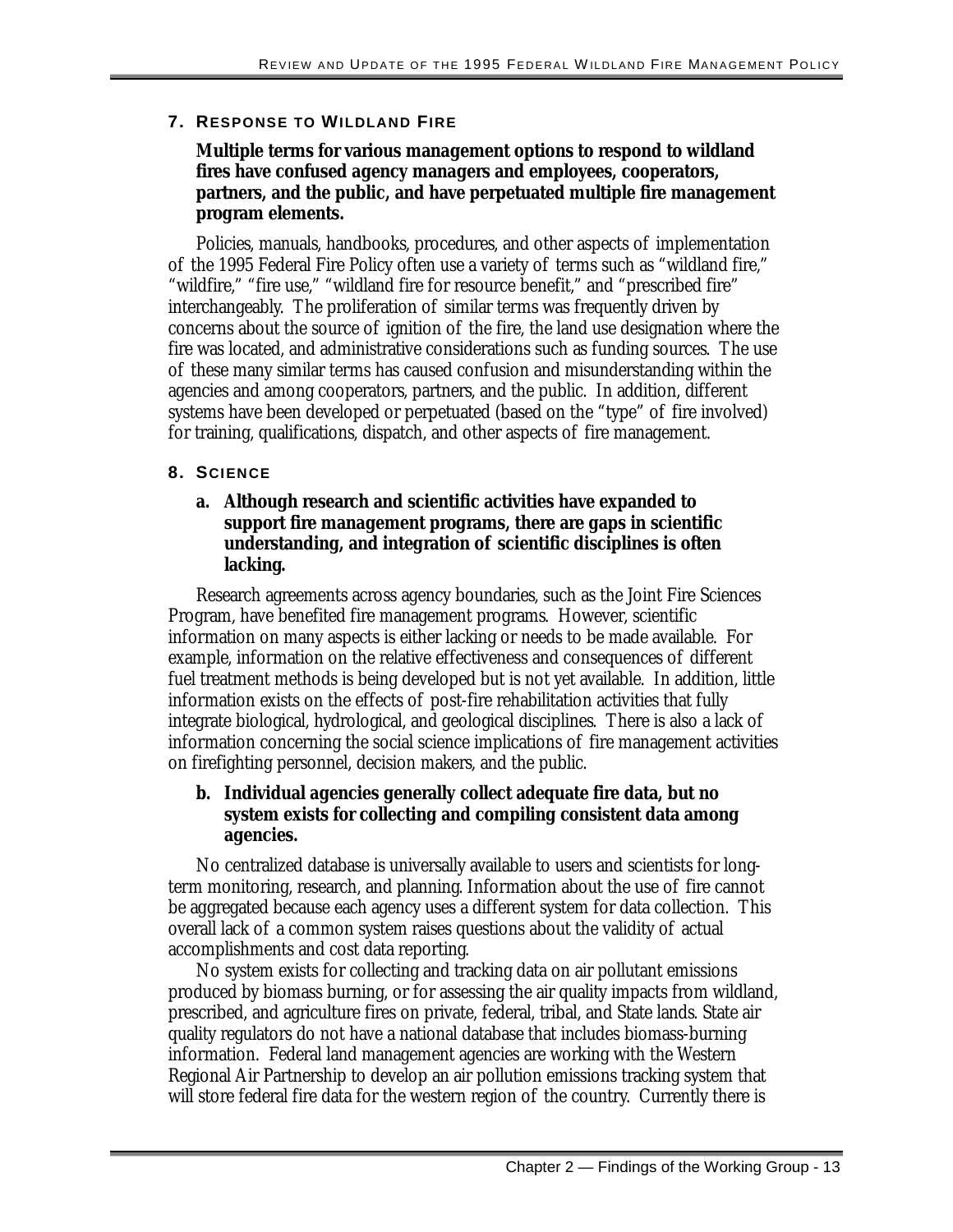no proposal to track non-federal wildland and prescribed fire or agricultural burning data for the western region, or biomass burning data for the remainder of the country.

#### **9. WORKFORCE AND ORGANIZATION**

#### **a. The existing workforce and the skills mix of that workforce are insufficient to address changing fire management priorities and increased fire management complexities.**

Demographic trends such as an aging workforce, two-career families, changing career interests, and other factors have significantly reduced the numbers of personnel available for fire management activities, especially fire suppression and fuels management. The general downsizing of federal agencies with fire management activities has exacerbated this problem. Finding sufficient personnel within agencies to meet annual fire season staffing requirements has been increasingly difficult. The 2000 fire season necessitated the use of international wildland fire managers.

Land management and regulatory agencies have not been able to keep pace with the changing fire management priorities and complexities. New skills and additional capabilities will be required in the future.

In the Fiscal Year 2001 appropriations for the Department of the Interior and USDA Forest Service, Congress recognized that increased funding for current and future years is needed to achieve effective preparedness and hazardous fuels reduction capabilities.

# **b. The structure of fire management and fire suppression organizations needs to be reviewed.**

As the federal fire management program continues to grow in size, scope, and complexity, new concepts in program management organizations, new approaches to fire suppression and prescribed fire organizations, and new mechanisms for increasing training in suppression, prescribed fire, decision-making, and support programs may be required.

# **10. FUNDING**

#### **a. Lack of adequate funding has been a barrier to full implementation of the 1995 Federal Fire Policy.**

Funding and budget structure for the four Interior agencies and the USDA Forest Service have significantly improved since adoption of the 1995 Federal Fire Policy. Budgets have increased for fire management preparedness. Changes in budget structure have increased the flexibility of fire program managers to implement fuels management and other activities. However, overall funding levels have not been sufficient to meet or address all of the fire management, fuels management, and other needed activities.

# **b. Adequate funding for fire management and associated programs is essential for the future successful implementation of the 2001 Federal Fire Policy.**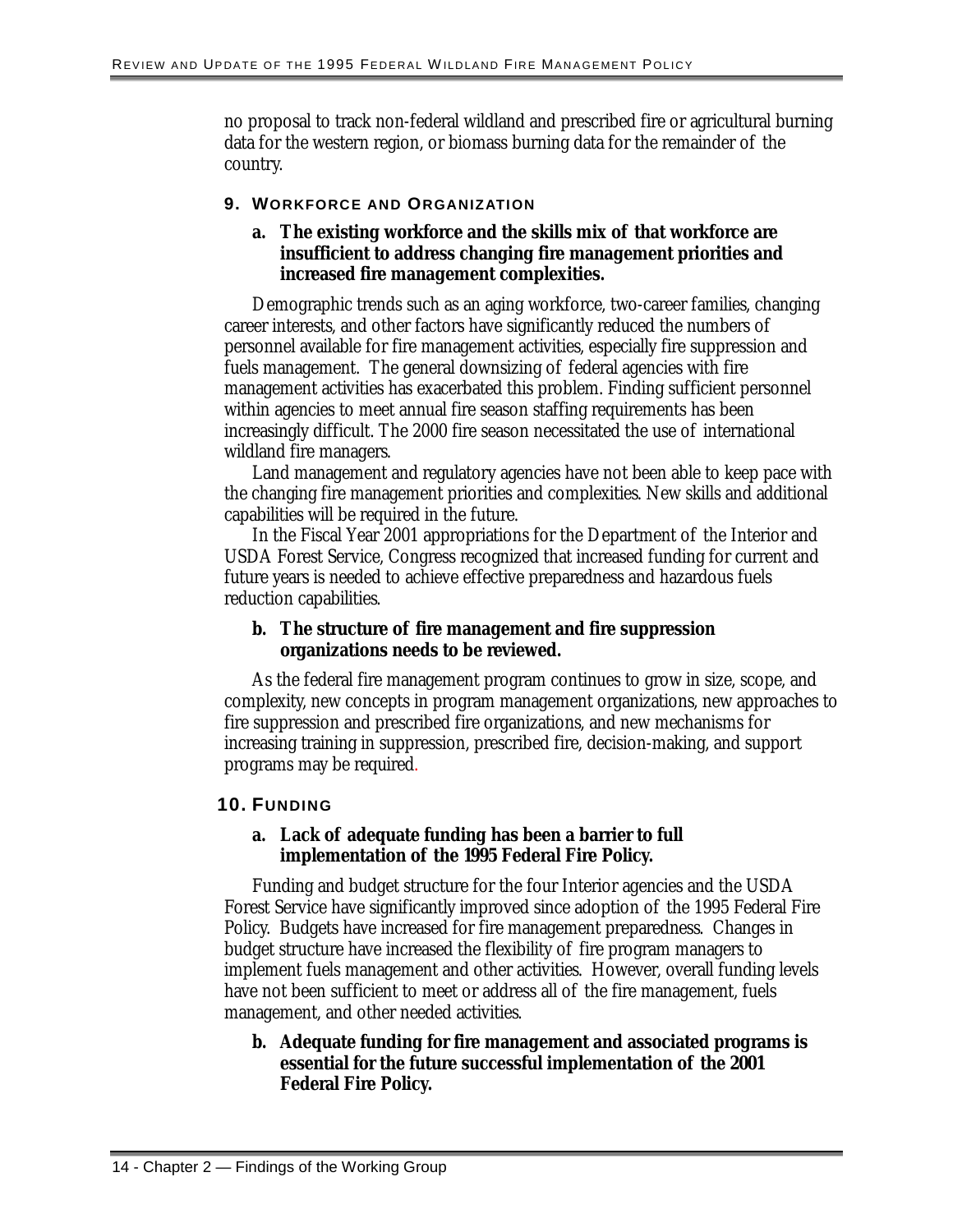The Fiscal Year 2001 appropriations for the Departments of the Interior and Agriculture contains additional funding for fire management preparedness, fuels management activities, scientific support, post-fire stabilization and rehabilitation, and support for State and local partners. This increase implements a strategic program outlined in a report from the Secretaries of the Interior and Agriculture in September of 2000. Continuing comparable funding to support all aspects of fire management, fuels management, and related activities will be required in Fiscal Year 2002 and beyond to ensure the implementation of the Report to the President and the 2001 Federal Fire Policy.

Adequate funding for agencies not historically considered fire management agencies is also critical. The Department of Defense, the Department of Energy, and the Bureau of Reclamation (all of which have land management responsibilities) do not have adequate stable funding sources to implement the 2001 Federal Fire Policy.

Finally, stable federal support for non-federal organizations through programs such as the Cooperative Forestry Program of the USDA Forest Service ensures that cooperating fire organizations are able to implement the fire policy consistently.

# **11. INTERAGENCY COOPERATION AND COORDINATION**

#### **a. Not all federal agencies with land-management or other firerelated responsibilities, and the lands under their jurisdiction, are fully integrated into federal fire management.**

The USDA Forest Service and the four principal land-managing agencies of the Department of the Interior have traditionally been considered the "fire management" agencies of the federal government. However, the Departments of Defense and Energy both manage substantial acres with burnable vegetation. Other agencies, such as the Bureau of Reclamation, also manage smaller amounts of similar acres. These agencies have not been included under the 1995 Federal Fire Policy, nor do they generally participate in such fire management activities as training, qualification, and sharing of firefighting resources. In addition, other federal agencies have programs with significant consequences for the implementation of federal fire policy, including support services such as meteorology, scientific information and analysis, and regulation of air and water quality. Successful implementation of the concepts, as well as the letter, of the 2001 Federal Fire Policy depends on the complete integration of all federal agencies with programs affecting land management and fire management. Integration is required at the strategic, program planning level as well as at the tactical, program implementation level.

#### **b. Failure to fully implement the 1995 Federal Fire Policy and the associated Action Items stems from the lack of a mechanism to integrate actions and activities across agency, program, and discipline boundaries.**

The 1995 Federal Fire Policy presented unusual, if not unique, challenges to traditional organizational arrangements. It required coordination, consistency, and agreement among five operating agencies in two Departments, as well as requiring fire managers to forge new working relationships with other disciplines within those agencies. Implementation measures were required at the national, regional, and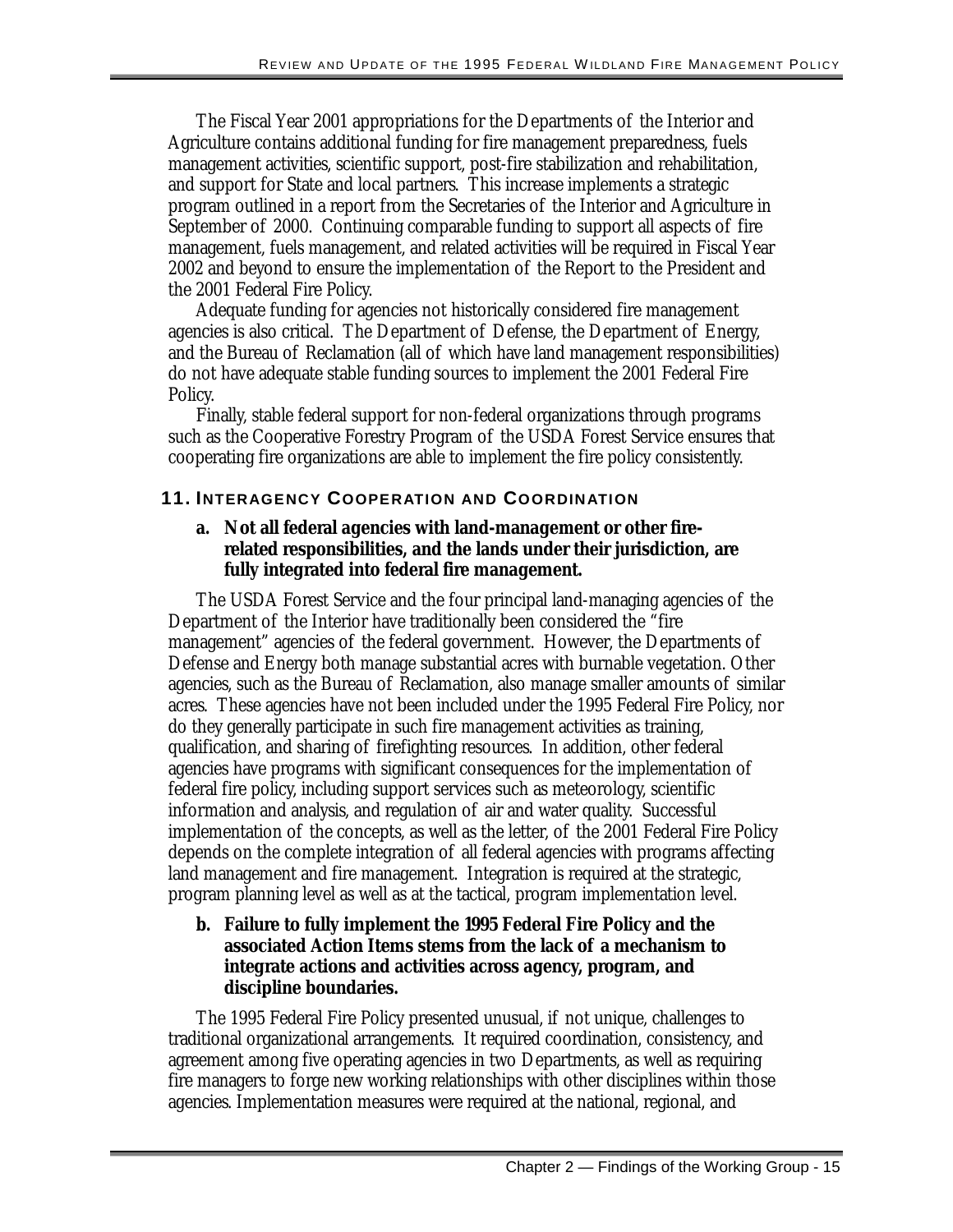operating unit level. Because no mechanism exists to provide leadership, coordination, conflict resolution, or oversight on a broad scale, however, most aspects of implementation requiring interagency or interdisciplinary solutions have been unsuccessful. Program managers outside of traditional fire management, such as endangered species, cultural resources, weather, and environmental protection, have no means of regular interaction with fire program managers. Further, there is no focal point or clearinghouse capability to provide a comprehensive picture of the full range of fire management activities including fuels management, restoration and rehabilitation, traditional fire management programs, and coordination with non-fire regulatory programs.

# **c. Collaboration, coordination, and integration of fire management planning and implementation between federal agencies and nonfederal agencies are incomplete and inconsistent.**

Successful implementation of the 2001 Federal Fire Policy will require coordination, collaboration, and integration across governmental boundaries, as well across federal agency and discipline boundaries. Fire management planning, operational planning, and operational activities should include collaboration, coordination, and integration among federal agencies and non-federal entities such as State, tribal, and local governments to ensure safety, efficiency, and healthy, sustainable ecosystems. Uneven collaboration, coordination, and integration have hindered successful implementation of the 1995 Federal Fire Policy.

# **12. COMMUNICATION AND EDUCATION**

#### **a. The public, as well as some agency employees and managers, still do not adequately understand the role of fire in maintaining natural systems.**

Since the 1995 Federal Wildland Fire Management Program Review, agencies have increased their efforts to provide accurate, consistent information to the public and to employees about wildland fire. Media coverage of wildland fire incidents over the last few years has been increasingly sophisticated in describing the importance of fire in maintaining natural forest and range conditions, in describing the consequences of past fire suppression practices, and in explaining use of prescribed fire. However, many people continue to believe that fires can and should be immediately suppressed, and fail to recognize that fire is a natural event in most areas. Continued success in implementing federal fire policy depends on a welleducated public and agency workforce. Surveys commissioned for this review, as well as other surveys, indicate a lack of adequate understanding of the 1995 Federal Fire Policy among employees in key management and leadership positions.

# **b. The federal government lacks a standard, consistent message on the importance and role of fire in natural resources management.**

Despite significant education and communications efforts on the part of most agencies, there is no integrated, consistent communication strategy. The use of different terminology and emphases among agencies results in mixed messages to the public and employees.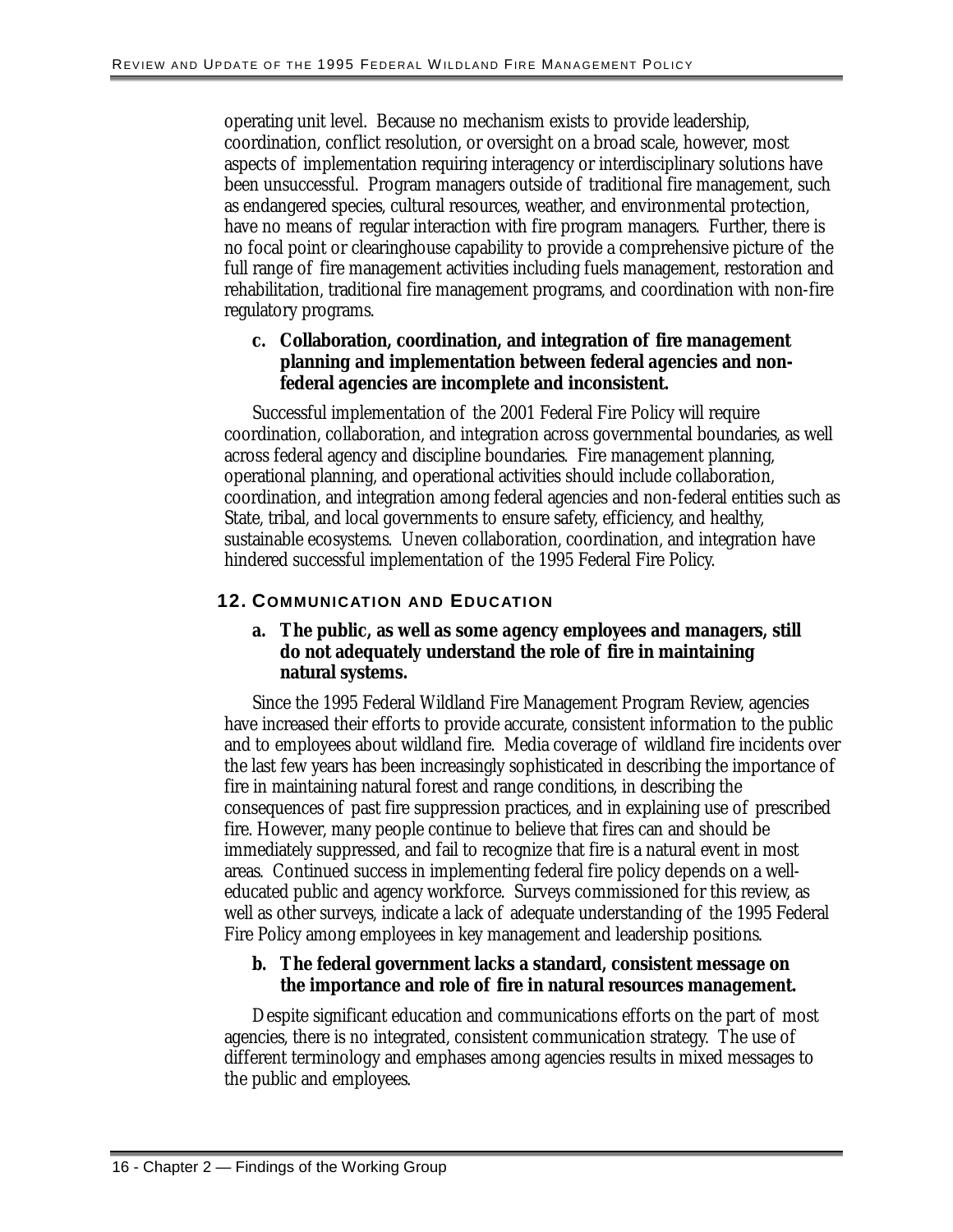#### **13. EVALUATION**

#### **a. Monitoring and oversight of overall implementation of the 1995 Federal Fire Policy have not been adequate, and no effective interagency capability for such monitoring and oversight appears to exist.**

The little monitoring and oversight of implementation that has taken place over the last five years has been largely focused on discreet, agency-specific issues. An early effort at broader management oversight, the Management Oversight Team, was ineffective. At the beginning of this review there was no overall assessment available on the status of implementation of the 80-plus specific Action Items in the 1995 Report, nor were there any agreed upon performance measures or metrics for gauging status and adequacy of implementation. At best, there was general information about national level status of implementation, such as the existence of direction to field units to take certain actions. Detailed information about the status of implementation at the field level generally remains unavailable.

#### **b. There have been no meaningful consequences for failure by agency administrators at any organizational level to fully implement all aspects of the 1995 Federal Fire Policy, nor are there significant incentives or rewards for efforts at implementation.**

 implementation problems or to resolve those problems. There have been no As noted elsewhere, implementation of the 1995 Federal Fire Policy has been incomplete and inadequate, particularly in those areas requiring coordination and agreement across agency and discipline boundaries. There is no system of accountability for this failure, nor have there been significant consequences for agency administrators and program managers at any level. Major examples include the failure of most units to adopt Fire Management Plans that meet the requirements of the 1995 Federal Fire Policy, the failure of agency administrators to minimize costs of suppression on large project fires, and the failure of the five major fire management agencies to agree upon common program management tools and systems for resource planning and budgeting. Of particular concern is the lack of consequences for failure to resolve differences among agencies and disciplines, and for failing to ensure integration among disciplines. In general, agency management has not taken steps at either the unit level or the program management level to identify consequences for failure to take these steps. However, many individuals and some organizations have taken important steps to implement the 1995 Federal Fire Policy, but their efforts have largely been without incentives or rewards.

#### **14. WEATHER SERVICES**

**a. Disagreement remains between the National Weather Service (NWS) and federal land management agencies involved in wildland fire management on the products, standards, and level of weather services required and how they are provided.**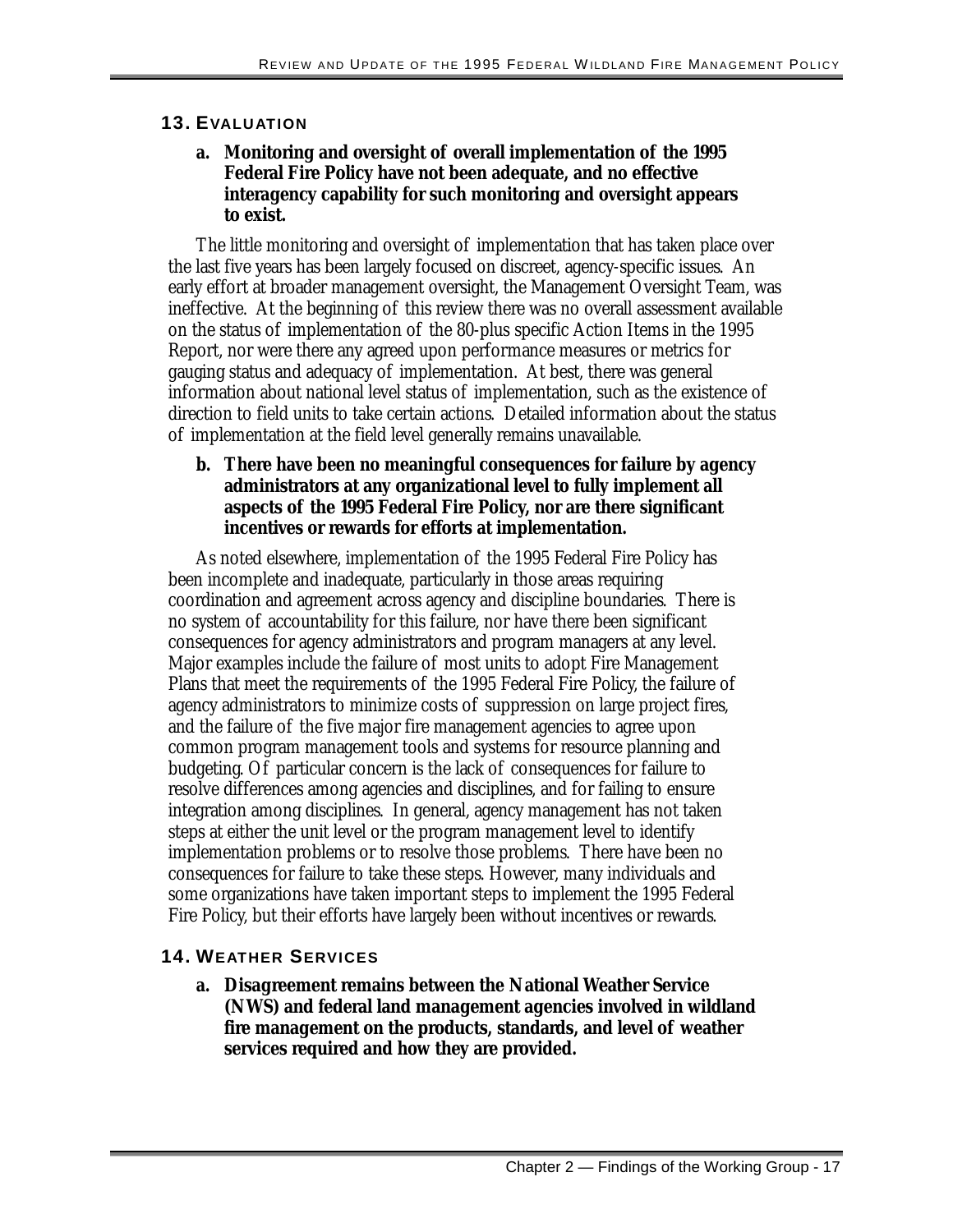Weather services required for fire management activities have increased since the 1995 Report, due to such factors as a continued increase in wildland fire severity, a threefold increase in fuel reduction projects, and increasing encroachment of development into the wildland environment. Since the implementation of the 1995 Federal Fire Policy, the NWS has implemented a modernization and associated restructuring using new technology and improved science. One result is that the forecast area coverage for each forecast office has been significantly reduced, but each forecaster now provides support to several program areas (Public, Aviation, Fire Weather, and Marine.) In addition, the number of available NWS Incident Meteorologists (IMETs) has been doubled to provide support for the increase in large fire events.

Fire management agencies believe they require additional weather services from the NWS to support the full range of fire management activities. Many fire managers view the loss of dedicated fire weather forecasters as a reduction in quality that is unacceptable. Fire managers also believe that most NWS forecasters do not have the experience in fire weather forecasting to deal with site-specific spot forecasts that dedicated fire weather forecasters have provided. The fire weather forecaster is seen as a full partner on the fire management team, often involved during the off season in training and coordination meetings.

The inability of NWS and the federal fire management agencies to agree on the products, standards, and level of weather services required to support fire management activities and the means of meeting these requirements continue to hamper full implementation of the 2001 Federal Fire Policy. Federal fire management agencies have identified a requirement for 20 additional fire weather meteorologists due to inadequacy of current weather services support. The Fiscal Year 2001 appropriations for the Departments of the Interior and Agriculture include funding for those meteorologists. This represents an ad hoc, piecemeal approach to addressing fire weather service issues and does not resolve the underlying disagreement.

#### **b. The lack of NWS support for "non suppression" fire management activities by non-federal entities significantly hinders integrated interagency wildland fire management programs.**

The NWS interprets statutory and related committee report language to prohibit them from providing support to non-federal organizations for wildland fires that are being managed for beneficial uses such as hazardous fuel reduction. The 2001 Federal Fire Policy requires agencies to plan and execute wildland fire and other fuels management treatments on a landscape basis and in partnership with State and private landowners. Lack of specialized wildland fire forecasts to State agencies is a barrier that increases costs and reduces overall quality of fire plans and wildland fire treatments, as well as increasing risk to public and firefighter safety. Through cooperative agreements, federal employees are often involved on these fires even though they are not on federal lands.

Any fire occurring on wildland is defined as a wildland fire. The type of ignition or wildland fire objective does not change the weather forecasting needs. Providing the full suite of weather products and services to support all wildland fire management actions is essential, and should not depend on the source of ignition or location of the fire.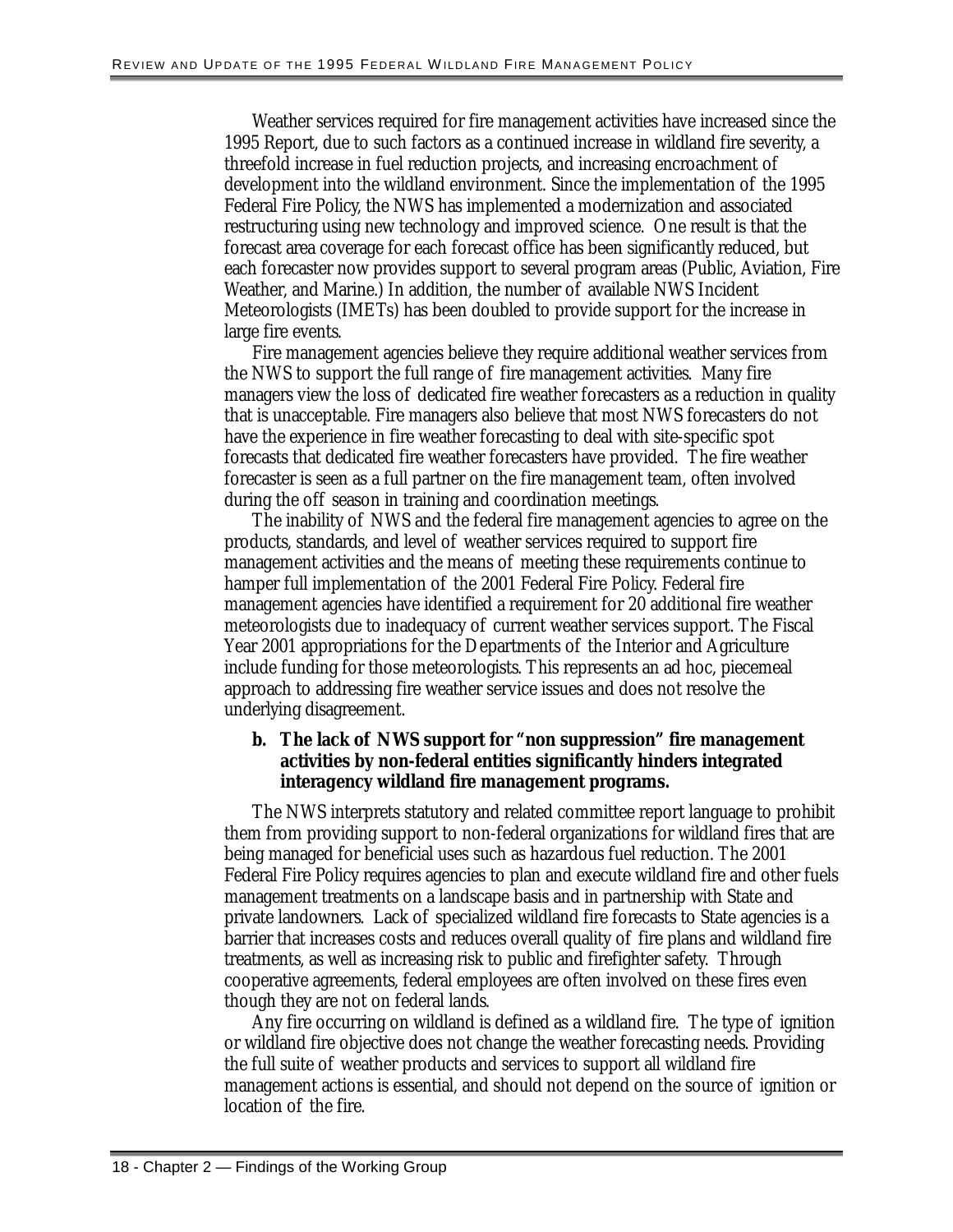The private meteorological industry has shown little interest in providing weather services to enhance NWS products to meet fire management requirements. State governments in Florida and Oregon have had to hire forecasters to meet their needs although their needs are not simply State in nature but apply across all landholders. This adds unnecessary complexity and cost.

# **P**ROPOSED CHANGES AND ACTIONS

To address the above Findings, the Working Group developed Guiding Principles, Policy Statements, and Implementation Actions that are presented in Chapter 3.

The Guiding Principles remain the same as those contained in the 1995 Report with the addition of the word "international" to the guiding principle on coordination and cooperation. This change recognizes the increasing role that other countries play in assisting the U.S. and in the increasing exchange of technology, training, skills, and knowledge of wildland fire issues between the U.S. and other countries.

 several statements in the 1995 Federal Fire Policy. Chapter 3 also includes strategic As a result of experiences since 1995, as well as greater understanding of the complexity and seriousness of the wildland fire situation in this country, the 2001 Federal Fire Policy contains five additional policy statements along with revisions to Implementation Actions necessary for successful implementation of the 2001 Federal Fire Policy.

#### **The new policy statements complement and supplement the current set, and include:**

- the role of fire in ensuring ecosystem sustainability;
- the need for restoration and rehabilitation of fire-damaged lands and ecosystems;
- the role of science in developing and implementing fire management programs;
- the importance of communication and education internally and externally; and
- the critical need for regular, ongoing evaluation of policies and procedures.

#### **A number of the 1995 Federal Fire Policy statements were revised to reflect experiences since 1995 and to underscore the importance of key issues. These include:**

• better recognition that Fire Management Plans identify and integrate all fire management and related activities within the context of approved land management plans;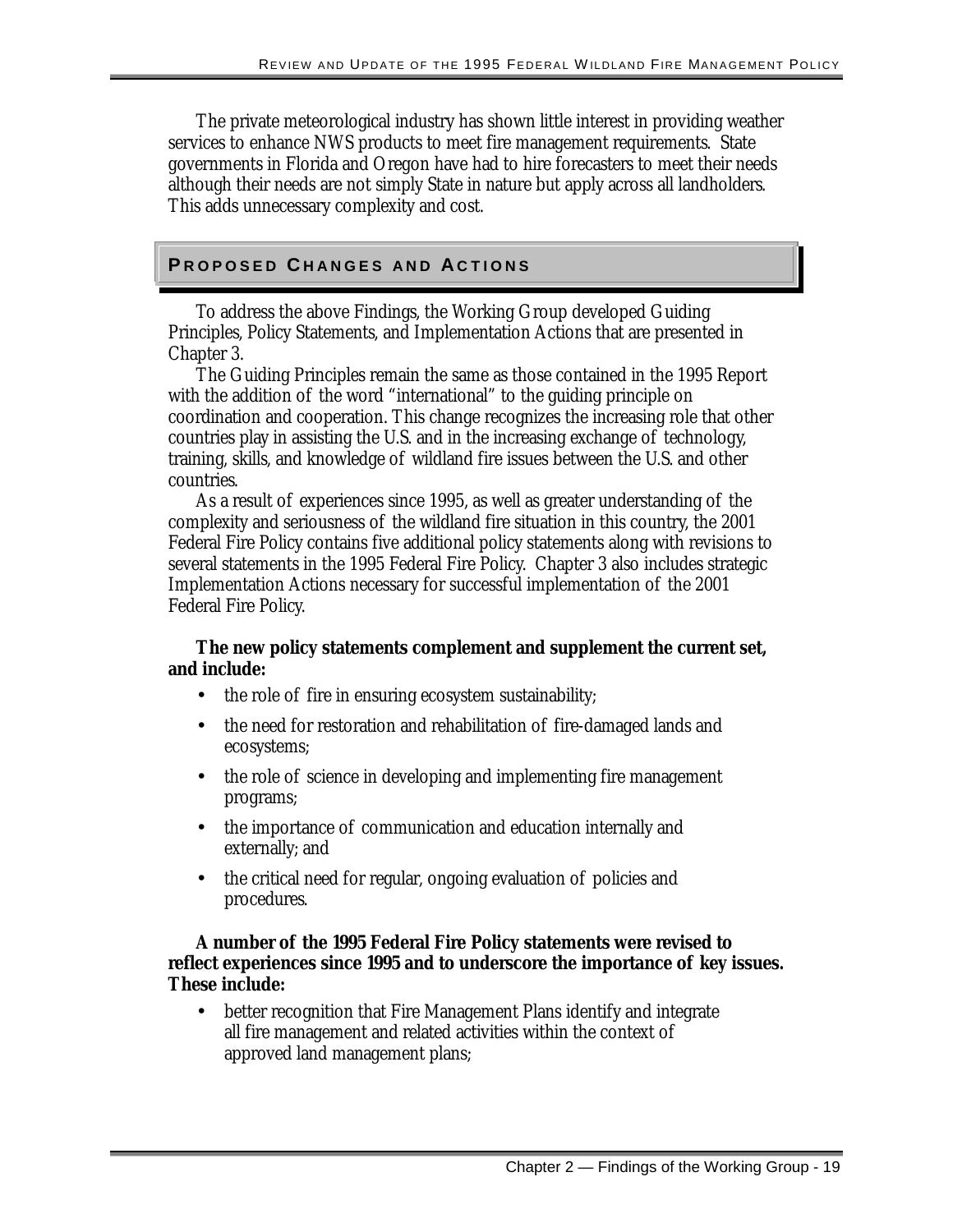- clearly stating that the management response to fire is based on the circumstances surrounding the fire, not the source of ignition or location of the fire;
- clarifying that, following protection of human life, suppression priority decisions include considerations of human health and consequences on communities rather than property; and
- clarifying the 1995 Federal Fire Policy on the Wildland Urban Interface to recognize the role of wildland fire agencies in protecting structures, but not suppressing fires in them.

#### **Strategic Implementation Actions in Chapter 3 deal with:**

- Fire Management and Ecosystem Sustainability
- Response to Wildland Fire
- Wildland Urban Interface
- Planning
- Science
- Workforce and Organization
- Funding
- Communication and Education
- Program Management and Coordination

Appendix C contains the detailed explanations for all of the new policy statements and the recommended changes to the 1995 Federal Fire Policy statements. Appendix D contains a side-by-side listing of the 1995 Federal Fire Policy and the 2001 Federal Fire Policy. The Guiding Principles, Policy Statements, and Implementation Actions can be found in their entirety in Chapter 3.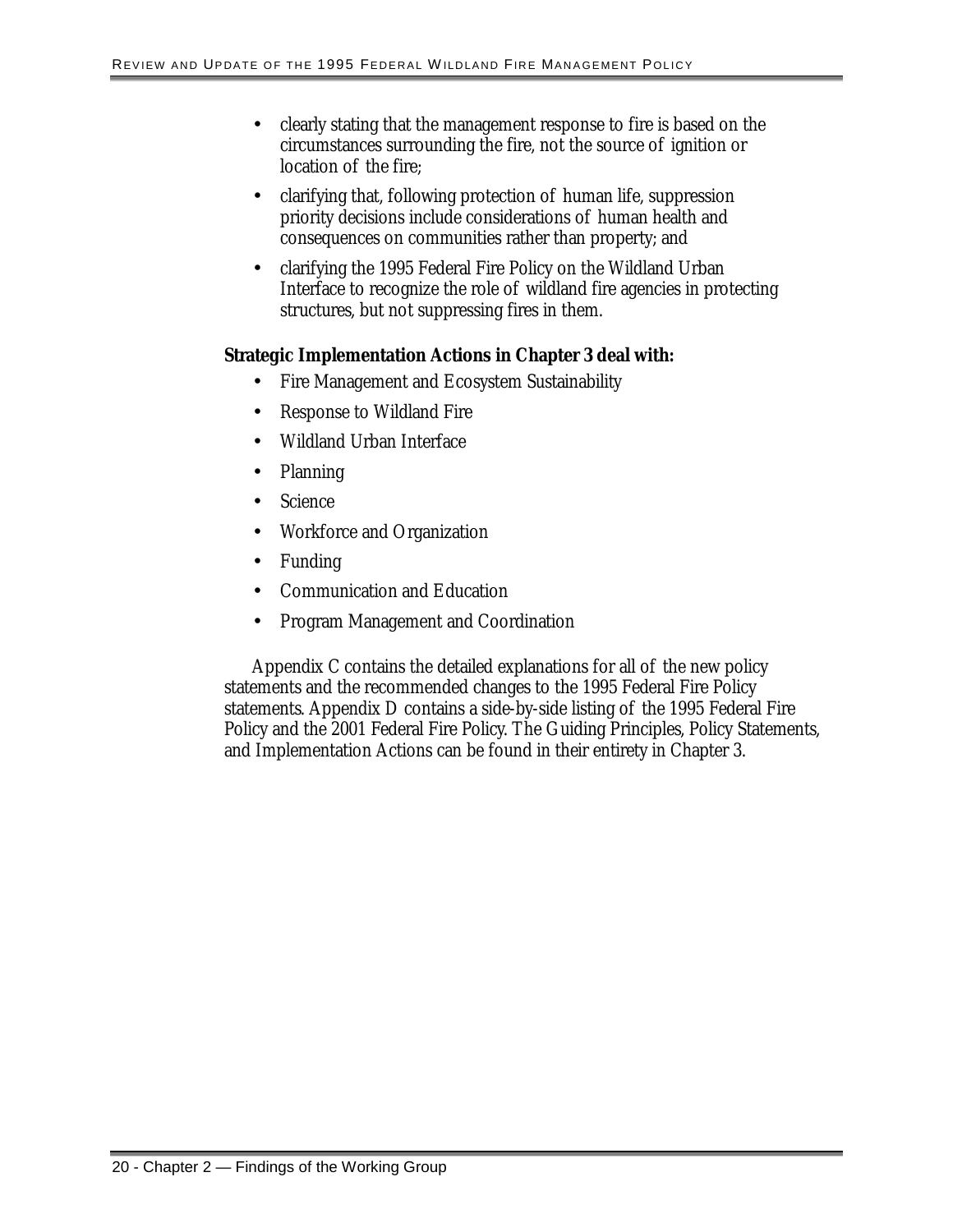# **C H A P T E R3—2 0 0 1F E D E R A LW I L D L A N D**  $F$ **IRE** MANAGEMENT POLICY:

# **G UIDINGP RINCIPLES,P OLICIES,A ND I MPLEMENT A TIONA CTIONS**

The 2001 Federal Fire Policy comprises the following Guiding Principles and discreet policies. As a whole these Guiding Principles and policy statements guide the philosophy, direction, and implementation of fire management planning, activities, and projects on federal lands. Many federal agencies conduct programs and activities not directly tied to management of lands, but which have programs or activities that support or otherwise affect federal wildland fire management activities. These Guiding Principles and policy statements guide the direction and implementation of those programs as well, to ensure consistency, coordination, and integration of wildland fire management programs and related activities throughout the federal government.

Each agency should adopt the 2001 Federal Fire Policy as agency policy through applicable directives, manuals, and other systems as appropriate. All handbooks, guides, workbooks, and other documents associated with wildland fire management are to reflect the 2001 Federal Fire Policy.

Non-federal agencies are encouraged to adopt and use the 2001 Federal Fire Policy in planning and implementing their fire management activities to promote coordination, cooperation, and efficiency.

#### **G UIDING P RINCIPLE S**

The following Guiding Principles are fundamental to the successful implementation of the 2001 Federal Fire Policy:

- **1. Firefighter and public safety is the first priority in every fire management activity.**
- **2. The role of wildland fire as an essential ecological process and natural change agent will be incorporated into the planning process.** Federal agency land and resource management plans set the objectives for the use and desired future condition of the various public lands.
- **3. Fire Management Plans, programs, and activities support land and resource management plans and their implementation.**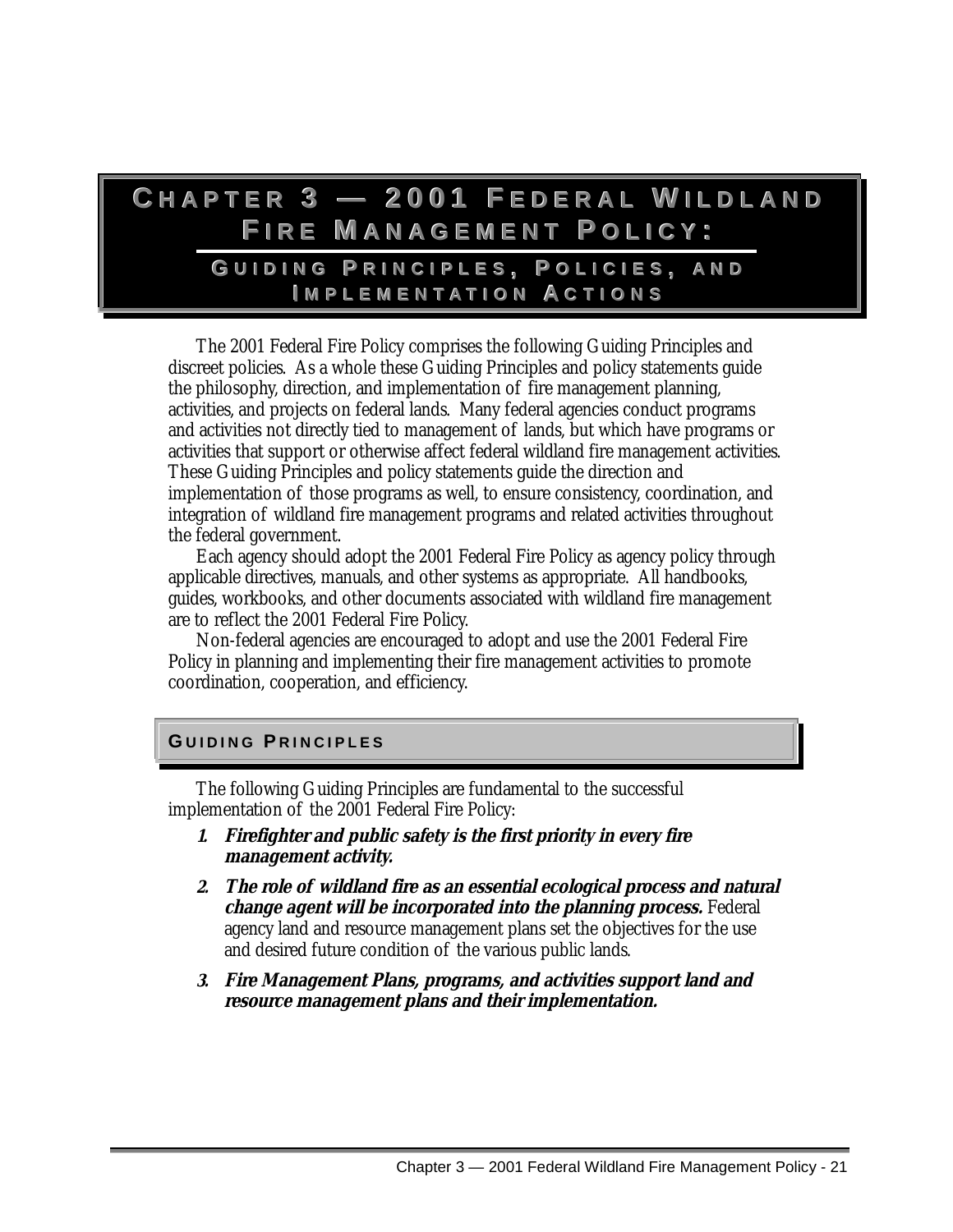- **4. Sound risk management is a foundation for all fire management activities.** Risks and uncertainties relating to fire management activities must be understood, analyzed, communicated, and managed as they relate to the cost of either doing or not doing an activity. Net gains to the public benefit will be an important component of decisions.
- **5. Fire management programs and activities are economically viable, based upon values to be protected, costs, and land and resource management objectives.** Federal agency administrators are adjusting and reorganizing programs to reduce costs and increase efficiencies. As part of this process, investments in fire management activities must be evaluated against other agency programs in order to effectively accomplish the overall mission, set short- and long-term priorities, and clarify management accountability.
- **6. Fire Management Plans and activities are based upon the best available science.** Knowledge and experience are developed among all wildland fire management agencies. An active fire research program combined with interagency collaboration provides the means to make these tools available to all fire managers.
- **7. Fire Management Plans and activities incorporate public health and environmental quality considerations.**
- **8. Federal, State, tribal, local, interagency, and international coordination and cooperation are essential.** Increasing costs and smaller work forces require that public agencies pool their human resources to successfully deal with the ever-increasing and more complex fire management tasks. Full collaboration among federal agencies and between the federal agencies and international, State, tribal, and local governments and private entities results in a mobile fire management work force available for the full range of public needs.
- **9. Standardization of policies and procedures among federal agencies is an ongoing objective.** Consistency of plans and operations provides the fundamental platform upon which federal agencies can cooperate, integrate fire activities across agency boundaries, and provide leadership for cooperation with State, tribal, and local fire management organizations.

#### **2001 F EDERAL W ILDLAND F IRE M ANAGEMENT P OLIC Y**

#### **1. SAFETY**

Firefighter and public safety is the first priority. All Fire Management Plans and activities must reflect this commitment.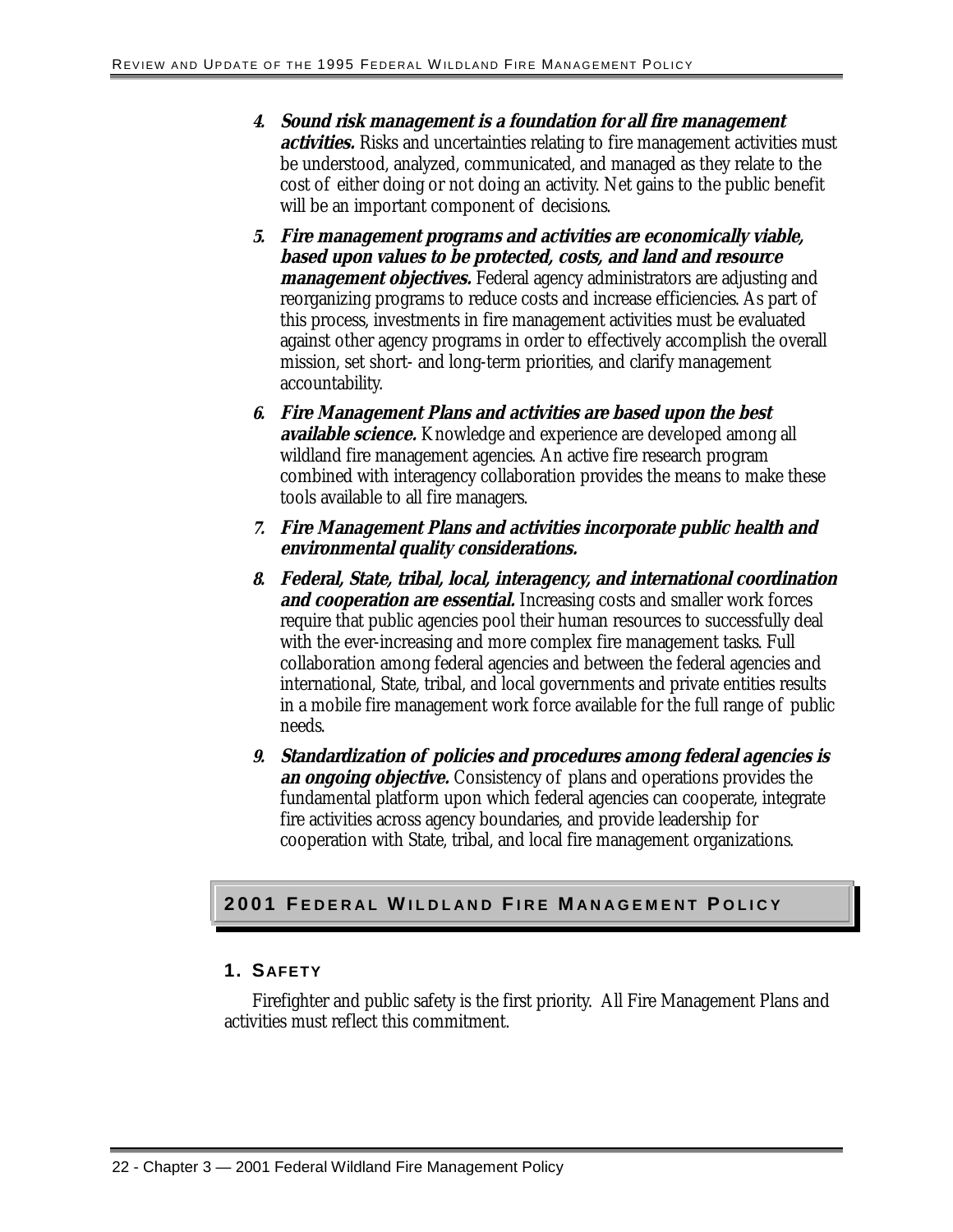# **2. FIRE MANAGEMENT AND ECOSYSTEM SUSTAINABILITY**

The full range of fire management activities will be used to help achieve ecosystem sustainability, including its interrelated ecological, economic, and social components.

### **3. RESPONSE TO WILDLAND FIRE**

Fire, as a critical natural process, will be integrated into land and resource management plans and activities on a landscape scale, and across agency boundaries. Response to wildland fire is based on ecological, social, and legal consequences of the fire. The circumstances under which a fire occurs, and the likely consequences on firefighter and public safety and welfare, natural and cultural resources, and values to be protected dictate the appropriate management response to the fire.

# **4. USE OF WILDLAND FIRE**

Wildland fire will be used to protect, maintain, and enhance resources and, as nearly as possible, be allowed to function in its natural ecological role. Use of fire will be based on approved Fire Management Plans and will follow specific prescriptions contained in operational plans.

# **5. REHABILITATION AND RESTORATION**

Rehabilitation and restoration efforts will be undertaken to protect and sustain ecosystems, public health, and safety, and to help communities protect infrastructure.

# **6. PROTECTION PRIORITIES**

The protection of human life is the single, overriding priority. Setting priorities among protecting human communities and community infrastructure, other property and improvements, and natural and cultural resources will be based on the values to be protected, human health and safety, and the costs of protection. Once people have been committed to an incident, these human resources become the highest value to be protected.

# **7. WILDLAND URBAN INTERFACE**

The operational roles of federal agencies as partners in the Wildland Urban Interface are wildland firefighting, hazardous fuels reduction, cooperative prevention and education, and technical assistance. Structural fire suppression is the responsibility of tribal, State, or local governments. Federal agencies may assist with exterior structural protection activities under formal Fire Protection Agreements that specify the mutual responsibilities of the partners, including funding. (Some federal agencies have full structural protection authority for their facilities on lands they administer, and may also enter into formal agreements to assist State and local governments with full structural protection.)

#### **8. PLANNING**

Every area with burnable vegetation must have an approved Fire Management Plan. Fire Management Plans are strategic plans that define a program to manage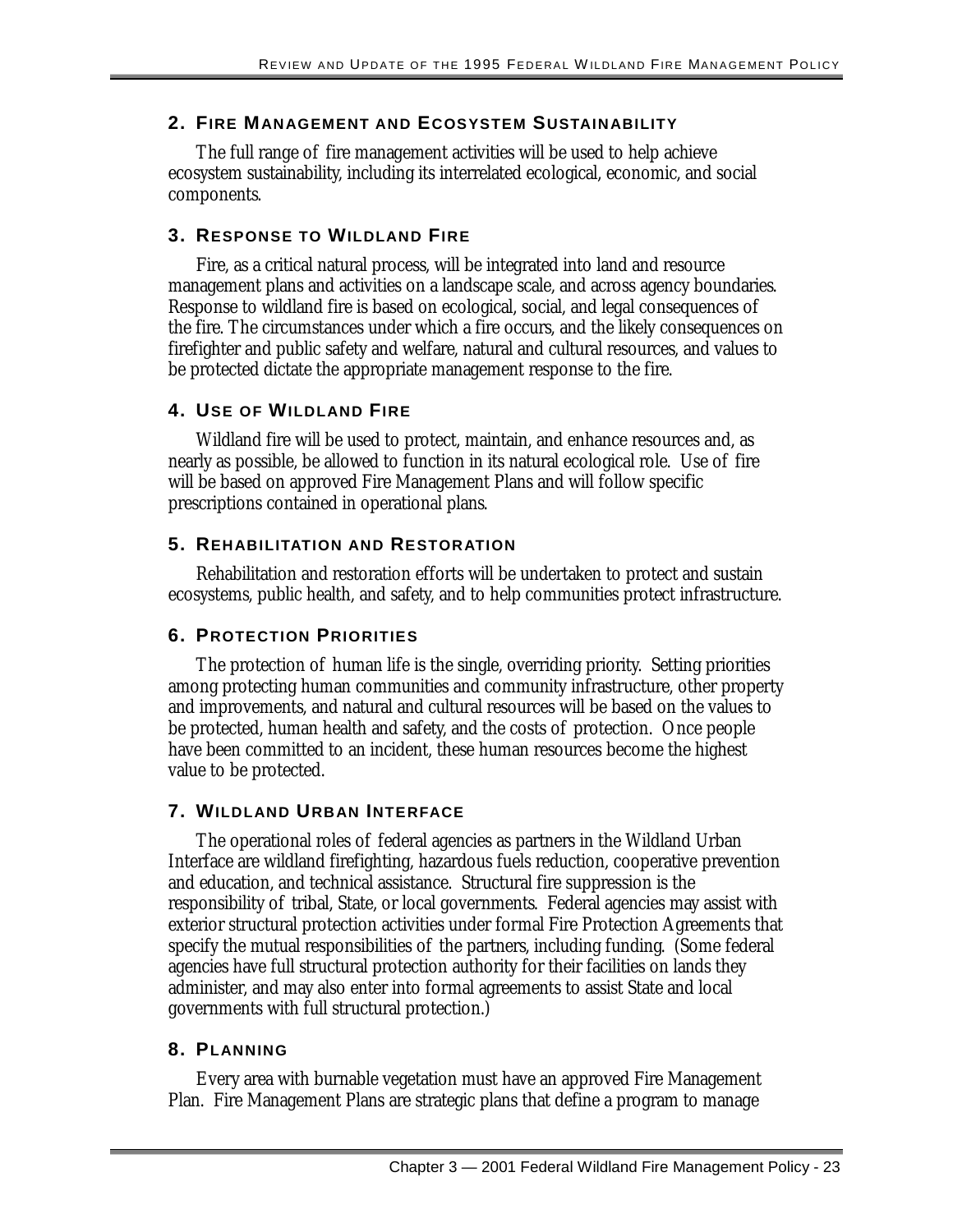wildland and prescribed fires based on the area's approved land management plan. Fire Management Plans must provide for firefighter and public safety; include fire management strategies, tactics, and alternatives; address values to be protected and public health issues; and be consistent with resource management objectives, activities of the area, and environmental laws and regulations.

### **9. SCIENCE**

Fire Management Plans and programs will be based on a foundation of sound science. Research will support ongoing efforts to increase our scientific knowledge of biological, physical, and sociological factors. Information needed to support fire management will be developed through an integrated interagency fire science program. Scientific results must be made available to managers in a timely manner and must be used in the development of land management plans, Fire Management Plans, and implementation plans.

#### **10. PREPAREDNESS**

Agencies will ensure their capability to provide safe, cost-effective fire management programs in support of land and resource management plans through appropriate planning, staffing, training, equipment, and management oversight.

#### **11. SUPPRESSION**

Fires are suppressed at minimum cost, considering firefighter and public safety, benefits, and values to be protected, consistent with resource objectives.

#### **12. PREVENTION**

Agencies will work together and with their partners and other affected groups and individuals to prevent unauthorized ignition of wildland fires.

#### **13. STANDARDIZATION**

Agencies will use compatible planning processes, funding mechanisms, training and qualification requirements, operational procedures, values-to-be-protected methodologies, and public education programs for all fire management activities.

#### **14. INTERAGENCY COOPERATION AND COORDINATION**

Fire management planning, preparedness, prevention, suppression, fire use, restoration and rehabilitation, monitoring, research, and education will be conducted on an interagency basis with the involvement of cooperators and partners.

#### **15. COMMUNICATION AND EDUCATION**

Agencies will enhance knowledge and understanding of wildland fire management policies and practices through internal and external communication and education programs. These programs will be continuously improved through the timely and effective exchange of information among all affected agencies and organizations.

#### **16. AGENCY ADMINISTRATOR AND EMPLOYEE ROLES**

Agency administrators will ensure that their employees are trained, certified, and made available to participate in the wildland fire program locally, regionally, and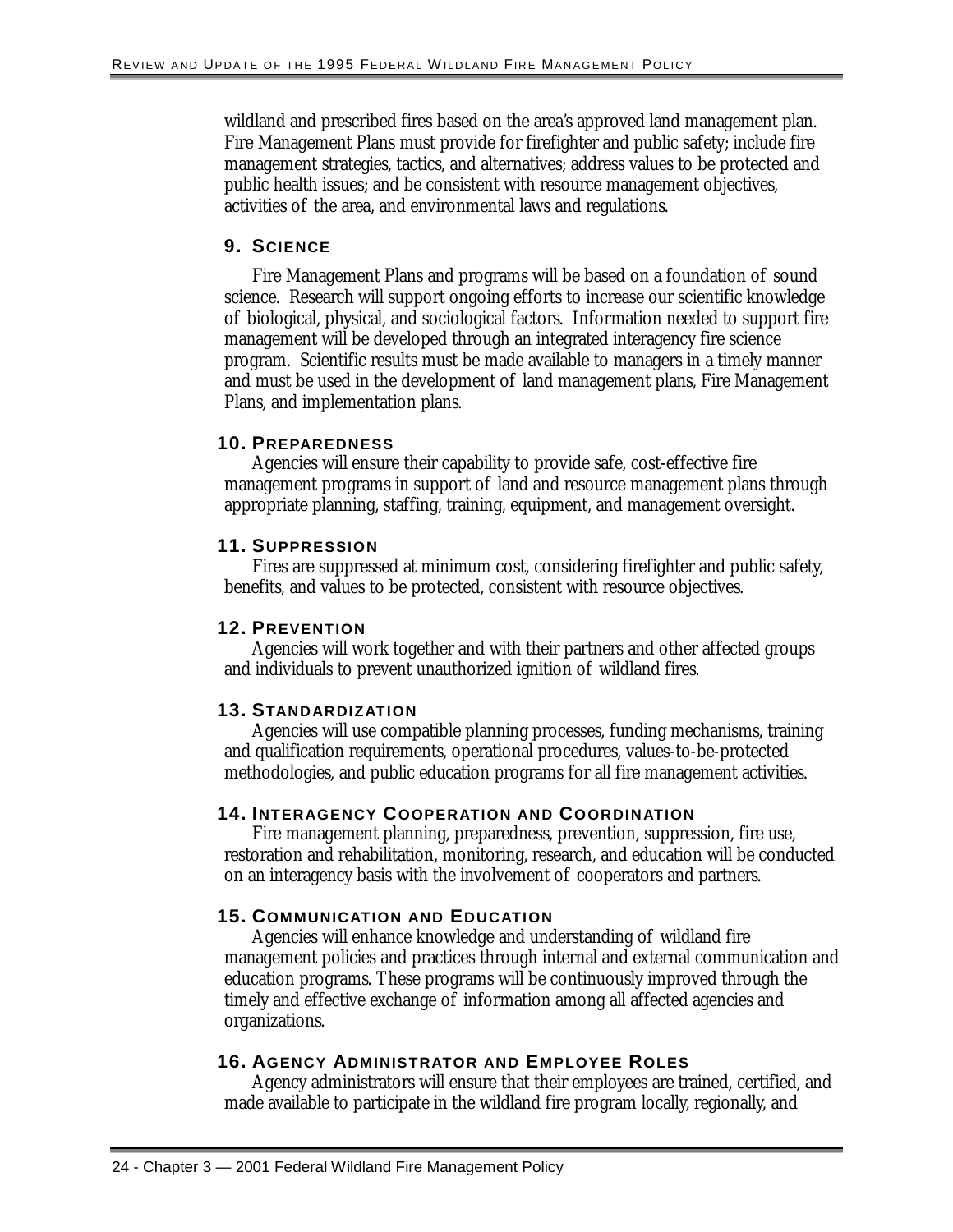nationally as the situation demands. Employees with operational, administrative, or other skills will support the wildland fire program as necessary. Agency administrators are responsible and will be held accountable for making employees available.

#### **17. EVALUATION**

Agencies will develop and implement a systematic method of evaluation to determine effectiveness of projects through implementation of the 2001 Federal Fire Policy. The evaluation will assure accountability, facilitate resolution of areas of conflict, and identify resource shortages and agency priorities.

# **I MPLEMENTATION AC T IONS**

#### **INTRODUCTION**

The following strategic Implementation Actions are key for the effective implementation of the 2001 Federal Fire Policy. The bolded statements provide broad objectives or results for agency managers to accomplish. The narrative statement following each bolded statement is designed to explain and clarify, not provide specific additional tasks. Monitoring and evaluation of implementation should focus on accomplishment of the broad objectives or results over time. These Implementation Actions are the highest priority. This list is not intended to exclude other strategic and tactical actions necessary to implement the 2001 Federal Fire Policy.

#### **1. FIRE MANAGEMENT AND ECOSYSTEM SUSTAINABILITY**

#### **a. Develop a comprehensive, interagency strategy for fire management to help achieve ecosystem sustainability.**

The relationship between fire management activities and other efforts to achieve ecosystem sustainability is unclear. The USDA Forest Service developed a cohesive strategy to accelerate fuels management on those public lands at high risk for significant negative impacts on ecological and human values. The Interior land management agencies have developed strategies to increase fuels management efforts. All of these efforts can be strengthened by the inclusion of other federal and State agencies involved in national fire management efforts (USGS, EPA, FEMA, NOAA, DOD, DOE) as we address long-term restoration of watersheds and landscapes. Implementation of these existing strategies must be emphasized to accelerate treatments. Further, these strategies must be coordinated with partners and other federal land management agencies.

#### **b. Fire Management Plans and land management plans will appropriately incorporate mitigation, burned-area rehabilitation, and fuels reduction and restoration activities that contribute to ecosystem sustainability.**

There is a need to more effectively and directly integrate fire management activities with other natural resource goals. For example, comprehensive restoration plans, addressing both short-term and long-term needs, should be designed for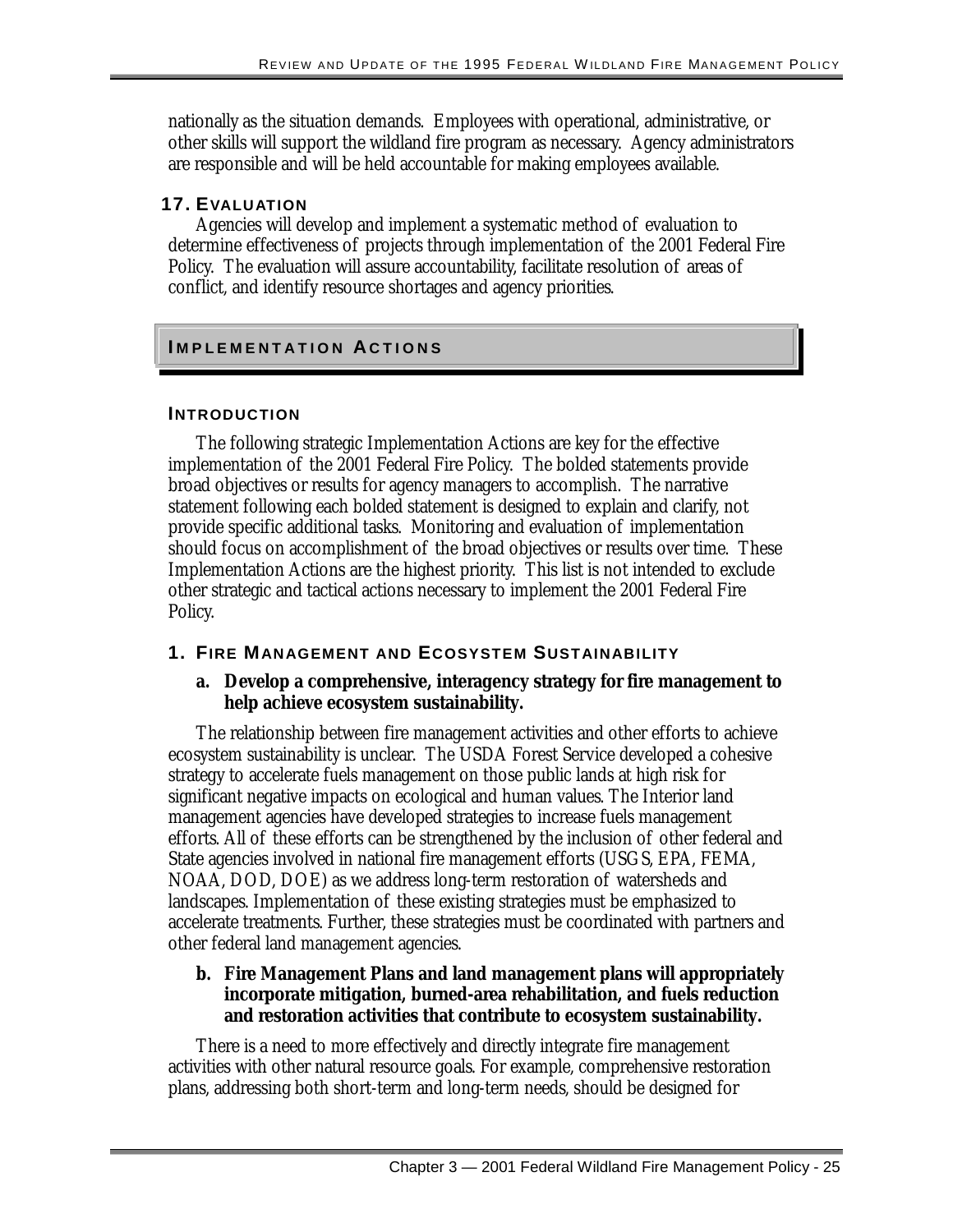implementation. Since noxious and invasive weeds are a significant problem in many fire-dominated ecosystems, rapid response strategies should be established.

#### **2. RESPONSE TO WILDLAND FIRE**

#### **Base responses to wildland fires on approved Fire Management Plans and land management plans, regardless of ignition source or the location of the ignition.**

 Determination of appropriate response will include an evaluation of such factors as risks to The management response to fires, regardless of source, must be based on the approved Fire Management Plan. Fire Management Plans, based on the land management objectives of the area, guide the appropriate response through criteria and prescriptions. firefighter and public health and safety, weather, fuel conditions, threats, and values to be protected. Fires in areas without approved Fire Management Plans, or with Fire Management Plans that are not consistent with the 2001 Federal Fire Policy, must be suppressed. Guidance for the development of strategic and operational plans, workforce training and qualifications, resource allocation and dispatch protocols, and other activities necessary to prepare for and respond to wildland fires are to be consistent across agencies and not based on the ignition source or location of the fire. Agency directives, manuals, handbooks, guides, and similar documents should be revised as necessary. Since 1995 the budget structures for the Department of the Interior and USDA Forest Service fire management programs have been revised so that source of ignition is no longer a factor in response decisions. However, additional administrative or legal barriers may continue to make it difficult to implement a single response system. Agencies should act to eliminate or minimize these barriers to facilitate effective implementation of the 2001 Federal Fire Policy.

A flow chart depicting what action will be taken after an ignition, regardless of source, is provided in Appendix F.

#### **3. WILDLAND URBAN INTERFACE**

#### **a. Accelerate and expand ongoing efforts, such as the FIREWISE program, to increase public awareness of the risks of building and living in the Wildland Urban Interface.**

Although public recognition and understanding of the Wildland Urban Interface has markedly improved since 1995, communities and homeowners are still falling short of taking sufficient action to mitigate fire risks.

#### **b. Accelerate and expand efforts to identify Wildland Urban Interface areas that lack formal structural fire protection, and encourage States and local communities to form rural fire departments where none exist.**

Federal agencies have no legal authority on private land. Therefore, this effort must be coordinated through State and local governments and with individual homeowners.

#### **4. PLANNING**

#### **Complete, or update, Fire Management Plans for all areas with burnable vegetation.**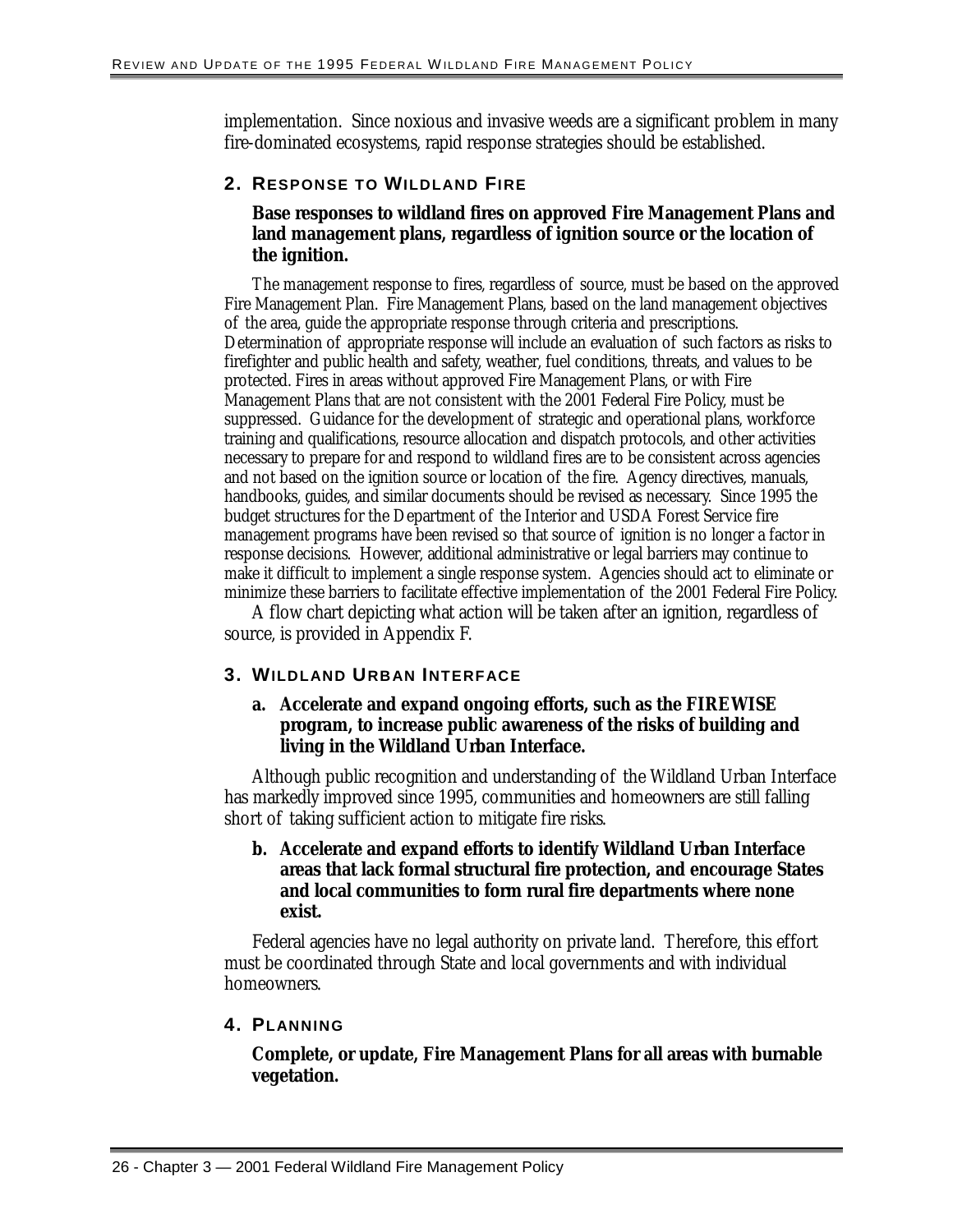Fire Management Plans, based on underlying land use or resource management plans, are the principal foundation for implementation of the 2001 Federal Fire Policy. High priority must be placed on completing Fire Management Plans. Agencies such as the Departments of Defense and Energy that previously did not endorse or follow the 1995 Federal Fire Policy should begin development of Fire Management Plans. In some cases agencies may need to update, amend, or otherwise revise underlying land management plans. However, the existence of obsolete land management plans should not be reason for failure to complete or update Fire Management Plans. The land managing agencies should continue to work with other agencies to ensure that Fire Management Plans consistently address the effects of fire management activities on public health and on environmental quality.

#### **5. SCIENCE**

**a. Continue to develop science programs to provide the foundation for land and Fire Management Plans and activities. These programs must address the land and fire management information needs of land managers, conduct basic and applied research, transfer information to end users, and ensure that appropriate results are applied and implemented.**

The Joint Fire Science Program has made good initial efforts to meet fuels management information needs of fire managers. However, a broader effort is required to support all the science-related Action Items in the 1995 Report, and to implement the 2001 Federal Fire Policy. Science activities should cover restoration and rehabilitation programs and the social dimensions of fire management. A partnership between managers and research scientists is needed to develop clear procedures for identifying information needs. Since not all future information needs can be anticipated, fire science programs should include both basic and applied research, and address local as well as broad, nationwide needs. Critical to fire science program success are mechanisms to ensure that the information is transferred to land and fire managers in a usable form. Similarly, managers must ensure that land and Fire Management Plans and actions actively incorporate and apply the new information.

#### **b. Develop coordinated databases for federal fire information that support fire program development and implementation of the 2001 Federal Fire Policy.**

Systems to collect essential wildland fire data and information should be developed and implemented to support internal and external program needs. While each agency is responsible for collecting and reporting data, consistent systems, reporting thresholds and criteria, data fields, and terms are essential to assure the reliability and credibility of the information for its intended use. Other information sources related to wildland fires (such as the wildland fire information collected by the National Fire Incident Reporting System) should be reviewed to determine whether that information (a) is applicable and appropriate for program needs, and (b) can and should be linked to programmatic databases.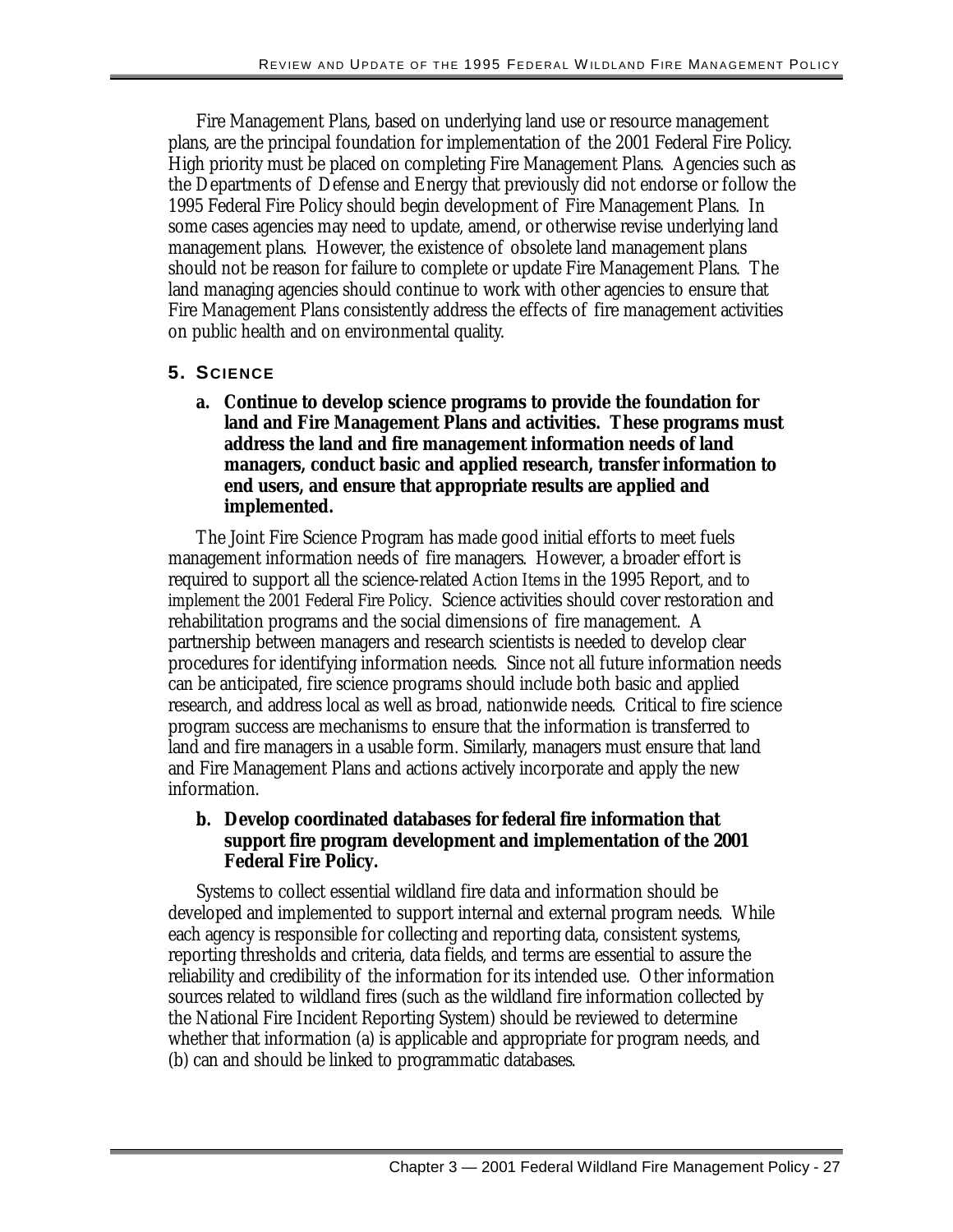#### **6. WORKFORCE AND ORGANIZATION**

#### **a. Develop an interagency strategy for wildland fire workforce management.**

A national, interagency workload analysis is needed to determine the future workload and workforce skills mix necessary to accomplish the full range of fire management activities. Demographic information about the current organization should be used, along with initial attack requirements identified through agency fire planning activities, to help develop this strategy.

#### **b. Review the structure of fire management and fire suppression organizations.**

Federal agencies, in cooperation with non-federal partners, need to review the structure of their operational fire management organizations to ensure efficient, interagency implementation of the full range of fire management activities. Of principal concern are organizations to manage large fires and organizations to accomplish prescribed fire and other fuel treatment activities. These reviews will require a common approach among fire management agencies.

#### **7. FUNDING**

#### **Provide full funding for fire management and associated programs to ensure successful implementation of the 2001 Federal Fire Policy.**

The individual fire management agencies, the Administration, and the Congress must work to develop and adopt annual budgets for fire management preparedness, fuels management activities, scientific support, post-fire stabilization and rehabilitation, and support for State and local cooperators. Continued levels of funding to support all aspects of the fire management, fuels management, and related activities will be required in Fiscal Year 2002 and future years in order to continue to implement the Report to the President and the 2001 Federal Fire Policy. Analyses by the two Departments indicate that funding for all aspects of fire management, fuels management, and related activities needs to grow substantially. Implementation of the Report to the President will substantially increase planning, environmental review, and Endangered Species Act consultation workloads, requiring increased funding for agencies and organizations with those program responsibilities.

Adequate funding for agencies not historically considered fire management agencies is also critical. Those with land management responsibilities—the Department of Defense, Department of Energy, and Bureau of Reclamation—do not have specific, stable, adequate funding sources to implement the 2001 Federal Fire Policy. Agencies with supporting programs, such as the National Weather Service, the Environmental Protection Agency, and U.S. Geological Survey, may require additional funding to support implementation of fire management, fuels management, and related activities.

Finally, increased federal support for non-federal organizations through programs such as the State and Private Forestry Program of the USDA Forest Service and programs in the Department of the Interior to support rural fire districts is critical to ensure that cooperating fire organizations are able to implement fire policy consistently.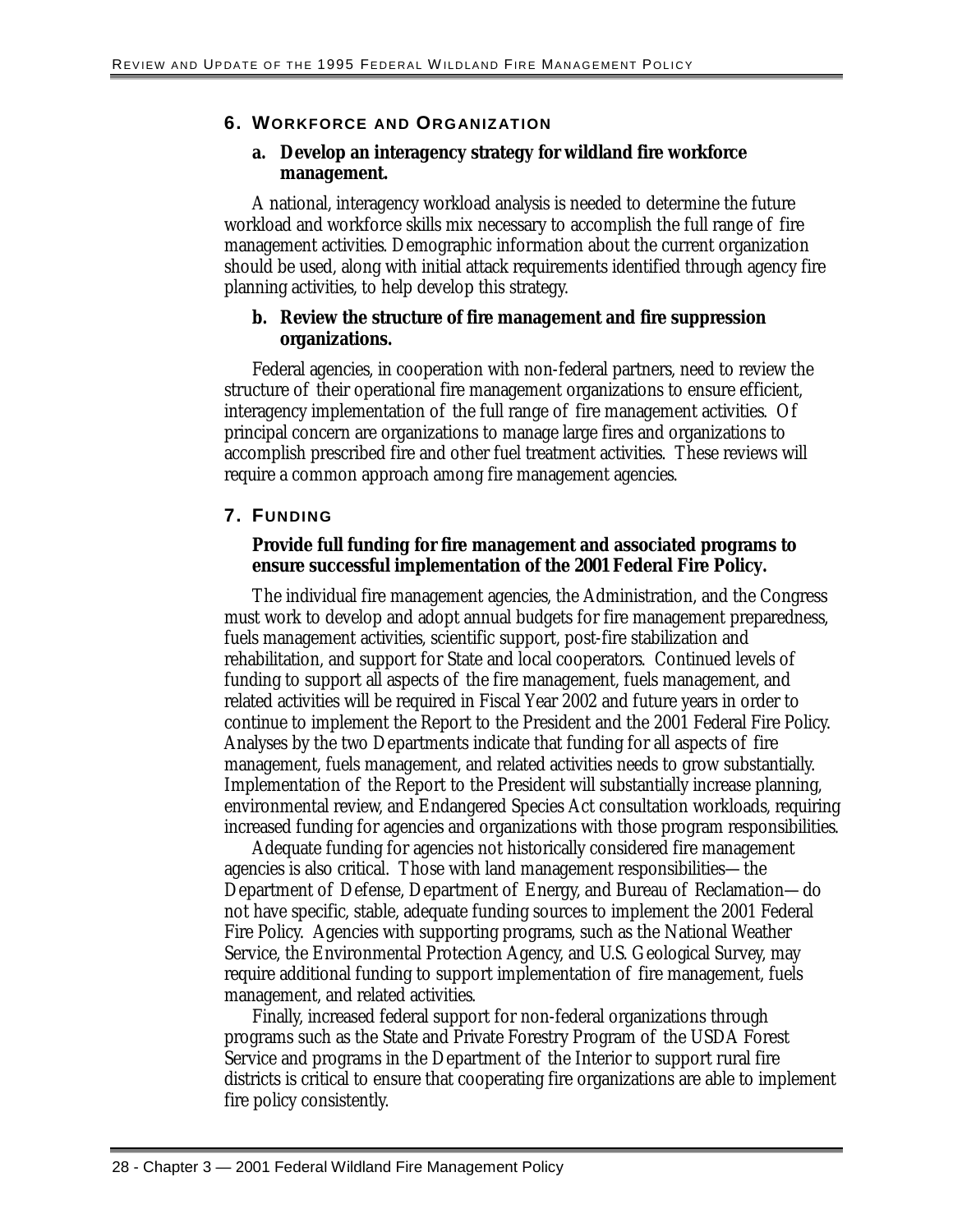#### **8. COMMUNICATION AND EDUCATION**

#### **Develop a national, interagency communication and education program to enhance understanding of the fire management mission for both internal and external audiences.**

A national, interagency communication and education program requires that all federal fire agencies, along with their partners and cooperators, design consistent messages and strategies to communicate those messages. Both internal (all levels of the agencies) and external (public, non-federal organizations) audiences should be targeted. Agencies should develop and implement a communication and education program in a joint, collaborative manner.

#### **9. PROGRAM MANAGEMENT AND COORDINATION**

#### **a. Establish a mechanism for coordinated interagency and interdisciplinary oversight of implementation of the 2001 Federal Fire Policy.**

Successful implementation of 2001 Federal Fire Policy requires coordination, consistency, and agreement among five traditional fire management operating agencies in two Departments, requires fire managers to forge new working relationships with other disciplines within those agencies, and requires the inclusion of agencies not traditionally integrated into wildland fire management activities. Although some interagency groups and committees exist to help facilitate coordination, they do not include the full range of affected programs and often lack authority to resolve differences.

A new mechanism for coordinated interagency and interdisciplinary implementation of the 2001 Federal Fire Policy is necessary to lead the broad array of agencies and programs in the future. The principal functions of such a mechanism would be to:

- provide a forum for raising and resolving issues across agency and disciplinary lines;
- provide strategic direction and leadership for overall implementation of the 2001 Federal Fire Policy;
- provide oversight and evaluation of program effectiveness and success; and
- provide a focal point for consolidating and articulating funding and workforce requirements necessary to implement the 2001 Federal Fire Policy.

This mechanism must include the following features:

- include all agencies with fire management or directly related programs;
- ability to bring skills and resources together to reach common agreement on interagency and interdisciplinary matters;
- authority, either directly or through access to senior agency managers, to resolve differences in a timely manner.

This mechanism could be based on a number of different models for crossagency leadership and coordination. However, dedicated personnel responsible for this function are essential.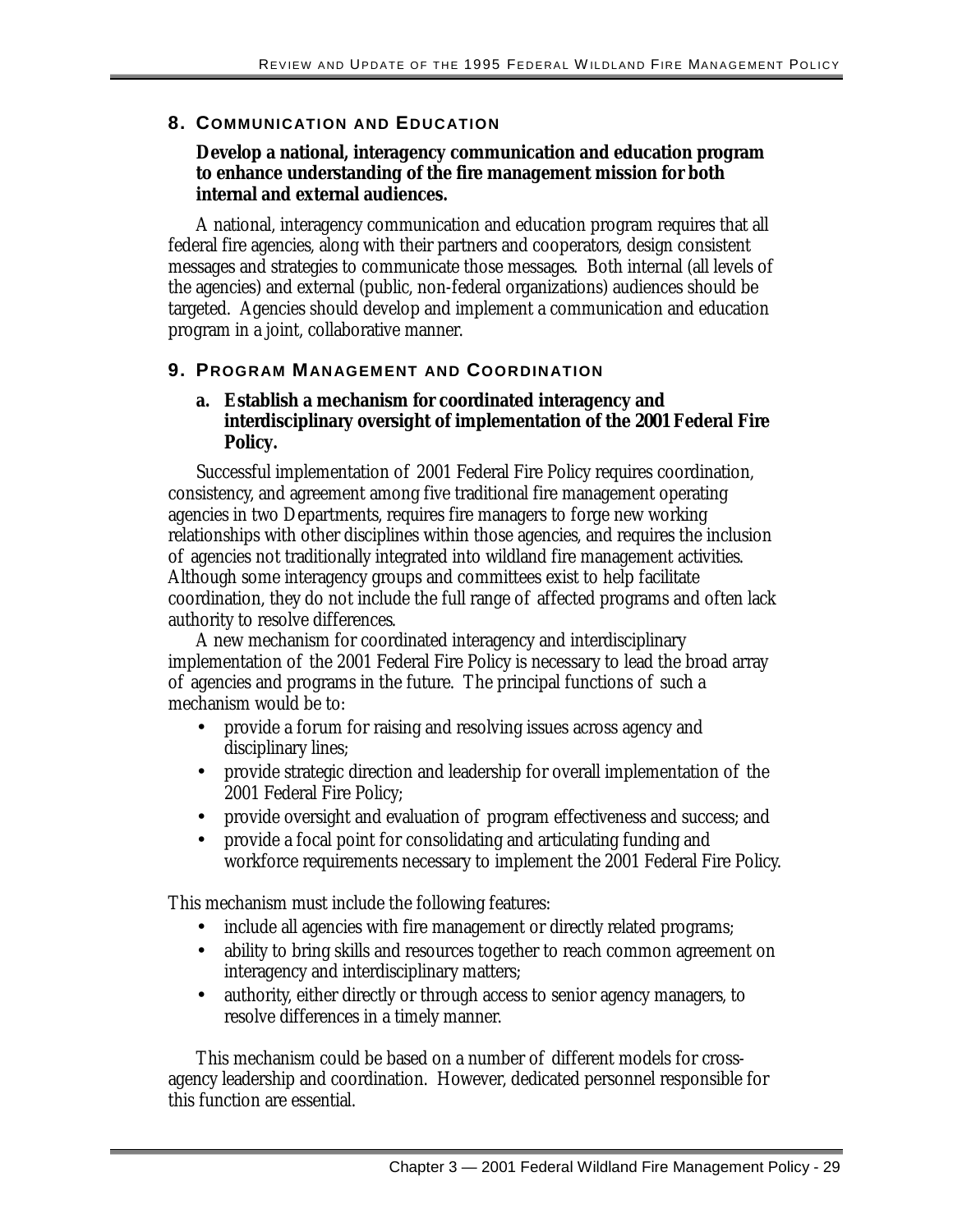#### **b. Expand the regular and ongoing participation in fire management program management and implementation to all federal agencies with fire-related capabilities and responsibilities.**

Fire management has traditionally been the province of the USDA Forest Service and the four principal land management agencies of the Department of the Interior. However, many other agencies also have varying degrees of land management, regulatory, or other fire-related responsibilities, capabilities, and interests. These include (but are not limited to) the Departments of Defense and Energy, the Bureau of Reclamation, the National Oceanic and Atmospheric Administration, the endangered species management programs of the National Marine Fisheries Service and the Fish and Wildlife Service, the Environmental Protection Agency, the Federal Emergency Management Agency, the Natural Resources Conservation Service, and the U.S. Geological Survey. The participation and integration of these agencies in the fire management program needs to be expanded at both the senior policy level and the operational level through participation, as appropriate, in such organizations as the National Wildfire Coordinating Group, and Geographic Area Coordinating Groups.

#### **c. Improve coordination among all federal, State, tribal, and local organizations.**

Successful implementation of all aspects of fire management activities requires improved coordination among federal agencies and a variety of State, tribal, and local organizations. Many non-federal organizations, such as State regulatory bodies, have not usually been included in planning and program development activities. Other organizations with operational roles, such as State and local emergency management agencies, have not been integrated into fire suppression activities. Coordination can be improved through existing organizations such as Geographic Area Coordinating Groups and Multi-Agency Coordinating Groups. In other cases, new or ad hoc methods of coordination may be appropriate.

#### **d. Standardize and implement operational policies and procedures.**

Develop and use, to the maximum extent possible, standardized operational procedures for wildland fire management agencies. Establish and implement a clear, concise system of accountability based on standard job performance requirements.

#### **e. Develop a national plan for weather services that provides products, standards, and services to support the full range of responses required by both federal and State wildland fire management agencies.**

A national plan should be developed that articulates the weather products, standards, and services needed to support the entire spectrum of wildland fire responses, and the best means of meeting these requirements. The plan should specifically address recommendations from the NWCG, the action items of the 1995 Federal Fire Policy, and support for meteorological services for State, tribal, and local organizations involved in wildland fire management. The plan should resolve the issue of providing non-federal organizations with meteorological services needed to support the full range of fire management responses.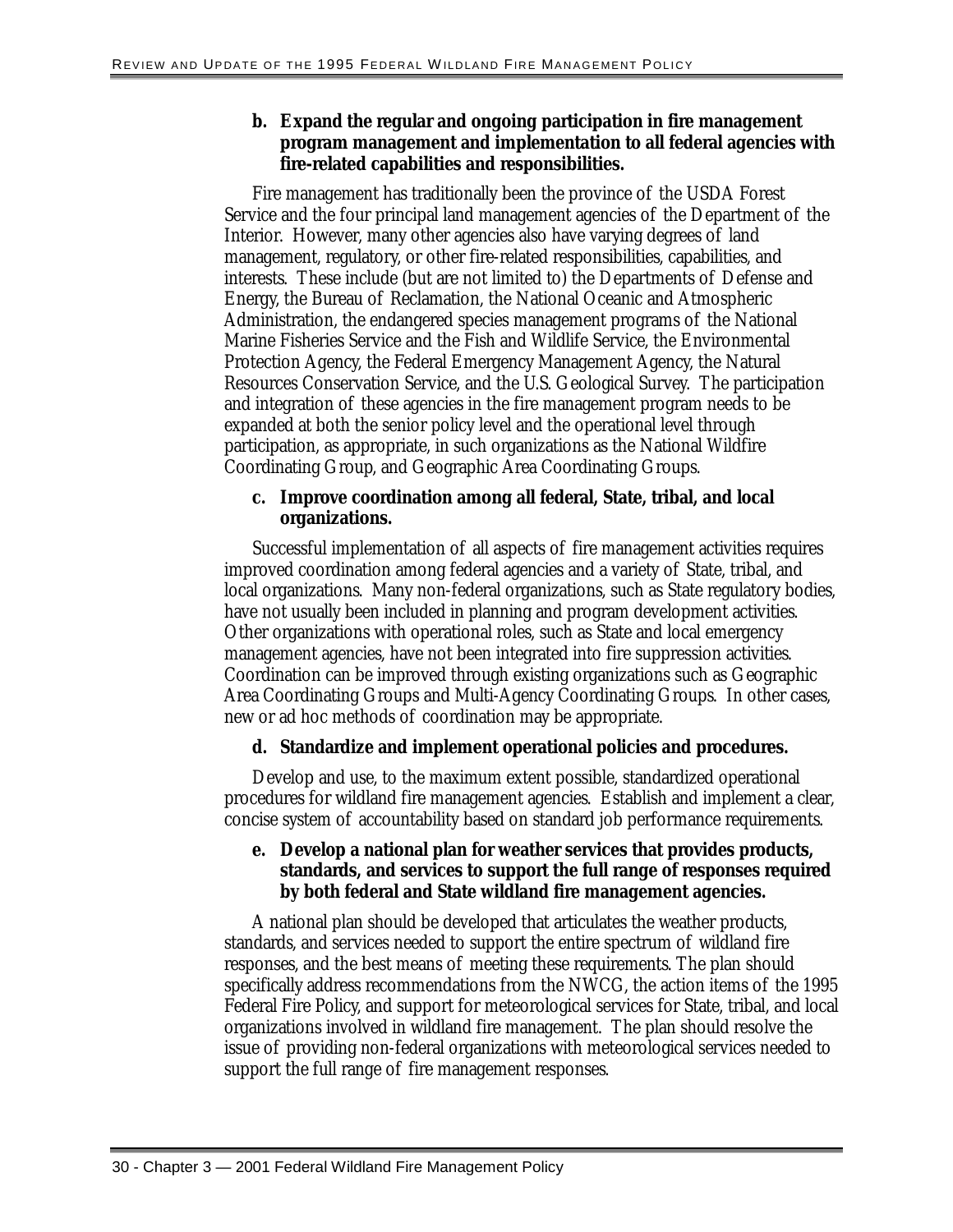The Office of the Federal Coordinator for Meteorology is uniquely qualified to develop such a plan. That office can establish a process for coordinating with fire management agencies and the NWS, and develop a plan that lays out options to assure that adequate weather services are available to both federal and non-federal fire management agencies.

#### **10. EVALUATION**

#### **Establish clear mechanisms for evaluating the 2001 Federal Fire Policy and its implementation.**

Evaluation of the 2001 Federal Fire Policy and its implementation will require clear performance measures, mechanisms for collecting and analyzing data, and the tracking of accomplishments. All of these should be developed and used on an interagency, interdisciplinary basis.

The underlying 2001 Federal Fire Policy should be evaluated on a 3 to 5 year cycle, without waiting for specific fire events as has happened in the past.

Evaluation of policy implementation should include both headquarters and field organizations and activities, and their effectiveness in meeting the performance measures. Evaluations should be linked to each agency's existing program and project evaluation process. However, the interagency, interdisciplinary aspects of the 2001 Federal Fire Policy may require supplemental or unique evaluation activities.

#### **11. 1995 FEDERAL FIRE POLICY ACTION ITEMS**

#### **Complete implementation of Action Items recommended from the 1995 Report in accordance with the 2001 Federal Fire Policy and the Implementation Actions in this Review and Update.**

The 1995 Report contained over 80 specific Action Items to implement the recommended policy. Many of these have been completed and have been incorporated into normal agency fire management programs and activities. Many have been partially implemented. A few have not been implemented and a few others, upon further review and analysis, are no longer appropriate or relevant. In general, implementation has been least successful when consistency and compatibility across agencies was required or when integration of fire with other disciplines was required. Appendix E contains a detailed listing of each Action Item and the status of implementation. Included is a recommendation for future action. Continued attention to full implementation of the concepts and principles of the great majority of the Action Items from 1995 remains critical for implementation of the 2001 Federal Fire Policy. In many cases, the specific language of an Action Item is less important than accomplishing the overall objective of the item. The recommended future action for each item in Appendix E includes discussion about aspects requiring special attention as well as noting areas in common with other Implementation Actions in this Review and Update.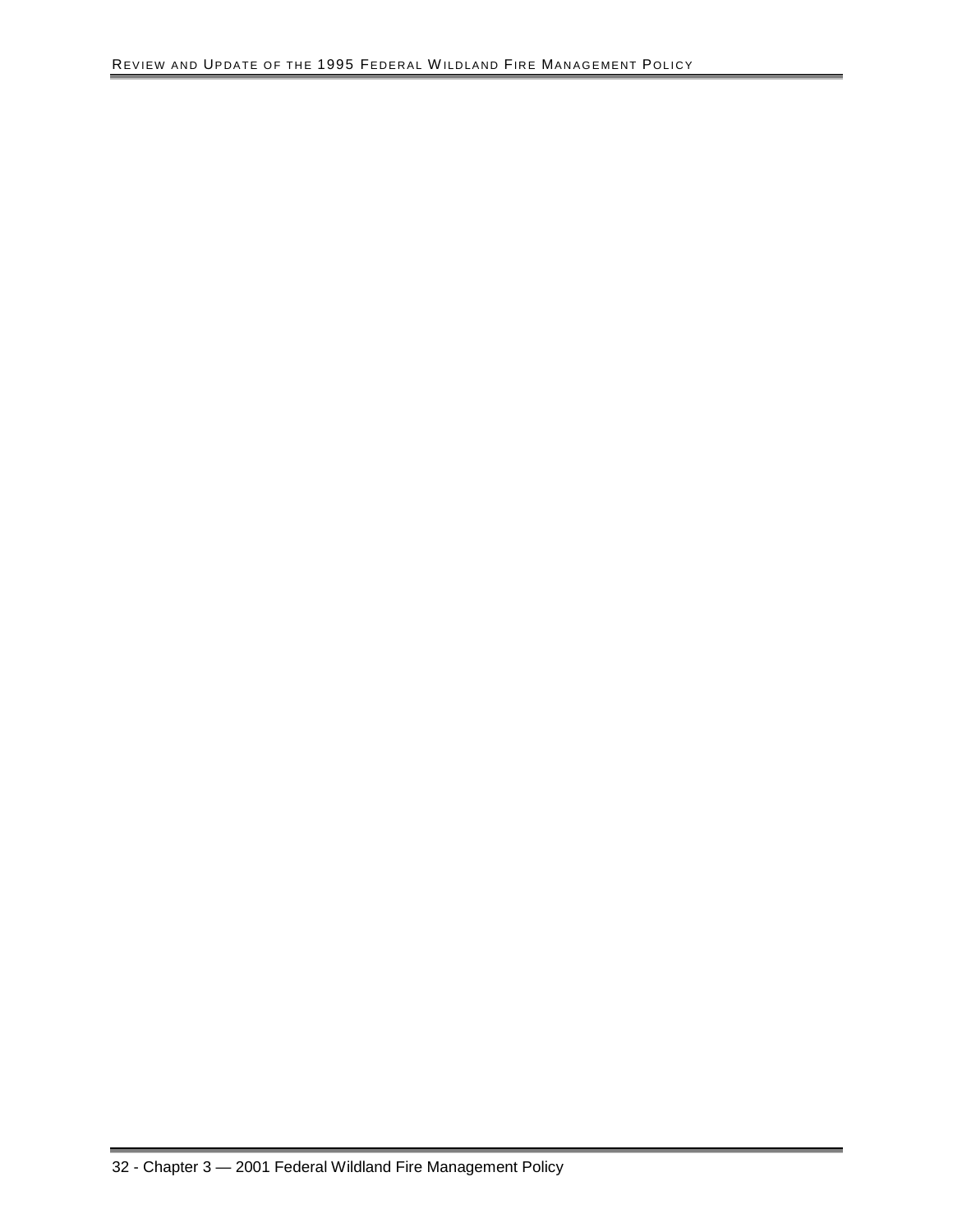## **CHAPTER4—APPENDICES**

#### **A P P E N D I X A: B I B L I O G R A P H Y A P P E N I X A: BI B L I O G R A P H Y**

- by suckering on burned sites in western Bartos, D. L., W. F. Mueggler, and R. B. Campbell, Jr. 1991. Regeneration of aspen Wyoming. U.S. Department of Agriculture, Forest Service Research Paper INT-448.
- Cerro Grande Prescribed Fire (May 4-8, 2000) Investigation Report. Fire Investigation Team, National Interagency Fire Center, Boise, ID. May 18, 2000. 26p.
- Cerro Grande Prescribed Fire. Independent review board report. State of Florida, Division of Forestry; U.S. Department of the Interior, Bureau of Land Management; U.S. Department of Agriculture, Forest Service; White Mountain Apache Tribe. May 26, 2000. 15p.
- Clements, F. E. 1916. Plant succession: an analysis of the development of vegetation. Carnegie Institute Publication 242. Washington, D.C.
- Collins, S. L., and L. L. Wallace, editors. 1990. Fire in North American tallgrass prairies. University of Oklahoma Press, Norman, Oklahoma, USA.
- Cost Containment on Large Fires: Efficient utilization of wildland fire suppression resources. National Association of State Foresters, Forest Fire Protection Committee. July 1, 2000. 36p.
- Federal Wildfire Activities. Current strategy and issues needing attention. United States General Accounting Office. August 1999. 35p.
- Federal Wildland Fire Management Policy & Program Review. 1995. Final Report – December 18, 1995. U.S. Department of the Interior; U.S. Department of Agriculture. 45p.
- Ferry, G. W., R. G. Clark, R. E. Montgomery, R. W. Mutch, W. P. Leenhouts, and G. Thomas Zimmerman. 1995. Altered fire regimes within fire-adapted ecosystems. Pages 222-224 in E.T. LaRoe, G. S. Farris, C. E. Puckett, P. D. Doran, and M. J. Mac, editors. Our living resources. U.S. Department of the Interior, National Biological Service, Washington, D.C., USA.
- Fire Management. Lessons learned from the Cerro Grande (Los Alamos) Fire. GAO. July 20, 2000. 15p.
- Fire Suppression Costs on Large Fires. A review of the 1994 fire season. USDA Forest Service. August 1, 1995. 55p.
- Glickman, Dan, and Bruce Babbitt. 2000. Managing the impact of wildfires on communities and the environment. A Report to the President in response to the wildfires of 2000. U.S. Department of Agriculture and U.S. Department of the Interior. 34p.
- Hardy, C. C. D. L. Bunnell, J. P. Menakis, K. M. Schmidt, D. G. Long, D. G. Simmerman, and C. M. Johnson. 1999. Coarse-scale spatial data for wildland fire and fuel management. USDA Forest Service, Rocky Mountain Research Station, Fire Sciences Laboratory, Missoula, Mt. USDA Forest Service, Fire and Aviation Management, National Interagency Fire Center, Boise, Id. http://www.fs.fed.us/fire/fuelman/.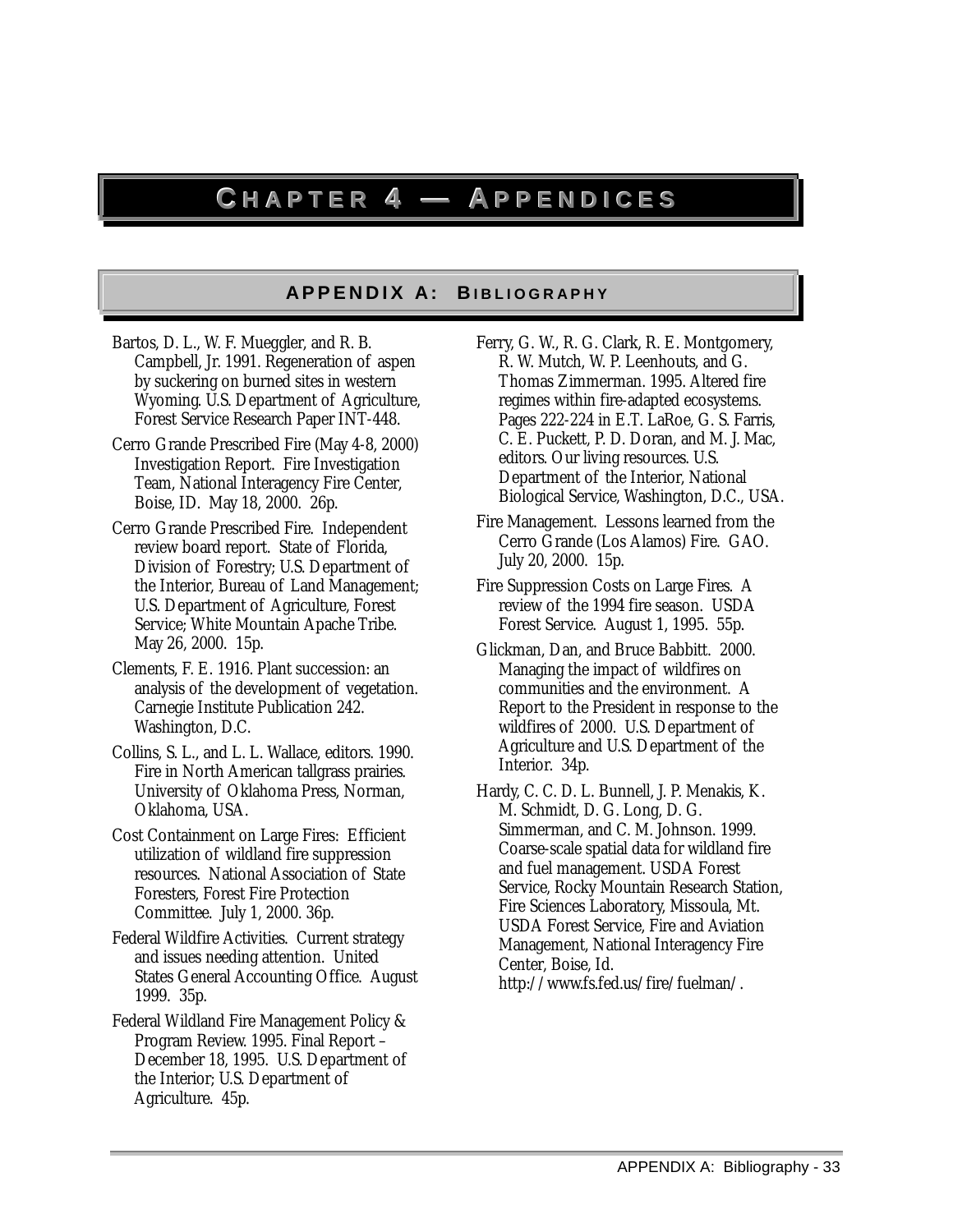- Henderson, R. A., and E. J. Epstein. 1995. Oak savannas in Wisconsin. Pages 230-232 in E.T. LaRoe, G. S. Farris, C. E. Puckett, P. D. Doran, and M. J. Mac, editors. Our living resources. U.S. Department of the Interior, National Biological Service, Washington, D.C.
- Hessl, A., and S. Spackman. 1995. Effects of fire on threatened and endangered plants: an annotated bibliography. U.S. Department of Interior, National Biological Service, Information and Technology Report 2.
- Heusser, C. 1979. Vegetational history of the pine barrens. Pages 215-312 in R.T. Forman, editor. Pine Barrens: ecosystem and landscape. Academic, New York, New York, USA.
- Kendall, K. C. 1995. Whitebark pine: an ecosystem in peril. Pages 228-230 in E.T. LaRoe, G. S. Farris, C. E. Puckett, P. D. Doran, and M. J. Mac, editors. Our living resources. U.S. Department of the Interior, National Biological Service, Washington, D.C.
- Leenhouts, B. 1998. Assessment of biomass burning in the conterminous United States. Conservation Ecology [online] 2(1): 1. Available from the Internet. URL: http://www.consecol.org/vol2/iss1/art1.
- Leenhouts, B. 2000. A comparison of historic and contemporary wildland fire and anthropogenic emissions. Fire Conference 2000. November 27 - December 1, 2000. San Diego, CA
- Lowden Ranch Prescribed Fire Review. Final Report. U.S. Department of the Interior, Bureau of Land Management. July 22, 1999. Lewiston, CA. 34p.
- McCool, S. F., K. Guthrie, and J. K. Smith. 2000. Building consensus: legitimate hope or seductive paradox? USDA FS Research Paper RMRS-RP-25, Rocky Mountain Research Station, Ft. Collins, Co. 14p.
- Policy Implications of Large Fire Management: A strategic assessment of factors influencing costs. USDA Forest Service. January 21, 2000. 43p.
- Sadler Fire Entrapment Investigation. U.S. Department of the Interior; Bureau of Land Management. August 9, 1999. 69p.
- Wildland and Prescribed Fire Management Policy: Implementation Procedures and Reference Guide. US Department of the Interior and USDA Forest Service. August 1998. 82p.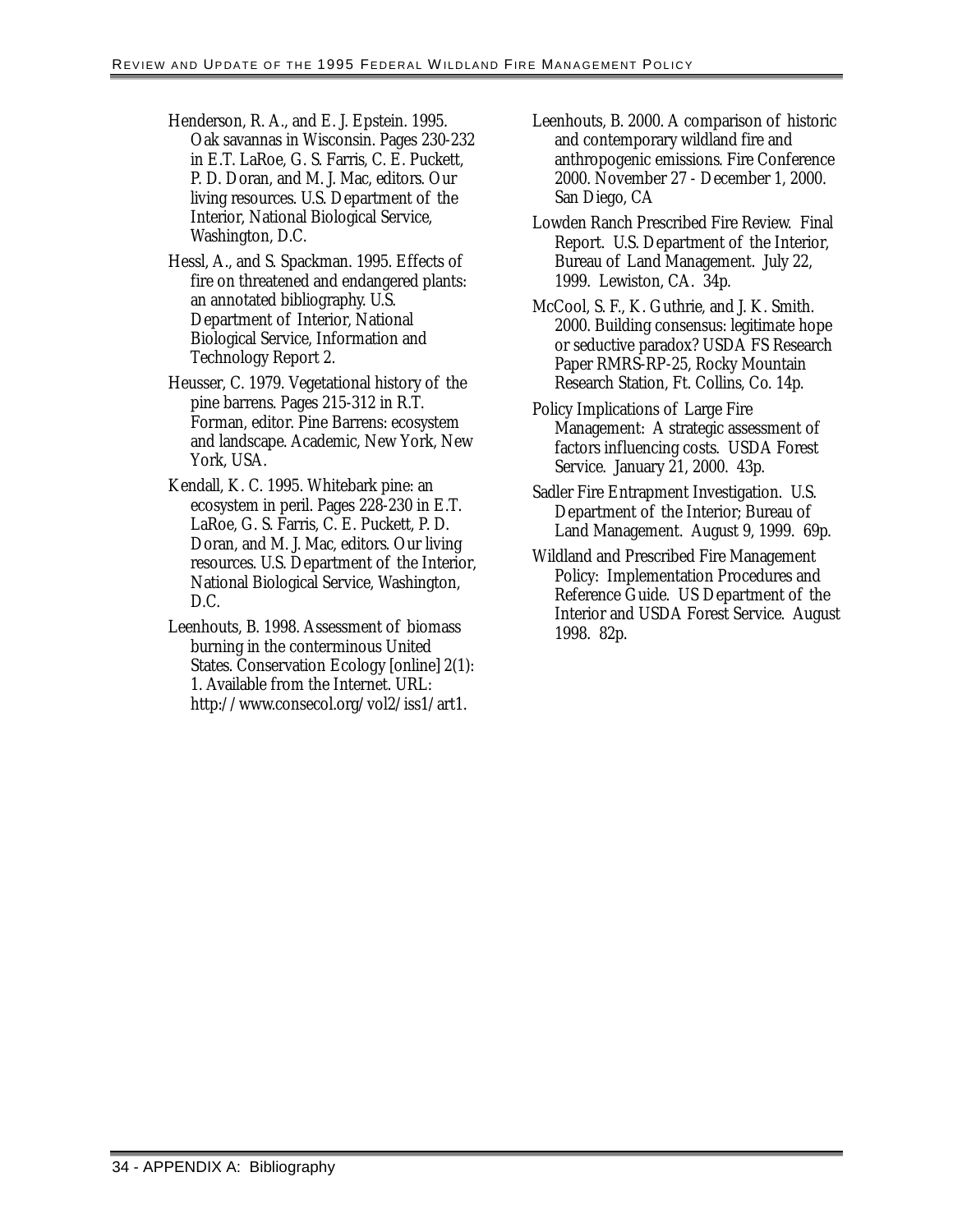# **A P P E N D I X B : GLOSSARY AND ACRONYMS<br>
GLOSSARY**

**1995 Federal Fire Policy**—1995 Federal Wildland Fire Management Policy

**1995 Report**—1995 Federal Wildland Fire Management Policy and Program Review

**2001 Federal Fire Polic**y—2001 Federal Wildland Fire Management Policy

**Agencies**—Federal agencies that have direct fire management or land management responsibilities or that have programs and activities that support fire management activities.

**Agency Administrator**—The official responsible for the management of a geographic unit or functional area.

**Appropriate Management Response** —the response to a wildland fire is based on an evaluation of risks to firefighter and public safety, the circumstances under which the fire occurs, including weather and fuel conditions, natural and cultural resource management objectives, protection priorities, and values to be protected. The evaluation must also include an analysis of the context of the specific fire within the overall local, geographic area, or national wildland fire situation.

**Burned Area Rehabilitation**—the full range of post-fire activities to rehabilitate and restore fire damaged lands, including protection of public health and safety.

**Cooperators**—Federal, state, and local agencies and Indian tribes that participate in planning and conducting fire management projects and activities.

**Ecosystem Sustainability**—the capacity to maintain ecosystem health, productivity, diversity, and overall integrity, in the long run, in the context of human activity and use.

**Fire Management Activities**—include fire planning, fire management strategies, tactics, and alternatives, prevention; preparedness, education, and addresses the role of mitigation, post-fire rehabilitation, fuels reduction, and restoration activities in fire management

**Fire Management Plan**—strategic plans that define a program to manage wildland fires based on an area's approved land management plan. Fire Management Plans must address a full range of fire management activities that support ecosystem sustainability, values to be protected, protection of firefighter and public safety, public health and environmental issues, and must be consistent with resource management objectives and activities of the area.

**Full range of fire management activities**—see Fire Management Activities.

**Geographic Area Coordination Center**  (GACC)—interagency regional operational centers for fire resource coordination and mobilization.

#### **Geographic Area Coordinating Group**  (GACG)—interagency regional fire management bodies.

**Initial Attac**k—the aggressive response to a wildland fire based on values to be protected, benefits of response, and reasonable cost of response.

**Interagency**—coordination, collaboration, communication among cooperating agencies.

**Intergovernmental**—coordination, collaboration, communication between federal agencies, Indian tribes, and foreign governments.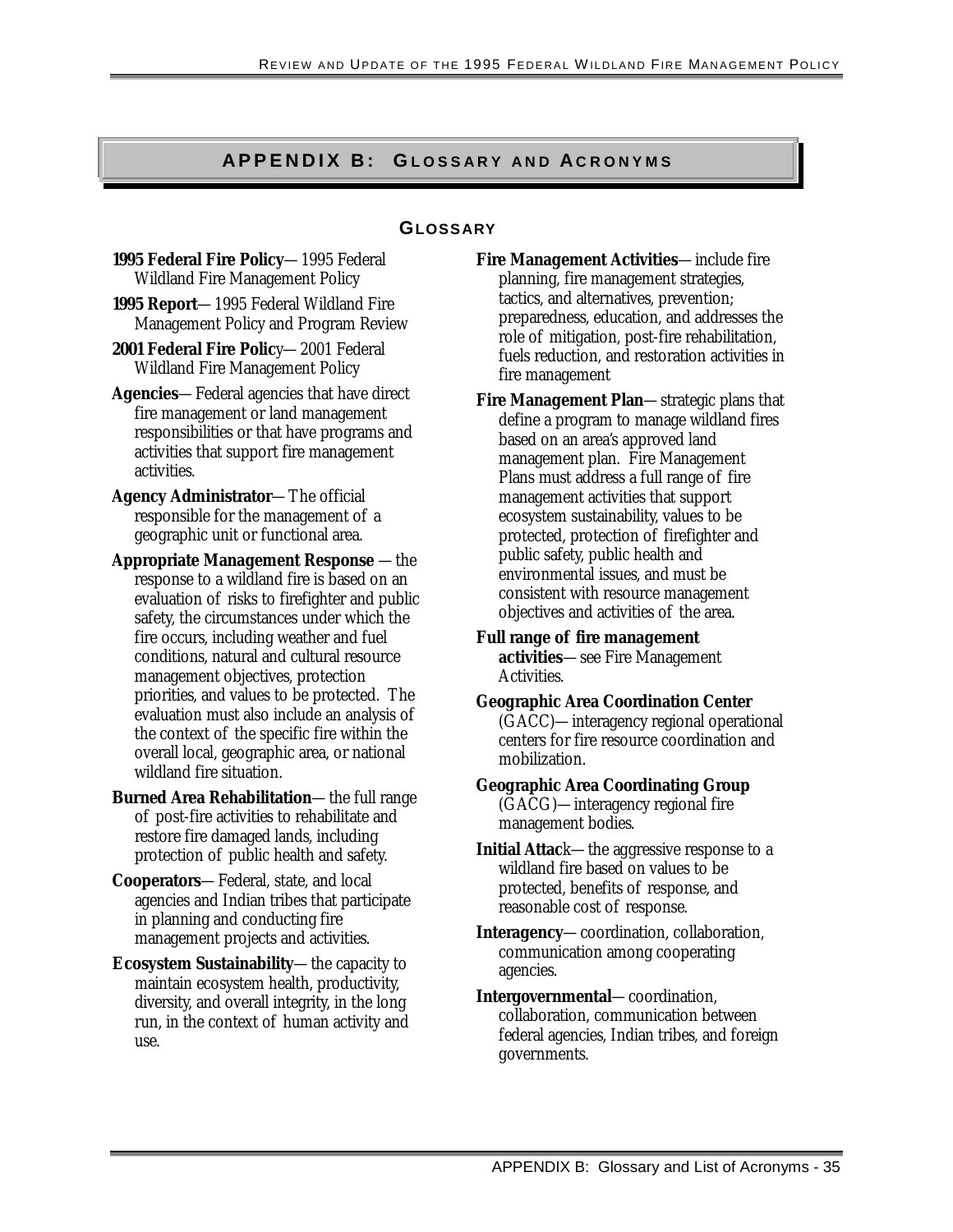- **MAC Group**—Multi-Agency Coordinating Group; national, regional, or local management groups for interagency, intergovernmental planning coordination, and operations leadership.
- **NWCG**—National Wildfire Coordinating Group; the NWCG is an interagency, intergovernmental body that establishes operational fire management standards and procedures such as qualification and certification protocols, allocation or resources protocols, equipment standards, training programs.
- **Partners**—all agencies and organizations that engage in joint decision making with federal agencies in planning and conducting fire management projects and activities.
- **Prescribed Fire**—any fire ignited by management actions to meet specific objectives. Prescribed fires are conducted in accordance with prescribed fire plans.
- **Prescribed Fire Plan**—a plan for each prescribed fire. Plans are documents prepared by qualified personnel, approved by the agency administrator, and include criteria for the conditions under which the fire will be conducted (a prescription).
- **Prescription**—measurable criteria that define the conditions under which a prescribed fire will be ignited, guide selection of appropriate management responses, and indicate other required actions. Prescription criteria may include safety, economic, public health, and environmental, geographic, administrative, social, or legal considerations.
- **Report to the President**—Glickman, Dan, and Bruce Babbitt. 2000. Managing the impact of wildfires on communities and the environment. A Report to the President in response to the wildfires of 2000. U.S. Department of Agriculture and U.S. Department of the Interior. 34p.
- **Review and Update**—Review and Update of the 1995 Federal Wildland Fire Management Policy.
- **Values to be Protected**—Include property, structures, physical improvements, natural and culture resources, community infrastructure, and economic, environmental, and social values.
- **Wildland Fire**—any non-structural fire that occurs on wildland.
- **Wildland Urban Interface**—defined as the line, area, or zone where structures and other human development meet or intermingle with undeveloped wildland or vegetative fuels.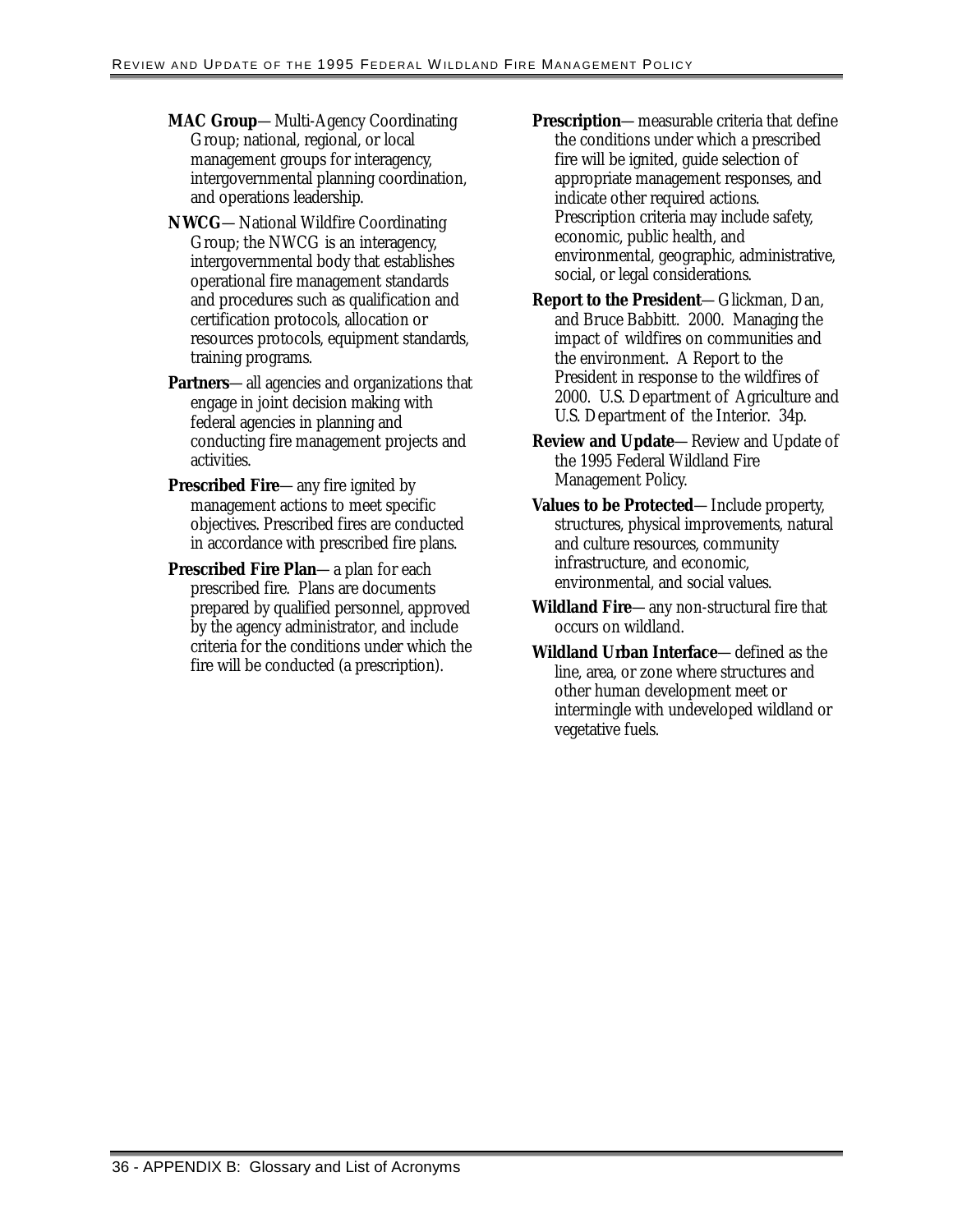#### **LIST OF ACRONYMS USED**

- BIA Bureau of Indian Affairs, Department of the Interior
- BLM Bureau of Land Management, Department of the Interior
- BOR Bureau of Reclamation, Department of the Interior
- DOC U.S. Department of Commerce
- DOD U.S. Department of Defense
- DOE U.S. Department of Energy
- DOI U.S. Department of the Interior
- EPA U.S. Environmental Protection Agency
- FEMA Federal Emergency Management Agency
- FWS U.S. Fish and Wildlife Service, Department of the Interior
- GACC Geographic Area Coordination Center
- GACG Geographic Area Coordinating Group
- IMET Incident Meteorologist
- ISO Insurance Service Organization
- JFSP Joint Fire Science Program
- MAC Multi-Agency Coordinating Group
- NASF National Association of State Foresters
- NMFS National Marine Fisheries Service, Department of Commerce
- NOAA National Oceanic and Atmospheric Administration
- NPS National Park Service, Department of the Interior
- NWCG National Wildfire Coordinating Group
- NWS National Weather Service, Department of Commerce
- TWT Training Working Team (NWCG)
- USDA U.S. Department of Agriculture
- USDA Forest Service U.S. Department of Agriculture, Forest Service
- USFS U.S. Forest Service, Department of Agriculture
- USGS U.S. Geological Survey, Department of the Interior
- WFSA Wildland Fire Situation Analysis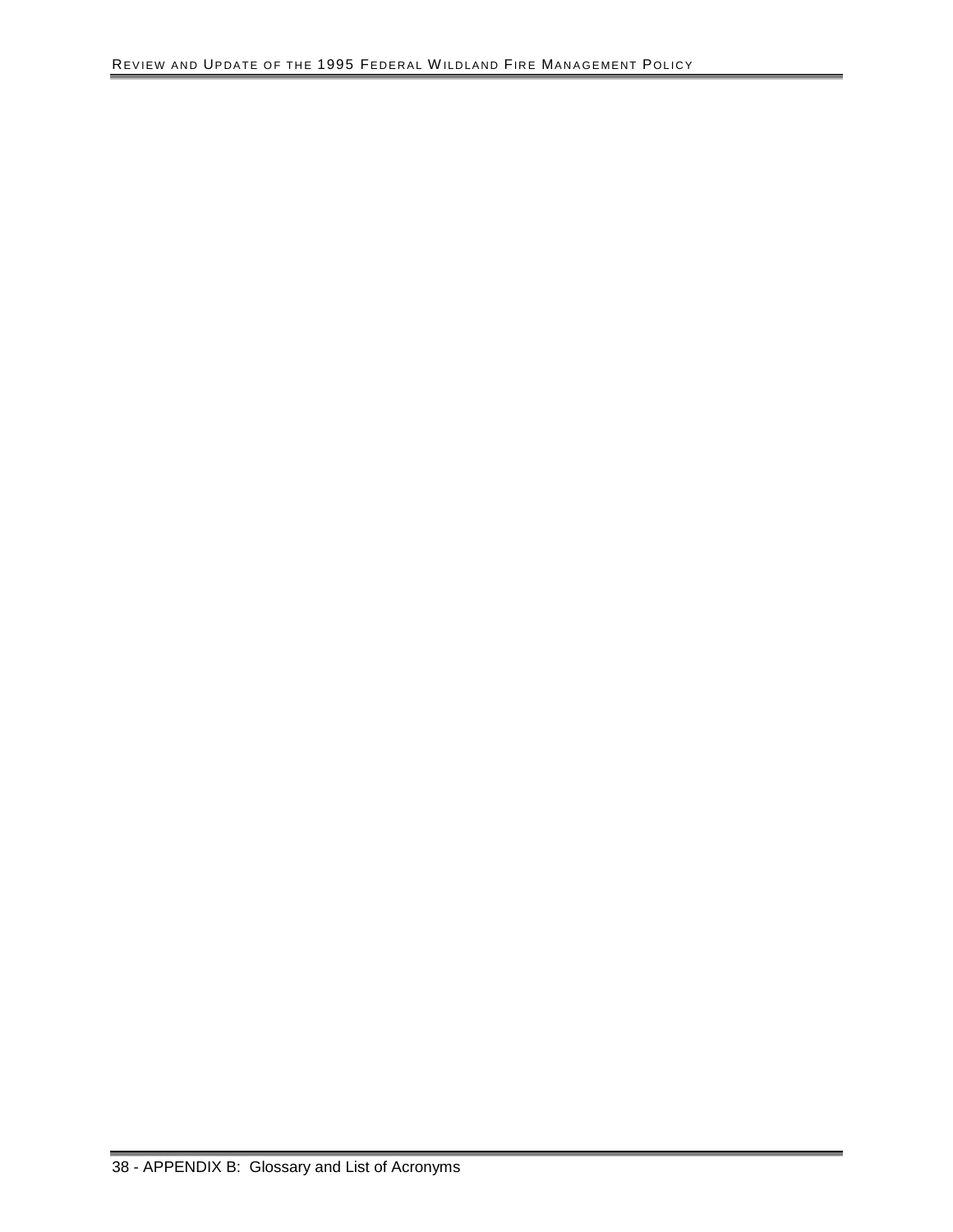#### **APPENDIX C: CHANGES TO THE GUIDING PRINCIPLES AND 1995 FEDERAL FIRE POLICY, WITH RATIONALE FOR CHANGES**

#### **GUIDING PRINCIPLES**

Rewrite the existing guiding principle on coordination and cooperation to add "international" coordination and cooperation.

#### **POLICY**

#### **New Policies**

- **a. Ecosystem Sustainability**
	- **The full range of fire management activities will be used to achieve ecosystem sustainability including its interrelated ecological, economic, and social components.**

**Rationale::** The concept of ecosystem sustainability was not fully considered in the original concept of fire management, as incorporated in the 1995 Federal Fire Policy. Using the full range of fire management activities is essential for achieving ecosystem sustainability, including ecological sustainability and socio-economic considerations. Under this policy, fuels management activities will be designed to support ecological and socio-economic sustainability.

#### **b. Rehabilitation and Restoration**

#### • **Rehabilitation and restoration efforts will be undertaken to protect, and sustain ecosystems, public health, safety, and to help communities protect infrastructure.**

**Rationale:** Rehabilitation and restoration activities are essential components of achieving ecosystem sustainability when areas are not expected to recover through natural processes Protection of community infrastructure, public health and safety, endangered species habitat, and other resource values must be considered in developing rehabilitation and restoration strategies and plans.

#### **c. Science**

• **Fire management plans and programs will be based on a foundation of sound science. Research will support ongoing efforts to increase our scientific knowledge of biological, physical, and sociological factors. Information needed to support fire management will be developed through an integrated interagency fire science program. Scientific results must be made available to managers in a timely manner and must be used in the development of land management plans, Fire Management Plans, and implementation plans.**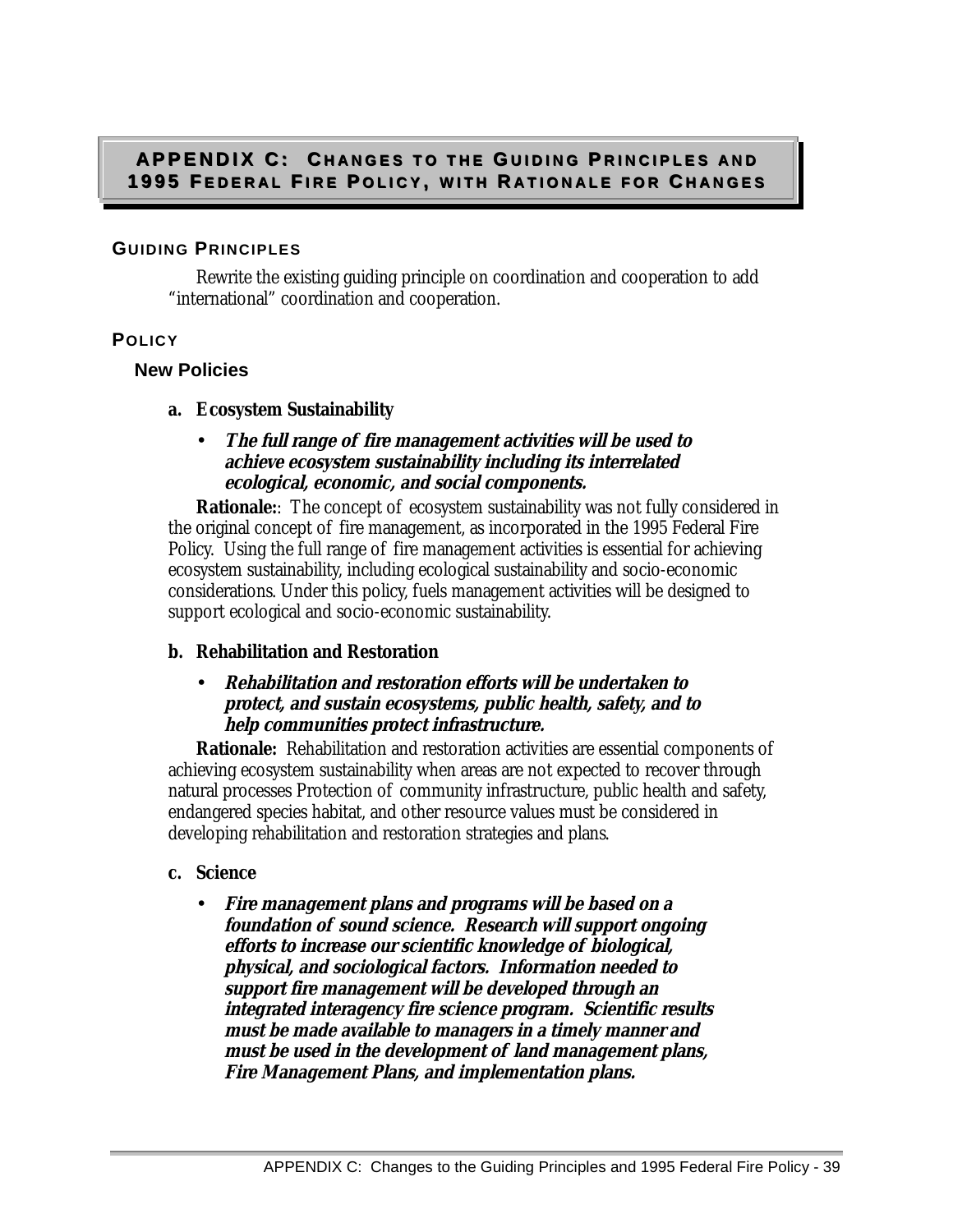**Rationale:** Scientific information is essential to develop and implement land and fire management programs and to evaluate their potential benefits and consequences. Information will be developed through an interagency, integrated fire science program. The fire science program should include federal science agencies, academic institutions, and independent research groups. The program needs to support ongoing efforts to increase our scientific knowledge of biological, physical, and sociological factors. Science organizations must produce tangible, accessible, and useful research products that can be incorporated in Fire Management Plans and programs. It is incumbent on fire managers to actively incorporate and implement the results of scientific research.

#### **d. Communication and Education**

• **Agencies will enhance knowledge and understanding of wildland fire management policies and practices through internal and external communication and education programs. These programs will be continuously improved through the timely and effective exchange of information among all affected agencies and organizations.** 

**Rationale:** The 1995 Federal Fire Policy is not fully understood by internal and external audiences. Shortfalls exist in disseminating the information and integrating the policy into affected disciplines needed to implement the policy. The addition of more cooperating agencies into the wildland fire management mission makes coordinated and enhanced communication programs essential.

#### **e. Evaluation**

• **Agencies will systematically evaluate the effectiveness of projects through implementation of the 2001 Federal Wildland Fire Management Policy. The evaluation will assure accountability, facilitate resolution of areas of conflict, and identify resource shortages and agency priorities.** 

**Rationale:** There is no systematic method or program for evaluating federal fire policy and its implementation, especially across agency and program or discipline boundaries. No performance measures or other means exist to determine the status of implementation or the effectiveness of the policies. The review of the 1995 Federal Fire Policy found substantial actions that were not completed. There is no ongoing or established process for tracking status of policy implementation within or among agencies.

#### **Modifications to the 1995 Federal Fire Policy Statements**

These are explanations of changes to the 1995 Federal Fire Policy. The full text of the original 1995 and the new 2001 statements are in Appendix D.

- **a. Safety**: No change.
- **b. Planning**: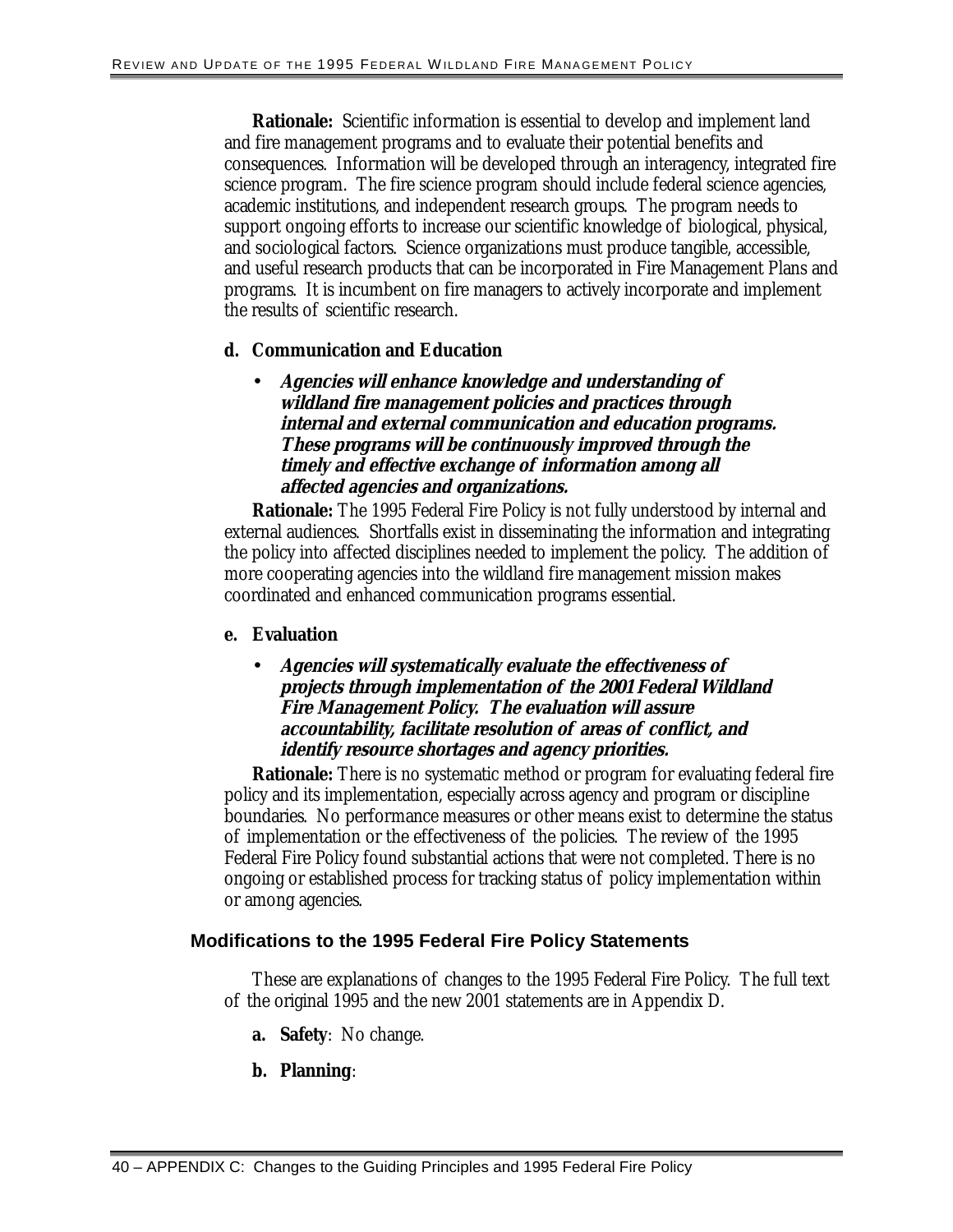**Rationale:** This policy statement was changed to clarify the role and nature of Fire Management Plans as the fundamental strategic documents, based on land use plans, to guide the full range of fire management related activities in a unit or area. Fire Management Plans are supplemented by operational plans such as preparedness plans, dispatch plans, prescribed fire plans, and prevention plans. Resource management objectives and activities addressed in Fire Management Plans include activities to restore and sustain ecosystems or to protect communities or public safety. Fire Management Plans must address concerns and discuss consequences for air and water quality, endangered species, and similar issues. Fire Management Plans should be developed and implemented across agency boundaries to ensure consistent approaches to similar conditions.

#### **c. [Response to] Wildland Fire:**

**Rationale:** The policy statements for Wildland Fire and Use of Fire were modified to more clearly distinguish between the two. The Wildland Fire policy statement was re-titled as Response to Wildland Fire and clarifies and emphasizes that the context or circumstances of the fire are to dictate the appropriate response, based on an approved Fire Management Plan. This policy is intended to minimize the use of different personnel, qualification systems, dispatch and resource allocation protocols, and so on for different "types" of fire. Rather, emphasis is on preplanning by agencies to determine the appropriate management response to the occurrence of fire, regardless of ignition source or location. The term "be based on best available science" was dropped from this policy statement since a new policy statement on science has been added.

#### **d. Use of [Wildland] Fire**:

**Rationale:** The use of Fire Policy Statement was re-titled to the Use of Wildland Fire. Along with the above change in Wildland Fire, this policy statement now clarifies and emphasizes the critical importance of Fire Management Plans and operational plans in determining the appropriate response to a fire, regardless of its source of ignition or location.

#### **e. Preparedness:**

**Rationale:** This statement was revised to include a reference to management oversight. There is no process for ongoing integrated, interagency oversight and monitoring of preparedness activities. This change clarifies and emphasizes the importance of oversight and monitoring to ensure that fire management preparedness activities are appropriate, especially across agency lines.

**f. Suppression**: No change.

#### **g. Prevention**:

**Rationale:** This statement was changed to clarify the intent of the 1995 Federal Fire Policy, not to change it substantively. The addition of the word "partners" makes the revised policy statement more inclusive.

#### **h. Protection Priorities:**

**Rationale:** This policy statement was revised to clarify policy related to human health and protection of structures. The 1995 Federal Fire Policy statement on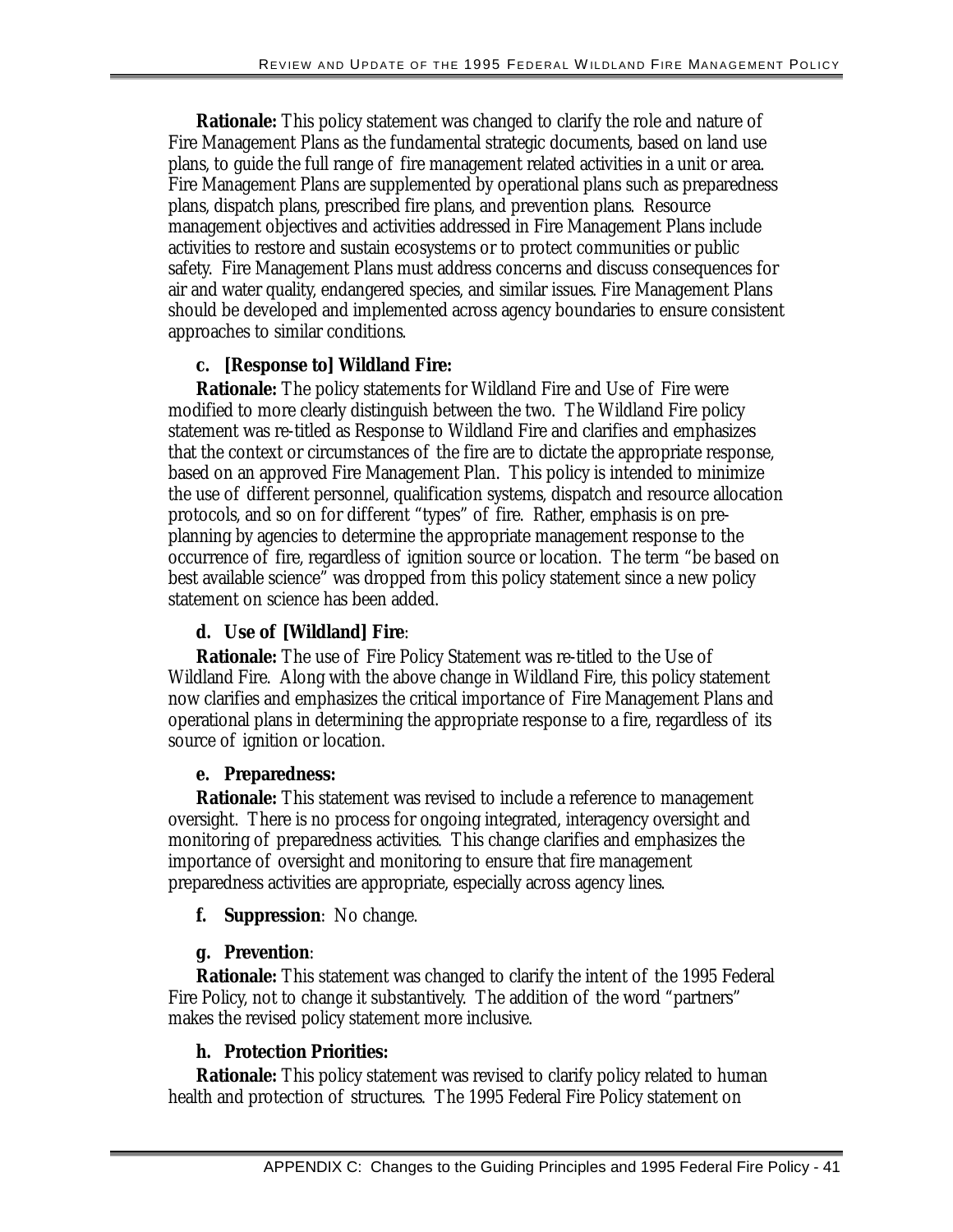protection priorities provides a solid framework for decision making in fire situations. Conflicting protection priorities are resolved through the Wildland Fire Situation Analysis (WFSA) and through the process of allocating resources at the geographic and local levels. However, two significant protection considerations are not specifically recognized in the 1995 Federal Fire Policy. First, human health, including the potential effects of smoke, is not explicitly considered in either the WFSA process or the process for allocating resources. Second, the 1995 Federal Fire Policy does not distinguish between the concept of property and the concept of community and community infrastructure. Recent experience has dramatically demonstrated the threat that uncontrolled wildland fire poses to human communities. While property may simply represent isolated structures, communities and their associated infrastructure are the social and economic fabric that supports life in rural areas. However, the primary responsibility for protecting private property and rural communities lies with individual property owners and local governments. This responsibility is usually achieved through proactive pre-fire actions such as those promoted in the FIREWISE Communities program.

#### **i. Interagency Cooperation:**

**Rationale:** This policy statement was revised to highlight education, prevention, restoration, and rehabilitation in interagency cooperation. This highlights the importance of doing prevention and education initiatives in an interagency, collaborative environment.

**j. Standardization:** No change.

#### **k. Economic Efficiency:** Dropped

**Rationale:** This statement was dropped because it duplicated a Guiding Principle.

#### **l. Wildland Urban Interface**:

**Rationale:** This statement was changed to clarify the 1995 Federal Fire Policy, not to change it substantively. The revised policy more accurately distinguishes between the terms "structure protection" and "structure suppression."

#### **m. [Agency] Administrator and Employee Roles:**

**Rationale:** This statement was changed to recognize that wildland fire management is not the sole responsibility of dedicated fire management personnel. In the past in federal land management agencies, wildland fire activities took precedence over all agency functions and activities except the safeguarding of human life. The notion that a broad cross-section of employees need to be trained, certified and available for wildland fire assignment has gradually diminished over time, both on the part of Agency Administrators and employees themselves. Further, because of the diminishing federal workforce, the need to mutually support each other for wildland fire activities—locally, regionally and nationally—is increasingly important. The intent of the policy is to require every employee to be available to support wildland fire if the situation demands. Also, the intent is to strike a common-sense balance between requiring *every employee* of any agency to be trained, certified, and available for wildland fire assignment, and the notion that *only fire management personnel*  have any responsibility to respond to wildland fire activities.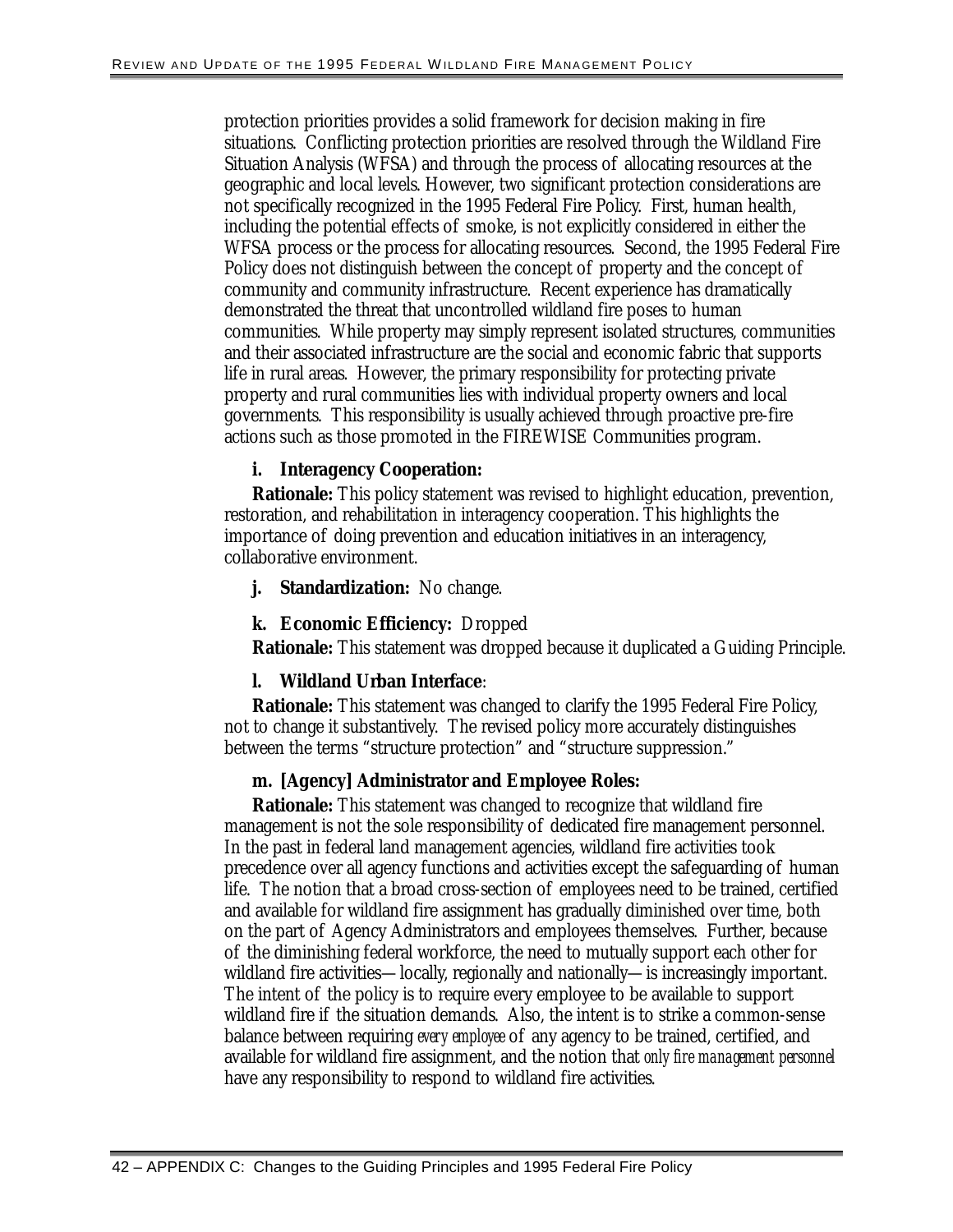#### **APPENDIX D: TABULAR CROSSWALK BETWEEN THE 1995AND2001FEDERALFIREPOLICIES**

| <b>POLICY ELEMENT</b>                           | 1995 POLICY                                                                                                                                                                                                                                                                                                                                                                                                                   | 2001 POLICY                                                                                                                                                                                                                                                                                                                                                                                                                                                                                                                          |
|-------------------------------------------------|-------------------------------------------------------------------------------------------------------------------------------------------------------------------------------------------------------------------------------------------------------------------------------------------------------------------------------------------------------------------------------------------------------------------------------|--------------------------------------------------------------------------------------------------------------------------------------------------------------------------------------------------------------------------------------------------------------------------------------------------------------------------------------------------------------------------------------------------------------------------------------------------------------------------------------------------------------------------------------|
| <b>Safety</b>                                   | Firefighter and public safety is the first<br>priority. All Fire Management Plans<br>and activities must reflect this<br>commitment.                                                                                                                                                                                                                                                                                          | Firefighter and public safety is the first<br>priority. All Fire Management Plans and<br>activities must reflect this commitment.                                                                                                                                                                                                                                                                                                                                                                                                    |
| <b>Ecosystem</b><br><b>Sustainability</b>       |                                                                                                                                                                                                                                                                                                                                                                                                                               | The full range of fire management<br>activities will be used to achieve<br>ecosystem sustainability including its<br>interrelated ecological, economic, and<br>social components.                                                                                                                                                                                                                                                                                                                                                    |
| <b>Response to</b><br><b>Wildland Fire</b>      | Fire, as a critical natural process, will be<br>integrated into land and resource<br>management plans and activities on a<br>landscape scale, across agency<br>boundaries, and will be based upon<br>best available science. All use of fire<br>for resource management requires a<br>formal prescription. Management<br>actions taken on wildland fires will be<br>consistent with approved Fire<br><b>Management Plans.</b> | Fire, as a critical natural process, will be<br>integrated into land and resource<br>management plans and activities on a<br>landscape scale, and across agency<br>boundaries. Response to wildland fires<br>is based on ecological, social and legal<br>consequences of the fire. The<br>circumstances under which a fire occurs,<br>and the likely consequences on<br>firefighter and public safety and welfare,<br>natural and cultural resources, and values<br>to be protected dictate the appropriate<br>response to the fire. |
| <b>Use of Wildland</b><br><b>Fire</b>           | Wildland fire will be used to protect,<br>maintain, and enhance resources and,<br>as nearly as possible, be allowed to<br>function in its natural ecological role.                                                                                                                                                                                                                                                            | Wildland fire will be used to protect,<br>maintain, and enhance resources and, as<br>nearly as possible, be allowed to function<br>in its natural ecological role. Use of fire<br>will be based on approved Fire<br>Management Plans and will follow<br>specific prescriptions contained in<br>operational plans.                                                                                                                                                                                                                    |
| <b>Rehabilitation and</b><br><b>Restoration</b> | ---                                                                                                                                                                                                                                                                                                                                                                                                                           | Rehabilitation and restoration efforts<br>will be undertaken to protect and sustain<br>ecosystems, public health, safety, and to<br>help communities protect infrastructure.                                                                                                                                                                                                                                                                                                                                                         |

### **FEDERAL WILDLAND FIRE POLICIES**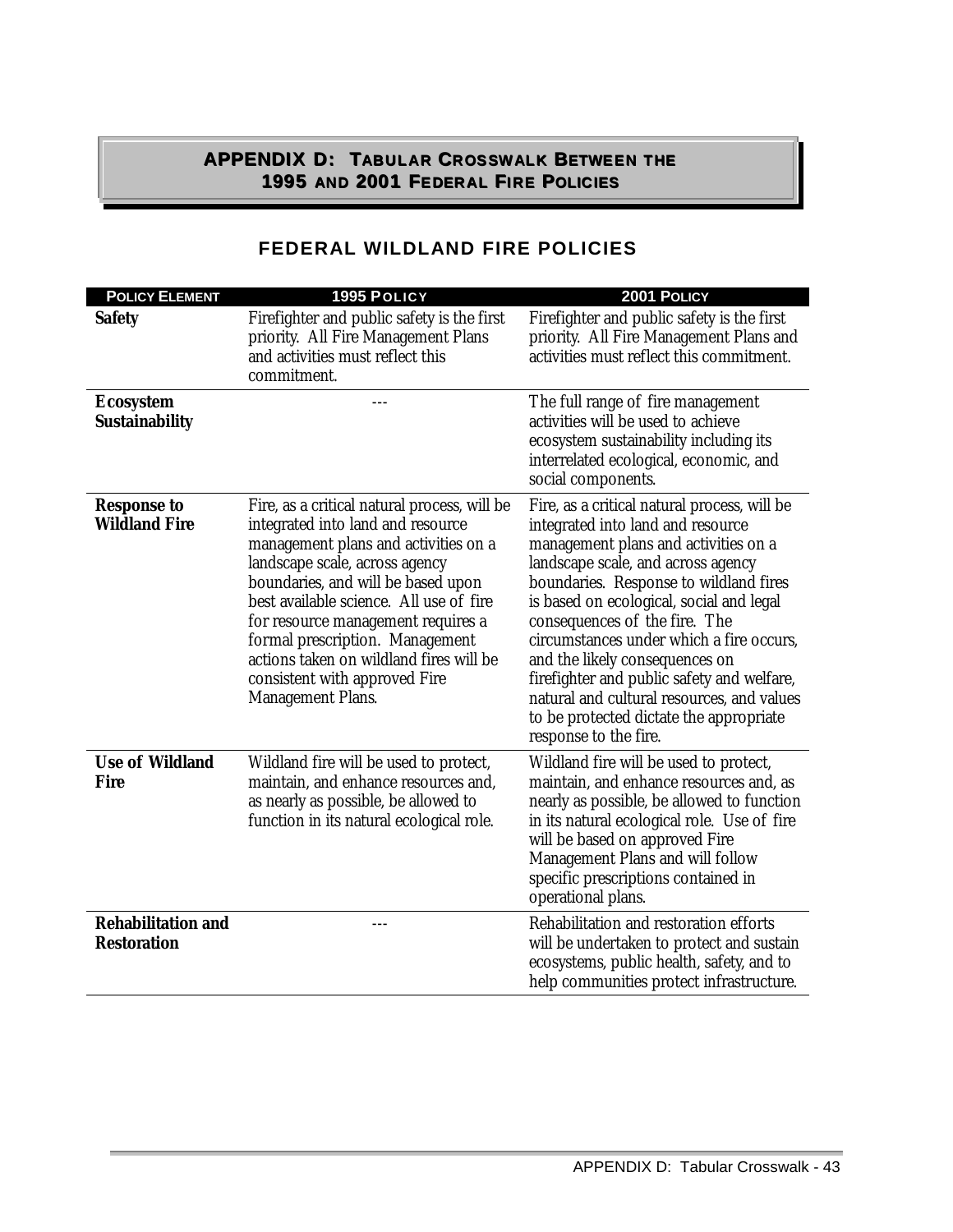| <b>POLICY ELEMENT</b>                     | 1995 POLICY                                                                                                                                                                                                                                                                                                                                                                                                                                                                                                                                                                                                                                                                                                                                                                              | 2001 POLICY                                                                                                                                                                                                                                                                                                                                                                                                                                                                                                                                                                                                                                                                                                                                                                                         |
|-------------------------------------------|------------------------------------------------------------------------------------------------------------------------------------------------------------------------------------------------------------------------------------------------------------------------------------------------------------------------------------------------------------------------------------------------------------------------------------------------------------------------------------------------------------------------------------------------------------------------------------------------------------------------------------------------------------------------------------------------------------------------------------------------------------------------------------------|-----------------------------------------------------------------------------------------------------------------------------------------------------------------------------------------------------------------------------------------------------------------------------------------------------------------------------------------------------------------------------------------------------------------------------------------------------------------------------------------------------------------------------------------------------------------------------------------------------------------------------------------------------------------------------------------------------------------------------------------------------------------------------------------------------|
| <b>Protection</b><br><b>Priorities</b>    | Protection priorities are (1) human life<br>and (2) property and natural and<br>cultural resources. If it becomes<br>necessary to prioritize between<br>property and natural and cultural<br>resources, this is done based on relative<br>values to be protected, commensurate<br>with fire management costs. Once<br>people have been committed to an<br>incident, these resources become the<br>highest value to be protected.                                                                                                                                                                                                                                                                                                                                                         | The protection of human life is the<br>single, overriding suppression priority.<br>Setting priorities among protecting<br>human communities and community<br>infrastructure, other property and<br>improvements, and natural and cultural<br>resources will be done based on the<br>values to be protected, human health<br>and safety, and the costs of protection.<br>Once people have been committed to an<br>incident, these human resources become<br>the highest value to be protected.                                                                                                                                                                                                                                                                                                       |
| <b>Wildland Urban</b><br><b>Interface</b> | The operational role of federal<br>agencies as a partner in the Wildland<br>Urban Interface is wildland firefighting,<br>hazard fuel reduction, cooperative<br>prevention and education, and technical<br>assistance. Structural fire protection is<br>the responsibility of tribal, State, and<br>local governments. Federal agencies<br>may assist with exterior structural<br>suppression activities under formal Fire<br>Protection Agreements that specify the<br>mutual responsibilities of the partners,<br>including funding. (Some federal<br>agencies have full structural protection<br>authority for their facilities on lands<br>they administer and may also enter into<br>formal agreements to assist State and<br>local governments with full structural<br>protection.) | The operational role of federal and State<br>agencies as partners in the Wildland<br>Urban Interface are wildland firefighting,<br>hazard fuels reduction, cooperative<br>prevention and education, and technical<br>assistance. Structural fire suppression is<br>the responsibility of tribal., State, or<br>local governments. Federal agencies may<br>assist with exterior structural protection<br>activities under formal Fire Protection<br>Agreements that specify the mutual<br>responsibilities of the partners, including<br>funding. (Some federal agencies have<br>full structural protection authority for<br>their facilities on lands they administer<br>and may also enter into formal<br>agreements to assist State and local<br>governments with full structural<br>protection.) |
| <b>Planning</b>                           | Every area with burnable vegetation<br>must have an approved Fire<br>Management Plan. Fire Management<br>Plans must be consistent with<br>firefighter and public safety, values to<br>be protected, and land and resource<br>management plans and must address<br>public health issues. Fire Management<br>Plans must also address all potential<br>wildland fire occurrences and include<br>the full range of fire management<br>actions.                                                                                                                                                                                                                                                                                                                                               | Every area with burnable vegetation<br>must have an approved Fire<br>Management Plan. Fire Management<br>Plans are strategic plans that define a<br>program to manage wildland and<br>prescribed fires based on the area's<br>approved land management plan. Fire<br>management plans must provide for<br>firefighter and public safety, include fire<br>management strategies, tactics, and<br>alternatives; address values to be<br>protected and public health issues; and<br>be consistent with resource management<br>objectives, activities of the area, and<br>environmental laws and regulations.                                                                                                                                                                                           |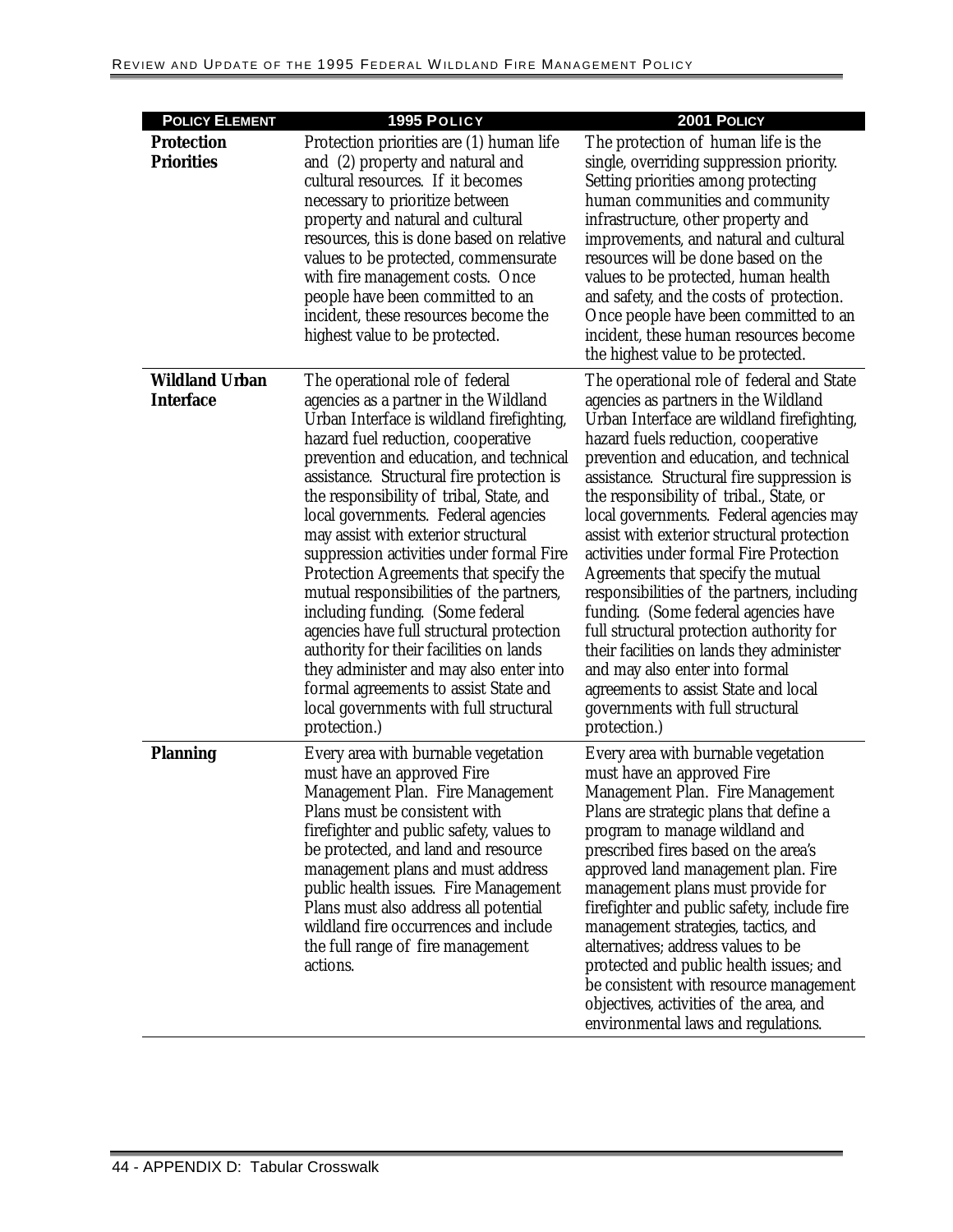| <b>POLICY ELEMENT</b>             | 1995 POLICY                                                                                                                                                                                                                                                      | 2001 POLICY                                                                                                                                                                                                                                                                                                                                                                                                                                                                                                                                                                |
|-----------------------------------|------------------------------------------------------------------------------------------------------------------------------------------------------------------------------------------------------------------------------------------------------------------|----------------------------------------------------------------------------------------------------------------------------------------------------------------------------------------------------------------------------------------------------------------------------------------------------------------------------------------------------------------------------------------------------------------------------------------------------------------------------------------------------------------------------------------------------------------------------|
| <b>Science</b>                    |                                                                                                                                                                                                                                                                  | Fire management plans and programs<br>will be based on a foundation of sound<br>science. Research will support ongoing<br>efforts to increase our scientific<br>knowledge of biological, physical, and<br>sociological factors. Information needed<br>to support fire management will be<br>developed through an integrated<br>interagency fire science program.<br>Scientific results must be made available<br>to managers in a timely manner and<br>must be used in the development of<br>land management plans, fire<br>management plans, and implementation<br>plans. |
| <b>Preparedness</b>               | Agencies will ensure their capability to<br>provide safe, cost-effective fire<br>management programs in support of<br>land and resource management plans<br>through appropriate planning, staffing,<br>training, and equipment.                                  | Agencies will ensure their capability to<br>provide safe, cost-effective fire<br>management programs in support of<br>land and resource management plans<br>through appropriate planning, staffing,<br>training, equipment, and management<br>oversight.                                                                                                                                                                                                                                                                                                                   |
| <b>Suppression</b>                | Fires are suppressed at minimum cost,<br>considering firefighter and public<br>safety, benefits, and values to be<br>protected, consistent with resource<br>objectives.                                                                                          | Fires are suppressed at minimum cost,<br>considering firefighter and public safety,<br>benefits, and values to be protected,<br>consistent with resource objectives.                                                                                                                                                                                                                                                                                                                                                                                                       |
| <b>Prevention</b>                 | Agencies will work together and with<br>other affected groups and individuals<br>to prevent unauthorized ignition of<br>wildland fires.                                                                                                                          | Agencies will work together and with<br>their partners and other affected groups<br>and individuals to prevent unauthorized<br>ignition of wildland fires.                                                                                                                                                                                                                                                                                                                                                                                                                 |
| <b>Standardization</b>            | Agencies will use compatible planning<br>processes, funding mechanisms,<br>training and qualification requirements,<br>operational procedures, values-to-be-<br>protected methodologies, and public<br>education programs for all fire<br>management activities. | Agencies will use compatible planning<br>processes, funding mechanisms, training<br>and qualification requirements,<br>operational procedures, values-to-be-<br>protected methodologies, and public<br>education programs for all fire<br>management activities.                                                                                                                                                                                                                                                                                                           |
| <b>Interagency</b><br>Cooperation | Fire management planning,<br>preparedness, suppression, fire use,<br>monitoring, and research will be<br>conducted on an interagency basis with<br>the involvement of all parties.                                                                               | Fire management planning,<br>preparedness, prevention, suppression,<br>fire use, restoration and rehabilitation,<br>monitoring, research, and education will<br>be conducted on an interagency basis<br>with the involvement of cooperators<br>and partners.                                                                                                                                                                                                                                                                                                               |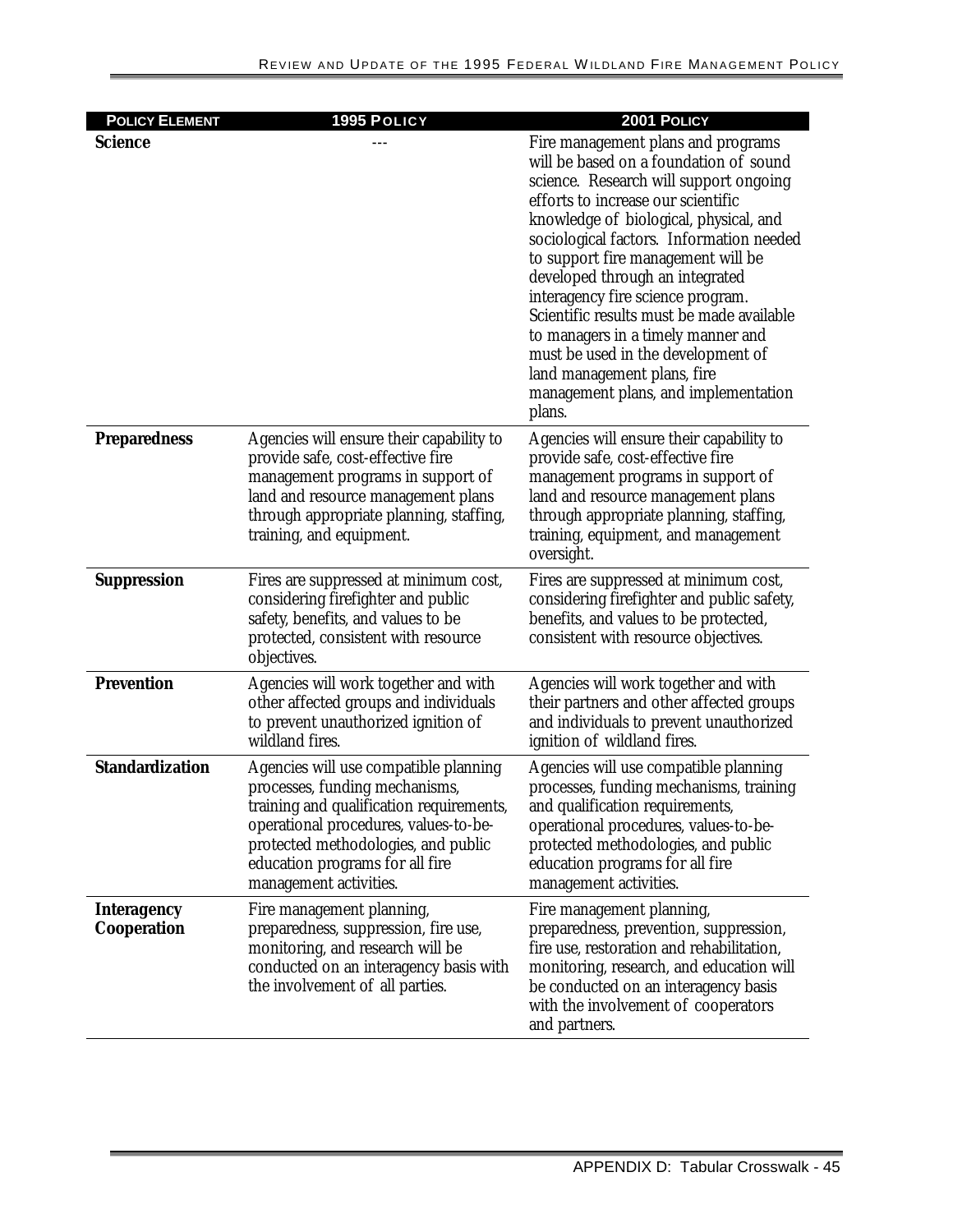| <b>POLICY ELEMENT</b>                                              | 1995 POLICY                                                                                                                                                                                                                                                                                                                                  | 2001 POLICY                                                                                                                                                                                                                                                                                                                                                                                                                                                  |
|--------------------------------------------------------------------|----------------------------------------------------------------------------------------------------------------------------------------------------------------------------------------------------------------------------------------------------------------------------------------------------------------------------------------------|--------------------------------------------------------------------------------------------------------------------------------------------------------------------------------------------------------------------------------------------------------------------------------------------------------------------------------------------------------------------------------------------------------------------------------------------------------------|
| <b>Communication</b><br>and Education                              |                                                                                                                                                                                                                                                                                                                                              | Agencies will enhance knowledge and<br>understanding of wildland fire<br>management policies and practices<br>through internal and external<br>communication and education programs.<br>These programs will be continuously<br>improved through the timely and<br>effective exchange of information<br>among all affected agencies and<br>organizations.                                                                                                     |
| <b>Agency</b><br><b>Administrator and</b><br><b>Employee Roles</b> | Employees who are trained and<br>certified will participate in the wildland<br>fire program as the situation demands;<br>employees with operational,<br>administrative, or other skills will<br>support the wildland fire program as<br>needed. Administrators are responsible<br>and will be accountable for making<br>employees available. | Agency administrators will ensure that<br>their employees are trained, certified and<br>made available to participate in the<br>wildland fire program locally, regionally,<br>and nationally as the situation demands.<br>Employees with operational,<br>administrative, or other skills will<br>support the wildland fire program as<br>necessary. Agency administrators are<br>responsible and will be held accountable<br>for making employees available. |
| <b>Evaluation</b>                                                  |                                                                                                                                                                                                                                                                                                                                              | Agencies will develop and implement a<br>systematic method of evaluation to<br>determine effectiveness of projects<br>through implementation of the 2001<br><b>Federal Wildland Fire Management</b><br>Policy. The evaluation will assure<br>accountability, facilitate resolution of<br>areas of conflict, and identify resource<br>shortages and agency priorities.                                                                                        |
| <b>Economic</b><br><b>Efficiency</b>                               | Fire management programs and<br>activities will be based on economic<br>analyses that incorporated commodity,<br>non-commodity, and social values.                                                                                                                                                                                           |                                                                                                                                                                                                                                                                                                                                                                                                                                                              |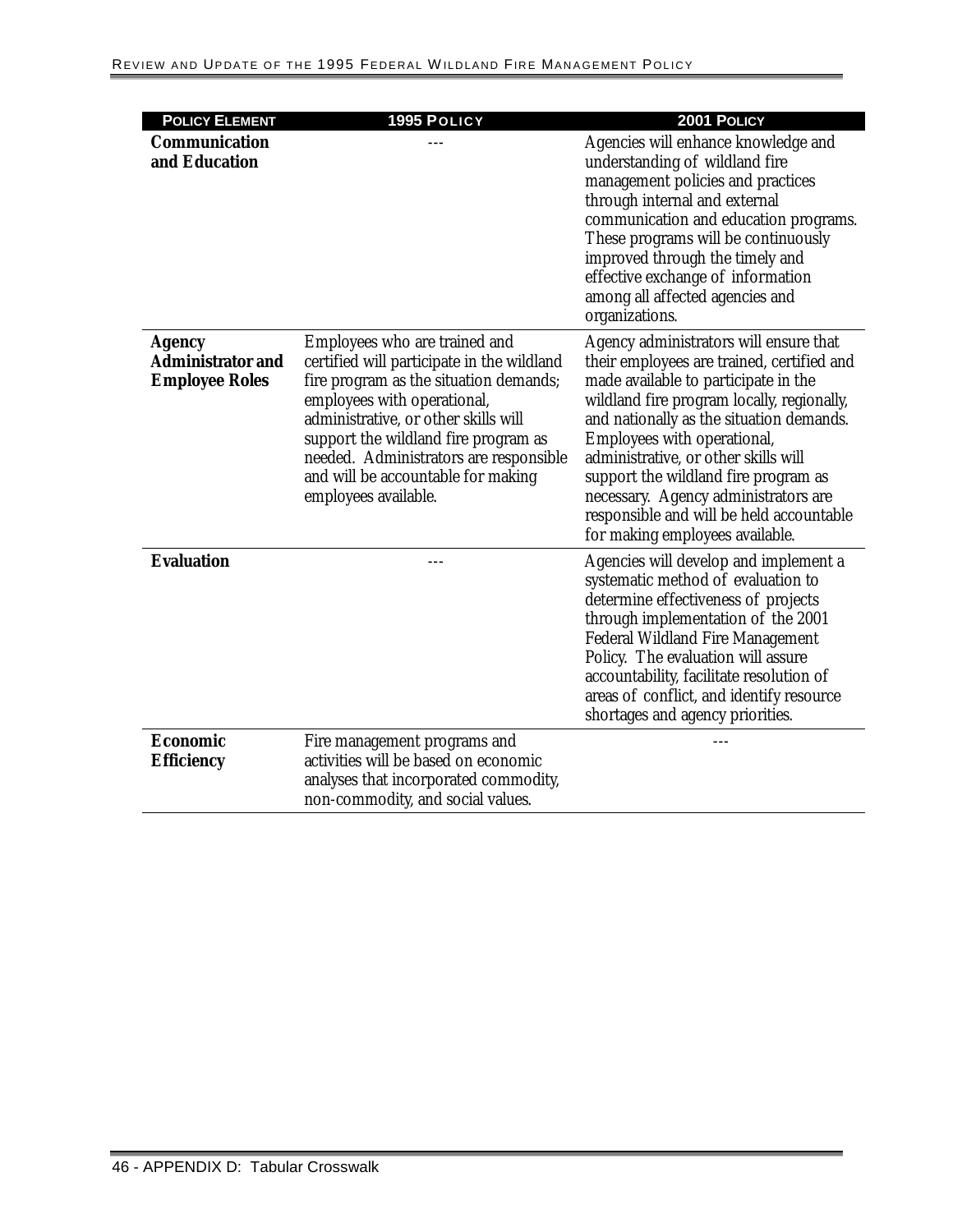#### **A P P E N D I X E : D A P P E N D I X E : DI S P O S I T I O N O F I S P O S I T I O N O F 1 9 9 5 A 1 9 9 5 AC T I O N C T I O N I T E M S T E M S**

Note: Continued attention to full implementation of the concepts and principles of the great majority of the action items from the 1995 Report remains critical for implementation of the 2001 Federal Fire Policy. The recommended disposition for each item in this Appendix includes discussion about aspects requiring special attention as well as noting areas in common with specific Implementation Actions in the Review and Update.

|    | <b>ACTION ITEM FROM 1995 REPORT</b>                                                                                                                                                                                                                                                                                                                                                                                                                                                                                                                                 | <b>STATUS</b>                                                                                                                                                                                                                                                                                          | <b>RECOMMENDED</b><br><b>DISPOSITION</b>                                                                                                                                                                                                                                                                                                                                                                                                              |
|----|---------------------------------------------------------------------------------------------------------------------------------------------------------------------------------------------------------------------------------------------------------------------------------------------------------------------------------------------------------------------------------------------------------------------------------------------------------------------------------------------------------------------------------------------------------------------|--------------------------------------------------------------------------------------------------------------------------------------------------------------------------------------------------------------------------------------------------------------------------------------------------------|-------------------------------------------------------------------------------------------------------------------------------------------------------------------------------------------------------------------------------------------------------------------------------------------------------------------------------------------------------------------------------------------------------------------------------------------------------|
|    | <b>ROLE OF FIRE IN RESOURCE MANAGEMENT</b>                                                                                                                                                                                                                                                                                                                                                                                                                                                                                                                          |                                                                                                                                                                                                                                                                                                        |                                                                                                                                                                                                                                                                                                                                                                                                                                                       |
| 01 | Use a compatible fire management<br>planning system that recognizes<br>both fire use and fire protection as<br>inherent parts of natural resource<br>management; this system will<br>ensure adequate fire suppression<br>capabilities and support fire<br>reintroduction efforts.                                                                                                                                                                                                                                                                                   | Agencies have made some<br>progress in implementing<br>this item, but significant<br>work remains. Due to<br>changes in agency missions<br>and organizations, no<br>single interagency system is<br>anticipated.                                                                                       | Implementation is an<br>ongoing process.<br>Agencies must continue<br>to pursue development<br>and application of<br>compatible fire<br>management planning<br>systems. See also<br><b>Implementation Action</b><br>$1b$ .                                                                                                                                                                                                                            |
| 02 | <b>Develop Fire Management Plans</b><br>for all areas subject to wildland<br>fires. These plans will use<br>information about fire regimes,<br>current conditions, and land<br>management objectives as a basis<br>to develop fire management goals<br>and objectives; address all<br>potential wildland fire occurrences<br>and include a full range of fire<br>management actions; use new<br>knowledge and monitoring results<br>to revise fire management goals,<br>objectives, and actions; and be<br>linked closely to land and resource<br>management plans. | Agencies are updating<br>plans; however, a<br>significant number of plans<br>remain out of date or<br>inconsistent with the 1995<br>Federal Fire Policy. In<br>some cases underlying land<br>management plans require<br>revisions before fire<br>management plans can be<br>fully written or revised. | See Implementation<br>Action 1b.<br>Implementation is an<br>ongoing process. Fire<br>Management Plans that<br>implement Federal Fire<br>Policy must be completed<br>as soon as possible. All<br>land management<br>agencies should place a<br>high priority on<br>completion of these<br>plans. If necessary, land<br>management plans should<br>be updated, revised, or<br>amended to allow full<br>implementation of<br><b>Federal Fire Policy.</b> |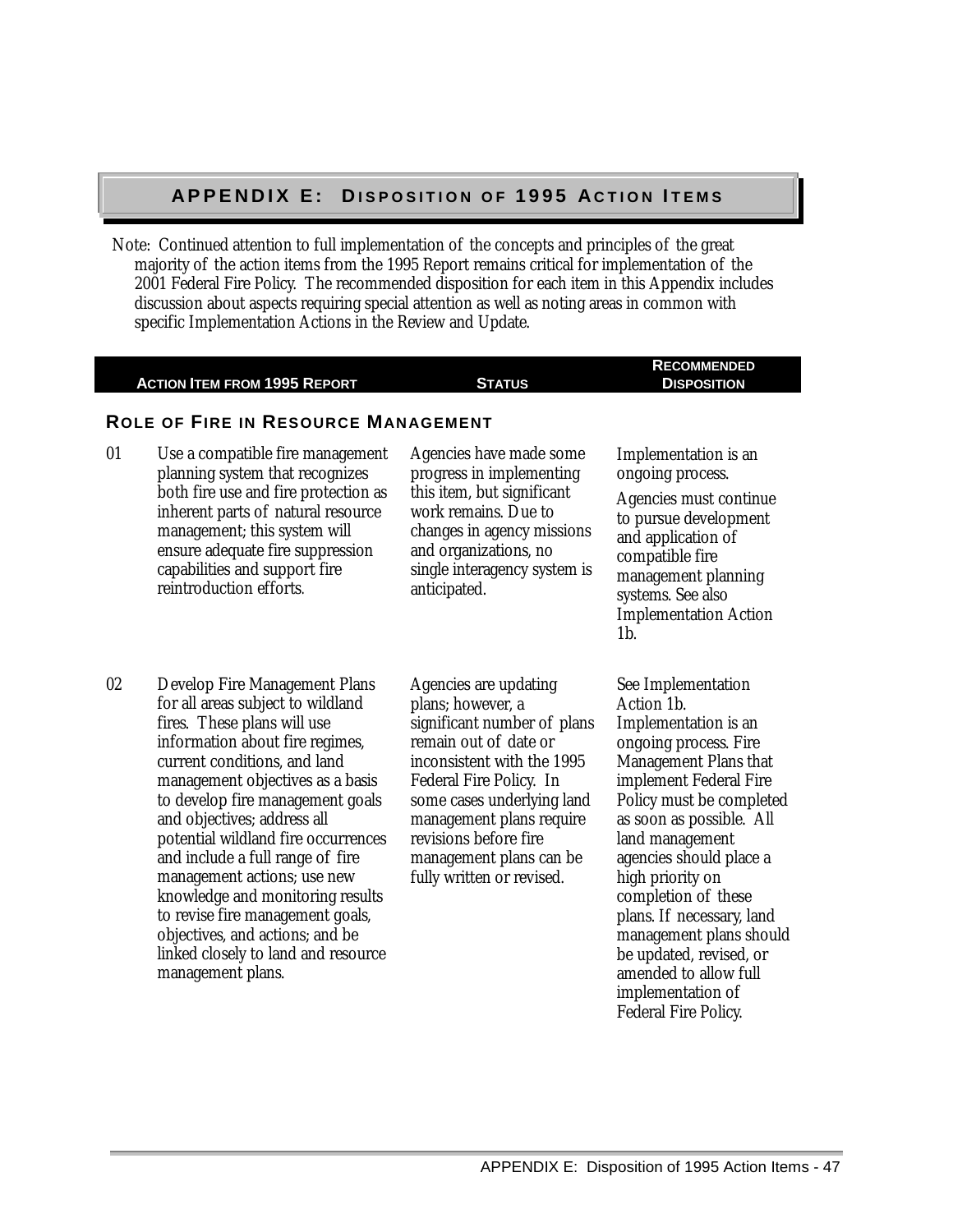03 Develop research programs that provide a sound scientific basis for the integration of wildland fire into land-use and resource management.

The Forest Service-Interior Joint Fire Sciences Program (JFSP) represents significant progress in making scientific information available to support the fuels program. The Fiscal Year 2001 appropriations bill includes additional funding for the JFSP to address post-fire rehabilitation and restoration and fire management issues.

#### **RECOMMENDED**

Science and research programs in agencies such as the U.S. Geological Survey and the USDA Forest Service should continue to be integrated into the federal wildland fire management community. Future research should include social issues such as individual and organizational psychology. See also Implementation Action 5a.

04 Create a system for coordination and cooperation among land managers and regulators that explores options within existing laws to allow for the use of fire to achieve goals of ecosystem health while at the same time protecting individual components of the environment, human health, and safety. This system will allow for early collaboration during the process of developing new land management plans and provide a mechanism for incorporating input as existing plans are implemented or revised; and encourage land managers and regulators to enter into agreements that set forth the actions each will take before and during the time fire is reintroduced in their area of responsibility.

No formal system(s) have been created. However, there have been some opportunities for coordination and cooperation such as the Western Regional Air Partnership and the development of EPA's Interim Air Quality Policy on Wildland and Prescribed Fires. Some ad hoc coordination and cooperation has occurred at Geographic Areas and other locations.

Implementation is an ongoing process. Continue to improve the coordination and cooperation between the land managing agencies and regulators, particularly in the development of plans related to fire management. Land managing agencies have an affirmative responsibility to involve other agencies collaboratively in planning activities. See also Implementation Action 1b.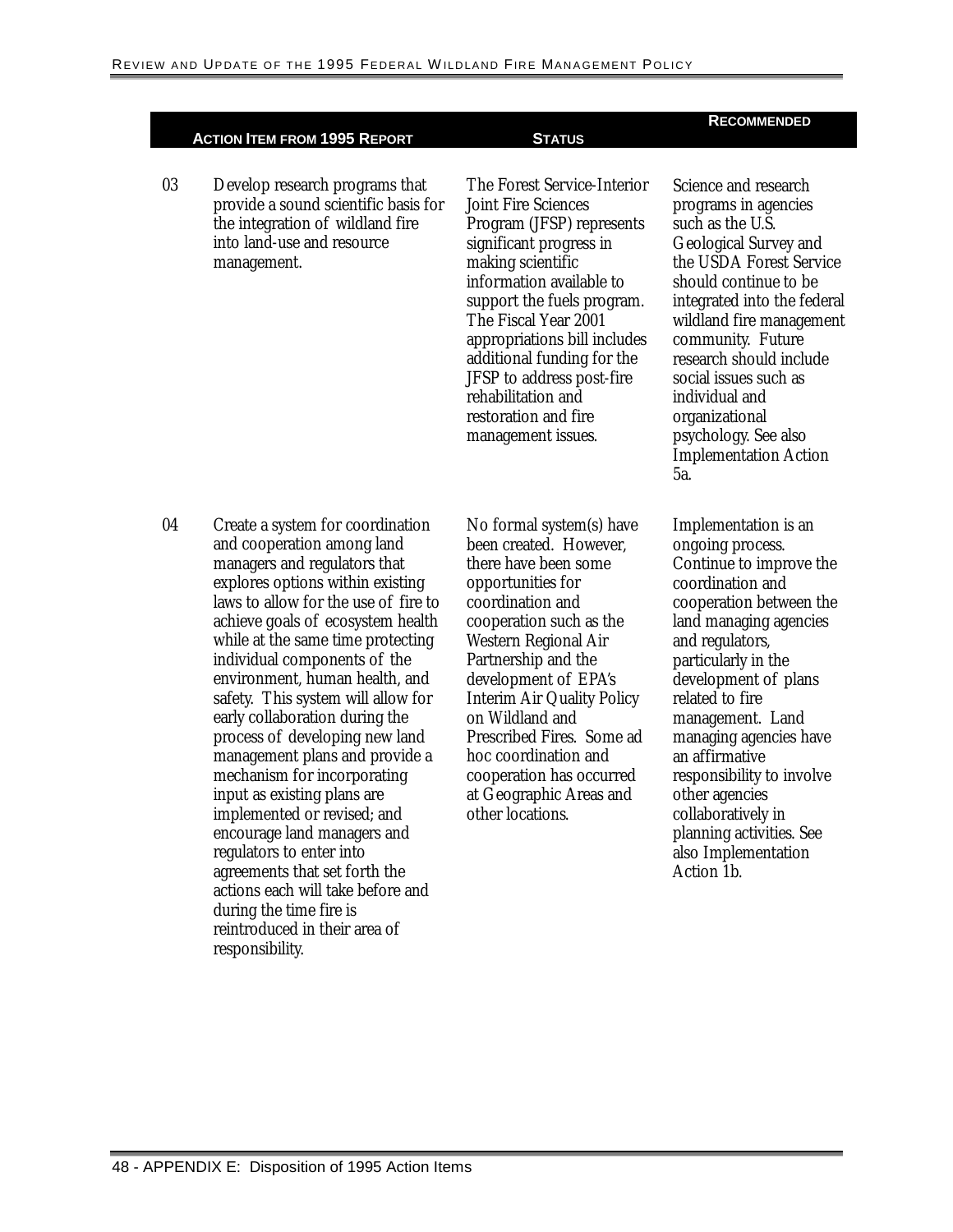- 05 Continue ongoing efforts to jointly develop compatible, ecosystem-based, multiple scale, interagency land management plans that involve all interested parties and facilitate adaptive management. This process will fully integrate ecological concepts that consider long-term dynamics and cross agency boundaries; effectively incorporate current fire-related information, including scientific knowledge, risk assessment, social and economic concerns, and public health considerations; and ensure that existing land management plans are revised or updated to address the above actions.
- hazards. This process will identify 06 Expedite the decision-making process by jointly developing criteria for evaluating ecosystem condition by ecosystem type and for prioritizing areas for the reintroduction of fire to meet resource objectives and reduce those ecosystems where fire does not need to be reintroduced (fire is not a significant natural component, or the fire regime has not been altered); where fire is unlikely to succeed (fire would be adverse, such as areas significantly altered by fuel accumulations and species changes) - determine appropriate, ecologically sound alternatives for these areas; and where treatment with fire is essential or potentially effective (fire is needed to improve resource conditions or reduce risk and hazard).

In general, compatible, ecosystem-based, multiple scale, interagency land management plans have not been developed. Some efforts have been made at large-scale land management planning that integrate ecosystem concepts across agency boundaries, including the Interior Columbia Basin Ecosystem Management Project and the Sierra Nevada Ecosystem Project. Some unit-level cross boundary efforts is underway.

The JSFP is sponsoring work that will provide tools and information that will support this type of work. However, criteria for evaluating ecosystem condition by ecosystem type and for prioritizing areas for the reintroduction of fire to meet resource objectives and reduce hazards have not been developed. Research is beginning to yield some results.

#### **RECOMMENDED DISPOSITION**

Continue to implement as part of normal agency policies and procedures with understanding that the original action item should be a long term goal and is not likely achievable in the short run. See also Implementation Actions 1a and 1b.

Continue to implement as part of normal agency policies and procedures with understanding that the original action item should be a long term goal and is not likely achievable in the short run. See also Implementation Actions 1a and 1b.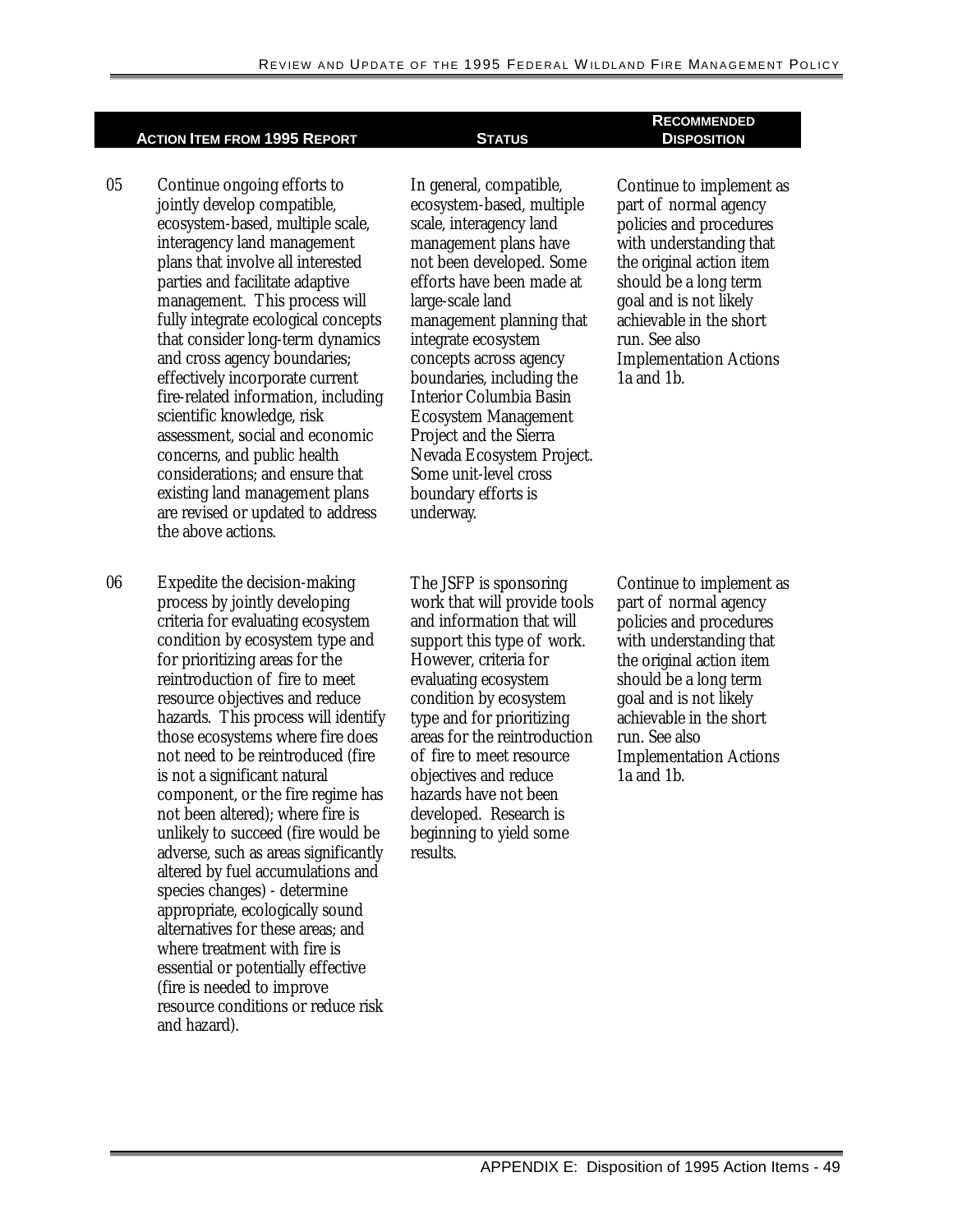- 07 Jointly implement ecosystem-based fire management programs to accomplish resource or landscape management objectives when consistent with land management plans. These programs will strive to maintain the long-term integrity of the natural resources and minimize the undesirable effects of fire; address the highest-priority needs in ecosystem assessment, monitoring, and management and determine the appropriate scope of fire use, consistent with historical fire regimes, including extent, timing, and risks and consequences; use existing tools and develop new ones to address today's more fragmented landscapes and to enhance our ability to manage wildland fires of varying size and intensity; and illustrate the management actions and their results by establishing or expanding fire management demonstration areas.
- 08 Conduct a collaborative fire research program to improve the predictive understanding of wildland fire and its relationship to ecosystem dynamics and to strengthen the technological capabilities and organizational framework necessary to sustain the role of fire in natural ecosystems*.*

 coordinate some plans. In Various individual actions have been taken by some agencies to improve planning processes and broad terms, ecosystem-based fire management programs to accomplish resource or landscape management objectives when consistent with land management plans have not been implemented. However, some examples of such planning do exist: Northwest Forest Plan, Interior Columbia Basin Management Plan, and Sierra Framework.

#### **RECOMMENDED DISPOSITION**

Continue to implement as part of normal agency policies and procedures with understanding that the original action item should be a long term goal and is not likely achievable in the short run. See also Implementation Actions 1a and 1b.

The JFSP addresses the fuels management aspects of this action item. The recently expansion of the JFSP will allow additional issues to be addressed.

See Implementation Action 5a.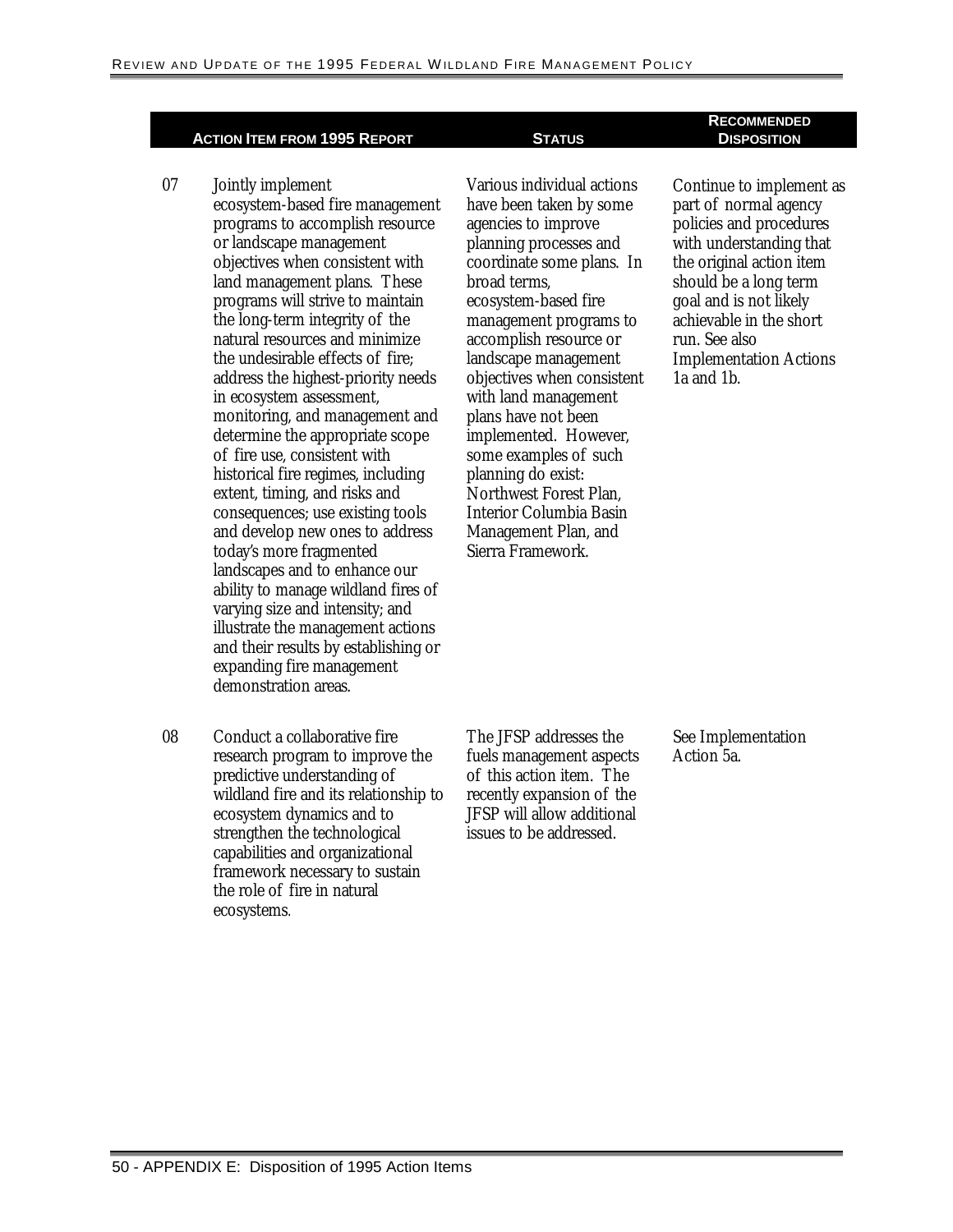|    | <b>ACTION ITEM FROM 1995 REPORT</b>                                                                                                                                                                                                                                                                                                                                                                                                                                                                                                                                                                                                                                                                                                                                                                                                                                                                                                                                                                          | <b>STATUS</b>                                                                                                                                                                                 | <b>RECOMMENDED</b><br><b>DISPOSITION</b>                                             |
|----|--------------------------------------------------------------------------------------------------------------------------------------------------------------------------------------------------------------------------------------------------------------------------------------------------------------------------------------------------------------------------------------------------------------------------------------------------------------------------------------------------------------------------------------------------------------------------------------------------------------------------------------------------------------------------------------------------------------------------------------------------------------------------------------------------------------------------------------------------------------------------------------------------------------------------------------------------------------------------------------------------------------|-----------------------------------------------------------------------------------------------------------------------------------------------------------------------------------------------|--------------------------------------------------------------------------------------|
| 09 | Establish an interdisciplinary team<br>that includes all agencies,<br>regulators, and other partners to<br>design a consistent fire-role and<br>fire-use message for decision<br>makers and the public. This<br>message will describe and clearly<br>explain issues such as ecosystem<br>condition, risks, consequences<br>(including public health impacts),<br>and costs in open dialogue with<br>internal and external constituents<br>and be designed to maximize open<br>communications and reduce<br>polarization among conflicting<br>interests regarding the use of fire.                                                                                                                                                                                                                                                                                                                                                                                                                            | Under the leadership of<br>the National Wildfire<br>Coordination Group a joint<br>message was developed.<br>This message has not been<br>incorporated into agency<br>policies and activities. | Implementation is an<br>ongoing process. See also<br><b>Implementation Action 8.</b> |
| 10 | Build on existing interagency<br>efforts to develop and implement<br>a strategic plan that educates the<br>general public and agency<br>personnel about the role of fire.<br>As part of this effort, agencies will<br>develop and widely transmit a<br>clear message about the important<br>role of fire as a natural process<br>and the risks and consequences of<br>its use and exclusion; integrate this<br>message into existing agency<br>communication systems, agency<br>and partner initiatives (such as<br>forest health, ecosystem<br>management, etc.), and all external<br>outreach efforts, including<br>television, magazines, newspapers,<br>and public meetings; encourage,<br>create, and coordinate<br>partnerships to achieve<br>consistency in messages, build<br>public trust, and obtain public<br>opinion; and develop mandatory<br>national and regional interagency<br>training programs to instill in all<br>employees an understanding of<br>the role of fire in natural systems. | Various agencies have<br>taken actions to provide<br>information internally and<br>externally regarding the<br>role of fire. However, no<br>interagency strategic plan<br>has been developed. | Implementation is an<br>ongoing process. See also<br><b>Implementation Action 8.</b> |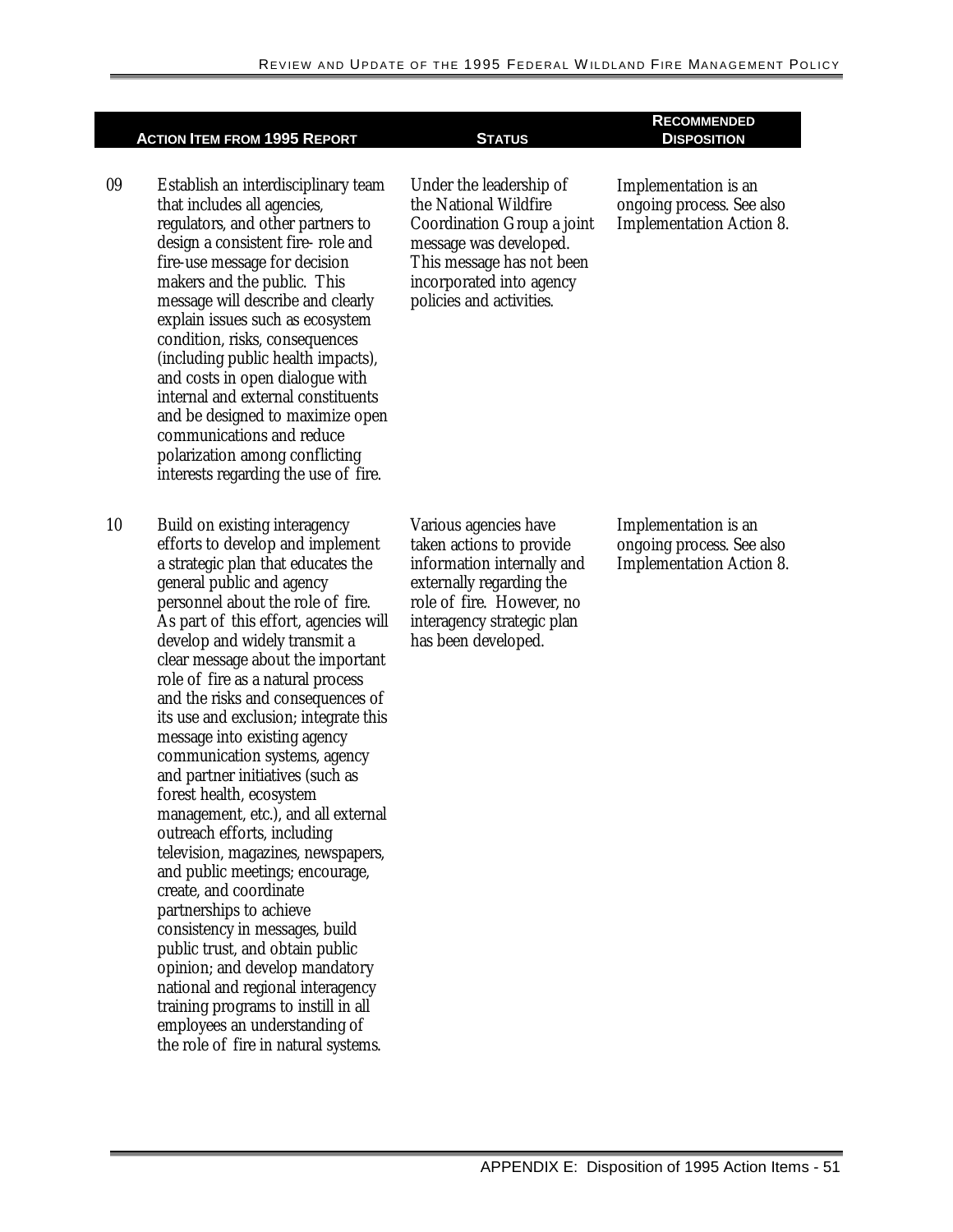|    | <b>ACTION ITEM FROM 1995 REPORT</b>                                                                                                                                                                                                                                   | <b>STATUS</b>                                                                            | <b>RECOMMENDED</b>                                                                                                       |
|----|-----------------------------------------------------------------------------------------------------------------------------------------------------------------------------------------------------------------------------------------------------------------------|------------------------------------------------------------------------------------------|--------------------------------------------------------------------------------------------------------------------------|
|    | <b>USE OF WILDLAND FIRE</b>                                                                                                                                                                                                                                           |                                                                                          |                                                                                                                          |
| 11 | Jointly develop programs to plan,<br>fund, and implement an expanded<br>program of prescribed fire in<br>fire-dependent ecosystems.                                                                                                                                   | Various joint planning and<br>operational activities have<br>taken place.                | Continue to plan, fund,<br>and implement<br>interagency prescribed<br>fire activities.                                   |
| 12 | Facilitate the planning and<br>implementation of landscape-scale<br>prescribed burns across agency<br>boundaries. Seek opportunities to<br>enter into partnerships with tribal,<br>State and private land managers to<br>achieve this objective where<br>appropriate. | Various joint planning and<br>operational activities have<br>taken place.                | Agencies should continue<br>to place a priority on<br>cross boundary and<br>landscape scale prescribed<br>fire projects. |
| 13 | Require appropriate treatment of<br>fuel hazards created by<br>resource-management and<br>land-use activities.                                                                                                                                                        | Required by each agency's<br>policies.                                                   | Implementation is an<br>ongoing process.                                                                                 |
| 14 | Conduct all prescribed fire<br>projects consistent with land and<br>resource management plans,<br>public health considerations, and<br>approved prescribed burn plans.                                                                                                | Required by each agency's<br>policies.                                                   | Implementation is an<br>ongoing process.                                                                                 |
| 15 | <b>Implement the National Wildfire</b><br>Coordinating Group (NWCG)<br>interagency prescribed fire<br>qualification and certification<br>standards.                                                                                                                   | <b>Standards have been</b><br>established and are being<br>utilized.                     | Implementation is an<br>ongoing process.                                                                                 |
| 16 | Train and maintain a qualified and<br>adequate work force to plan and<br>implement interagency prescribed<br>fire projects safely and effectively,<br>and make these personnel<br>available when needed.                                                              | NWCG training and<br>qualification standards are<br>in place to support the<br>training. | Implementation is an<br>ongoing process. See also<br><b>Implementation Action</b><br>6b.                                 |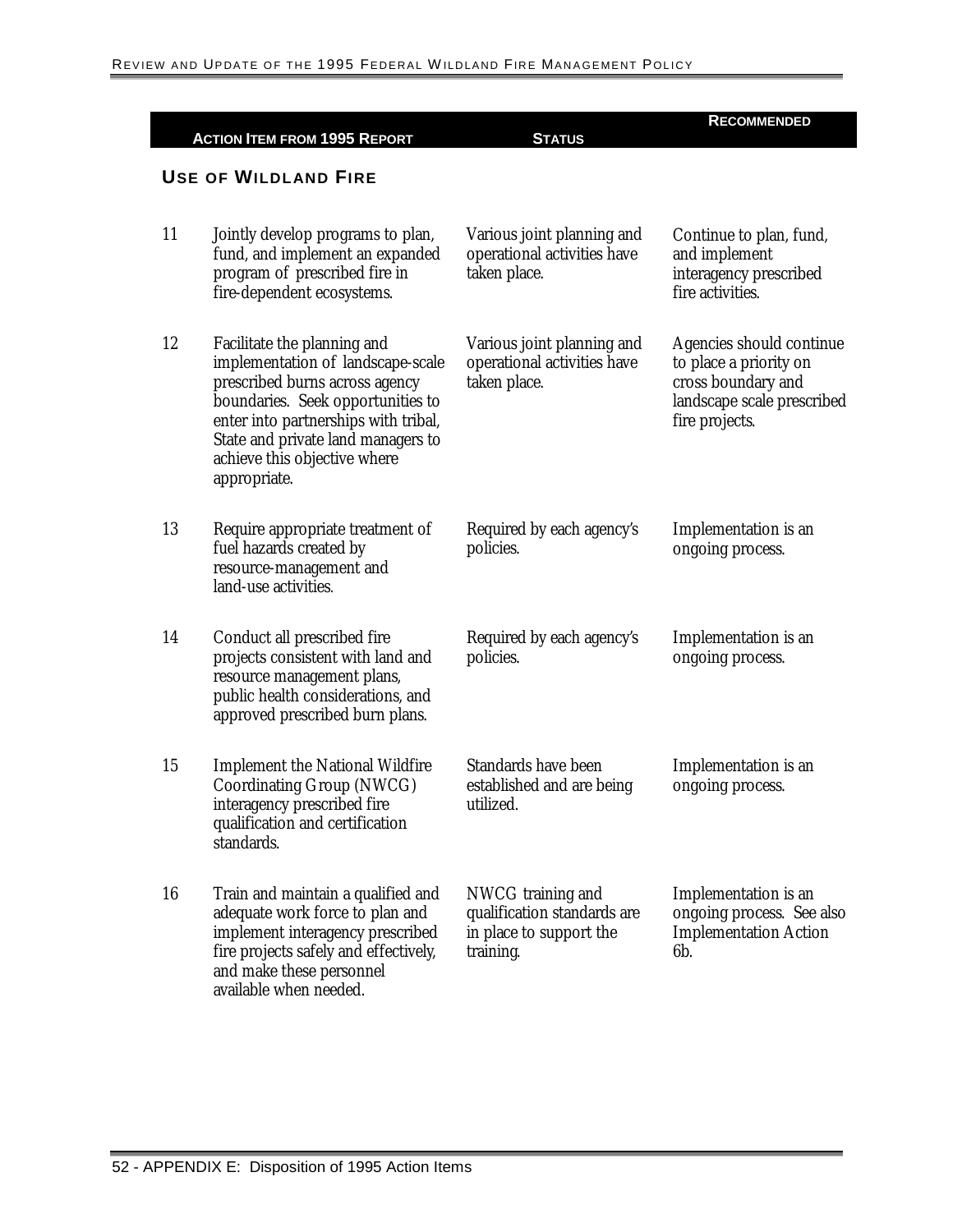|    | <b>ACTION ITEM FROM 1995 REPORT</b>                                                                                                                             | <b>STATUS</b>                                                                                                                                                                                                                                                                                                                                                                                                                                                                                                                             | <b>RECOMMENDED</b><br><b>DISPOSITION</b>                                                                                                                                                                                                                             |
|----|-----------------------------------------------------------------------------------------------------------------------------------------------------------------|-------------------------------------------------------------------------------------------------------------------------------------------------------------------------------------------------------------------------------------------------------------------------------------------------------------------------------------------------------------------------------------------------------------------------------------------------------------------------------------------------------------------------------------------|----------------------------------------------------------------------------------------------------------------------------------------------------------------------------------------------------------------------------------------------------------------------|
| 17 | Jointly develop simple, consistent<br>hiring and contracting procedures<br>for prescribed fire activities.                                                      | The Department of the<br>Interior has approved the<br>use of Administratively<br>Determined hiring<br>authority to conduct<br>hazard reduction<br>prescribed fire operations.                                                                                                                                                                                                                                                                                                                                                             | Implementation is an<br>ongoing process. USDA<br><b>Forest Service needs to</b><br>develop simple,<br>consistent hiring and<br>contracting procedures<br>for prescribed fire<br>activities. Procedures<br>should be consistent and<br>applicable across<br>agencies. |
| 18 | Conduct research and<br>development on fuel treatment<br>alternatives and techniques.                                                                           | The JFSP specifically<br>addresses this issue.                                                                                                                                                                                                                                                                                                                                                                                                                                                                                            | Continue to implement<br>the JFSP and through<br><b>Implementation Action</b><br>5a.                                                                                                                                                                                 |
| 19 | Seek authority to eliminate<br>internal barriers to the transfer<br>and use of funds for prescribed<br>fire on non-federal lands and<br>among federal agencies. | Report language in the<br>1998 appropriations bill<br>reduces barriers to use of<br>funds for prescribed fire<br>among federal agencies by<br>eliminating cross billing for<br>personnel costs. Non-<br>federal partnerships can be<br>developed to do prescribed<br>burning through some type<br>of an agreement but there<br>has to be benefit to the<br>federal bureau to justify<br>spending on private lands.<br>Language in the 2001<br>appropriations bill allows<br>use of funds for fuels<br>treatments on non-federal<br>lands. | Agencies must continue<br>to remove internal<br>administrative barriers<br>related to "types" of fire.<br><b>Agency procedures</b><br>should be based on<br>appropriate response to<br>fire, not source of<br>ignition or location.                                  |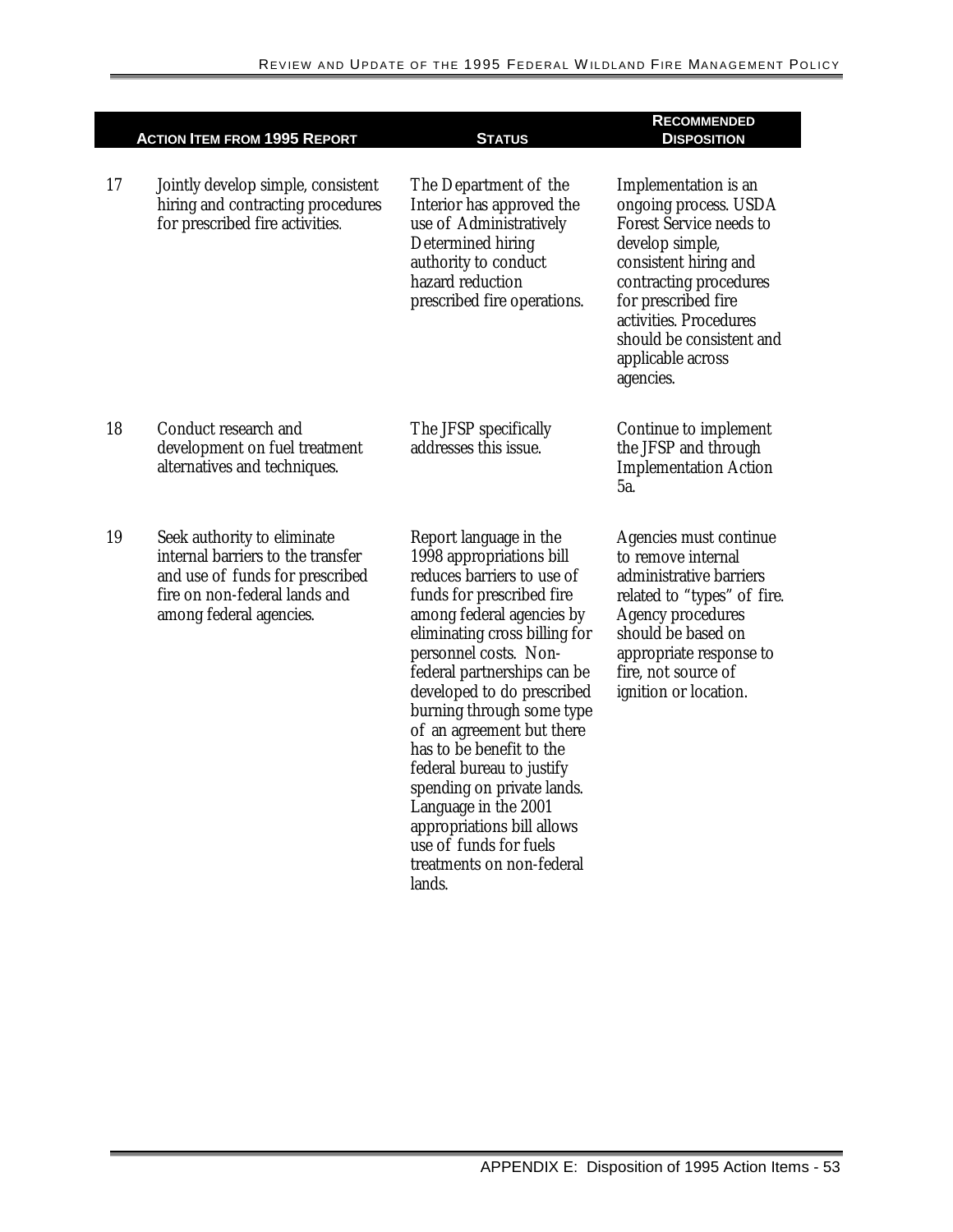Γ

|    | <b>ACTION ITEM FROM 1995 REPORT</b>                                                                                                                                                        | <b>STATUS</b>                                                                                                                                                                                                                                                                                              | <b>RECOMMENDED</b><br><b>DISPOSITION</b>                                                                                                                                                                                                                                                                                    |
|----|--------------------------------------------------------------------------------------------------------------------------------------------------------------------------------------------|------------------------------------------------------------------------------------------------------------------------------------------------------------------------------------------------------------------------------------------------------------------------------------------------------------|-----------------------------------------------------------------------------------------------------------------------------------------------------------------------------------------------------------------------------------------------------------------------------------------------------------------------------|
| 20 | Seek authority or provide<br>administrative direction to<br>eliminate barriers to carrying over<br>from one year to the next all funds<br>designated for prescribed fire.                  | The House Report on the<br>1998 appropriations bill<br>eliminates the problem of<br>carryover of prescribed fire<br>funding by providing<br>funding authority identical<br>to that for wildland fire<br>suppression. Up front<br>allocation or budgeting for<br>prescribed fire is no longer<br>necessary. | No further action<br>required.                                                                                                                                                                                                                                                                                              |
| 21 | Work with the Office of<br>Personnel Management to acquire<br>authority for hazard pay to<br>compensate employees exposed to<br>hazards while engaged in<br>prescribed burning activities. | The Interior and Forest<br>Service fire program<br>managers do not support<br>hazard duty pay for<br>prescribed fire operations.                                                                                                                                                                           | Drop this as an Action<br>Item. However, to the<br>greatest extent feasible,<br>ensure that employees<br>engaged in fire<br>management activities are<br>treated comparably,<br>regardless of source or<br>location of ignition.<br>Address as a pay<br>administration issue based<br>on type of work<br>employees perform. |
| 22 | Clarify that prescribed fire<br>positions qualify for primary<br>coverage under special firefighter<br>retirement, and issue appropriate<br>guidance to field offices.                     | Firefighter and law<br>enforcement retirement<br>specialists within the<br>bureaus concurred that<br>prescribed fire positions<br>and work qualified for<br>primary coverage under<br>special retirement coverage                                                                                          | Implementation is an<br>ongoing process. In<br>particular, ensure that<br>employees engaged in<br>fuels management work<br>are treated comparably.                                                                                                                                                                          |

for fire. Bureaus have issued memorandums to

this effect.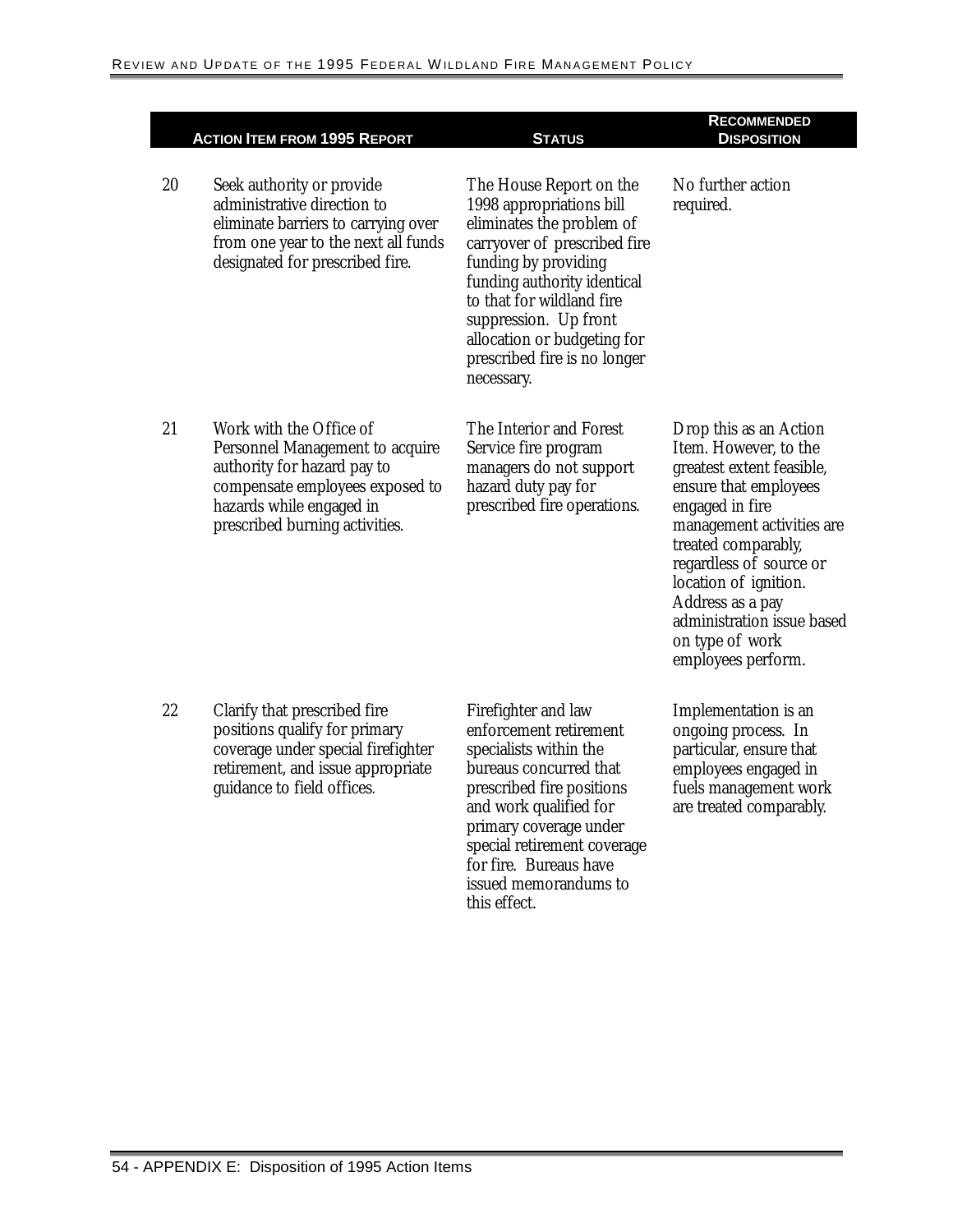|    | <b>ACTION ITEM FROM 1995 REPORT</b>                                                                                                                                                                                                                                                                                             | <b>STATUS</b>                                                                                                                                                                                                      | <b>RECOMMENDED</b><br><b>DISPOSITION</b>                                                                                                                                                                                                                                                                                                                                              |
|----|---------------------------------------------------------------------------------------------------------------------------------------------------------------------------------------------------------------------------------------------------------------------------------------------------------------------------------|--------------------------------------------------------------------------------------------------------------------------------------------------------------------------------------------------------------------|---------------------------------------------------------------------------------------------------------------------------------------------------------------------------------------------------------------------------------------------------------------------------------------------------------------------------------------------------------------------------------------|
| 23 | Jointly develop an assessment<br>process for determining the<br>probability of success and/or<br>failure associated with the use of<br>prescribed fire and evaluating<br>potential positive and negative<br>consequences. As a part of this<br>process, the effects of not<br>conducting the project will also be<br>evaluated. | An adequate assessment<br>process has not been<br>developed.                                                                                                                                                       | Bureaus need to continue<br>to develop and refine<br>assessment processes.<br>These processes should<br>be developed consistently<br>so that joint reviews are<br>possible and so that<br>results are comparable<br>across agency lines. Give<br>emphasis to identifying<br>consequences of failure.<br>See also Implementation<br>Actions 9a and 10.                                 |
| 24 | Jointly develop tools to identify,<br>assess, and mitigate risks from<br>prescribed fires.                                                                                                                                                                                                                                      | Adequate tools to identify,<br>assess, and mitigate risks<br>from prescribed fires have<br>not been developed.                                                                                                     | Bureaus need to continue<br>develop tools to identify,<br>assess, and mitigate risks<br>from prescribed fires.<br>These tools should be<br>developed consistently so<br>that joint reviews are<br>possible and so that<br>results are comparable<br>across agency lines. Give<br>emphasis to identifying<br>consequences of failure.<br>See also Implementation<br>Actions 9a and 10. |
| 25 | Create an organizational climate<br>that supports employees who<br>implement a properly planned<br>prescribed fire program.                                                                                                                                                                                                     | Agencies have developed<br>awards and other<br>recognition programs for<br>the prescribed fire<br>program. Some agencies<br>have taken specific efforts<br>to ensure that roles and<br>responsibilities are clear. | Implementation is an<br>ongoing process.                                                                                                                                                                                                                                                                                                                                              |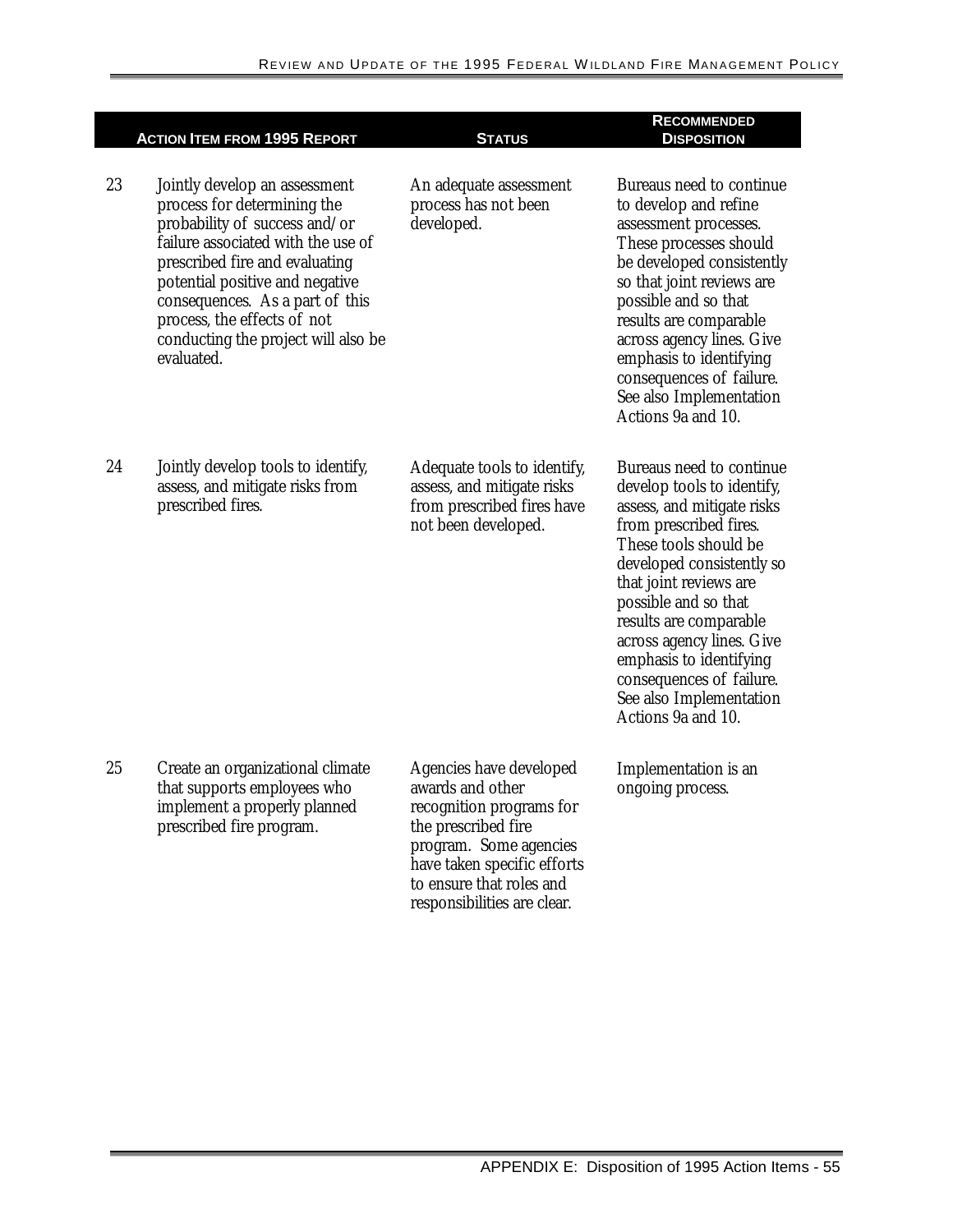|     | <b>ACTION ITEM FROM 1995 REPORT</b>                                                                                                                                                                                                | <b>STATUS</b>                                                                                                                                                                                                                                                                                                                                       | <b>RECOMMENDED</b><br><b>DISPOSITION</b> |
|-----|------------------------------------------------------------------------------------------------------------------------------------------------------------------------------------------------------------------------------------|-----------------------------------------------------------------------------------------------------------------------------------------------------------------------------------------------------------------------------------------------------------------------------------------------------------------------------------------------------|------------------------------------------|
| 26  | Reevaluate prescribed burn<br>planning and execution<br>requirements to ensure adequacy<br>of direction without unnecessary<br>constraint.                                                                                         | Department of the Interior<br>Manual, DOI Bureau<br>manuals and USDA Forest<br>Service manuals have been<br>updated to eliminate<br>unnecessary constraints.<br>Work continues with EPA<br>and states to reduce<br>constraints where<br>appropriate. Manuals and<br>handbook guidance will be<br>continually evaluated to<br>eliminate constraints. | Implementation is an<br>ongoing process. |
| 26a | The Secretaries of the Interior<br>and Agriculture will seek<br>legislation providing for prompt<br>reimbursement to private<br>landowners for damages resulting<br>from escaped prescribed fires<br>originating on federal lands. | Upon further review,<br>amending the Tort Claims<br>Act for this purpose is not<br>of significance for the<br>implementation of the<br>prescribed fire program.                                                                                                                                                                                     | Drop this as an Action<br>Item.          |

#### **PREPAREDNESS AND SUPPRESSION**

27 Establish fire management qualifications based on program complexity, and staff existing and future agency administrator and fire management vacancies with individuals who meet these qualifications and who are committed to accomplishing the total fire management program.

The Interagency Fire Program Management Qualification Standards and Guidelines as been approved by the FFALC and has been sent to the Departments of the Interior and Agriculture for transmittal to the Office of Personnel Management for approval.

After OPM approval agencies should implement as part of normal agency activities.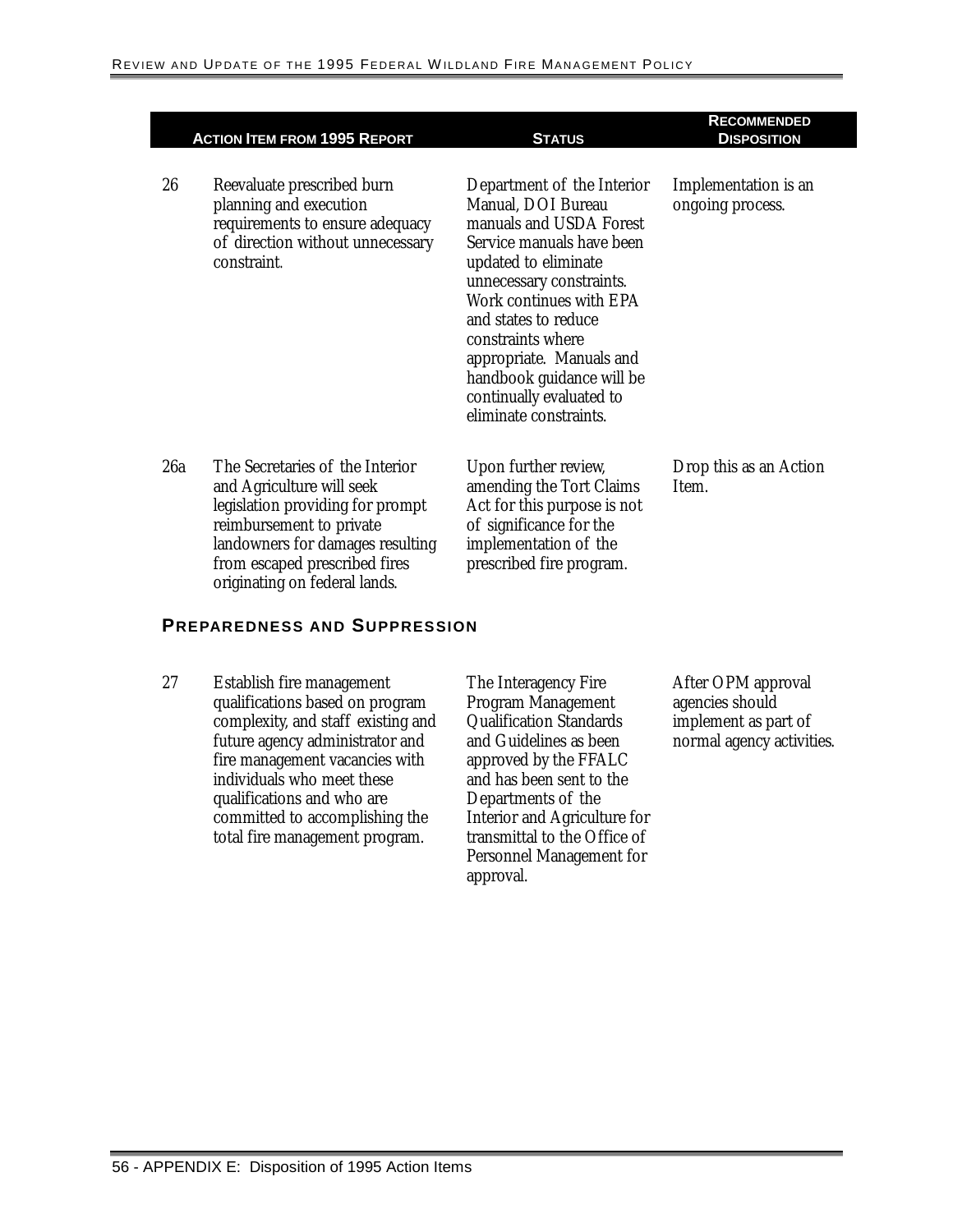|    | <b>ACTION ITEM FROM 1995 REPORT</b>                                                                                                                                                                                                                                                                                            | <b>STATUS</b>                                                                                                                                                                                                                                                                                                                                                           | <b>RECOMMENDED</b><br><b>DISPOSITION</b>                                                                                                                                                                                      |
|----|--------------------------------------------------------------------------------------------------------------------------------------------------------------------------------------------------------------------------------------------------------------------------------------------------------------------------------|-------------------------------------------------------------------------------------------------------------------------------------------------------------------------------------------------------------------------------------------------------------------------------------------------------------------------------------------------------------------------|-------------------------------------------------------------------------------------------------------------------------------------------------------------------------------------------------------------------------------|
| 28 | Develop appropriate tools<br>(training, handbooks, job<br>performance guidelines, planning<br>documents) necessary to assist<br>administrators and fire<br>management personnel to develop<br>and manage a safe and effective<br>fire management program.                                                                      | Interagency tools such as<br>Behave, FARSITE, the<br><b>Implementation of Fire</b><br>Policy handbook, the<br><b>Interagency Fire Program</b><br><b>Management Qualifications</b><br><b>Standards Guidelines.</b><br><b>Prescribed Fire Planning</b><br>and Implementation, and<br><b>Fire Effects Monitoring</b><br>have been developed are in<br>use by all agencies. | Implementation is an<br>ongoing process.                                                                                                                                                                                      |
| 29 | Through training, job details, or<br>other methods, increase<br>experience and fire qualifications<br>of Agency Administrators and fire<br>management personnel.                                                                                                                                                               | Agencies are implementing<br>this recommendation<br>through a variety of<br>training actions. Some<br>agencies have mandated<br>particular courses for<br>agency administrators.                                                                                                                                                                                        | Continue to implement as<br>part of normal agency<br>policies and procedures<br>to ensure that all Agency<br><b>Administrators and fire</b><br>management personnel<br>are appropriately qualified<br>as quickly as possible. |
| 30 | Enforce a system of<br>accountability to manage a safe<br>and efficient fire management<br>program based on standard job<br>performance requirements. These<br>requirements should include items<br>specifically related to safety and<br>will recognize and reward success<br>and provide disciplinary action for<br>failure. | Agencies are implementing<br>this recommendation on an<br>individual basis. Standard<br>job performance<br>requirements are developed<br>but not yet implemented<br>throughout all agencies.                                                                                                                                                                            | Implementation is an<br>ongoing process.                                                                                                                                                                                      |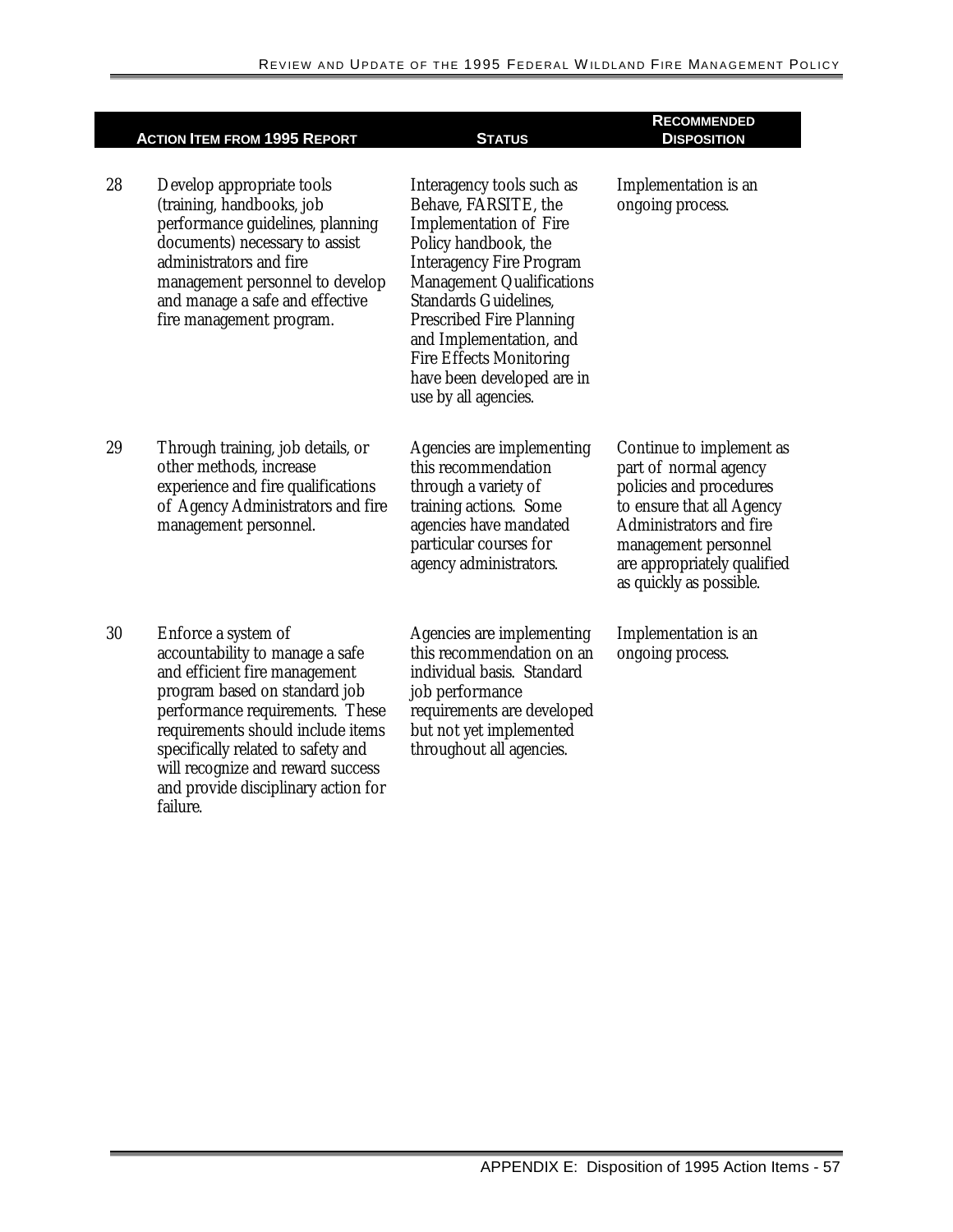31 Establish partnerships with contractors; cooperators, such as rural and volunteer fire departments; and others, which encourage and assist them to adopt and implement federal standards for training, qualifications, firefighting equipment, personal protective equipment, etc.

A number of national and local efforts are underway in each agency to improve training, assistance, and other means of working with cooperators. The September 2000 Report to the President and the subsequent 2001 appropriations bill includes additional funding to support improved cooperation with state, rural, and volunteer fire organizations.

The agencies developed and adopted a Wildland Fire Situation Analysis (WFSA) to address values to be protected and the other criteria identified in this action item. This document is used by all agencies on incidents that escape initial attack and require a greater resources.

action item is carried out at the local level as an ongoing, long-term effort during fire management planning. Guidance is contained in bureau manuals. Implementation across agency and geographic boundaries has been limited.

## **DISPOSITION**

**RECOMMENDED** 

Implementation is an ongoing process.

Implementation is an ongoing process. Agencies should ensure that the WFSA process appropriately defines values to be protected and is a useful tool for incident commanders.

Continue to implement as part of normal agency policies and procedures with emphasis on developing objectives across geographic and agency boundaries.

32 Define values to be protected, working in cooperation with State, local, and tribal governments, permittees, and public users. Criteria will include environmental, commodity, social, economic, political, public health, and other values. commitment of firefighting 33 Develop long-range interagency wildland fire management objectives, based on values to be protected, across geographic and agency boundaries. Implementation of this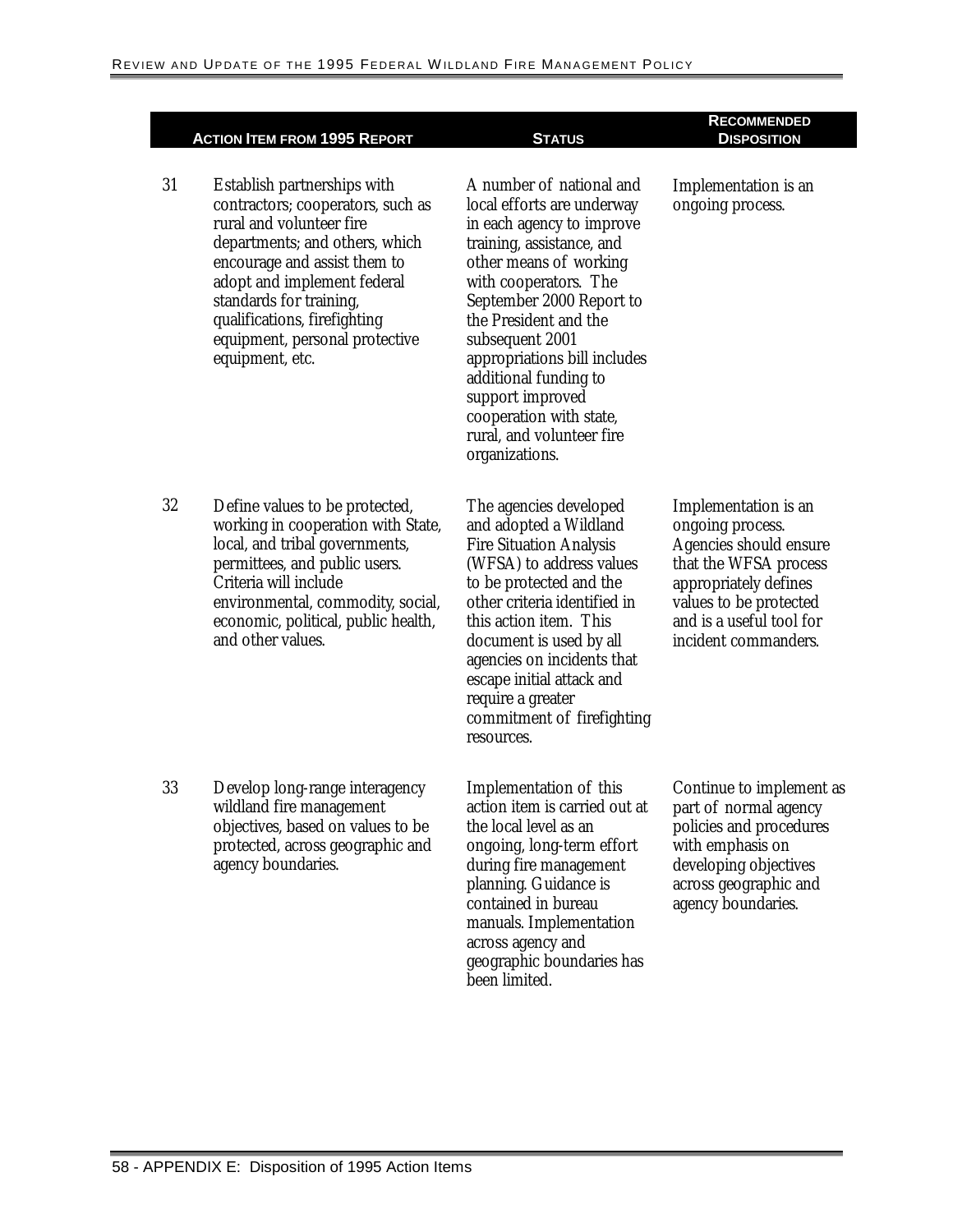|    | <b>ACTION ITEM FROM 1995 REPORT</b>                                                                                                                                                                                                                        | <b>STATUS</b>                                                                                                                                                                                                                                                                               | <b>RECOMMENDED</b><br><b>DISPOSITION</b>                                                                                                                                                                                                                                                                                                       |
|----|------------------------------------------------------------------------------------------------------------------------------------------------------------------------------------------------------------------------------------------------------------|---------------------------------------------------------------------------------------------------------------------------------------------------------------------------------------------------------------------------------------------------------------------------------------------|------------------------------------------------------------------------------------------------------------------------------------------------------------------------------------------------------------------------------------------------------------------------------------------------------------------------------------------------|
| 34 | Develop interagency preparedness<br>planning based on established<br>interagency wildland fire<br>management objectives.                                                                                                                                   | A national preparedness<br>plan is incorporated in the<br><b>National Interagency</b><br>Mobilization Guide, which<br>is adopted on an<br>interagency basis annually.<br>Annual preparedness plans<br>are developed and included<br>in each Geographic Area's<br><b>Mobilization Guide.</b> | Continue to implement as<br>part of normal agency<br>policies and procedures<br>with emphasis on the<br>local, unit level.<br>Continued work on cross<br>agency fire management<br>planning at the local, unit<br>level is required.                                                                                                           |
| 35 | Develop interagency strategies to<br>implement preparedness plans.<br>These strategies must consider<br>both initial attack and extended<br>attack capability and should<br>include the full range of available<br>cooperator and contractor<br>resources. | Preparedness plans are<br>implemented at the<br>geographic and local levels.                                                                                                                                                                                                                | Continue to implement as<br>part of normal agency<br>policies and procedures<br>with emphasis on<br>developing objectives<br>across geographic and<br>agency boundaries.                                                                                                                                                                       |
| 36 | Develop consistent language to be<br>included in budget appropriations,<br>enabling the full spectrum of fire<br>management actions on wildland<br>fires.                                                                                                  | The Department of the<br>Interior and the USDA<br><b>Forest Service have worked</b><br>together to develop<br>consistent language for<br>wildland fire<br>appropriations.                                                                                                                   | Implementation is an<br>ongoing process. All<br>agencies should continue<br>to develop consistent<br>budget requests and<br>implement consistently at<br>the national and field<br>level. As new agencies,<br>such as DOD and DOE,<br>join the interagency<br>program, their budgets<br>should be consistent with<br>those of DOI and<br>USDA. |
| 37 | Work together and with other<br>affected cooperators, groups, and<br>individuals to develop and<br>implement fire prevention plans to<br>prevent unauthorized ignition of<br>wildland fire.                                                                | All agencies have<br>developed and<br>implemented various fire<br>prevention plans, in<br>conjunction with<br>cooperators, partners, and<br>other groups.                                                                                                                                   | Implementation is an<br>ongoing process.                                                                                                                                                                                                                                                                                                       |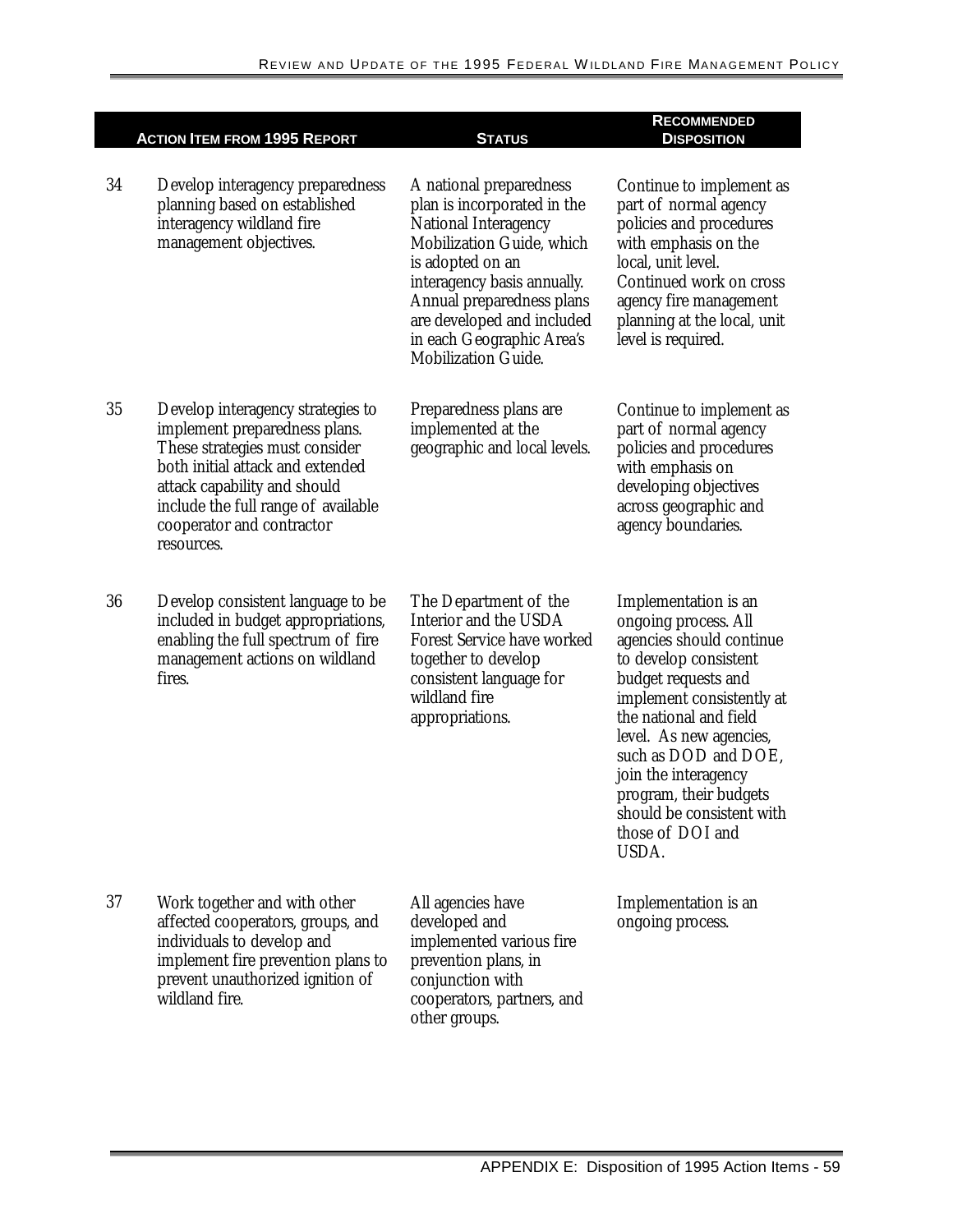|    |                                                                                                                                                                                                                                                                                   |                                                                                                                                                                        | <b>RECOMMENDED</b>                                                                                                                |
|----|-----------------------------------------------------------------------------------------------------------------------------------------------------------------------------------------------------------------------------------------------------------------------------------|------------------------------------------------------------------------------------------------------------------------------------------------------------------------|-----------------------------------------------------------------------------------------------------------------------------------|
|    | <b>ACTION ITEM FROM 1995 REPORT</b>                                                                                                                                                                                                                                               | <b>STATUS</b>                                                                                                                                                          | <b>DISPOSITION</b>                                                                                                                |
| 38 | Provide first for firefighter and<br>public safety. Once people are<br>committed to an incident, those<br>resources become the highest value<br>to be protected and receive the<br>highest management considerations.                                                             | All agencies have<br>implemented strong<br>programs to emphasize<br>that public and firefighter<br>safety is the primary<br>objectives on a wildland<br>fire incident. | Implementation is an<br>ongoing process. This<br>message needs continual<br>re-enforcement and<br>emphasis.                       |
| 39 | Protect property and natural and<br>cultural resources secondary to<br>firefighter and public safety.                                                                                                                                                                             | Changes have been made<br>in the National<br>Mobilization Guide and in<br>bureau policy statements.<br>Training materials have<br>been revised and<br>developed.       | Implementation is an<br>ongoing process. See also<br>the new policy statement<br>on Protection Priorities<br>(changed from 1995). |
| 40 | Base the second protection<br>priority on the relative values of<br>property and natural and cultural<br>resources when firefighting<br>personnel and equipment are<br>limited.                                                                                                   | Changes have been made<br>in the National<br>Mobilization Guide and in<br>bureau policy statements.<br>Training materials have<br>been revised and<br>developed.       | Implementation is an<br>ongoing process. See also<br>the new policy statement<br>on Protection Priorities<br>(changed from 1995). |
| 41 | Use standard criteria to assess<br>overall suppression and support<br>requirements.                                                                                                                                                                                               | Interagency standards and<br>criteria have been<br>developed and are in use by<br>all agencies.                                                                        | Implementation is an<br>ongoing process.                                                                                          |
| 42 | Examine and identify, on an<br>interagency basis, employee<br>availability at each organizational<br>level, based on fire qualifications<br>and other necessary skills to<br>provide needed suppression and<br>support. This will include<br>planning for both initial attack and | Some agencies have<br>conducted some workload<br>analyses. However, there<br>has been no interagency<br>effort.                                                        | Implement as part of<br><b>Implementation Action</b><br>6а.                                                                       |

extended attack at the local level.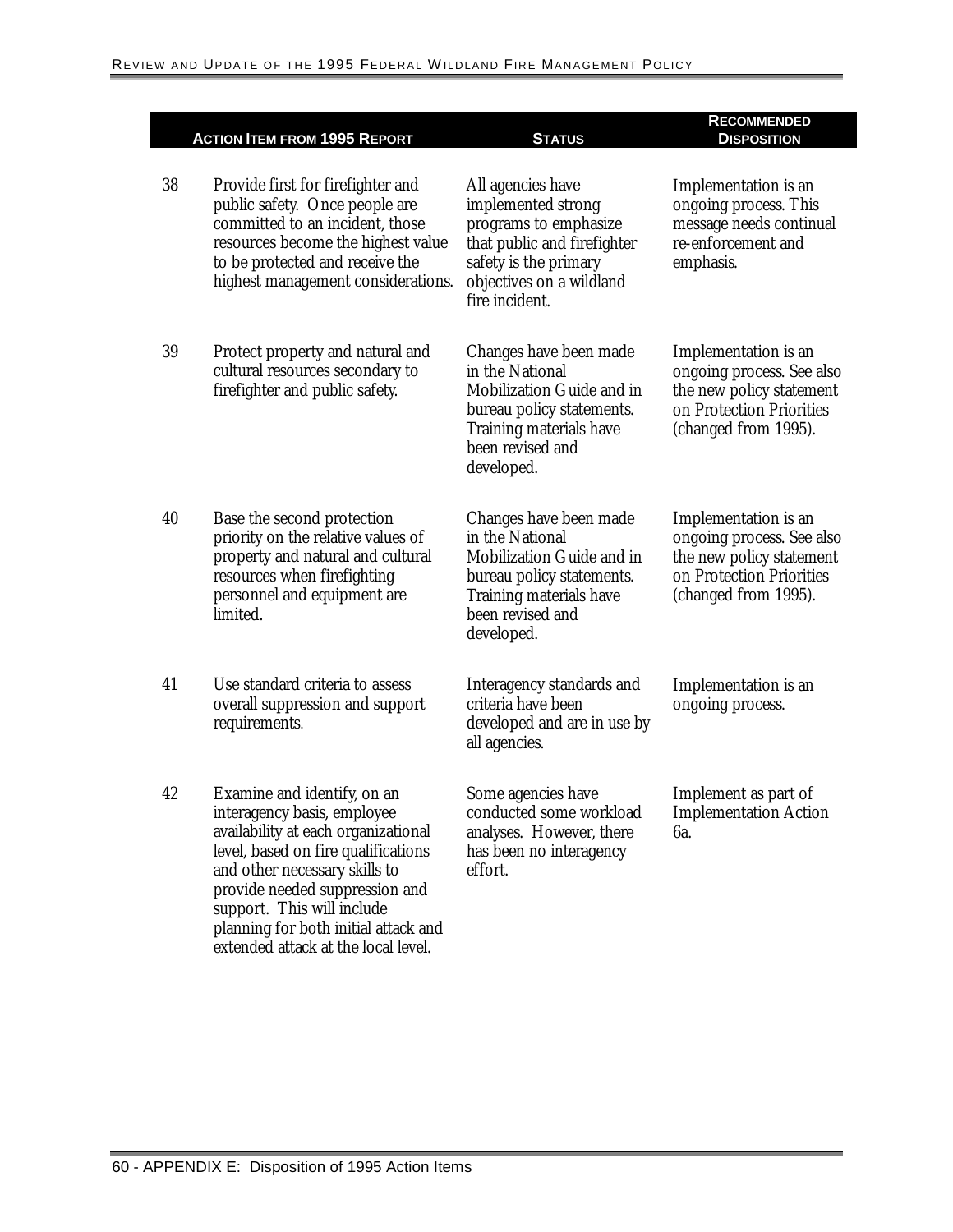|    | <b>ACTION ITEM FROM 1995 REPORT</b>                                                                                                                                                                                                                                                                                                                        | <b>STATUS</b>                                                                                                                                                                                                                                                                                                                                                                    | <b>RECOMMENDED</b><br><b>DISPOSITION</b>                                                                             |
|----|------------------------------------------------------------------------------------------------------------------------------------------------------------------------------------------------------------------------------------------------------------------------------------------------------------------------------------------------------------|----------------------------------------------------------------------------------------------------------------------------------------------------------------------------------------------------------------------------------------------------------------------------------------------------------------------------------------------------------------------------------|----------------------------------------------------------------------------------------------------------------------|
| 43 | Develop and utilize, to the<br>maximum extent possible, the<br>concept of closest initial attack<br>forces and interagency staffing for<br>wildland fire suppression and<br>support, optimizing the use of the<br>federal and non-federal work<br>force. Qualified contractors are a<br>component to be considered in<br>suppression and support planning. | Resource coordination is<br>carried out through the<br>Geographic Areas and at<br>local levels through<br>dispatch organizations.<br>Local MOU's for sharing<br>resources, including state<br>and local government,<br>continue to be developed.                                                                                                                                 | Implementation is an<br>ongoing process.                                                                             |
| 44 | Use an analysis and decision<br>making process that considers, on<br>an interagency basis, existing and<br>potential fire severity; suppression<br>resource commitment and<br>availability; prescribed fire activity;<br>environmental, social, and political<br>concerns; and other pertinent<br>factors.                                                 | The interagency Wildland<br><b>Fire Situation Analysis</b><br>(WFSA) is used on<br>incidents that escape initial<br>attack and require a greater<br>commitment of firefighting<br>resources. The interagency<br><b>Allocation of Resources</b><br>protocols are used to<br>address multiple incidents<br>and complex situations.                                                 | Implementation is an<br>ongoing process.                                                                             |
| 45 | Develop interagency severity plans<br>to provide increased fire<br>suppression capability in<br>emergency situations, including<br>accessing additional resources,<br>pre-positioning resources, and<br>training emergency firefighters.                                                                                                                   | Local units and interagency<br>partners coordinate<br>resources as dictated by the<br>severity of local conditions.<br><b>National Preparedness</b><br>Levels dictate the need for<br>national-level<br>contingencies.                                                                                                                                                           | Implementation is an<br>ongoing process. Ensure<br>that severity requests are<br>handled on an<br>interagency basis. |
| 46 | Develop a standard interagency<br>planning, budgeting, and staffing<br>process.                                                                                                                                                                                                                                                                            | Fire management planning<br>and budgeting systems<br>used by the agencies utilize<br>similar terms, common<br>goals, values and<br>assumptions to gain similar<br>results within the planning<br>and budgeting process. A<br>single, standard system is<br>not feasible due to the<br>difference in missions of<br>bureaus, but outcomes<br>from the process can be<br>compared. | Implementation is an<br>ongoing process.                                                                             |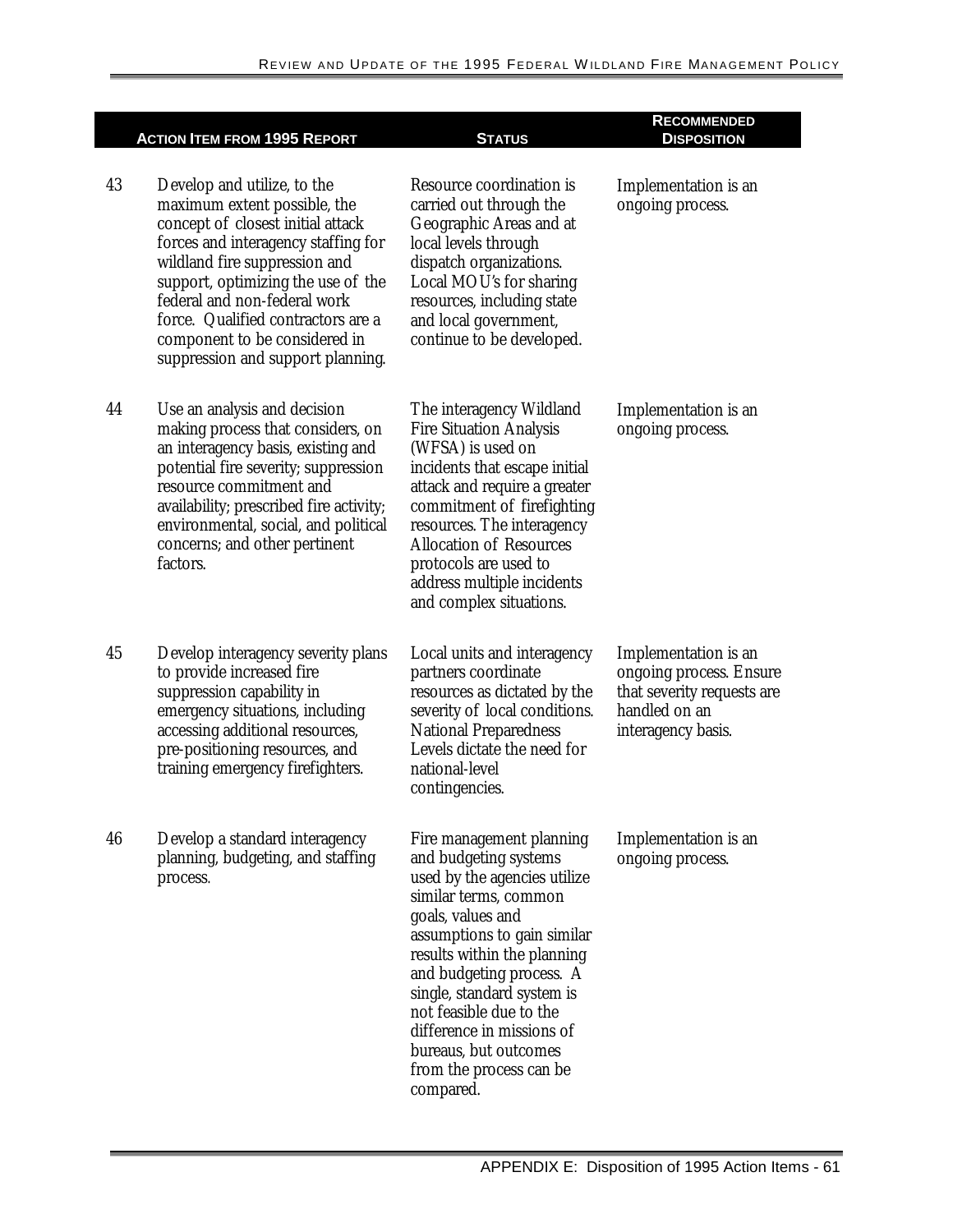**ACTION ITEM FROM 1995 REPORT STATUS RECOMMENDED** 

#### **DISPOSITION**

#### **WILDLAND URBAN INTERFACE PROTECTION**

| 47 | Adopt an operational role in the<br>Wildland Urban Interface that<br>includes wildland firefighting,<br>hazard fuels reduction,<br>cooperative prevention and<br>education, and technical<br>assistance.                                                                                                                                                                                    | Bureau manual updates<br>contain language defining<br>the operational role in<br><b>Wildland Urban Interface</b><br>areas. In some areas<br>significant progress has<br>been achieved with<br>implementing the federal<br>operational role.                                                                                                                                  | Implementation is an<br>ongoing process. In<br>particular, Sub-<br>Geographic Areas and<br>local units, as appropriate,<br>should work actively with<br>partners and cooperators.<br>See also Implementation<br>Actions 3a and 3b.                                                                                                                          |
|----|---------------------------------------------------------------------------------------------------------------------------------------------------------------------------------------------------------------------------------------------------------------------------------------------------------------------------------------------------------------------------------------------|------------------------------------------------------------------------------------------------------------------------------------------------------------------------------------------------------------------------------------------------------------------------------------------------------------------------------------------------------------------------------|-------------------------------------------------------------------------------------------------------------------------------------------------------------------------------------------------------------------------------------------------------------------------------------------------------------------------------------------------------------|
| 48 | Identify and fund, on a cost-share<br>basis, high-priority fuels<br>management activities on federal<br>lands adjacent to Wildland Urban<br>Interface areas identified through<br>a fire protection assessment<br>process that considers relative<br>values to be protected. These<br>activities may involve adjacent<br>non-federal lands.                                                 | <b>Additional funding for</b><br>fuels management activities<br>has been included in<br>Department of the Interior<br>and the USDA Forest<br>Service wildland fire<br>management budgets since<br>1995. The 2001<br>appropriations bill includes<br>both substantial new<br>funding for fuels<br>management activities and<br>direction to identify high-<br>priority areas. | Continue to implement<br>fuels management<br>activities, especially the<br>program proposed in the<br>September 2000 Report<br>to the President and the<br>subsequent Fiscal Year<br>2001 appropriations.                                                                                                                                                   |
| 49 | Lead by example in utilizing<br>fire-safe standards at federal<br>facilities.                                                                                                                                                                                                                                                                                                               | All agencies adhere to local<br>building codes, but fire-safe<br>standards have not been<br>considered in the design of<br>their facilities.                                                                                                                                                                                                                                 | Agencies must follow fire<br>safe standards at all new<br>and existing facilities.                                                                                                                                                                                                                                                                          |
| 50 | Ensure that all Wildland Urban<br>Interface areas are covered by Fire<br><b>Protection Agreements;</b><br>renegotiate existing agreements as<br>needed to reflect a federal<br>responsibility that is compatible<br>with federal policy and to ensure<br>that State and local responsibilities<br>are apportioned appropriately.<br>Agreements will address all<br>partners in these areas. | Agencies have developed<br>and updated fire protection<br>agreements in many areas.                                                                                                                                                                                                                                                                                          | Implementation is an<br>ongoing process.<br>Develop agreements<br>where none exist. Note<br>that role of federal<br>agencies is limited to<br>entering into agreements<br>with non-federal entities.<br><b>Establishment of Fire</b><br><b>Protection Agreements</b><br>and organizations among<br>non-federal entities is a<br>non-federal responsibility. |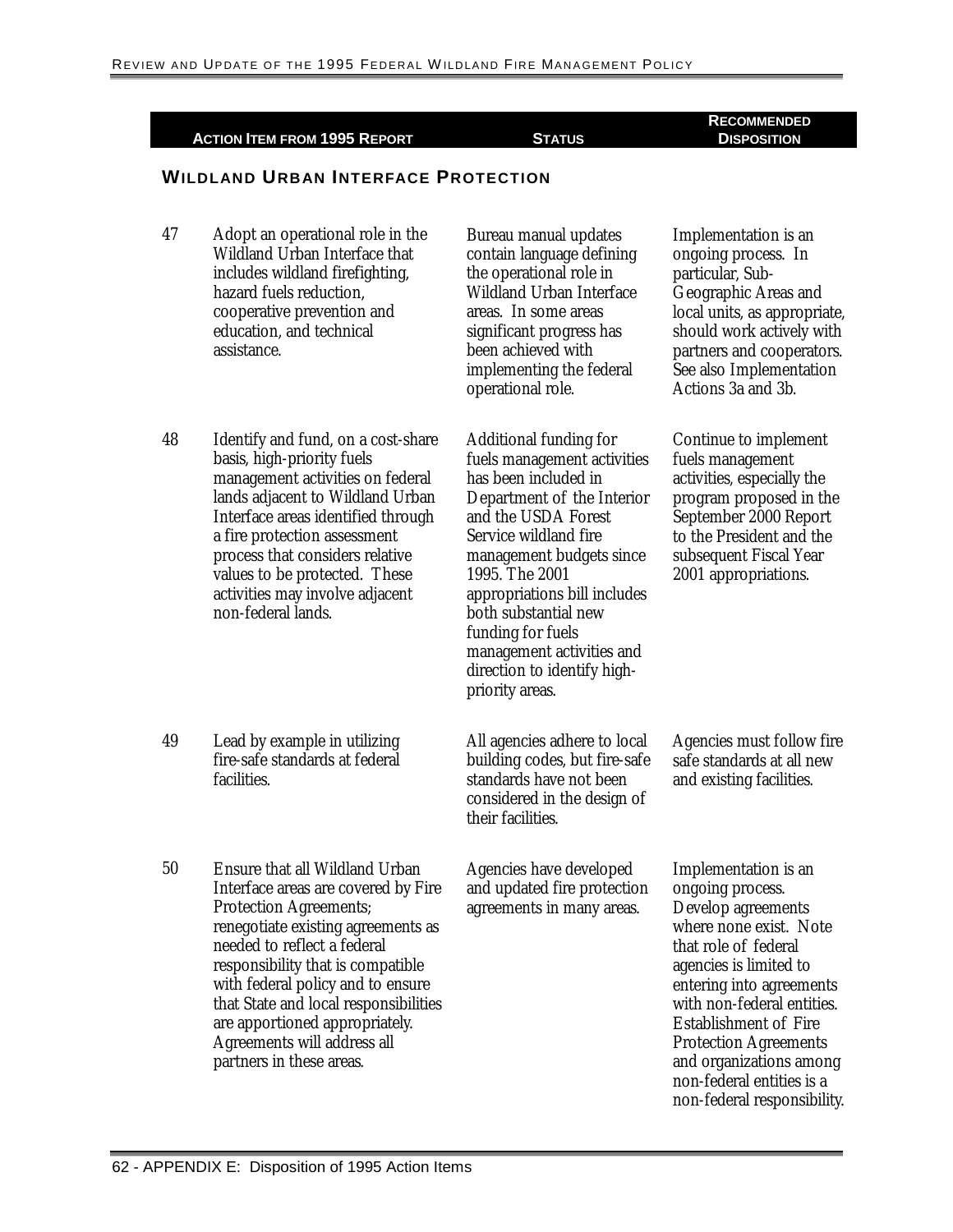|                 | <b>ACTION ITEM FROM 1995 REPORT</b>                                                                                                                                                                                                                                                                                                                                                        | <b>STATUS</b>                                                                                                                                                                                                                                                             | <b>RECOMMENDED</b><br><b>DISPOSITION</b>                                                      |
|-----------------|--------------------------------------------------------------------------------------------------------------------------------------------------------------------------------------------------------------------------------------------------------------------------------------------------------------------------------------------------------------------------------------------|---------------------------------------------------------------------------------------------------------------------------------------------------------------------------------------------------------------------------------------------------------------------------|-----------------------------------------------------------------------------------------------|
| 51              | Incorporate Wildland Urban<br>Interface considerations into<br>agreements, operating plans, land<br>management plans, and agency<br><b>Fire Management Plans.</b>                                                                                                                                                                                                                          | Agencies are incorporating<br><b>Wildland Urban Interface</b><br>considerations into<br>agreements, operating<br>plans, land management<br>plans, and agency Fire<br><b>Management Plans.</b>                                                                             | Implementation is an<br>ongoing process.                                                      |
| 52              | <b>Charge the National Wildfire</b><br><b>Coordinating Group with</b><br>identifying and establishing a<br>data-collection mechanism, in<br>coordination with tribal, State, and<br>local governments, insurance<br>industry, National Fire Protection<br>Association, and others, to better<br>assess the nature and scope of the<br><b>Wildland Urban Interface fire</b><br>problem.     | No national level data<br>collection mechanism, or<br>strategic effort for such,<br>has been developed.                                                                                                                                                                   | Implement, as<br>appropriate, as part of<br><b>Implementation Action</b><br>5b.               |
| 52a             | <b>Charge the National Wildfire</b><br><b>Coordinating Group with</b><br>identifying specialized skills and<br>training that are needed by both<br>wildland and structural fire<br>agencies in the interface and<br>incorporating those requirements<br>into the Wildland Fire<br>Qualification System to provide<br>for safe and efficient operations in<br>the Wildland Urban Interface. | <b>Agencies use NWCG</b><br>approved training including<br>the Fire Operation in the<br>Urban Interface (S-205)<br>course to meet this need.<br>Additional planning and<br>operations course work is<br>being developed as a tiered<br>approach with the S-205<br>course. | Implementation is an<br>ongoing process. Adopt<br>tiered courses as they<br>become available. |
| 52 <sub>b</sub> | <b>Charge the National Wildfire</b><br><b>Coordinating Group with</b><br>developing operational curricula,<br>in cooperation with the National<br>Fire Academy, for protection in<br>the Wildland Urban Interface.                                                                                                                                                                         | One course developed and<br>in use; additional course<br>and a workbook still under<br>development (expected in<br>2001)                                                                                                                                                  | Implementation is an<br>ongoing process.                                                      |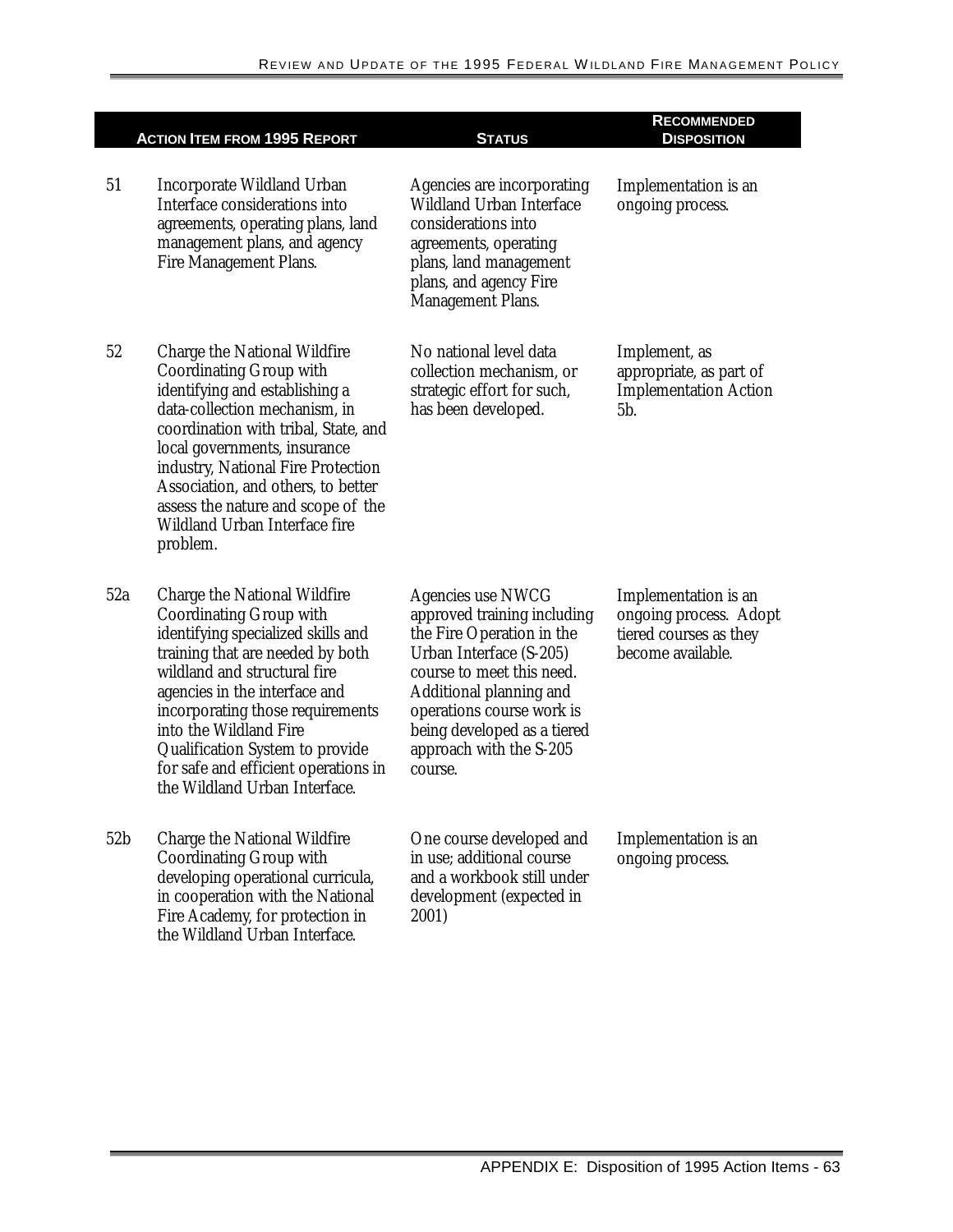|     | <b>ACTION ITEM FROM 1995 REPORT</b>                                                                                                                                                                                                                                                                                                                                                                    | <b>STATUS</b>                                                                                                                                                                                                                                                                                                                                                                                                                                                                                                                                                                                                                               | <b>RECOMMENDED</b><br><b>DISPOSITION</b>                                                                                                                                                                                              |
|-----|--------------------------------------------------------------------------------------------------------------------------------------------------------------------------------------------------------------------------------------------------------------------------------------------------------------------------------------------------------------------------------------------------------|---------------------------------------------------------------------------------------------------------------------------------------------------------------------------------------------------------------------------------------------------------------------------------------------------------------------------------------------------------------------------------------------------------------------------------------------------------------------------------------------------------------------------------------------------------------------------------------------------------------------------------------------|---------------------------------------------------------------------------------------------------------------------------------------------------------------------------------------------------------------------------------------|
| 52c | <b>Charge the National Wildfire</b><br><b>Coordinating Group with</b><br>implementing training through<br>interagency systems and joint<br>training activities and augmenting<br>fire training not available at the<br>State and local levels. Staffed to<br><b>NWCG TWT</b> for implementation<br>monitoring.                                                                                         | Federal fire management<br>training courses are<br>available to personnel from<br>non-federal agencies. WUI<br>issues also incorporated<br>into standard NWCG<br>curriculum.                                                                                                                                                                                                                                                                                                                                                                                                                                                                | Implementation is an<br>ongoing process.                                                                                                                                                                                              |
| 52d | <b>Charge the National Wildfire</b><br><b>Coordinating Group with</b><br>identifying and implementing<br>equipment standards for Wildland<br>Urban Interface operation.                                                                                                                                                                                                                                | Completed                                                                                                                                                                                                                                                                                                                                                                                                                                                                                                                                                                                                                                   | No further action<br>required beyond normal<br>updating of standards as<br>appropriate.                                                                                                                                               |
| 53  | Increase emphasis on cost-share<br>program assistance in the<br>Wildland Urban Interface through<br>the USDA Forest Service State<br>and Private Cooperative Fire<br>Program, including training and<br>equipping of State and local<br>agencies. Assess and revise, as<br>needed, other mechanisms to<br>ensure funding is directed to<br>agencies with Wildland Urban<br>Interface responsibilities. | The USDA Forest Service,<br>in cooperation with the<br><b>National Association of</b><br><b>State Foresters and</b><br><b>National Volunteer Fire</b><br>Council, is implementing<br>this action item through<br>the Federal Excess Personal<br><b>Property, Rural Community</b><br>Fire Protection, and Rural<br><b>Fire Prevention and</b><br>Control programs. Over a<br>half million dollars in<br>grants were provided to the<br>states to assist with<br>Wildland Urban Interface<br>projects in 1999. This<br>included providing<br>equipment and training to<br>local fire agencies. More<br>grants are planned in future<br>years. | Implementation is an<br>ongoing process.<br>Additional funding and<br>expanded programs for<br><b>USDA Forest Service and</b><br>DOI in the Fiscal Year<br>2001 appropriations will<br>enhance implementation<br>of this action item. |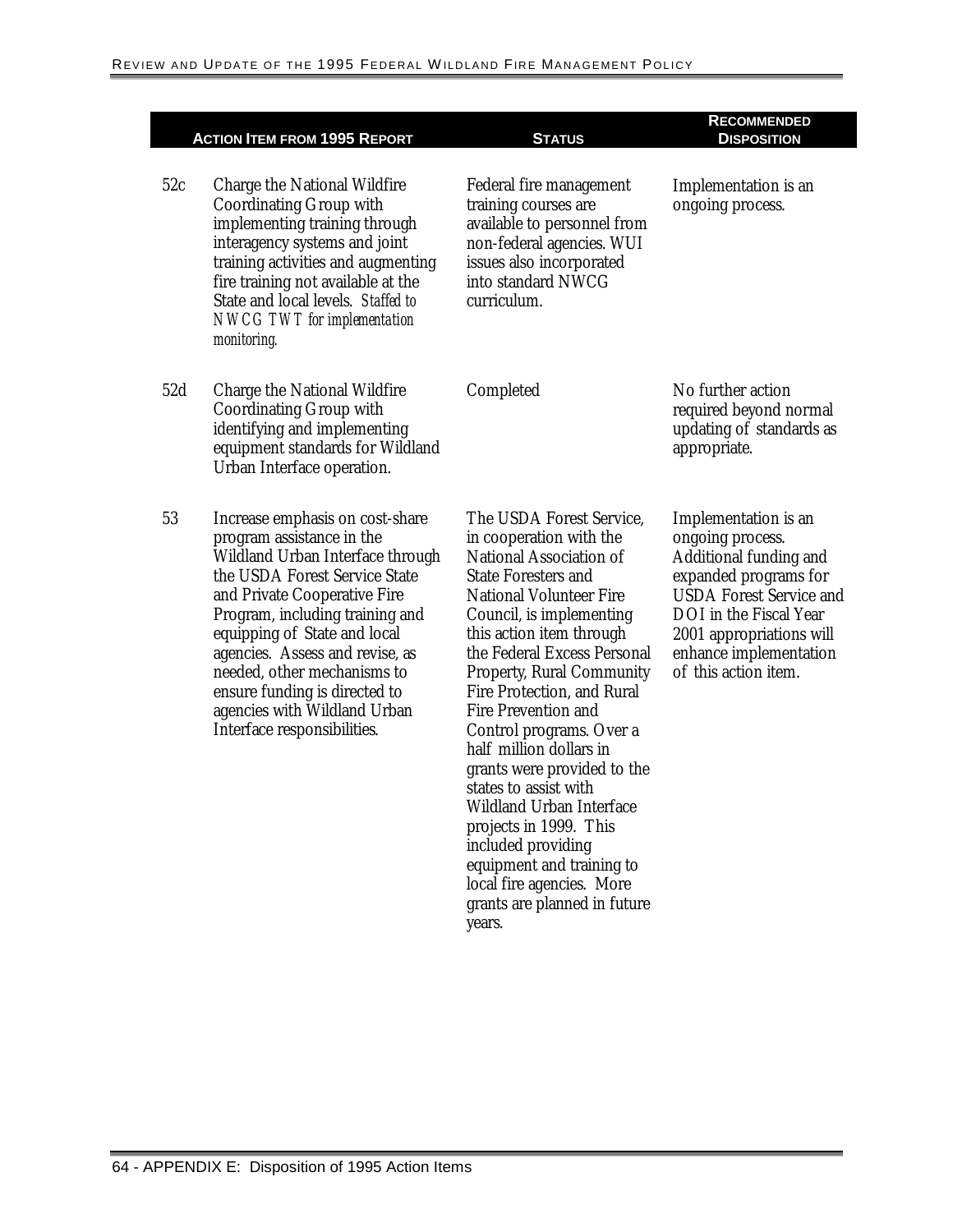|    | <b>ACTION ITEM FROM 1995 REPORT</b>                                                                                                                                                                                                                                                                                                                                                        | <b>STATUS</b>                                                                                                                                                                                                                                                                                                                                                                                                                                      | <b>RECOMMENDED</b><br><b>DISPOSITION</b>                                                                                                         |
|----|--------------------------------------------------------------------------------------------------------------------------------------------------------------------------------------------------------------------------------------------------------------------------------------------------------------------------------------------------------------------------------------------|----------------------------------------------------------------------------------------------------------------------------------------------------------------------------------------------------------------------------------------------------------------------------------------------------------------------------------------------------------------------------------------------------------------------------------------------------|--------------------------------------------------------------------------------------------------------------------------------------------------|
| 54 | Educate agency personnel on<br>federal cost-share and grant<br>programs, Fire Protection<br>Agreements, and other related<br>federal programs so the full array<br>of assistance available to States<br>and local agencies is understood.                                                                                                                                                  | The USDA Forest Service<br><b>Cooperative Fire Program</b><br>Coordinators in each<br>region are sharing<br>information on assistance<br>available to communities<br>and states through the use<br>of Agency personnel. The<br><b>BIA</b> provides this<br>information to the tribes<br>through its respective<br>programs. Not applicable<br>to other agencies.                                                                                   | Continue to implement as<br>part of normal agency<br>policies and procedures,<br>including new programs<br>in the Department of the<br>Interior. |
| 55 | Participate in the development and<br>execution of a national Wildland<br>Urban Interface fire hazard<br>mapping scoping study in<br>cooperation with tribal, State, and<br>local governments and the private<br>sector.                                                                                                                                                                   | <b>Combined with Action</b><br>Item 83.                                                                                                                                                                                                                                                                                                                                                                                                            | See Action Item 83                                                                                                                               |
| 56 | Increase communication with<br><b>Wildland Urban Interface</b><br>property owners, planners, elected<br>officials, and others through<br>education and awareness messages<br>about the role of fire in wildland<br>ecosystem health, inherent risks in<br>Wildland Urban Interface areas,<br>available prevention and<br>protection measures, and federal<br>disaster assistance programs. | Agencies have ongoing<br>activities with geographic<br>and local prevention<br>programs and teams. The<br><b>National FIREWISE</b><br>Communities program has<br>initiated a series of national<br>and regional workshops<br>designed to help local<br>officials understand the risk<br>associated with the<br>interface and the potential<br>solutions. The workshops<br>bring together all levels of<br>program managers and<br>decision makers. | Implementation is an<br>ongoing process.                                                                                                         |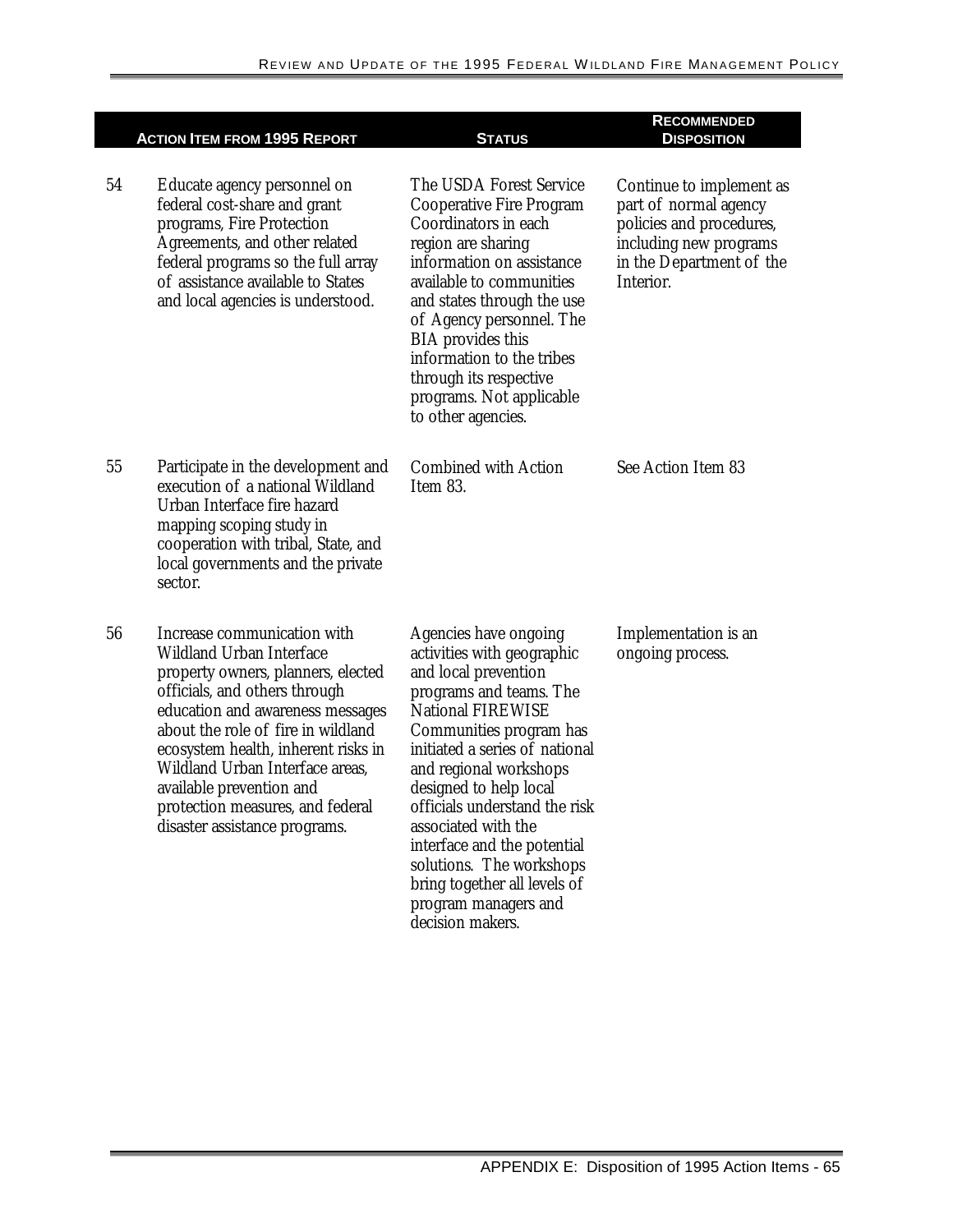|    | <b>ACTION ITEM FROM 1995 REPORT</b>                                                                                                                                                                                                                                                                                                                                                                                                                                             | <b>STATUS</b>                                                                                                                                                                                                      | <b>RECOMMENDED</b><br><b>DISPOSITION</b>                                                                                                                                                                                                        |
|----|---------------------------------------------------------------------------------------------------------------------------------------------------------------------------------------------------------------------------------------------------------------------------------------------------------------------------------------------------------------------------------------------------------------------------------------------------------------------------------|--------------------------------------------------------------------------------------------------------------------------------------------------------------------------------------------------------------------|-------------------------------------------------------------------------------------------------------------------------------------------------------------------------------------------------------------------------------------------------|
| 57 | Expand programs, curricula, and<br>distribution systems for Wildland<br>Urban Interface educational<br>materials in cooperation with<br>structural protection agencies.                                                                                                                                                                                                                                                                                                         | Various ongoing agency<br>and interagency efforts<br>through the NWCG<br><b>Wildland Urban Interface</b><br>Working Team and through<br>such activities as the<br>interagency, public-private<br>FIREWISE program. | Implementation is an<br>ongoing process.                                                                                                                                                                                                        |
| 58 | Support and participate in public<br>education efforts in cooperation<br>with the Insurance Institute for<br><b>Property Loss Reduction (IIPLR)</b><br>and fire and building code<br>organizations.                                                                                                                                                                                                                                                                             | Through the FIREWISE<br>program and other<br>activities, the agencies have<br>worked with insurance and<br>fire and building code<br>organizations.                                                                | Implementation is an<br>ongoing process.                                                                                                                                                                                                        |
| 59 | Utilize the recently rechartered<br>National Wildland Urban<br><b>Interface Fire Protection Program,</b><br>which includes the Department of<br>the Interior, Department of<br>Agriculture, FEMA's U.S. Fire<br><b>Administration, National</b><br><b>Association of State Foresters.</b><br>National Association of State Fire<br><b>Marshals, and National Fire</b><br>Protection Association, to focus<br>on Wildland Urban Interface fire<br>protection issues and actions. | The NWCG Wildland<br><b>Urban Interface Working</b><br>Team continues to address<br><b>Wildland Urban Interface</b><br>fire protection issues and<br>actions                                                       | Implementation is an<br>ongoing process.                                                                                                                                                                                                        |
| 60 | Utilize the Western Governors'<br>Association (WGA) as a catalyst<br>for involving State agencies, as<br>well as local and private<br>stakeholders, with the objective of<br>developing an implementation<br>plan to achieve a uniform,<br>integrated national approach to<br>hazard and risk assessment and<br>fire prevention and protection in<br>the Wildland Urban Interface.                                                                                              | The National Association<br>of State Foresters (NASF)<br>agreed to monitor progress<br>on various<br>intergovernmental and<br>non-governmental<br>implementation activities in<br>the WGA report.                  | Continue to use WGA,<br>NASF, and other non-<br>federal organizations to<br>develop uniform,<br>integrated national<br>approaches to hazard and<br>risk assessment and fire<br>prevention and protection<br>in the Wildland Urban<br>Interface. |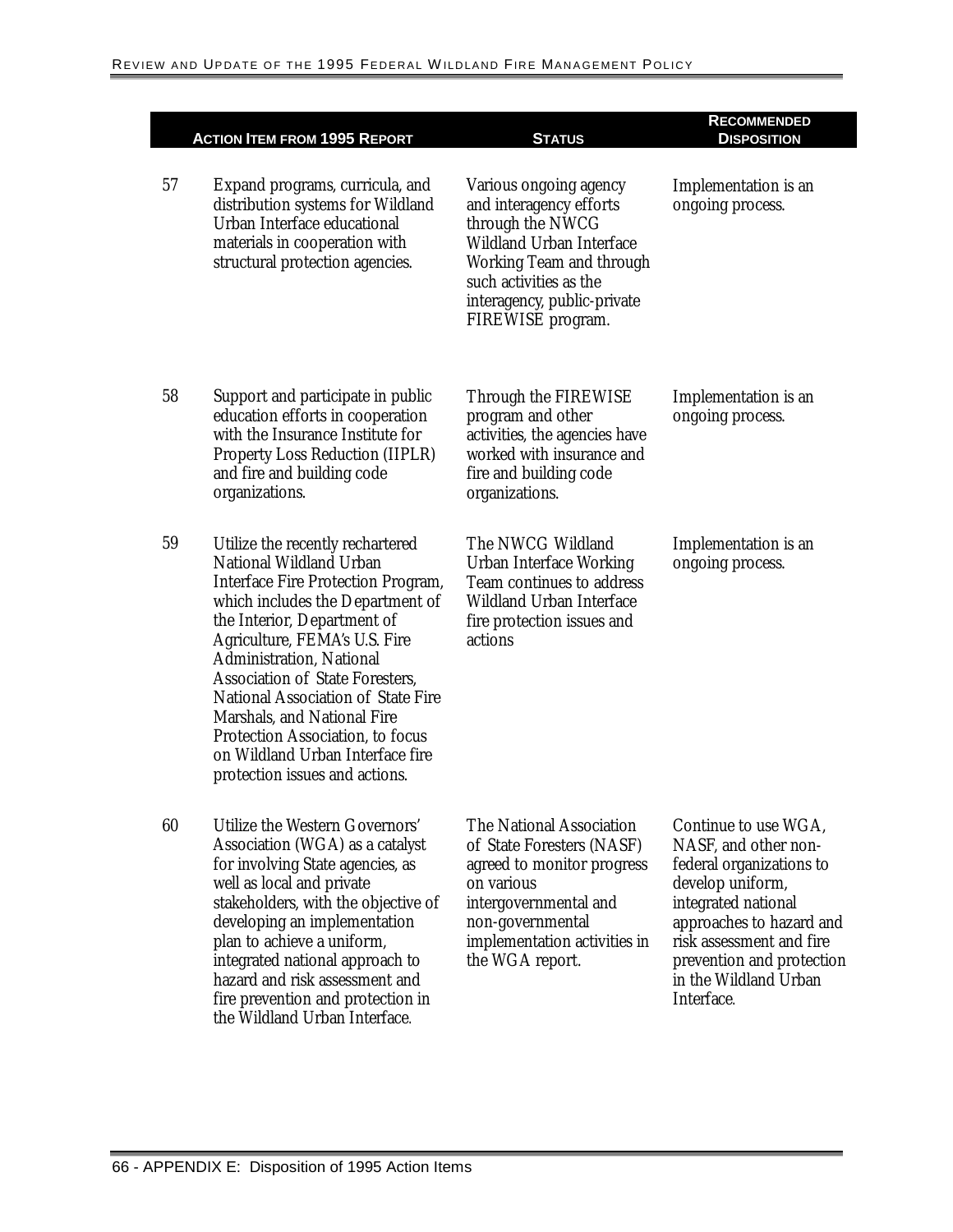|                                       | <b>ACTION ITEM FROM 1995 REPORT</b>                                                                                                            | <b>STATUS</b>                                                                                                                                                                                                          | <b>DISPOSITION</b>                                                                                                                                                                                                                                                                                           |  |
|---------------------------------------|------------------------------------------------------------------------------------------------------------------------------------------------|------------------------------------------------------------------------------------------------------------------------------------------------------------------------------------------------------------------------|--------------------------------------------------------------------------------------------------------------------------------------------------------------------------------------------------------------------------------------------------------------------------------------------------------------|--|
| 61                                    | Work with the States to develop<br>viable and comprehensive<br>wildland fire hazard mitigation<br>plans and performance-based<br>partnerships. | Principal effort to<br>implement this action item<br>has come through the<br><b>Federal Emergency</b><br><b>Management Agency's</b><br>(FEMA) pre- and post-<br>disaster mitigation planning<br>programs and guidance. | All agencies should<br>continue to work with the<br>States to develop viable<br>and comprehensive<br>wildland fire hazard<br>mitigation plans. FEMA's<br>mitigation planning<br>programs, including the<br>Project initiative, should<br>continue to be a key<br>aspect of implementing<br>this action item. |  |
| <b>COORDINATED PROGRAM MANAGEMENT</b> |                                                                                                                                                |                                                                                                                                                                                                                        |                                                                                                                                                                                                                                                                                                              |  |
| 62                                    | Develop and utilize consistent fire<br>management qualification<br>standards and specific selection<br>criteria for fire program managers.     | The Interagency Fire<br>Program Management<br><b>Qualification Standards</b><br>and Guidelines as been<br>approved by the FFALC<br>and has been sent to the<br>Departments of the<br>Interior and Agriculture for      | Departments of the<br><b>Interior and Agriculture</b><br>concur with the<br><b>Interagency Fire Program</b><br><b>Management</b><br><b>Qualification Standards</b><br>and Guidelines and seek<br>ODM annroval After                                                                                          |  |

63 Establish job performance standards for Agency Administrators and fire managers that clearly reflect the complexity and scope of fire management responsibilities.

Interior and Agriculture for transmittal to the Office of Personnel Management for approval.

Agency performance appraisal systems generally do not allow specific fire management job performance elements. The Bureau of Land Management has identified performance standards in its fire management operations guide, but there remains no means of assessing consequences of poor performance.

OPM approval. After approval agencies implement as part of normal agency activities.

**RECOMMENDED** 

All agencies should identify fire management job performance standards (consistent across agencies). Agencies must determine how to link these performance standards with performance appraisal.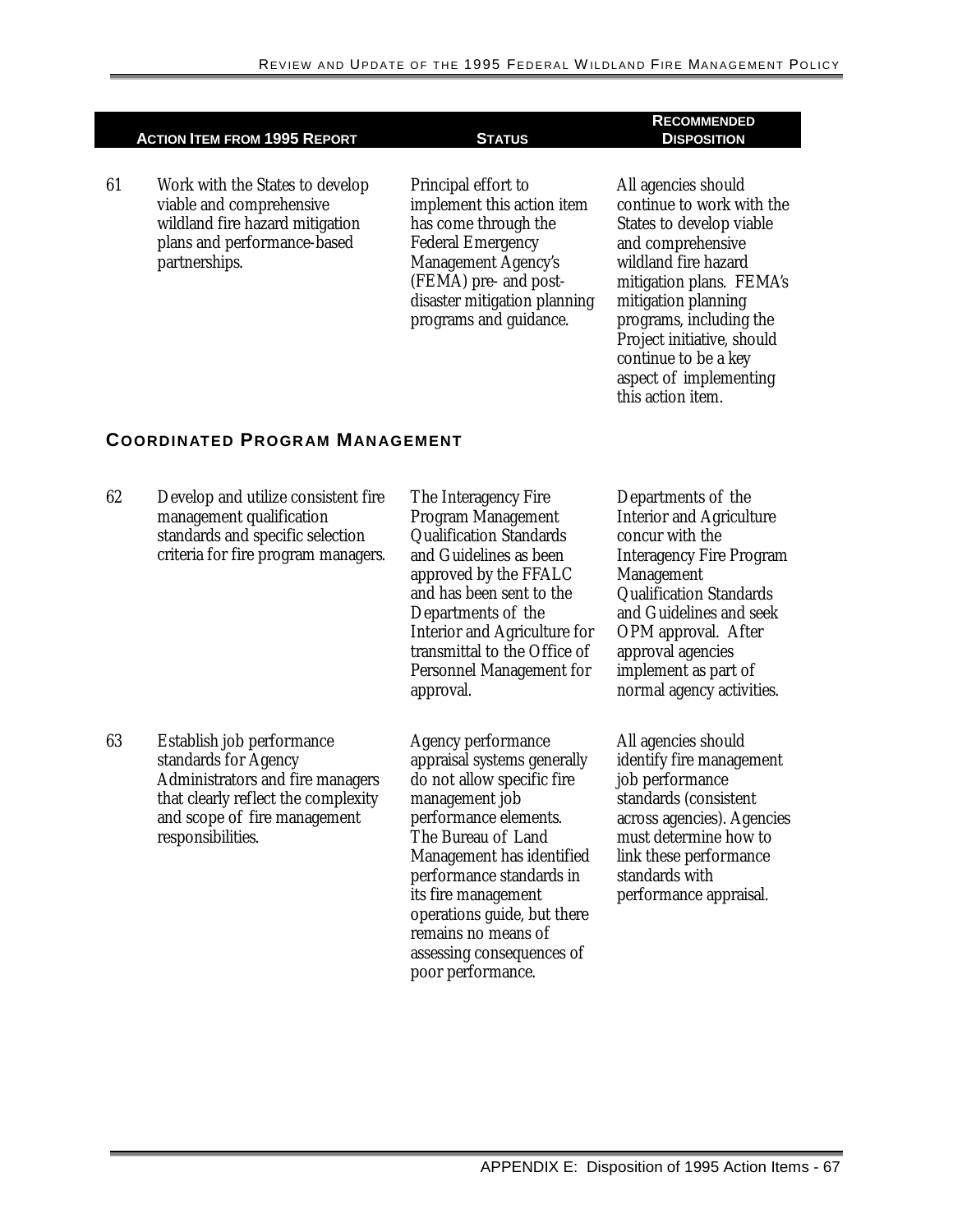|    |                                                                                                                                                                                                                                                                                                                                   |                                                                                                                                                                                                                                                                                                                   | <b>RECOMMENDED</b>                                                                                                                                                                                                                                               |
|----|-----------------------------------------------------------------------------------------------------------------------------------------------------------------------------------------------------------------------------------------------------------------------------------------------------------------------------------|-------------------------------------------------------------------------------------------------------------------------------------------------------------------------------------------------------------------------------------------------------------------------------------------------------------------|------------------------------------------------------------------------------------------------------------------------------------------------------------------------------------------------------------------------------------------------------------------|
|    | <b>ACTION ITEM FROM 1995 REPORT</b>                                                                                                                                                                                                                                                                                               | <b>STATUS</b>                                                                                                                                                                                                                                                                                                     | <b>DISPOSITION</b>                                                                                                                                                                                                                                               |
| 64 | Provide consistent and adequate<br>training for Agency<br>Administrators commensurate<br>with their roles and<br>responsibilities in fire<br>management.                                                                                                                                                                          | The Fire Management<br>Leadership course at the<br><b>National Advanced</b><br><b>Resource Technology</b><br>Center (NARTC) provides<br>training for unit level<br>managers and similar<br><b>Agency Administrators.</b><br>Similar training for other<br><b>Agency Administrators is</b><br>often not available. | All Geographic Areas<br>need to regularly offer the<br><b>Fire Management</b><br>Leadership course for<br><b>Agency Administrators in</b><br>their Geographic Areas.                                                                                             |
| 65 | <b>Ensure that Agency</b><br>Administrators and fire program<br>managers are held accountable for<br>conducting the fire program in<br>accordance with established<br>policies, procedures, standards,<br>and direction.                                                                                                          | Each agency conducts<br>regular readiness and<br>program reviews within its<br>overall organization. These<br>reviews provide the<br>information necessary to<br>hold Agency<br>Administrators and fire<br>program managers<br>accountable.                                                                       | Continue to conduct<br>regular reviews of<br>programs and<br>implementation at various<br>organizational levels.<br>Agency leaders must hold<br><b>Agency Administrators</b><br>and fire program<br>managers accountable for<br>the results of those<br>reviews. |
| 66 | Ensure that trained and certified<br>employees participate in the<br>wildland fire program as the<br>situation demands; employees<br>with operational, administrative,<br>or other skills support the<br>wildland fire program as needed;<br>and administrators are responsible,<br>accountable, and make employees<br>available. | In general agencies are<br>experiencing difficulties<br>with widespread training,<br>certification, and<br>availability of employees.<br>This action item has not<br>been successfully<br>implemented.                                                                                                            | Implementation is an<br>ongoing process.<br>Agencies should place an<br>emphasis on training<br>employees and making<br>them available. See also<br><b>Implementation Action</b><br>6а.                                                                          |
| 67 | Jointly manage fire use and<br>suppression resources and<br>activities to achieve<br>accomplishment of both<br>programs concurrently.                                                                                                                                                                                             | The interagency Allocation<br>of Resources protocols<br>provide the means for<br>implementing this action<br>item.                                                                                                                                                                                                | The Allocation of<br>Resources protocols must<br>be implemented<br>nationally, at each<br>Geographic Area, and at<br>the sub-Geographic Area<br>level.                                                                                                           |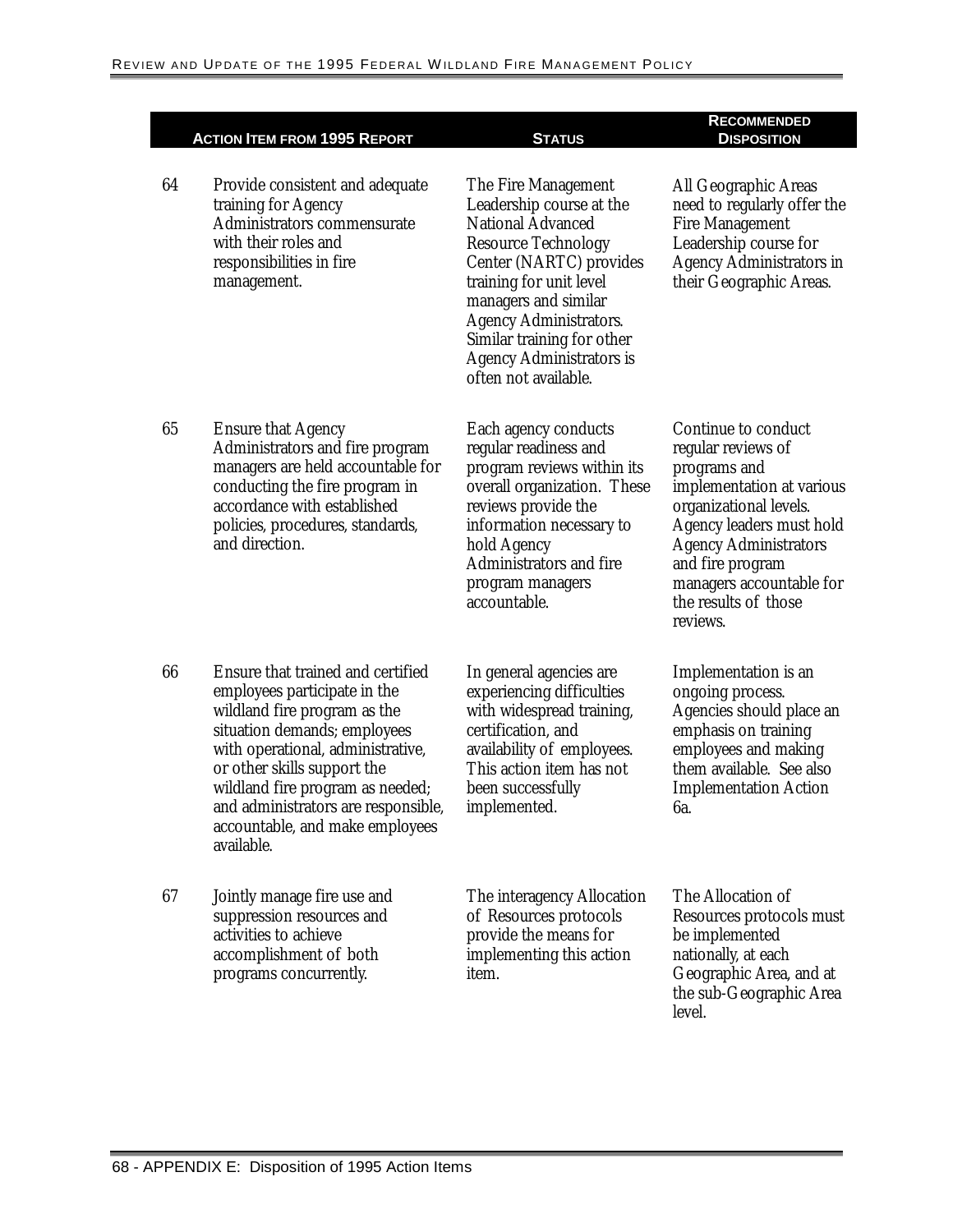|    | <b>ACTION ITEM FROM 1995 REPORT</b>                                                                                                                                                                                                                                                                                                                                                  | <b>STATUS</b>                                                                                                                                                                                                                                                                                                                                                                      | <b>RECOMMENDED</b><br><b>DISPOSITION</b>                                                                                                                                                            |
|----|--------------------------------------------------------------------------------------------------------------------------------------------------------------------------------------------------------------------------------------------------------------------------------------------------------------------------------------------------------------------------------------|------------------------------------------------------------------------------------------------------------------------------------------------------------------------------------------------------------------------------------------------------------------------------------------------------------------------------------------------------------------------------------|-----------------------------------------------------------------------------------------------------------------------------------------------------------------------------------------------------|
| 68 | Jointly develop a standard<br>methodology for measuring and<br>reporting fire management<br>efficiency that includes<br>commodity, non-commodity, and<br>social values. This methodology<br>should specifically address, among<br>other considerations, the costs and<br>benefits of large-fire suppression.                                                                         | Not done.                                                                                                                                                                                                                                                                                                                                                                          | Drop as a specific action<br>item. This issue should<br>be addressed through<br>ongoing interagency<br>program management<br>and evaluation activities.<br>See Implementation<br>Actions 9a and 10. |
| 69 | Develop criteria to be used in<br>evaluating alternative fire<br>management organizations. Some<br>examples of criteria include:<br>meeting land management<br>objectives, reintroducing fire in<br>the ecosystem, ensuring cost<br>effectiveness, effectively dealing<br>with wildland urban interface fire<br>protection, and using partnerships<br>and cooperative relationships. | See #70                                                                                                                                                                                                                                                                                                                                                                            | See #70                                                                                                                                                                                             |
| 70 | Use these criteria to analyze, with<br>cooperators, a broad range of<br>organizational alternatives on a<br>national, regional, and local basis.<br>Examples of alternatives include a<br>single federal fire organization;<br>contracts with States, private<br>sector, tribal governments,<br>military, or combinations thereof;<br>and status quo.                                | Each agency conducts<br>ongoing reviews of its fire<br>management organizations.<br>The USDA Forest Service<br>sponsored a detailed<br>analysis of options for its<br>organization. No broad<br>scale interagency analyses<br>or reviews have taken<br>place. Recently an<br>interagency effort has<br>begun to look at alternative<br>approaches for large fire<br>organizations. | Address issues of<br>organizational structure<br>and coordination through<br>individual agency reviews<br>and evaluations and<br>through Implementation<br>Actions 6a & 6b.                         |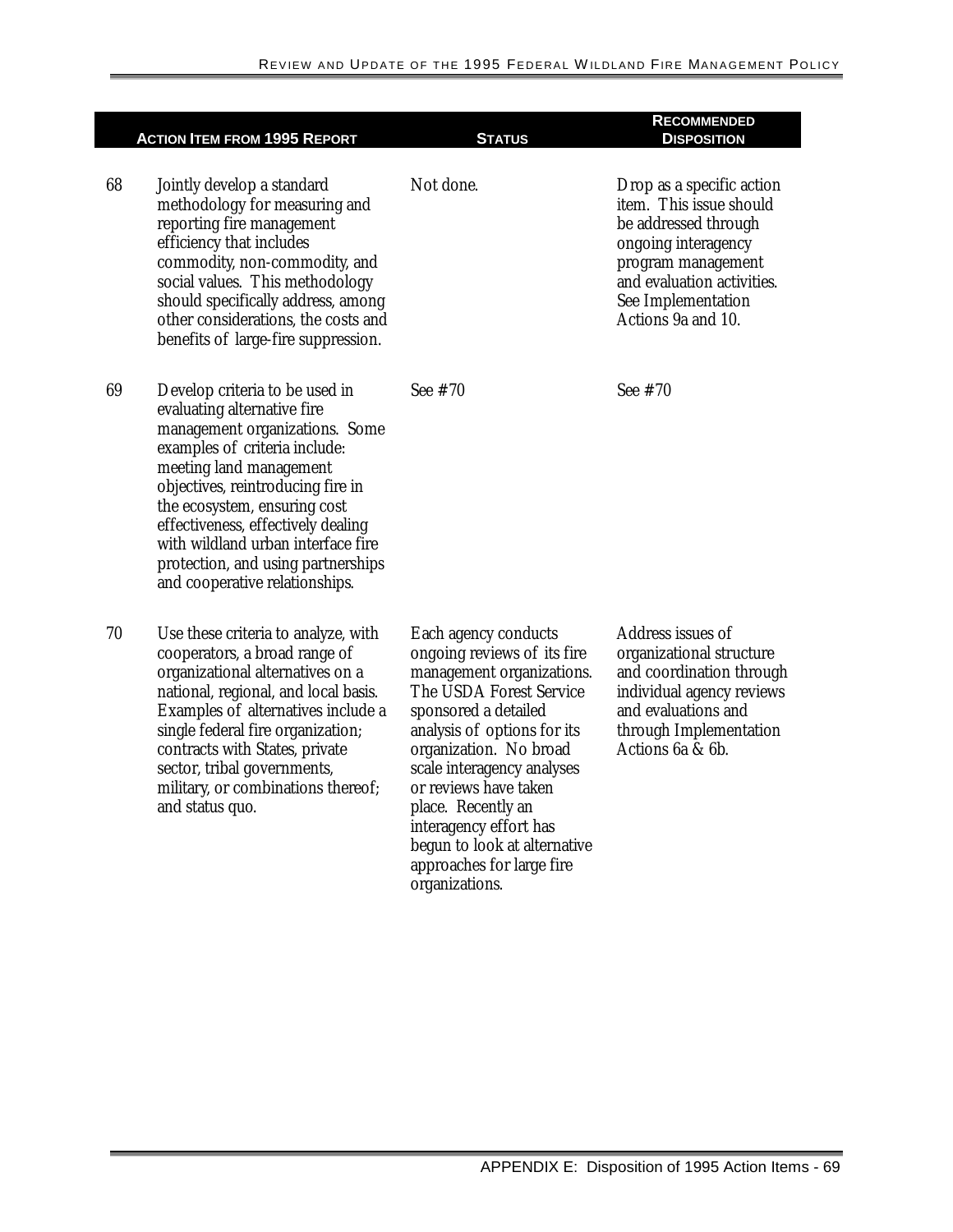|    | <b>ACTION ITEM FROM 1995 REPORT</b>                                                                                                                                                                                                                                                                                                                                                                                                                                                                            | <b>STATUS</b>                                                                                                                                                                                | <b>RECOMMENDED</b><br><b>DISPOSITION</b>                                                                                                                                                                                                                                        |
|----|----------------------------------------------------------------------------------------------------------------------------------------------------------------------------------------------------------------------------------------------------------------------------------------------------------------------------------------------------------------------------------------------------------------------------------------------------------------------------------------------------------------|----------------------------------------------------------------------------------------------------------------------------------------------------------------------------------------------|---------------------------------------------------------------------------------------------------------------------------------------------------------------------------------------------------------------------------------------------------------------------------------|
| 71 | Jointly identify the legal context<br>for reintroducing fire into<br>wildlands and develop options for<br>accomplishment. Options may<br>include modifying regulations to<br>address ecological processes<br>where appropriate; exercising<br>broader interpretations of policy;<br>or resolving obstacles at regional<br>and local levels, including those on<br>non-federal lands. Based on this<br>interpretation, develop<br>standardized agreements or new<br>agreements that permit these<br>activities. | Not done.                                                                                                                                                                                    | This type of analysis no<br>longer necessary for<br>implementation of<br>Federal Fire Policy. No<br>further action required.                                                                                                                                                    |
| 72 | Clarify and differentiate between<br>agency liability and personal<br>liability resulting from prescribed<br>fire, based on legal review and<br>interpretation of tort law.                                                                                                                                                                                                                                                                                                                                    | This type of information<br>has been developed for<br>specific presentations at<br>various fire management<br>courses, but has not been<br>generally documented.                             | Include standard<br>information clarifying and<br>differentiating between<br>agency liability and<br>personal liability in fire<br>management courses and<br>other materials for<br>employees and agency<br>administrators.                                                     |
| 73 | Early in the process, involve<br>public health and environmental<br>regulators in developing the most<br>workable application of policies<br>and regulations.                                                                                                                                                                                                                                                                                                                                                  | Various efforts have taken<br>place on a national and<br>local level to involve public<br>health and environmental<br>regulators. These activities<br>have focused on air quality<br>issues. | Implementation is an<br>ongoing process. Land<br>managing agencies must<br>continue to include all<br>federal and non-federal<br>regulatory agencies in<br>development of policies,<br>procedures, plans and<br>other aspects of<br>implementing Federal<br><b>Fire Policy.</b> |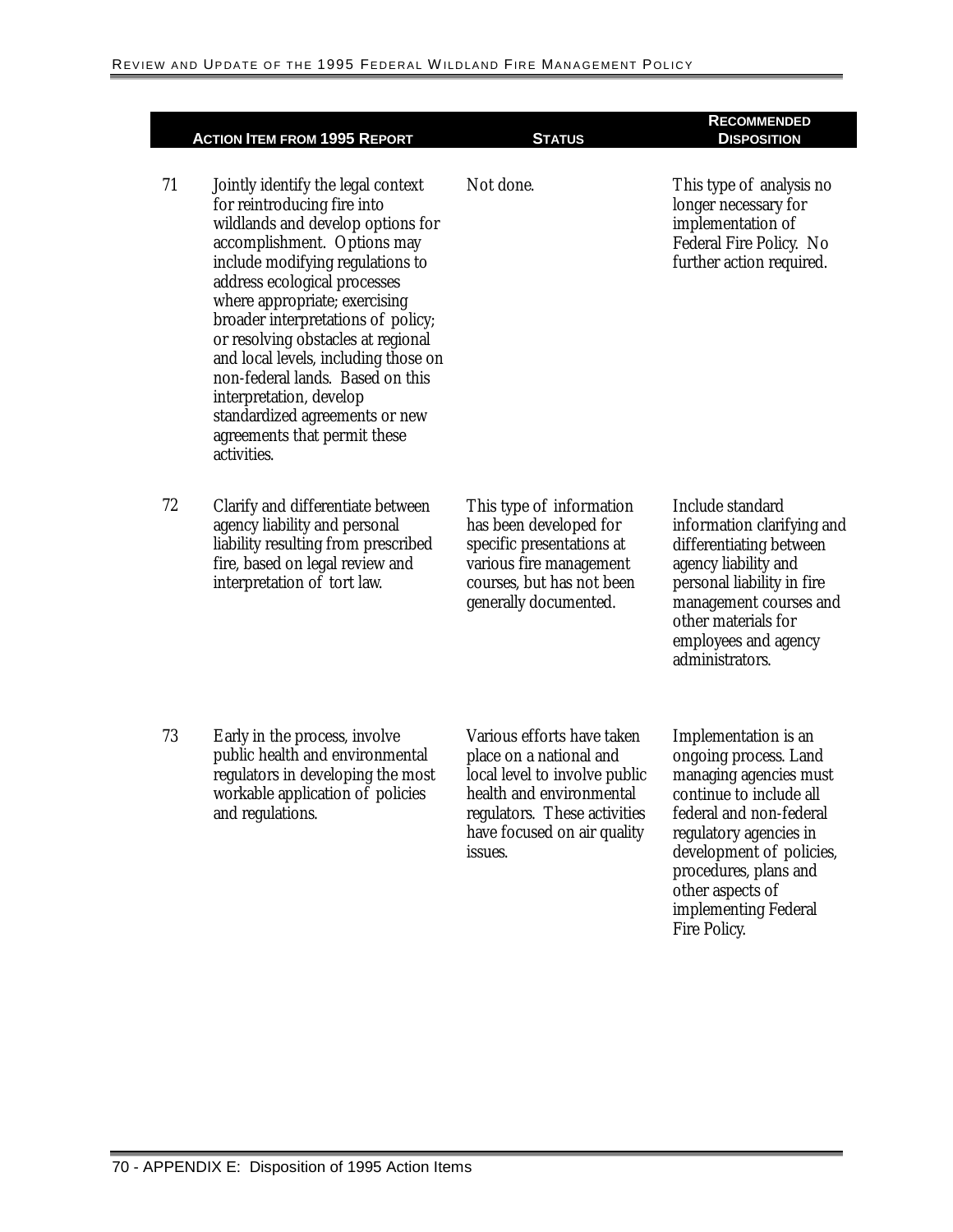|    | <b>ACTION ITEM FROM 1995 REPORT</b>                                                                                                                                                                                                                                                                                                                                                                                                                                                                                                                                                                                                                                                    | <b>STATUS</b>                                                                                                                                                                          | <b>RECOMMENDED</b><br><b>DISPOSITION</b> |
|----|----------------------------------------------------------------------------------------------------------------------------------------------------------------------------------------------------------------------------------------------------------------------------------------------------------------------------------------------------------------------------------------------------------------------------------------------------------------------------------------------------------------------------------------------------------------------------------------------------------------------------------------------------------------------------------------|----------------------------------------------------------------------------------------------------------------------------------------------------------------------------------------|------------------------------------------|
| 74 | The Secretaries of the Interior<br>and Agriculture will direct the<br>Office of the Solicitor and the<br>Office of the General Counsel, in<br>coordination with the Department<br>of Justice and other appropriate<br>federal agencies, to conduct and<br>publish a comprehensive legal<br>review on Wildland Urban<br>Interface fire protection to<br>provide the legal foundation for<br>federal actions. This review will<br>address current authority under<br>federal laws such as the Organic<br><b>Act, National Forest Management</b><br>Act, Robert T. Stafford Disaster<br><b>Relief and Emergency Assistance</b><br>Act, and the Federal Land Policy<br>and Management Act. | Not completed. Upon<br>further consideration this<br>review was determined to<br>be unnecessary to<br>implement the wildland<br>urban interface aspects of<br>the Federal Fire Policy. | No further action<br>required.           |
| 75 | The Secretaries of the Interior<br>and Agriculture will direct the<br>Office of the Solicitor and the<br>Office of the General Counsel, in<br>coordination with the Department<br>of Justice and other appropriate<br>federal agencies, to conduct and<br>publish a comprehensive legal<br>review on Wildland Urban<br>Interface fire protection to<br>provide the legal foundation for<br>federal actions. This review will<br>address the subjects of tort<br>liability, budget authorities,<br>cooperative agreements,<br>mitigation activities, and natural<br>resource protection and<br>environmental laws.                                                                      | Not completed. Upon<br>further consideration this<br>review was determined to<br>be unnecessary to<br>implement the wildland<br>urban interface aspects of<br>the Federal Fire Policy. | No further action<br>required.           |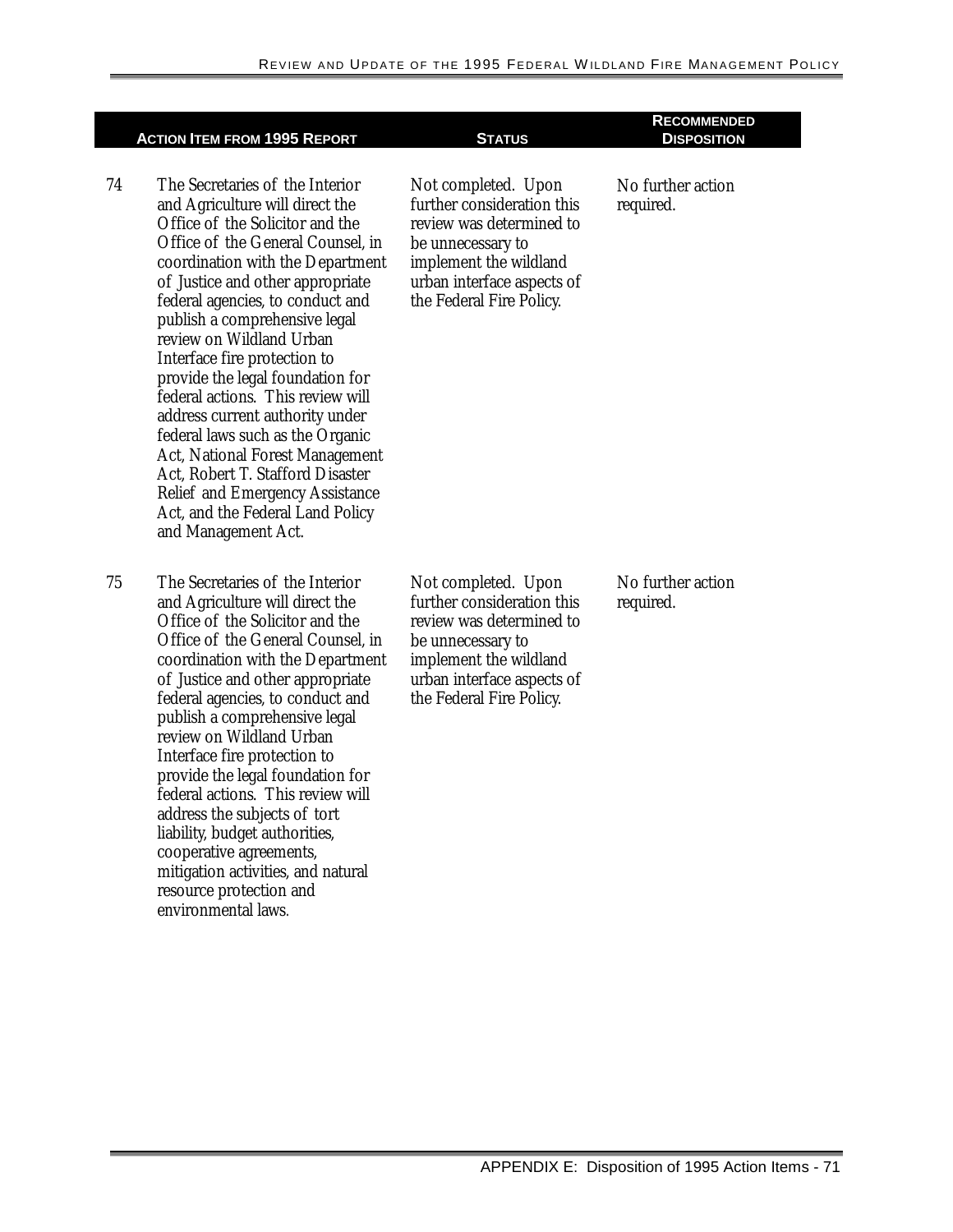|    | <b>ACTION ITEM FROM 1995 REPORT</b>                                                                                                                                                                                                                        | <b>STATUS</b>                                                                                                                                                                                                                                                                                              | <b>RECOMMENDED</b><br><b>DISPOSITION</b>                                        |
|----|------------------------------------------------------------------------------------------------------------------------------------------------------------------------------------------------------------------------------------------------------------|------------------------------------------------------------------------------------------------------------------------------------------------------------------------------------------------------------------------------------------------------------------------------------------------------------|---------------------------------------------------------------------------------|
| 76 | The Secretaries of the Interior<br>and Agriculture, together with the<br>Secretary of Commerce, will<br>assess current and projected<br>requirements for fire weather<br>products necessary to support<br>total wildland fire management<br>program needs. | The NWCG Fire Weather<br>Working Team has<br>attempted to assess current<br>and projected requirements<br>for fire weather products as<br>part of its ongoing efforts<br>to address fire weather<br>issues. To date it has not<br>completed this overall<br>assessment.                                    | See Implementation<br>Action 9e.                                                |
| 77 | The Secretaries of the Interior<br>and Agriculture, together with the<br>Secretary of Commerce, will<br>evaluate alternative methods,<br>including non-federal sources, to<br>provide weather service to the<br>agencies' fire management<br>programs.     | The NWCG Fire Weather<br><b>Working Team has</b><br>attempted to develop a<br>national strategy that would<br>include an evaluation of<br>alternative methods to<br>provide weather service to<br>the agencies' fire<br>management programs.<br>To date it has not<br>completed this national<br>strategy. | See Implementation<br>Action 9e.                                                |
| 78 | The Secretaries of the Interior<br>and Agriculture will seek<br>commitment from the Secretary<br>of Commerce to research and<br>develop technology to provide<br>accurate, long-range weather<br>forecasts.                                                | Not completed.                                                                                                                                                                                                                                                                                             | See Implementation<br>Action 9e.                                                |
| 79 | Standardize fire statistics and<br>develop an easily accessible<br>common database.                                                                                                                                                                        | Not completed. This is part<br>of National Interagency<br><b>Fire Statistics Information</b><br>Project (NIFSIP) of<br>NWCG. NWCG has<br>placed a low priority on<br>this relative to other<br>projects.                                                                                                   | Implement, as<br>appropriate, as part of<br><b>Implementation Action</b><br>5b. |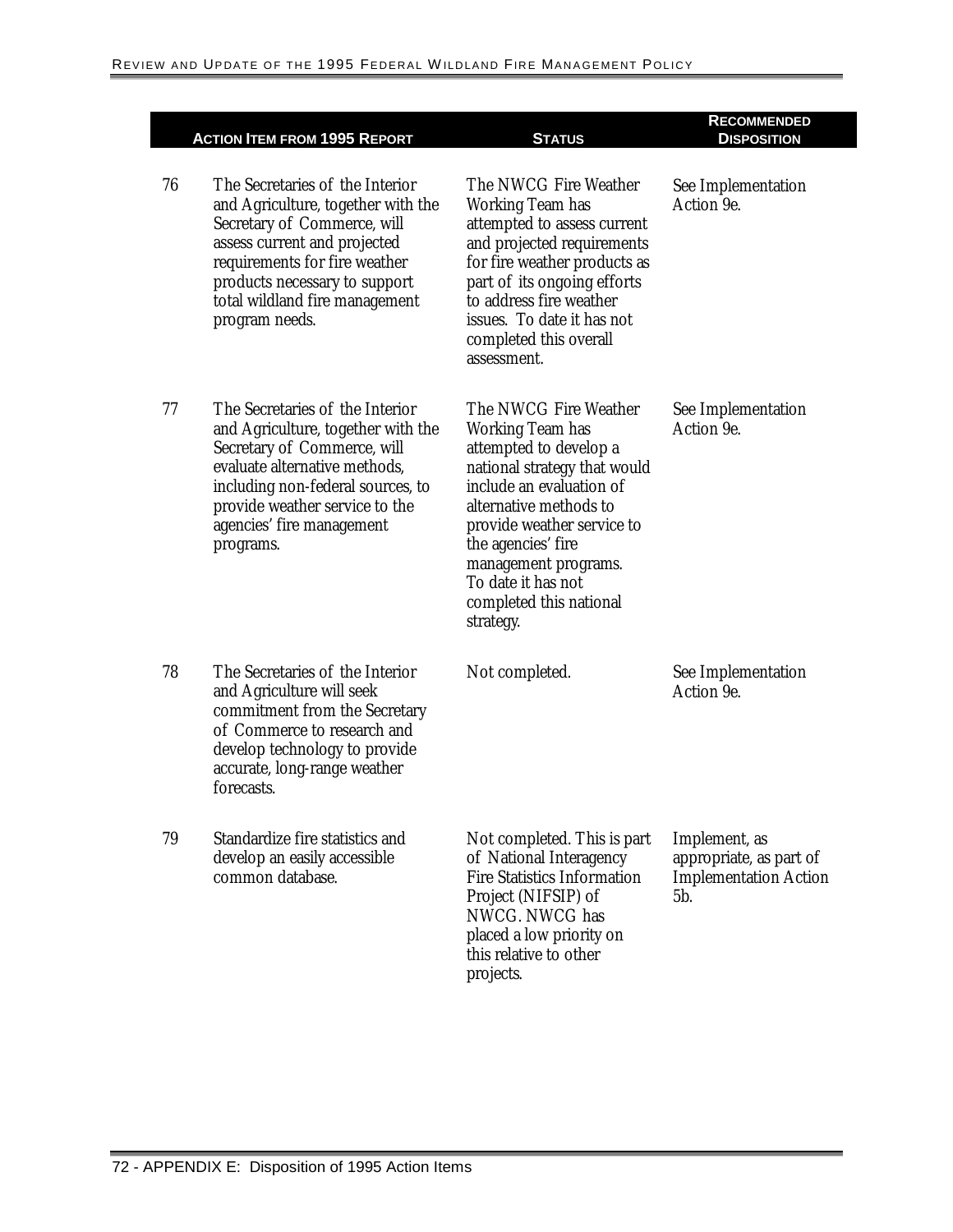|    | <b>ACTION ITEM FROM 1995 REPORT</b>                                                                                                                                                                                                                                                                                                                                                                                                                                                                                                                         | <b>STATUS</b>                                                                                                                                                                                                                                                                                                                                                                                                            | <b>RECOMMENDED</b><br><b>DISPOSITION</b>                                                |
|----|-------------------------------------------------------------------------------------------------------------------------------------------------------------------------------------------------------------------------------------------------------------------------------------------------------------------------------------------------------------------------------------------------------------------------------------------------------------------------------------------------------------------------------------------------------------|--------------------------------------------------------------------------------------------------------------------------------------------------------------------------------------------------------------------------------------------------------------------------------------------------------------------------------------------------------------------------------------------------------------------------|-----------------------------------------------------------------------------------------|
| 80 | Jointly identify, develop, and use<br>tools needed for ecosystem-based<br>fire management programs with<br>mechanisms to integrate<br>fire-related databases with other<br>systems. These tools will include<br>the collection of<br>ecosystem-related data such as<br>disturbance regimes, historical fire<br>patterns, response to management<br>actions, and others; consistent<br>methods to track and access<br>fire-use statistics and<br>administrative costs; and<br>mechanisms to transfer and<br>exchange fire management<br>systems information. | Some work sponsored by<br>the JFSP addresses the<br>issue of the collection of<br>ecosystem-related data<br>such as disturbance regimes<br>and historical fire patterns.<br>No other work on this item<br>has occurred.                                                                                                                                                                                                  | Implement, as<br>appropriate, as part of<br><b>Implementation Actions</b><br>5a and 5b. |
| 81 | Cooperate with tribal, State, and<br>local governments to establish a<br>data-collection mechanism to<br>better assess the nature and scope<br>of the Wildland Urban Interface<br>fire problem.                                                                                                                                                                                                                                                                                                                                                             | This has been incorporated<br>into the work of the<br><b>National Interagency Fire</b><br><b>Statistics</b><br><b>Information Project</b><br>(NIFSIP). See Action Item<br>79.                                                                                                                                                                                                                                            | Implement, as<br>appropriate, as part of<br><b>Implementation Action</b><br>5b.         |
| 82 | Take a lead role in the adoption of<br>the National Fire Incident<br>Reporting System standards for all<br>fire agencies that operate in the<br>Wildland Urban Interface and<br>modify existing reports to reflect<br>Wildland Urban Interface fire<br>protection data.                                                                                                                                                                                                                                                                                     | <b>States have been</b><br>encouraged to participate<br>in the National Incident<br><b>Reporting System</b><br>established by the National<br>Fire Administration. More<br>work needs to be done to<br>establish a national<br>reporting system with<br>involvement of both states<br>and federal agencies.<br>However, little progress has<br>been made in incorporating<br>wildland urban interface<br>data into NFRS. | Implement, as<br>appropriate, as part of<br><b>Implementation Action</b><br>5b.         |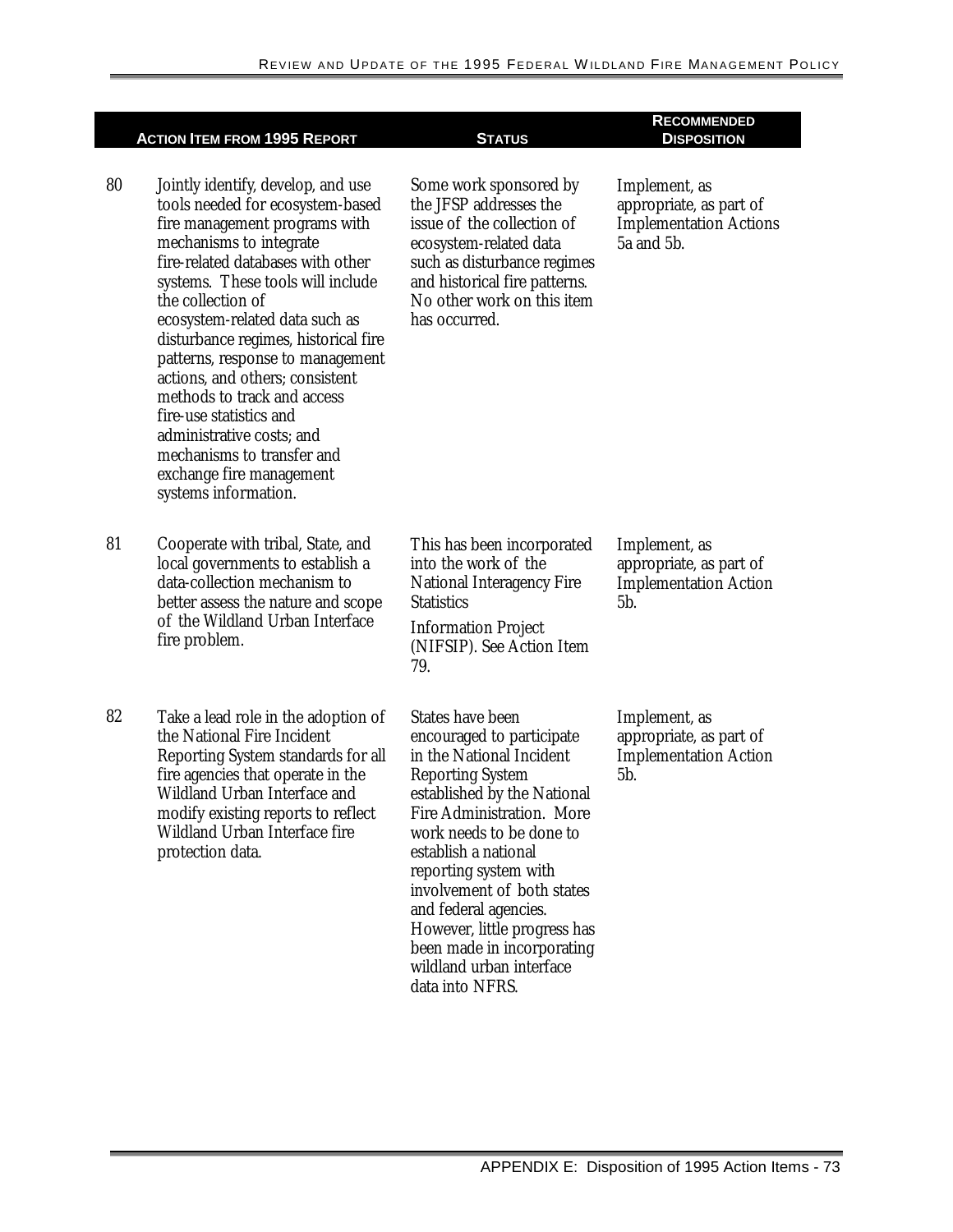#### **ACTION ITEM FROM 1995 REPORT STATUS**

83 Complete a national Wildland Urban Interface fire hazard scoping and mapping study in partnership with the Western Governors' Association; tribal, State, and local governments; and the private sector.

Not done. Implementation of the September 2000 Report to the President and the programs funded in the 2001 appropriations may result in additional hazard scoping and mapping. However, this is not expected to be performed at a national scale.

#### **RECOMMENDED DISPOSITION**

Continue to implement as part of normal agency programs and procedures.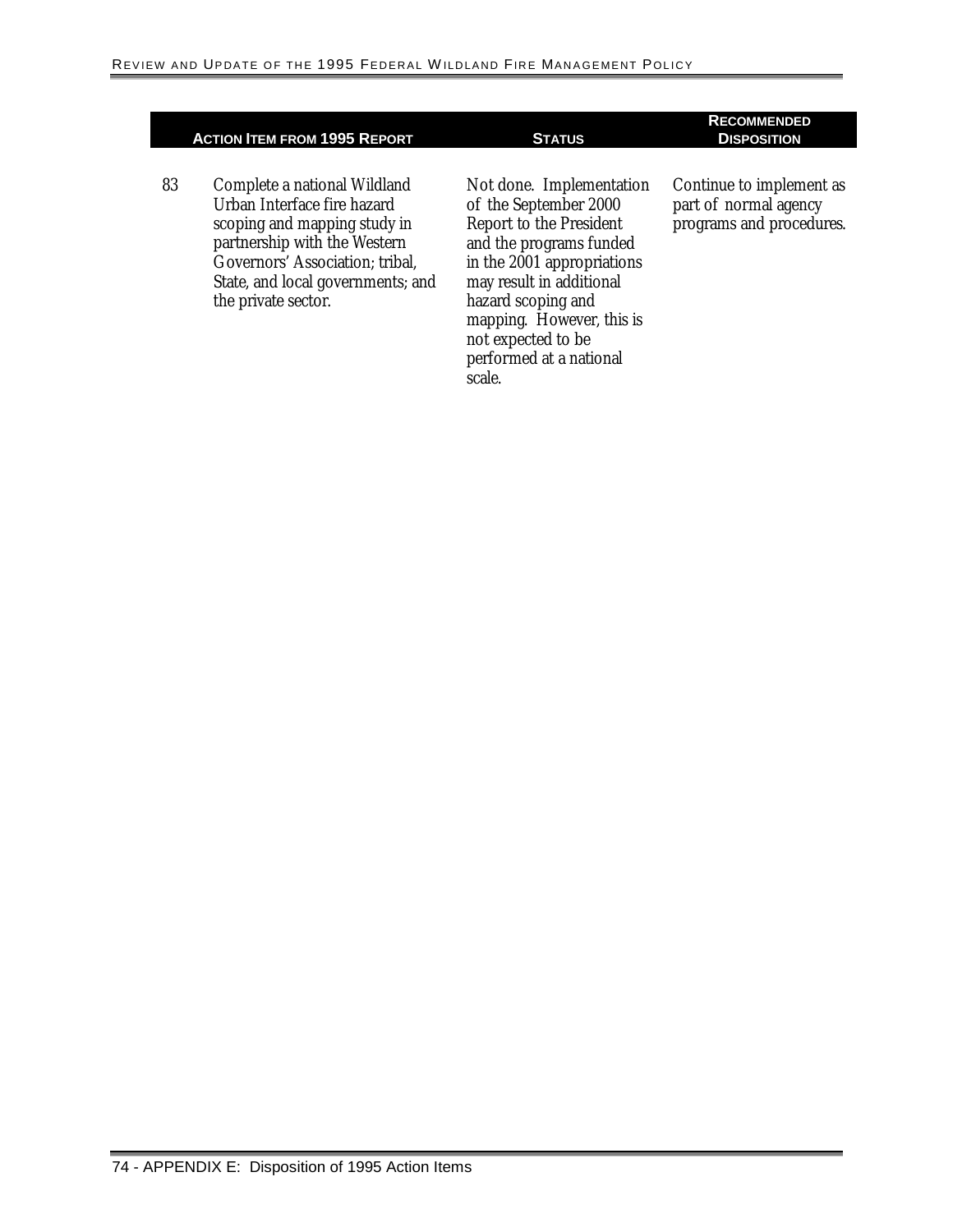## **APPENDIX G: FIRE POLICY WORKING GROUP MEMBERS**

Jim Douglas, **Co-Chair**, Emergency Coordinator Office of Managing Risk and Public Safety Department of the Interior

Don Artley, Montana State Forester National Association of State Foresters

Ann Bartuska, Director Forest & Rangelands USDA Forest Service

Stan Coloff, Physical Scientist Biological Resources Division U.S. Geological Survey

Mike Edrington, Director Regional Fire and Aviation Staff USDA Forest Service/Bureau of Land Management

Rick Gale, Chief Fire and Aviation National Park Service

Bob Landis, Chief Meteorological Services Division National Weather Service

Steve Robinson, Assistant Administrator U.S. Fire Administration Federal Emergency Management Agency

Ronald J. (Rusty) Schuster, Manager Land, Recreation & Cultural Resources Office Bureau of Reclamation

Jan Van Wagtendonk, Research Forester Western Ecological Research Center U.S. Geological Survey

Tom Mills, **Co-Chair,** Director Pacific Northwest Research Station USDA Forest Service

Dan Ashe, Chief National Wildlife Refuge System U.S. Fish and Wildlife Service

Dick Black, Director Office of Nuclear and Facility Safety Policy Department of Energy

Jose Cruz, Director Fire and Aviation Management Staff USDA Forest Service

Jack Edwardson, Deputy Director Air Quality Strategies and Standards Division Environmental Protection Agency

Larry Hamilton, Director Office of Fire and Aviation Bureau of Land Management

Brad Powell, Regional Forester Pacific Southwest Region USDA Forest Service

Sherri W. Goodman, Deputy Under Secretary Environmental Security Department of Defense

Jim Stires, Chief Branch of Fire Management Bureau of Indian Affairs

Patricia K. Stahlschmidt, Director Infrastructure Division, Response and Recovery Directorate Federal Emergency Management Agency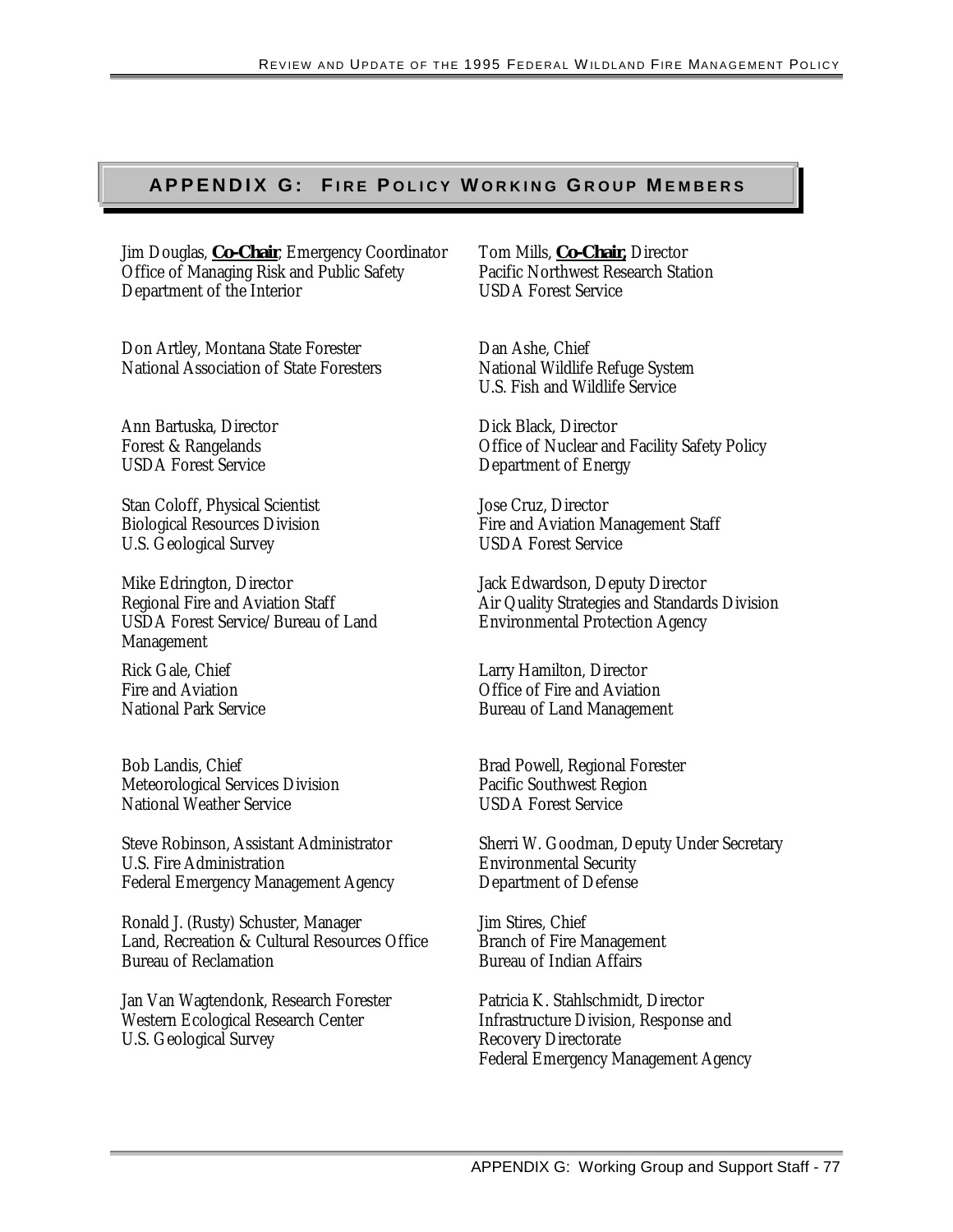### **F I R E P O L I C Y S U P P O R T I N G ST A F F I R E P O L I C Y SU P P O R T I N G S T A F F**

#### The following personnel supported the Fire Policy Review Working Group:

Lee Banicki Department of Energy

Jim Bisker Department of Energy

Peter E. Black Department of Defense

Lorine Boardwine Federal Emergency Management Agency

Mike Dietrich USDA Forest Service

Roger Erb U.S. Fish and Wildlife Service

Gay Ernst Bureau of Land Management/USDA Forest Service

Lynn Findley Bureau of Land Management

Bob Ford Bureau of Indian Affairs

Bob Hamre USDA Forest Service, retired

Al Hyde The Brookings Institution Jennifer Jones Bureau of Land Management, retired

Wally Josephson Department of the Interior

Robert Kuhn USDA Forest Service

Bill Leenhouts U.S. Fish and Wildlife Service

Carol LoSapio Beyond Words

Irene Mora Bureau of Land Management

Jennifer Ortega Bureau of Land Management

Robert Praytor Department of Defense

Andy Ringgold National Park Service

Edwin J. Singleton Bureau of Land Management

Janelle Smith Bureau of Land Management

Peg Sorensen Bureau of Land Management Charlene E. Spells U.S. Environmental Protection Agency

Sarah Spurrier Bureau of Land Management

Paul Stokols National Weather Service

Jim Stumpf Bureau of Land Management, retired

Joe Stutler USDA Forest Service

Jay Thietten Bureau of Land Management

Lindon Wiebe USDA Forest Service

Glenda Womack USDA Forest Service

Dan Wood USDA Forest Service

Kenneth R. Woodard U.S. Environment Protection Agency